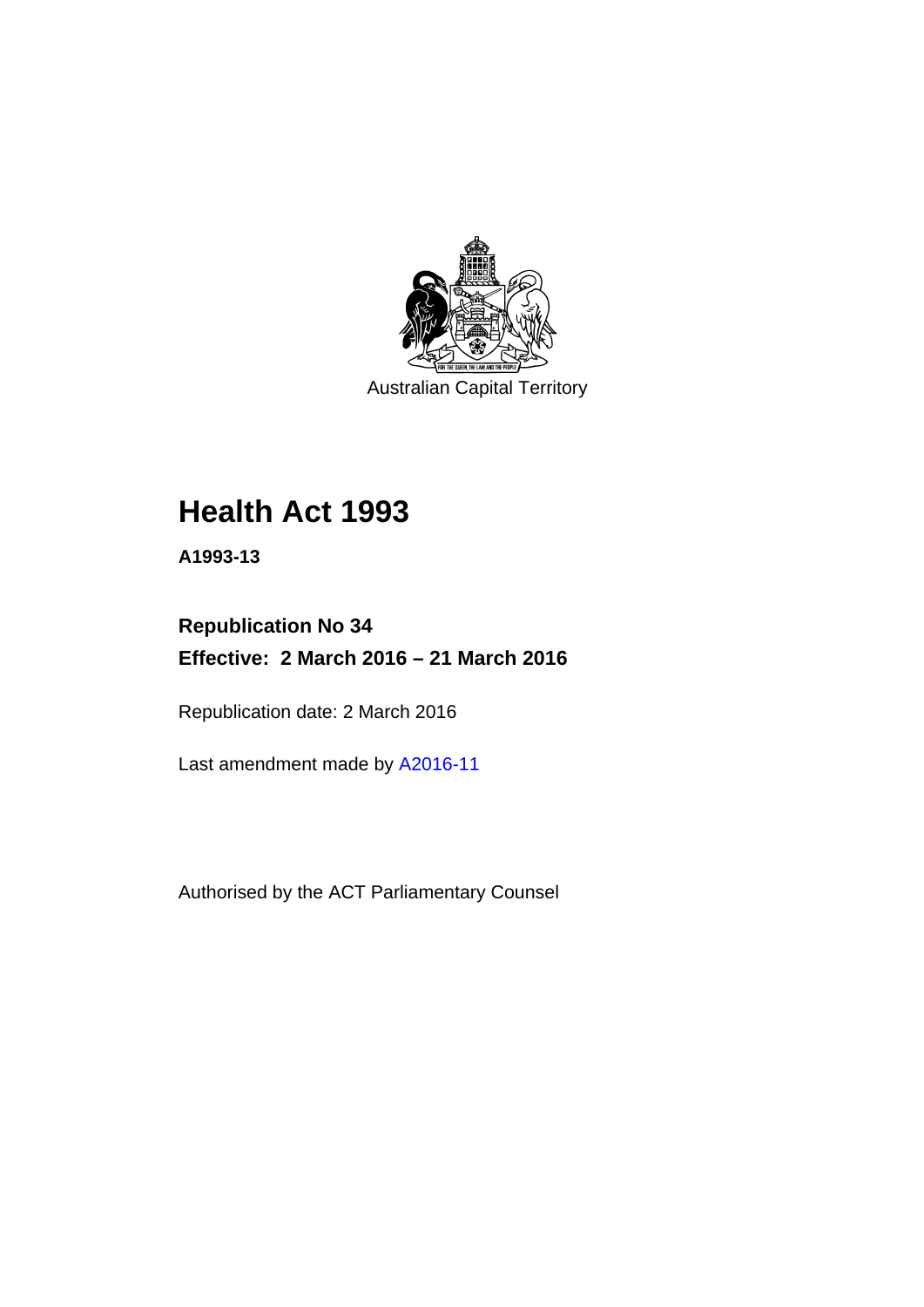#### **About this republication**

#### **The republished law**

This is a republication of the *Health Act 1993* (including any amendment made under the *[Legislation Act 2001](http://www.legislation.act.gov.au/a/2001-14)*, part 11.3 (Editorial changes)) as in force on 2 March 2016*.* It also includes any commencement, amendment, repeal or expiry affecting this republished law to 2 March 2016.

The legislation history and amendment history of the republished law are set out in endnotes 3 and 4.

#### **Kinds of republications**

The Parliamentary Counsel's Office prepares 2 kinds of republications of ACT laws (see the ACT legislation register at [www.legislation.act.gov.au](http://www.legislation.act.gov.au/)):

- authorised republications to which the *[Legislation Act 2001](http://www.legislation.act.gov.au/a/2001-14)* applies
- unauthorised republications.

The status of this republication appears on the bottom of each page.

#### **Editorial changes**

The *[Legislation Act 2001](http://www.legislation.act.gov.au/a/2001-14)*, part 11.3 authorises the Parliamentary Counsel to make editorial amendments and other changes of a formal nature when preparing a law for republication. Editorial changes do not change the effect of the law, but have effect as if they had been made by an Act commencing on the republication date (see *[Legislation Act 2001](http://www.legislation.act.gov.au/a/2001-14)*, s 115 and s 117). The changes are made if the Parliamentary Counsel considers they are desirable to bring the law into line, or more closely into line, with current legislative drafting practice.

This republication does not include amendments made under part 11.3 (see endnote 1).

#### **Uncommenced provisions and amendments**

If a provision of the republished law has not commenced, the symbol  $\mathbf{U}$  appears immediately before the provision heading. Any uncommenced amendments that affect this republished law are accessible on the ACT legislation register [\(www.legislation.act.gov.au\)](http://www.legislation.act.gov.au/). For more information, see the home page for this law on the register.

#### **Modifications**

If a provision of the republished law is affected by a current modification, the symbol  $\mathbf{M}$ appears immediately before the provision heading. The text of the modifying provision appears in the endnotes. For the legal status of modifications, see the *[Legislation Act 2001](http://www.legislation.act.gov.au/a/2001-14)*, section 95.

#### **Penalties**

At the republication date, the value of a penalty unit for an offence against this law is \$150 for an individual and \$750 for a corporation (see *[Legislation Act 2001](http://www.legislation.act.gov.au/a/2001-14)*, s 133).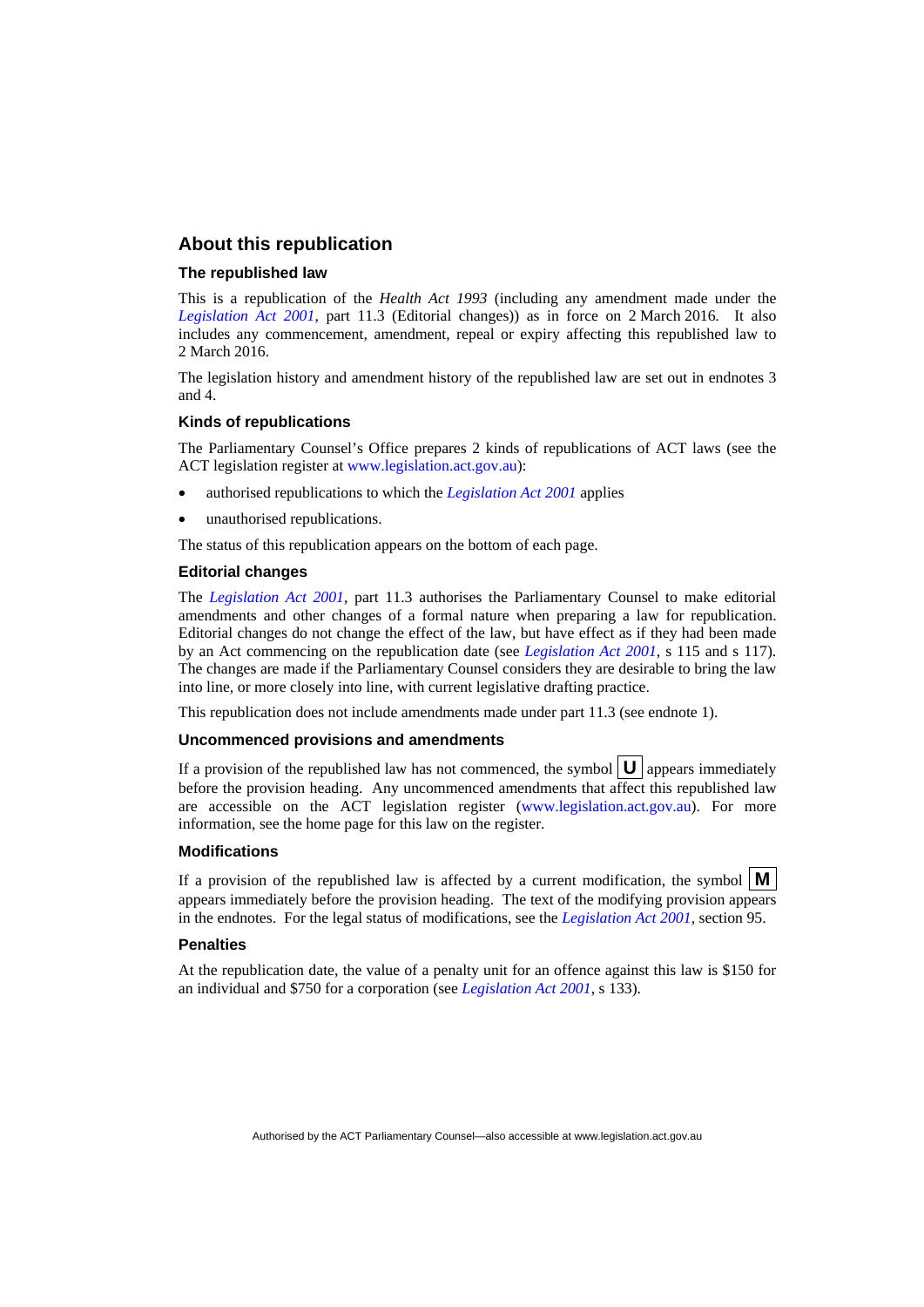

Australian Capital Territory

# **Health Act 1993**

# **Contents**

l,

|                |                                                       | Page       |
|----------------|-------------------------------------------------------|------------|
| Part 1         | <b>Preliminary</b>                                    |            |
| 1              | Name of Act                                           | 2          |
| 2              | Dictionary                                            | 2          |
| 3              | <b>Notes</b>                                          | 2          |
| 4              | Offences against Act-application of Criminal Code etc | 3          |
| Part 2         | <b>Important concepts</b>                             |            |
| 5              | What is a <i>health service</i> ?                     | 4          |
| 6              | What is a <i>health facility</i> ?                    | 4          |
| $\overline{7}$ | Who is a health service provider?                     | 4          |
| 8              | What is the local hospital network?                   | 5          |
| Part 3         | Health care principles                                |            |
| 10             | Objectives                                            | 6          |
| 11             | Medicare principles and commitments                   | 6          |
| R34            | Health Act 1993                                       | contents 1 |
| 02/03/16       | Effective: 02/03/16-21/03/16                          |            |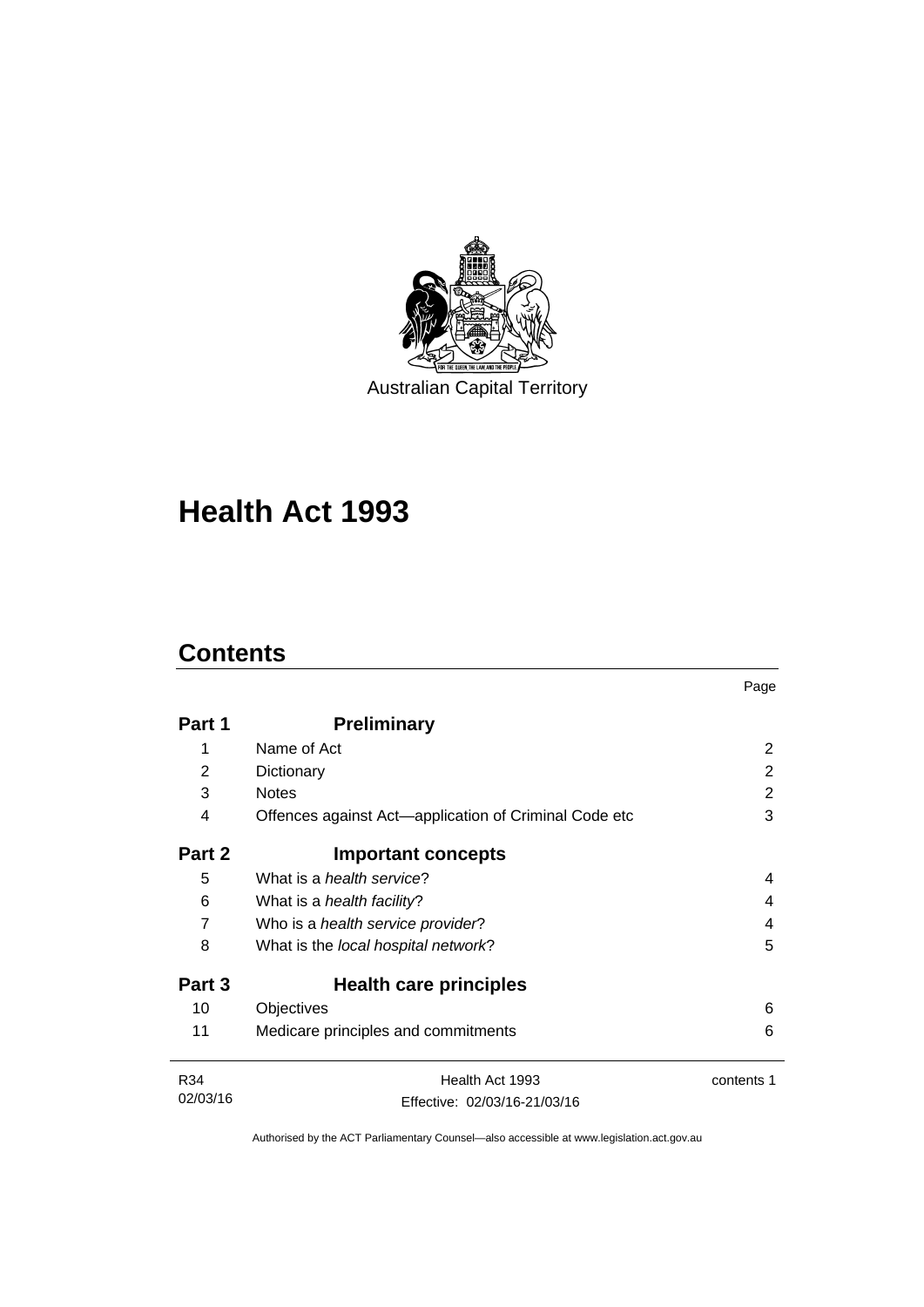| 12                  | Legal effect                                                             | Page<br>8       |
|---------------------|--------------------------------------------------------------------------|-----------------|
| Part 4              | <b>Quality assurance</b>                                                 |                 |
| <b>Division 4.1</b> | Quality assurance-important concepts                                     |                 |
| 20                  | Definitions-pt 4                                                         | 9               |
| 21                  | What is a health professional organisation?                              | 10              |
| 22                  | Who is the CEO of a health facility?                                     | 10              |
| 23                  | Who is the CEO of a health professional organisation?                    | 10              |
| <b>Division 4.2</b> | Quality assurance-quality assurance committees                           |                 |
| 24                  | What is a quality assurance committee?                                   | 10              |
| 25                  | Approval of health facility QACs                                         | 11              |
| 26                  | Approval of health professional organisation QACs                        | 11              |
| 27                  | Approval of special purpose QACs                                         | 11              |
| 27A                 | Quality Assurance Committees-term                                        | 11              |
| 28                  | Quality assurance committees-criteria for approval                       | 12              |
| 29                  | Quality assurance committees—revocation of approval                      | 12 <sup>2</sup> |
| 30                  | Quality assurance committees-functions                                   | 13              |
| 31                  | Quality assurance committees—appointment of members                      | 13              |
| 32                  | Quality assurance committees-disclosure of interests                     | 14              |
| 33                  | Quality assurance committees-procedure                                   | 14              |
| 34                  | Quality assurance committees-protection of members etc from<br>liability | 14              |
| 35                  | Quality assurance committees-obtaining information                       | 15              |
| <b>Division 4.3</b> | Assessment and evaluation of health services                             |                 |
| 36                  | Assessment and evaluation of health services                             | 16              |
| 37                  | Approval of quality assurance activities                                 | 17              |
| 38                  | Preparing health service reports                                         | 17              |
| 38A                 | <b>Extraordinary reports</b>                                             | 18              |
| 38B                 | Interim reports                                                          | 18              |
| 39                  | Giving health service reports to CEO or director-general                 | 19              |
| 40                  | Monitoring implementation of recommendations                             | 19              |
| <b>Division 4.4</b> | Quality assurance committees-reporting                                   |                 |
| 41                  | Annual quality assurance committee report to Minister                    | 19              |
| 42                  | Other quality assurance committee reports                                | 20              |
|                     |                                                                          |                 |

contents 2 Health Act 1993 Effective: 02/03/16-21/03/16

R34 02/03/16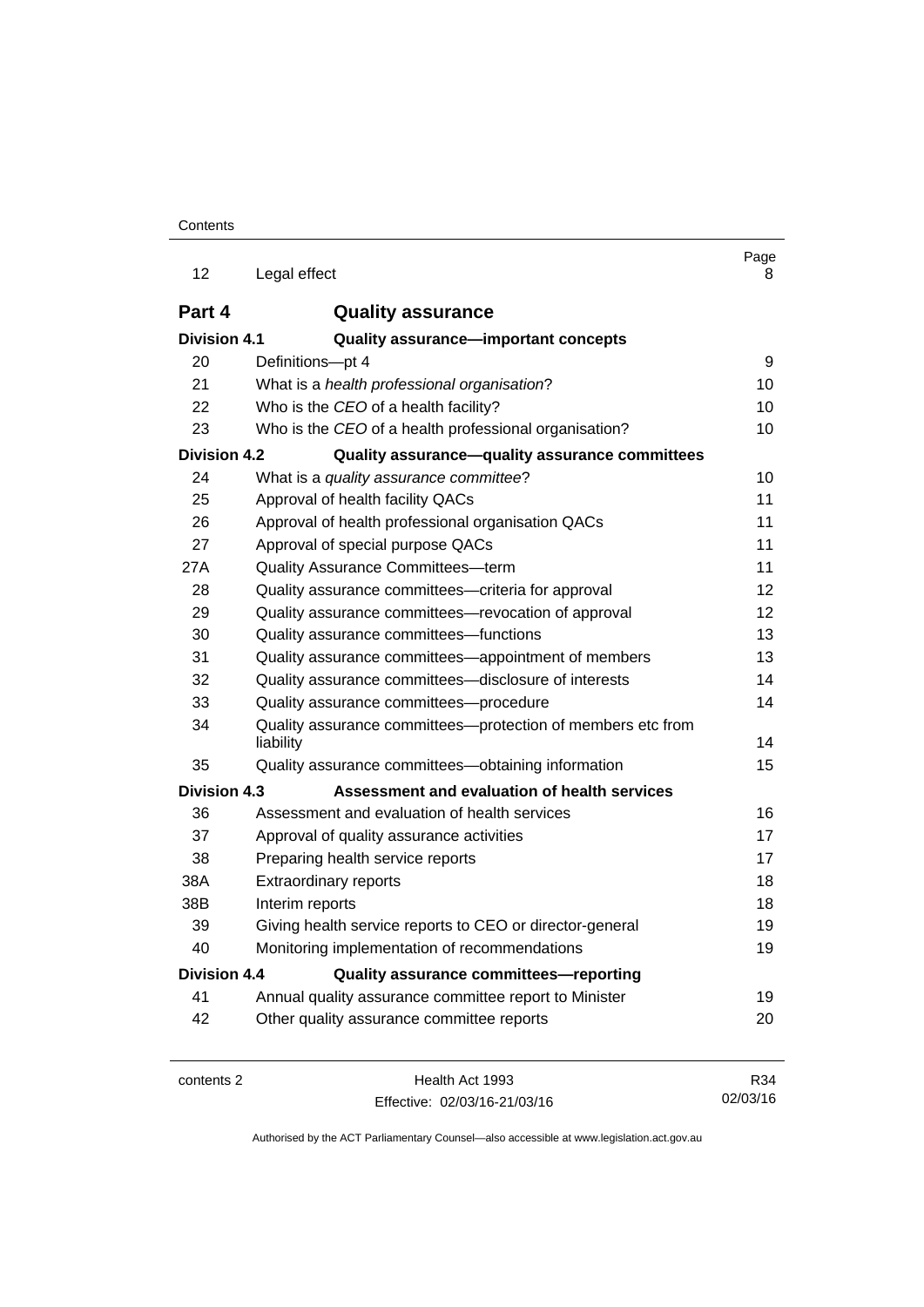|                     |                                                                                                                | Page       |
|---------------------|----------------------------------------------------------------------------------------------------------------|------------|
| <b>Division 4.5</b> | Quality assurance committees-information sharing                                                               |            |
| 43                  | Quality assurance committees-giving information to the Coroner's<br>Court                                      | 21         |
| 44                  | Quality assurance committees-giving information to other quality<br>assurance committees                       | 21         |
| 45                  | Quality assurance committees-giving information to health board and<br>health services commissioner            | 21         |
| 46                  | Quality assurance committees—giving information to Minister                                                    | 22         |
| 47                  | Quality assurance committees-admissibility of evidence                                                         | 22         |
| Part 5              | Reviewing scope of clinical practice                                                                           |            |
| 50                  | Definitions-pt 5                                                                                               | 23         |
| 51                  | What is a scope of clinical practice committee?                                                                | 23         |
| 52                  | Who is a doctor, dentist or eligible midwife for a health facility?                                            | 24         |
| 53                  | Who is the CEO of a health facility?                                                                           | 24         |
| 54                  | What is scope of clinical practice?                                                                            | 25         |
| 55                  | Meaning of review scope of clinical practice                                                                   | 25         |
| 56                  | Approval of scope of clinical practice committees                                                              | 25         |
| 57                  | Scope of clinical practice committees-criteria for approval                                                    | 25         |
| 58                  | Scope of clinical practice committees-revocation of approval                                                   | 26         |
| 59                  | Scope of clinical practice committees—functions                                                                | 26         |
| 60                  | Scope of clinical practice committees—appointment of members                                                   | 27         |
| 61                  | Scope of clinical practice committees-disclosure of interests                                                  | 27         |
| 62                  | Scope of clinical practice committees---procedure                                                              | 28         |
| 63                  | Scope of clinical practice committees—protection of members etc from<br>liability                              | 28         |
| 64                  | Scope of clinical practice committees—obtaining information                                                    | 29         |
| 65                  | Scope of clinical practice committee must give doctor, dentist or<br>eligible midwife opportunity to explain   | 30         |
| 66                  | Interim and emergency withdrawal or amendment of scope of clinical<br>practice by committee                    | 31         |
| 67                  | Preparing scope of clinical practice reports                                                                   | 32         |
| 68                  | Giving scope of clinical practice reports to CEO of health facility and<br>doctor, dentist or eligible midwife | 33         |
| 69                  | CEO may make interim or emergency decision on scope of clinical<br>practice                                    | 33         |
| R34                 | Health Act 1993                                                                                                | contents 3 |

Authorised by the ACT Parliamentary Counsel—also accessible at www.legislation.act.gov.au

Effective: 02/03/16-21/03/16

R34 02/03/16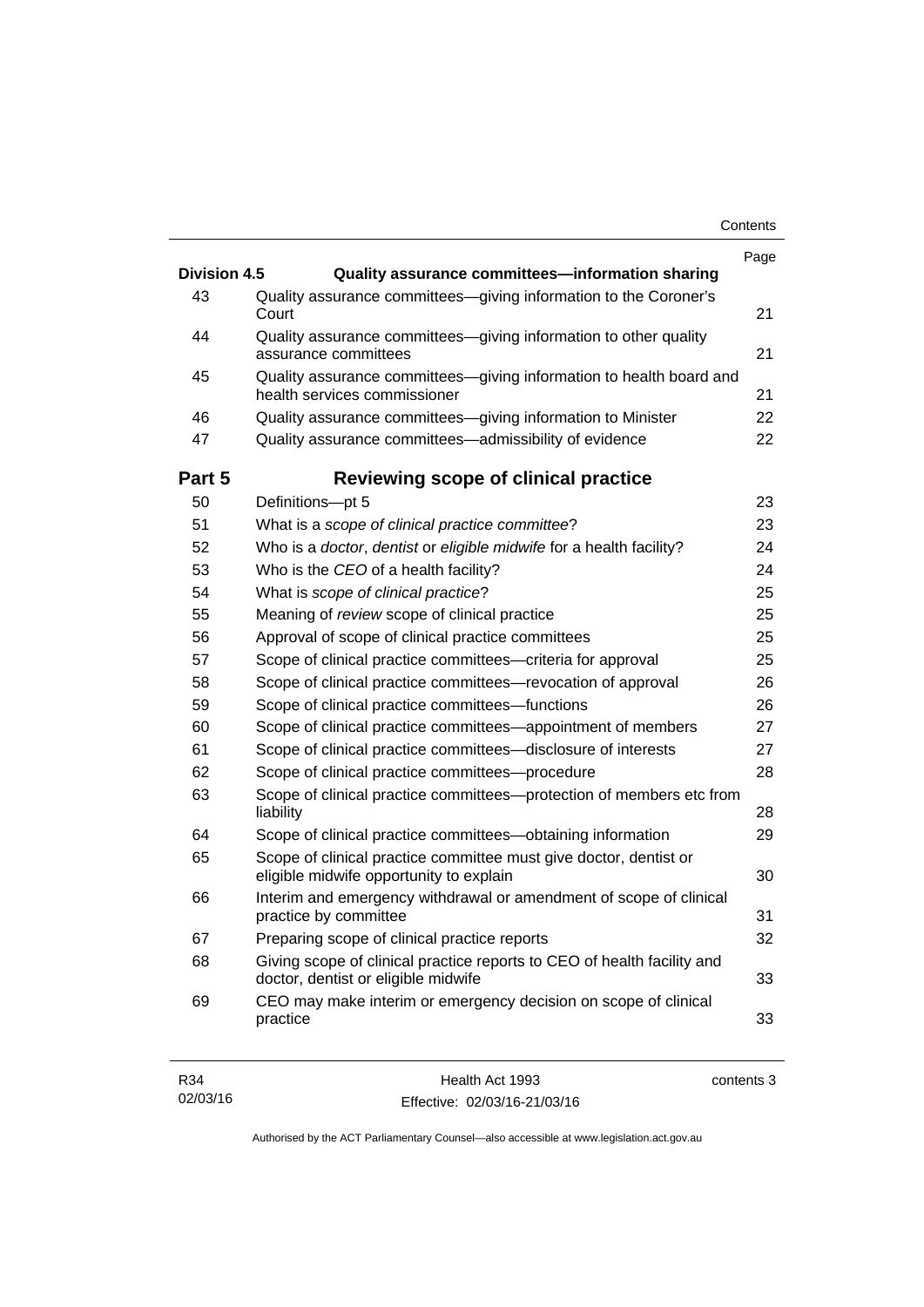| 70     | CEO must make decision on scope of clinical practice report                                                  | Page<br>35 |
|--------|--------------------------------------------------------------------------------------------------------------|------------|
| 71     | When CEO decision on scope of clinical practice report takes effect                                          | 38         |
| 72     | CEO may give information about decision to health facility outside<br><b>ACT</b>                             | 38         |
| 73     | Request for information by health facility outside ACT                                                       | 38         |
| 74     | Scope of clinical practice committees—giving information to health<br>board and health services commissioner | 40         |
| 75     | Scope of clinical practice committees-admissibility of evidence                                              | 40         |
| 76     | Sharing information with other committees                                                                    | 41         |
| 77     | Sharing information with 3rd parties                                                                         | 41         |
| 78     | Complainants to remain anonymous                                                                             | 42         |
| Part 6 | <b>Abortions</b>                                                                                             |            |
| 80     | Meaning of abortion for pt 6                                                                                 | 43         |
| 81     | Only doctor may carry out abortion                                                                           | 43         |
| 82     | Abortion to be carried out in approved medical facility                                                      | 43         |
| 83     | Approval of facilities                                                                                       | 43         |
| 84     | No obligation to carry out abortion                                                                          | 44         |
| Part 7 | <b>VMO service contracts</b>                                                                                 |            |
| 100    | Definitions for pt 7                                                                                         | 45         |
| 101    | Service contracts                                                                                            | 45         |
| 102    | Core conditions                                                                                              | 46         |
| 103    | Collective negotiations                                                                                      | 46         |
| 104    | Negotiating agents                                                                                           | 46         |
| 105    | Authorised representatives                                                                                   | 48         |
| 106    | Arbitration                                                                                                  | 48         |
| 107    | Competition and Consumer Act authorisation                                                                   | 49         |
| Part 8 | <b>Secrecy</b>                                                                                               |            |
| 120    | Definitions-pt 8                                                                                             | 50         |
| 121    | When is information divulged?                                                                                | 50         |
| 122    | Who is an <i>information holder</i> ?                                                                        | 50         |
| 123    | What is protected information?                                                                               | 51         |
| 124    | What is sensitive information?                                                                               | 51         |
|        |                                                                                                              |            |

contents 4 Health Act 1993 Effective: 02/03/16-21/03/16

R34 02/03/16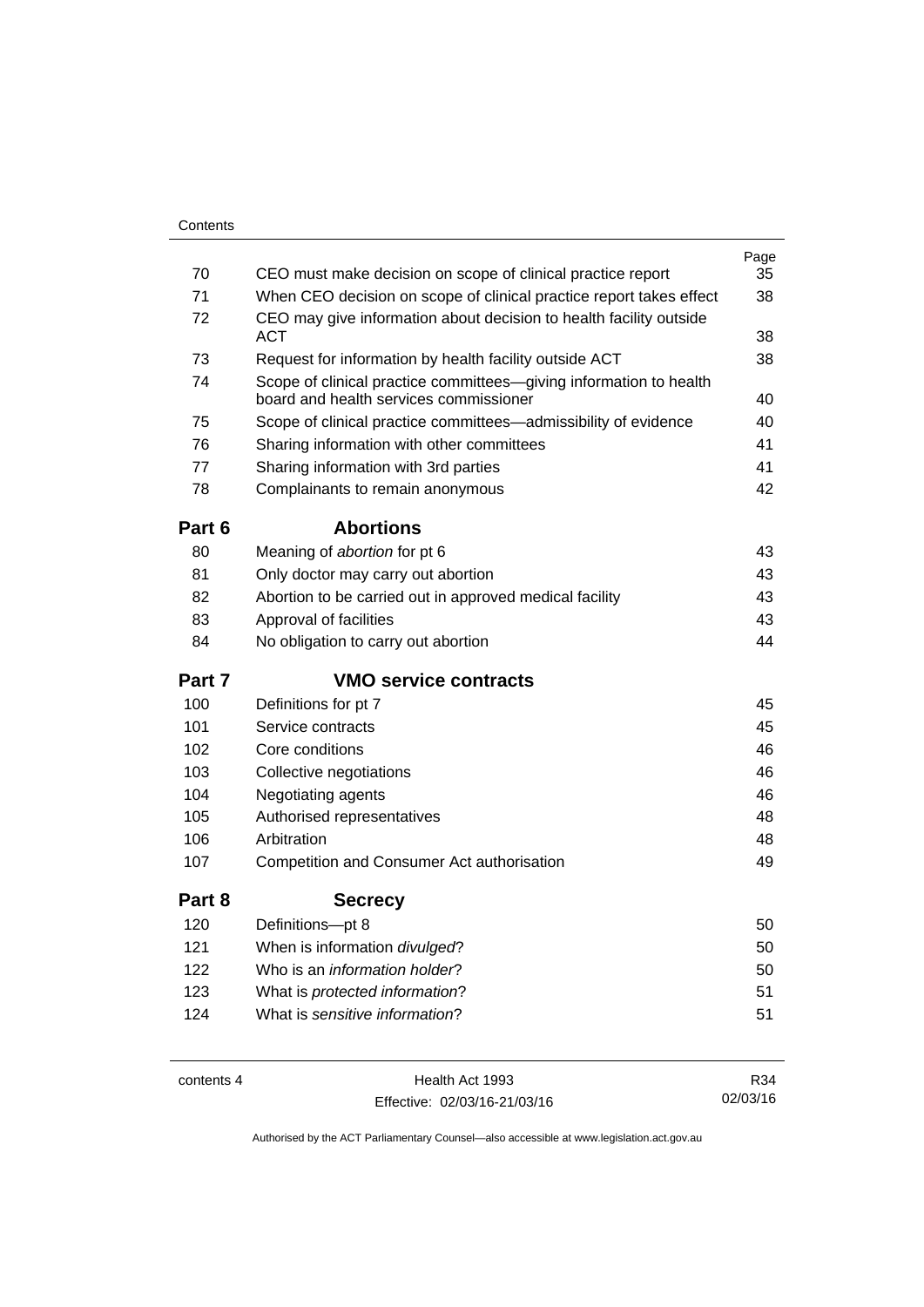|                   |                                                                                  | Contents |
|-------------------|----------------------------------------------------------------------------------|----------|
|                   |                                                                                  | Page     |
| 125               | Offence-secrecy of protected information                                         | 52       |
| 126               | Information may be given to Medicare Australia                                   | 54       |
| Part 8A           | Offence-provision of health services by non-<br>health practitioners             |          |
| 127               | Provision of regulated health service by person not health practitioner          | 55       |
| Part 10           | <b>Review of decisions</b>                                                       |          |
| 130               | Review of decisions                                                              | 57       |
| 131               | Pt 10 obligations-no contracting out                                             | 57       |
| Part 15           | <b>Miscellaneous</b>                                                             |          |
| 189               | Protection of doctor, dentist or eligible midwife from liability in<br>emergency | 58       |
| 190               | Disclosure of interests by committee members                                     | 59       |
| 191               | References to Health and Community Care Service                                  | 61       |
| 192               | Determination of fees                                                            | 61       |
| 193               | Payment of fees and interest                                                     | 62       |
| 194               | Approved forms                                                                   | 63       |
| 195               | Regulations about nurse practitioners                                            | 63       |
| 196               | Regulation-making power                                                          | 64       |
|                   |                                                                                  |          |
| <b>Dictionary</b> |                                                                                  | 65       |
| <b>Endnotes</b>   |                                                                                  |          |
| 1                 | About the endnotes                                                               | 70       |
| 2                 | Abbreviation key                                                                 | 70       |
|                   | Logiolotica biotony                                                              | 74       |

|   | <b>AUVICYMUULI NGY</b>                        | 1 U |
|---|-----------------------------------------------|-----|
| 3 | Legislation history                           |     |
| 4 | Amendment history                             | 76. |
| 5 | Earlier republications                        | 98  |
| 6 | Expired transitional or validating provisions | 99  |
|   | Renumbered provisions                         | 99  |
|   |                                               |     |

contents 5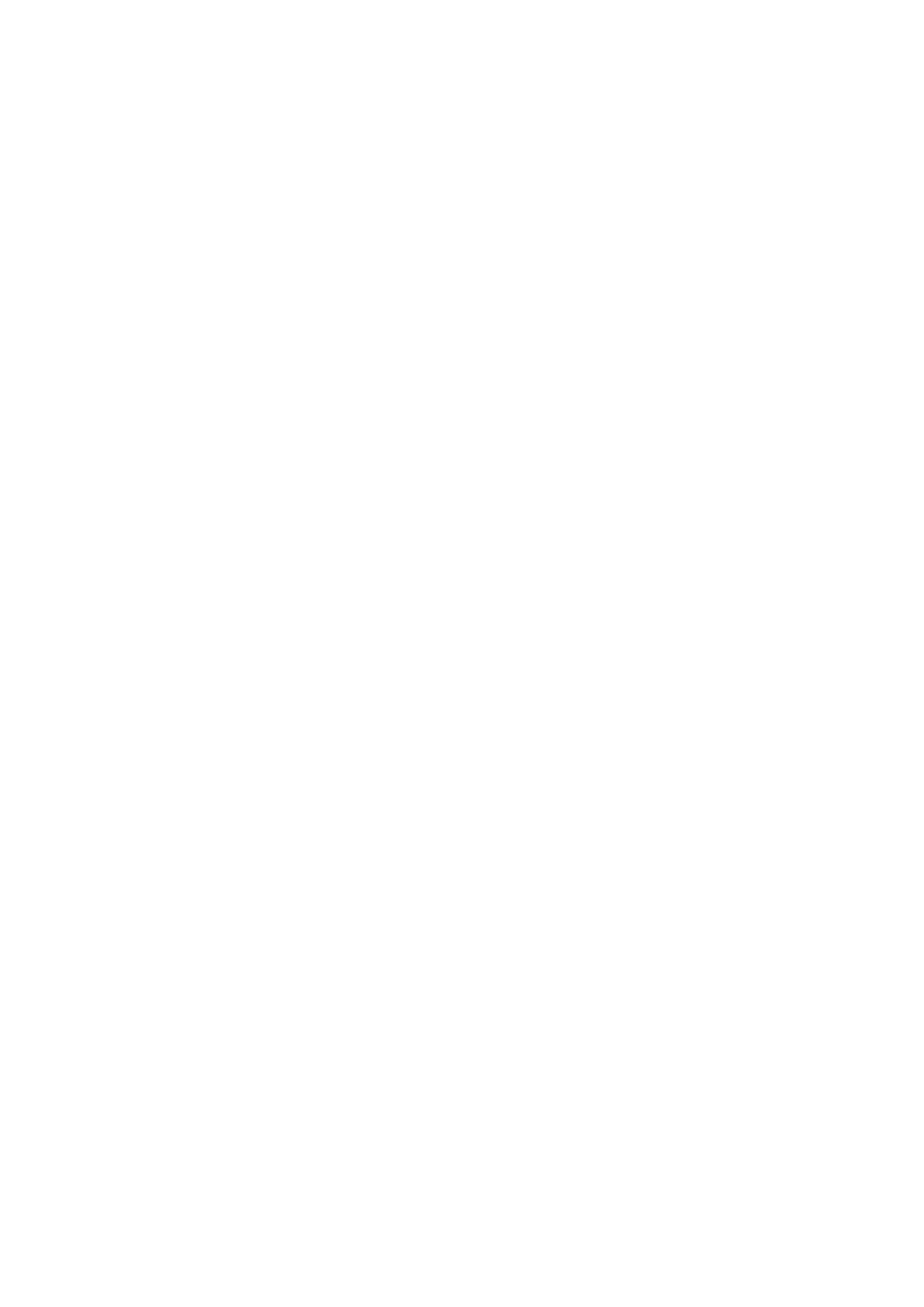

# **Health Act 1993**

An Act relating to the provision of health services

R34 02/03/16

l

page 1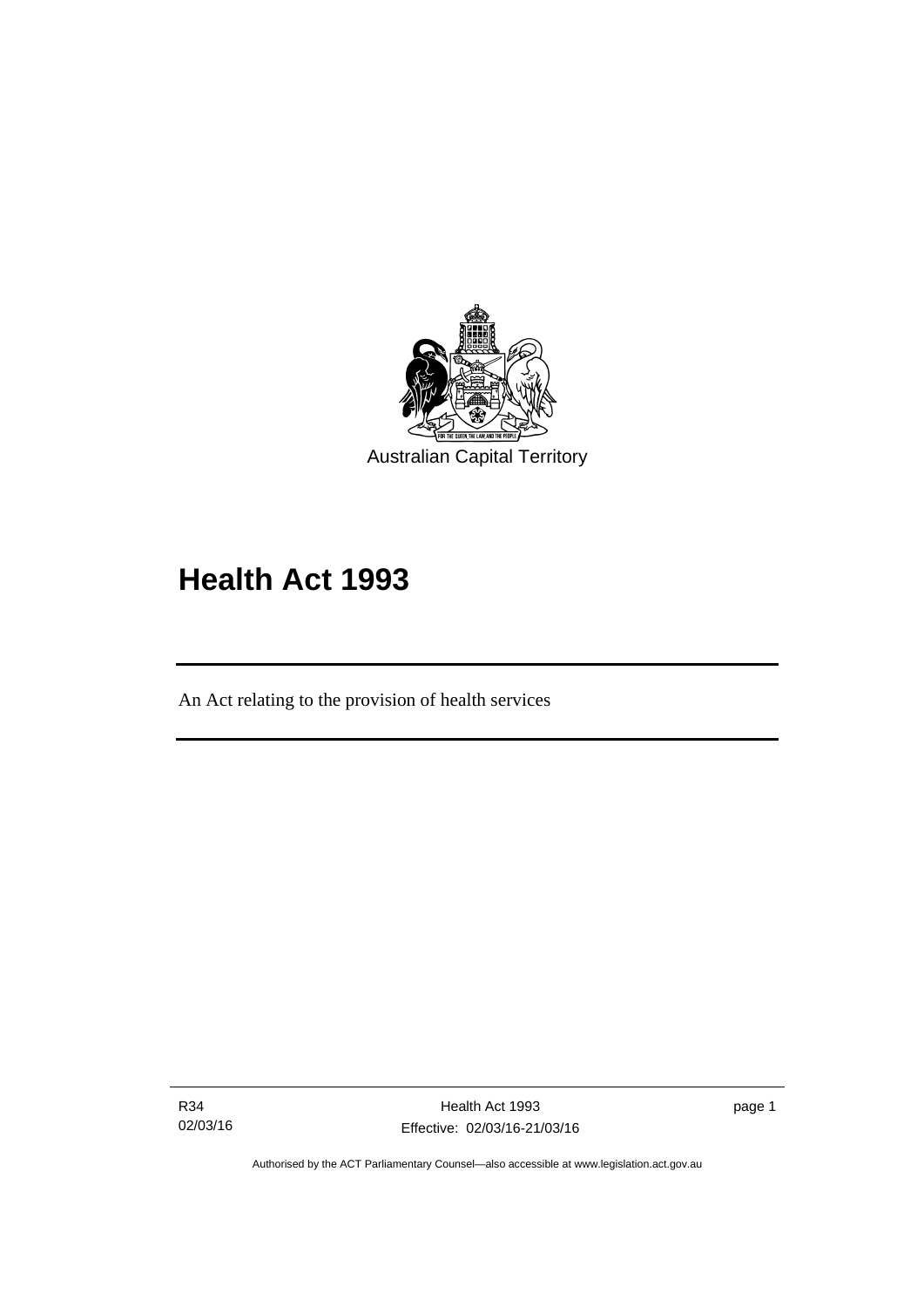#### Part 1 **Preliminary**

Section 1

# <span id="page-9-0"></span>**Part 1** Preliminary

#### <span id="page-9-1"></span>**1 Name of Act**

This Act is the *Health Act 1993*.

#### <span id="page-9-2"></span>**2 Dictionary**

The dictionary at the end of this Act is part of this Act.

*Note 1* The dictionary at the end of this Act defines certain terms used in this Act, and includes references (*signpost definitions*) to other terms defined elsewhere in this Act.

> For example, the signpost definition '*health facility*—see section 6.' means that the term 'health facility' is defined in that section.

*Note* 2 A definition in the dictionary (including a signpost definition) applies to the entire Act unless the definition, or another provision of the Act, provides otherwise or the contrary intention otherwise appears (see [Legislation Act,](http://www.legislation.act.gov.au/a/2001-14)  $s$  155 and  $s$  156 (1)).

#### <span id="page-9-3"></span>**3 Notes**

A note included in this Act is explanatory and is not part of this Act.

*Note* See [Legislation Act,](http://www.legislation.act.gov.au/a/2001-14) s 127 (1), (4) and (5) for the legal status of notes.

Authorised by the ACT Parliamentary Counsel—also accessible at www.legislation.act.gov.au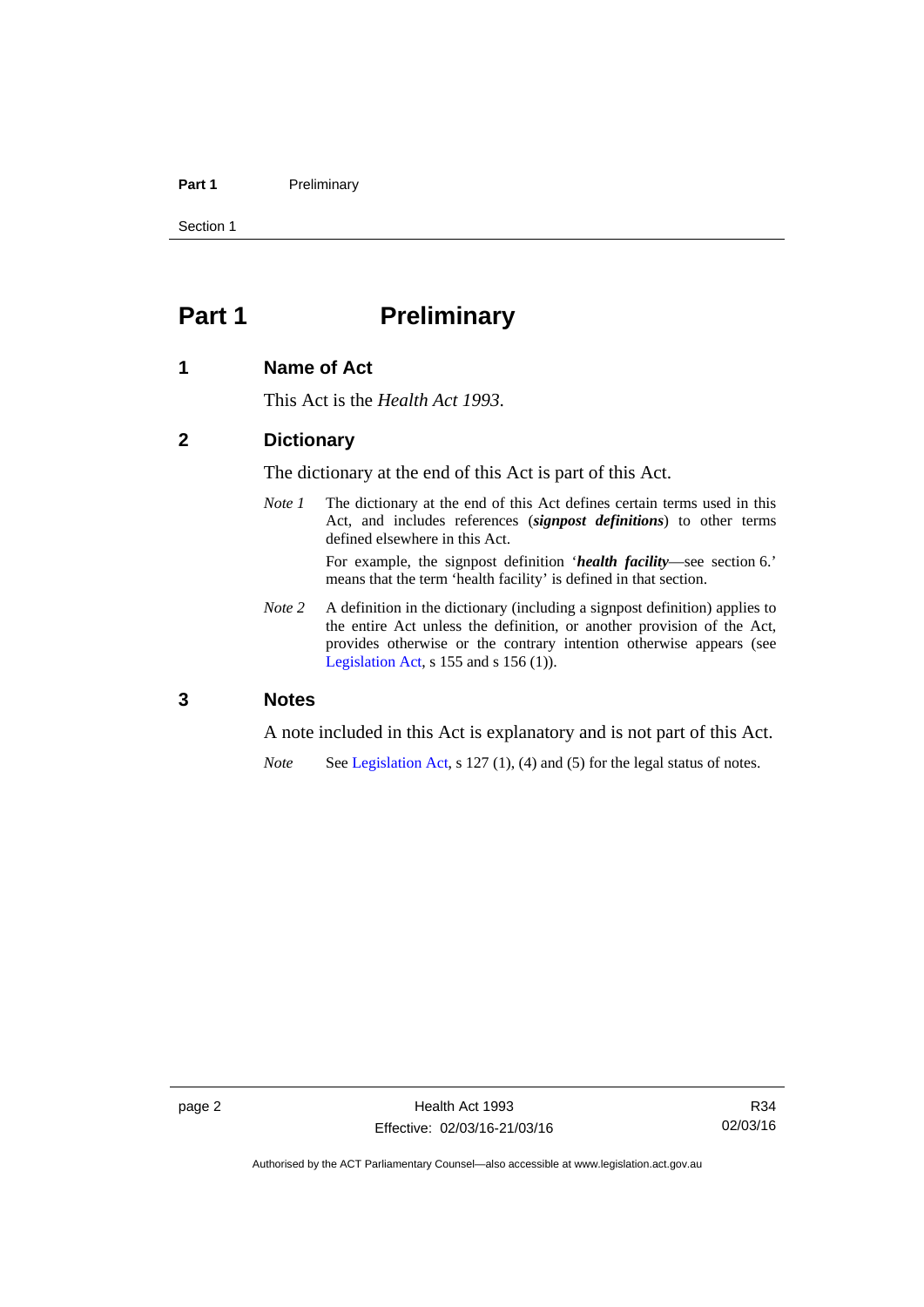#### <span id="page-10-0"></span>**4 Offences against Act—application of Criminal Code etc**

Other legislation applies in relation to offences against this Act.

#### *Note 1 Criminal Code* The [Criminal Code](http://www.legislation.act.gov.au/a/2002-51), ch 2 applies to all offences against this Act (see Code, pt 2.1). The chapter sets out the general principles of criminal responsibility (including burdens of proof and general defences), and defines terms used for offences to which the Code applies (eg *conduct*, *intention*, *recklessness* and *strict liability*).

*Note 2 Penalty units* 

The [Legislation Act](http://www.legislation.act.gov.au/a/2001-14), s 133 deals with the meaning of offence penalties that are expressed in penalty units.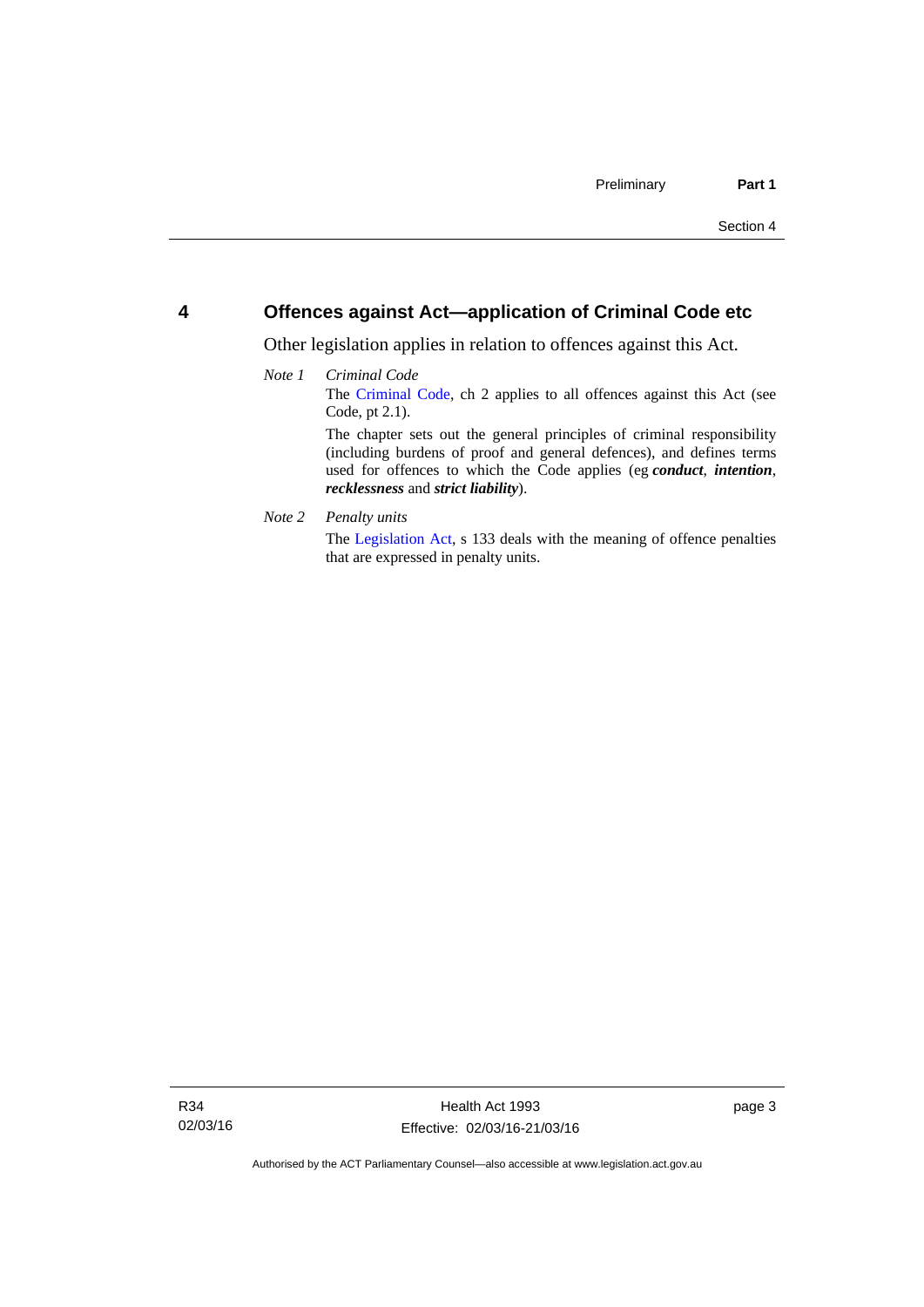#### **Part 2 Important concepts**

Section 5

# <span id="page-11-0"></span>**Part 2 Important concepts**

#### <span id="page-11-1"></span>**5 What is a** *health service***?**

For this Act, a *health service* is a service provided to someone (the *service user*) for any of the following purposes:

- (a) assessing, recording, maintaining or improving the physical, mental or emotional health, comfort or wellbeing of the service user;
- (b) diagnosing, treating or preventing an illness, disability, disorder or condition of the service user.

#### <span id="page-11-2"></span>**6 What is a** *health facility***?**

In this Act:

*health facility* means the following facilities where health services are provided:

- (a) a hospital, including a day hospital;
- (b) a hospice;
- (c) a nursing home;
- (d) a health practitioner's consulting room;
- (e) another facility ordinarily used by the Territory to provide health services;
- (f) any other facility prescribed by regulation for this section.

#### <span id="page-11-3"></span>**7 Who is a** *health service provider***?**

In this Act:

#### *health service provider*—

 (a) means a health practitioner or other person who provides a health service; and

R34 02/03/16

Authorised by the ACT Parliamentary Counsel—also accessible at www.legislation.act.gov.au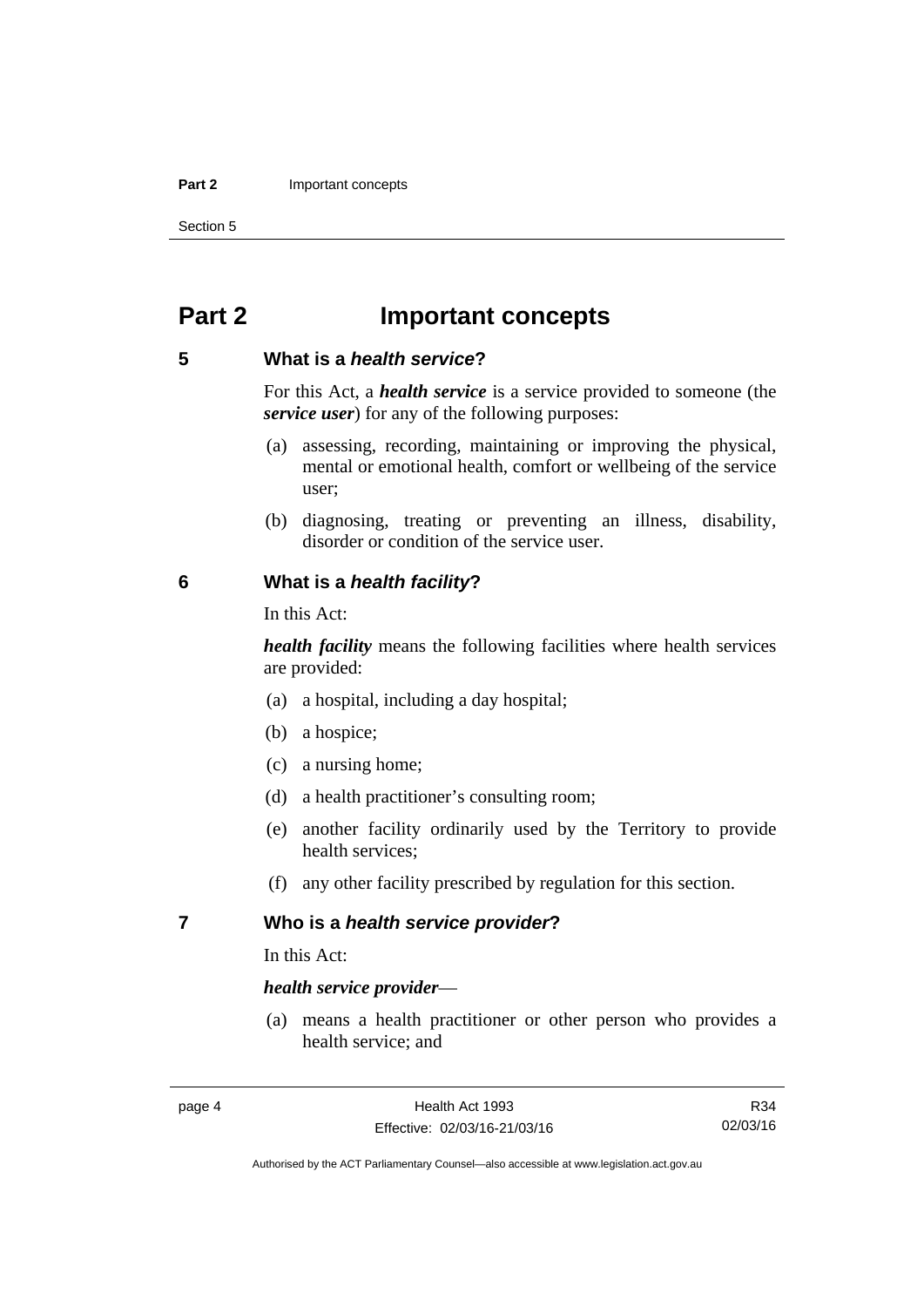- (b) for a health facility, means a health service provider who—
	- (i) provides a health service at the health facility; or
	- (ii) uses the equipment or other facilities of the health facility to provide a health service elsewhere.

#### **Examples of people who may be health service providers**

- 1 a chiropractor
- 2 a dentist
- 3 a dental technician
- 4 a dental prosthetist
- 5 a doctor
- 6 a nurse
- 7 an osteopath
- 8 an optometrist
- 9 a pharmacist
- 10 a physiotherapist
- *Note* An example is part of the Act, is not exhaustive and may extend, but does not limit, the meaning of the provision in which it appears (see [Legislation Act,](http://www.legislation.act.gov.au/a/2001-14) s 126 and s 132).

#### <span id="page-12-0"></span>**8 What is the** *local hospital network***?**

In this Act:

*local hospital network* means the system of health services in the ACT that is made up of health services provided by each of the following health facilities in accordance with an agreement between each facility and ACT Health:

- (a) Calvary Hospital (as a deliverer of hospital services to public patients);
- (b) Canberra Hospital;
- (c) Clare Holland House;
- (d) Queen Elizabeth II Family Centre.

page 5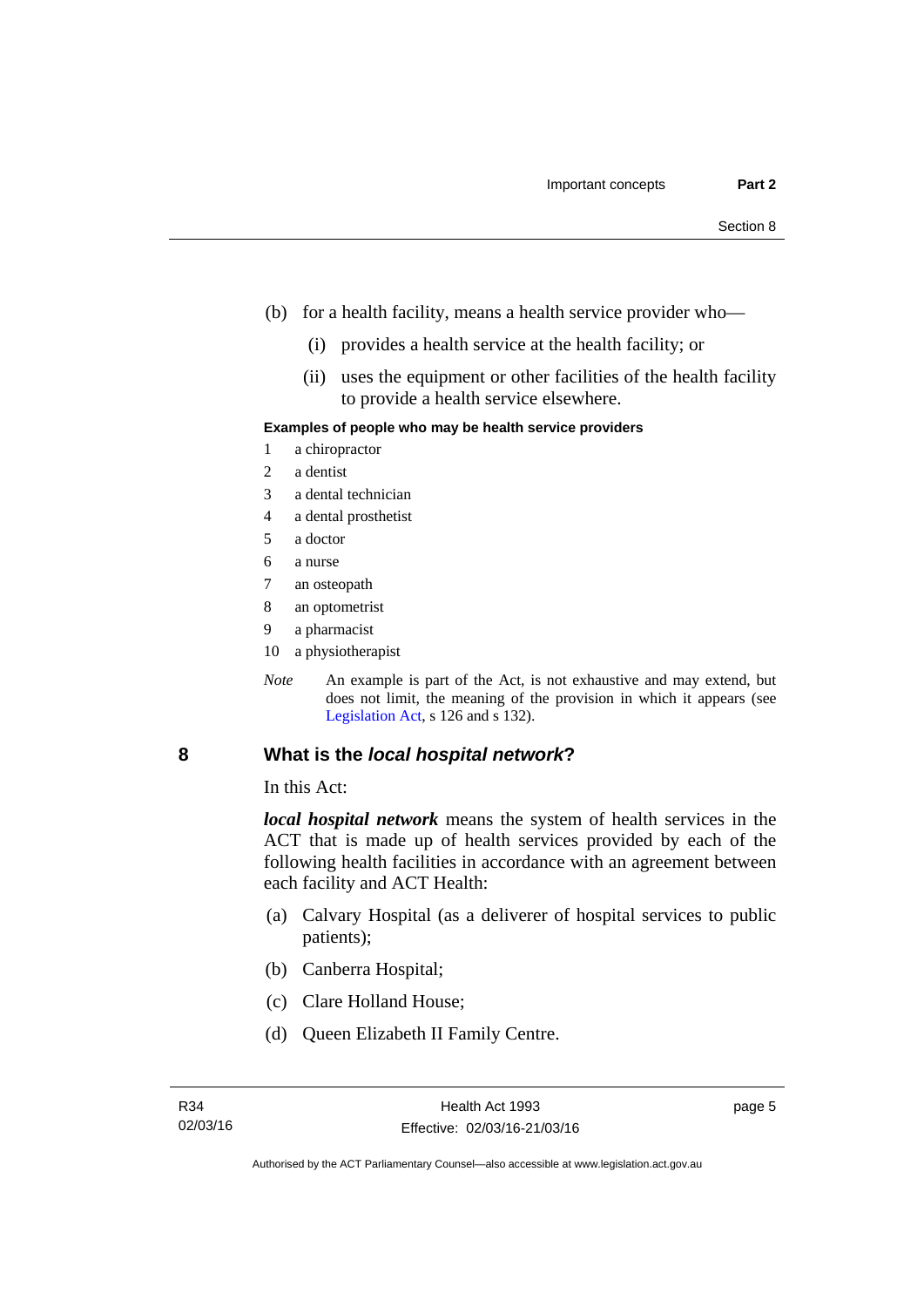#### **Part 3 Health care principles**

Section 10

# <span id="page-13-0"></span>**Part 3 Health care principles**

#### <span id="page-13-1"></span>**10 Objectives**

In providing health services the Territory must have regard to the following objectives:

- (a) to improve the efficiency, effectiveness and quality of health services;
- (b) to guarantee equitable access to and participation in health services and to ensure that language and cultural differences are not barriers to such access or participation;
- (c) to maintain a strong and viable public hospital system and a full range of community health services;
- (d) to support worker and community participation in the development of policies for the delivery of health services;
- (e) to ensure that the community is aware of the range of health services that is available and that patients have information that is sufficient to enable them to make informed choices;
- (f) to foster disease prevention and primary health care;
- (g) to cooperate with community groups in the provision of health services.

#### <span id="page-13-2"></span>**11 Medicare principles and commitments**

- (1) The following guidelines govern the delivery of public hospital services to eligible persons in the ACT:
	- *Note* The guidelines focus on the provision of public hospital services to eligible persons, but operate in an environment where eligible persons have the right to choose private health care in public and private hospitals supported by private health insurance.

Authorised by the ACT Parliamentary Counsel—also accessible at www.legislation.act.gov.au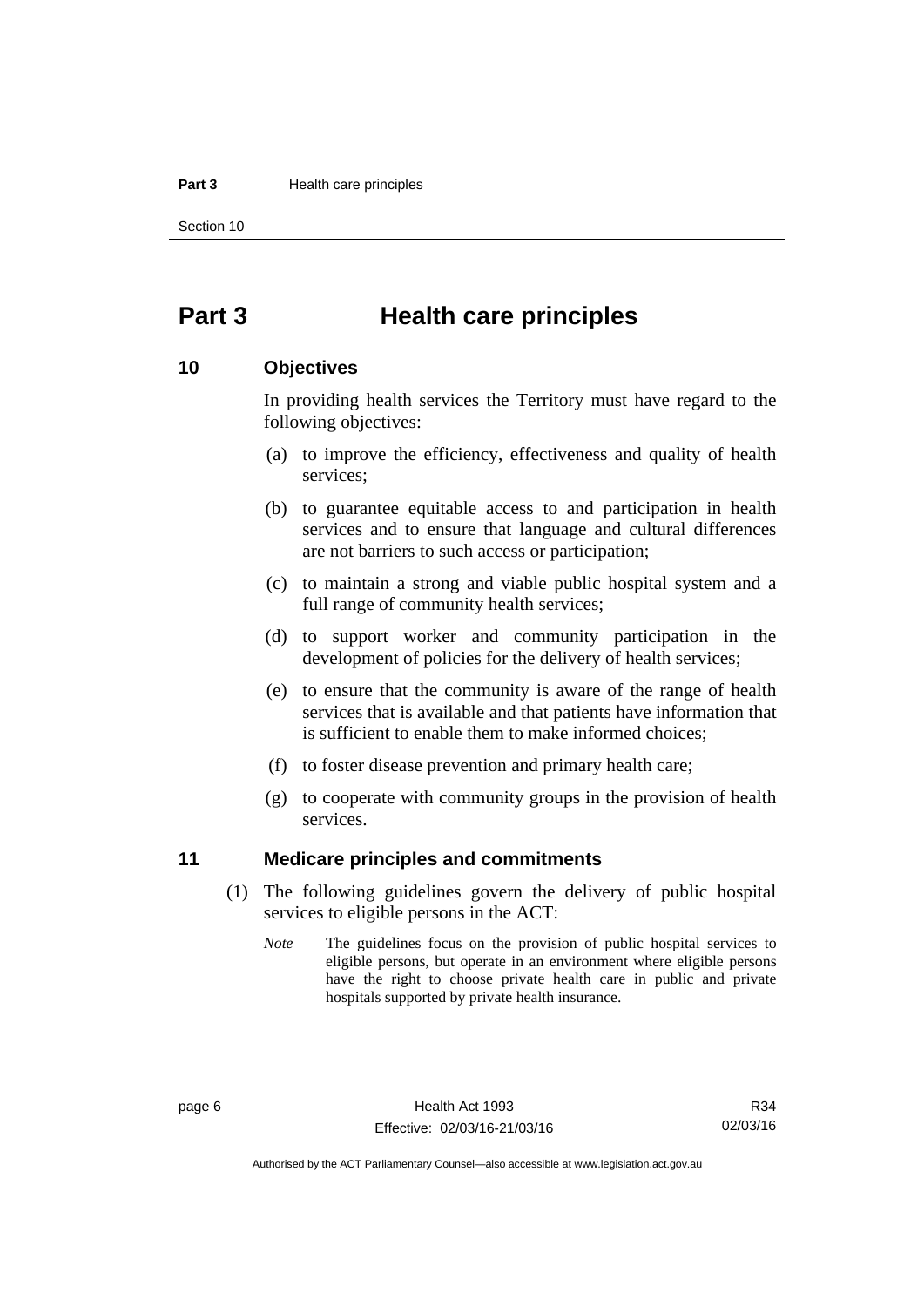- (a) eligible persons must be given the choice to receive public hospital services free of charge as public patients;
	- *Note 1* Hospital services include in-patient, outpatient, emergency services (including primary care where appropriate) and day patient services consistent with currently acceptable medical and health service standards.
	- *Note 2* At the time of admission to a hospital, or as soon as practicable after that, an eligible person will be required to elect or confirm whether he or she wishes to be treated as a public or private patient.
- (b) access to public hospital services is to be on the basis of clinical need;
	- *Note 1* None of the following factors are to be a determinant of an eligible person's priority for receiving hospital services:
		- (a) whether or not an eligible person has health insurance;
		- (b) an eligible person's financial status or place of residence;
		- (c) whether or not an eligible person intends to elect, or elects, to be treated as a public or private patient.
	- *Note 2* This guideline applies equally to waiting times for elective surgery.
- (c) to the maximum practicable extent, the Territory will ensure the provision of public hospital services equitably to all eligible persons, regardless of their geographical location;
	- *Note 1* This guideline does not require a local hospital to be equipped to provide eligible persons with every hospital service they may need.
	- *Note 2* In rural and remote areas, the Territory should ensure provision of reasonable public access to a basic range of hospital services that are in accord with clinical practices.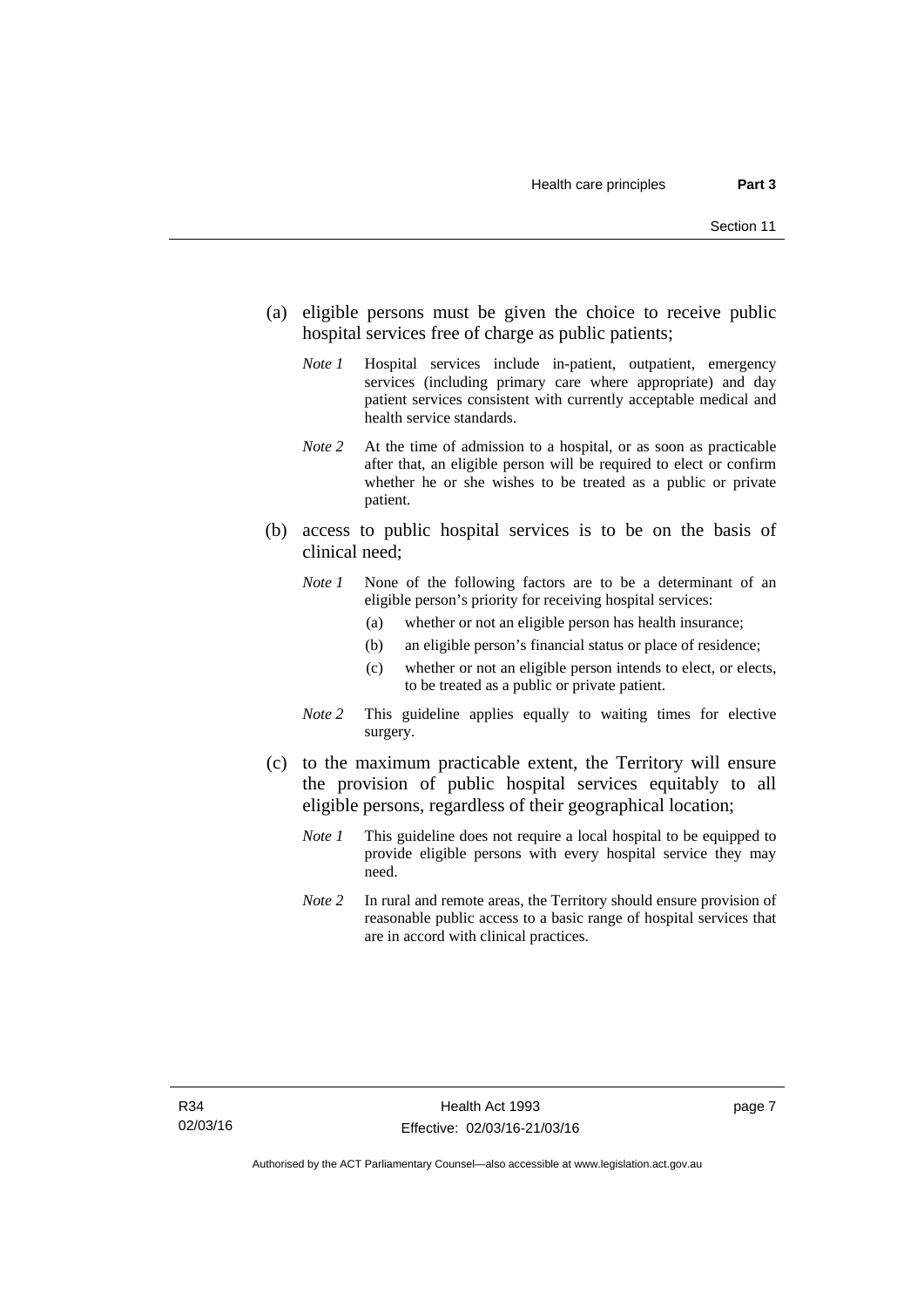Section 12

- (d) the Commonwealth and the Territory must make available information on the public hospital services eligible persons can expect to receive as public patients;
	- *Note 1* The joint Commonwealth/Territory development of a Public Patients Hospital Charter for the Territory will be a vehicle for the public dissemination of this information.
	- *Note 2* The Charter will set out the public hospital services available to public patients.
- (e) the Commonwealth and the Territory are committed to making improvements in the efficiency, effectiveness and quality of hospital service delivery.
	- *Note* This includes a commitment to quality improvement, outcome measurement, management efficiency and effort to integrate the delivery of hospital and other health and community services.
- (2) A word or expression used in the *[Medicare Agreements Act 1992](http://www.comlaw.gov.au/Details/C2006C00041)* (Cwlth) has the same meaning in subsection (1).

#### <span id="page-15-0"></span>**12 Legal effect**

Nothing in this part is to be taken to create any legal rights not in existence before the enactment of this part or to affect any legal rights in existence before that enactment or that would, apart from this part, have come into existence after that enactment.

R34 02/03/16

Authorised by the ACT Parliamentary Counsel—also accessible at www.legislation.act.gov.au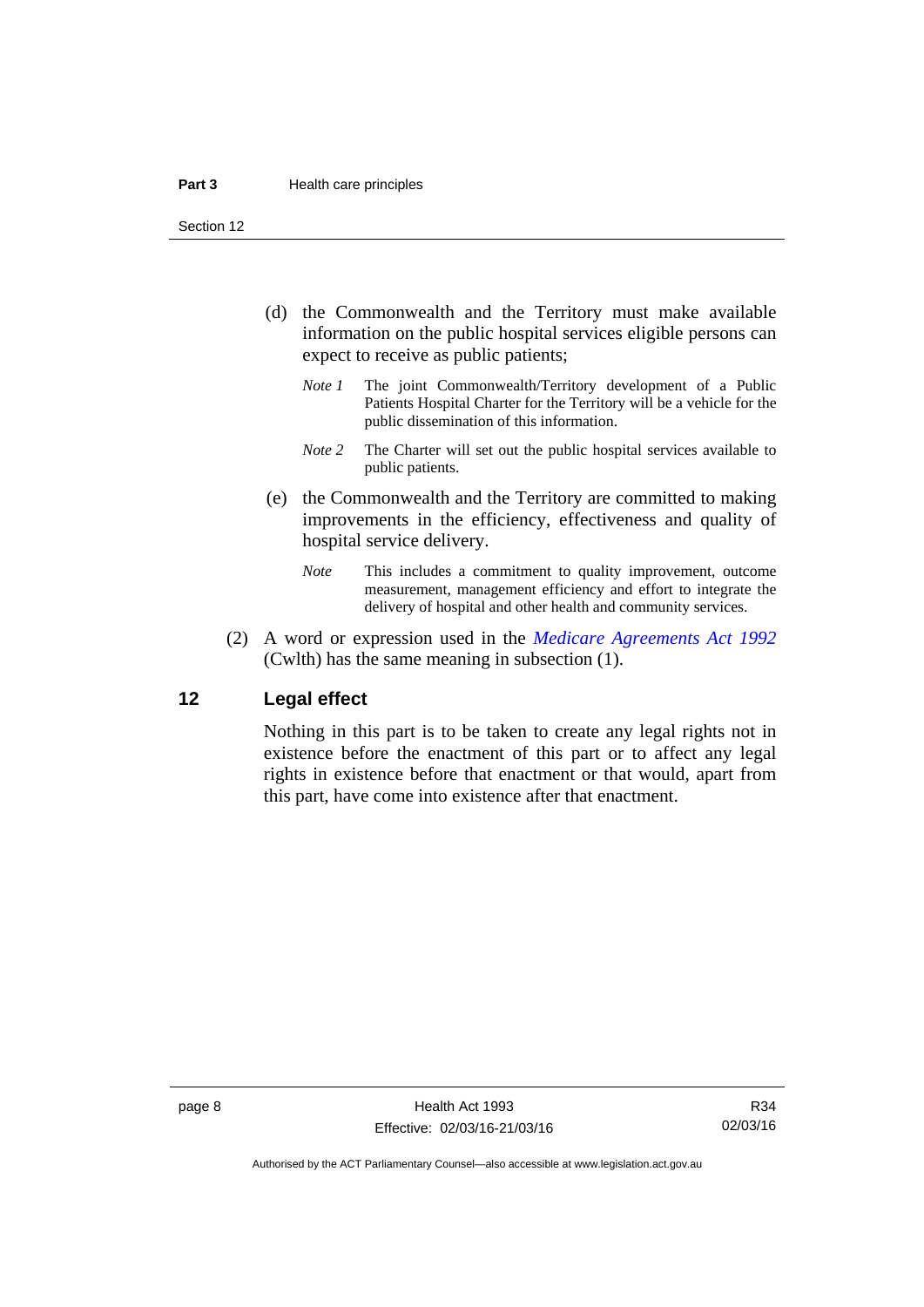# <span id="page-16-0"></span>**Part 4 Quality assurance**

# <span id="page-16-1"></span>**Division 4.1 Quality assurance—important concepts**

### <span id="page-16-2"></span>**20 Definitions—pt 4**

In this part:

*CEO*—

- (a) of a health facility—see section 22; and
- (b) of a health professional organisation—see section 23.

*health facility QAC*, for a health facility, means a committee approved under section 25 as a quality assurance committee for the health facility.

#### *health professional organisation*—see section 21.

*health professional organisation QAC*, for a health professional organisation, means a committee approved under section 26 as a quality assurance committee for the health professional organisation.

*health service report*—see section 38.

*ministerial report*—see section 41.

*special purpose QAC* means a committee approved under section 27 for a purpose.

*Note Quality assurance committee* is defined for the Act in s 24.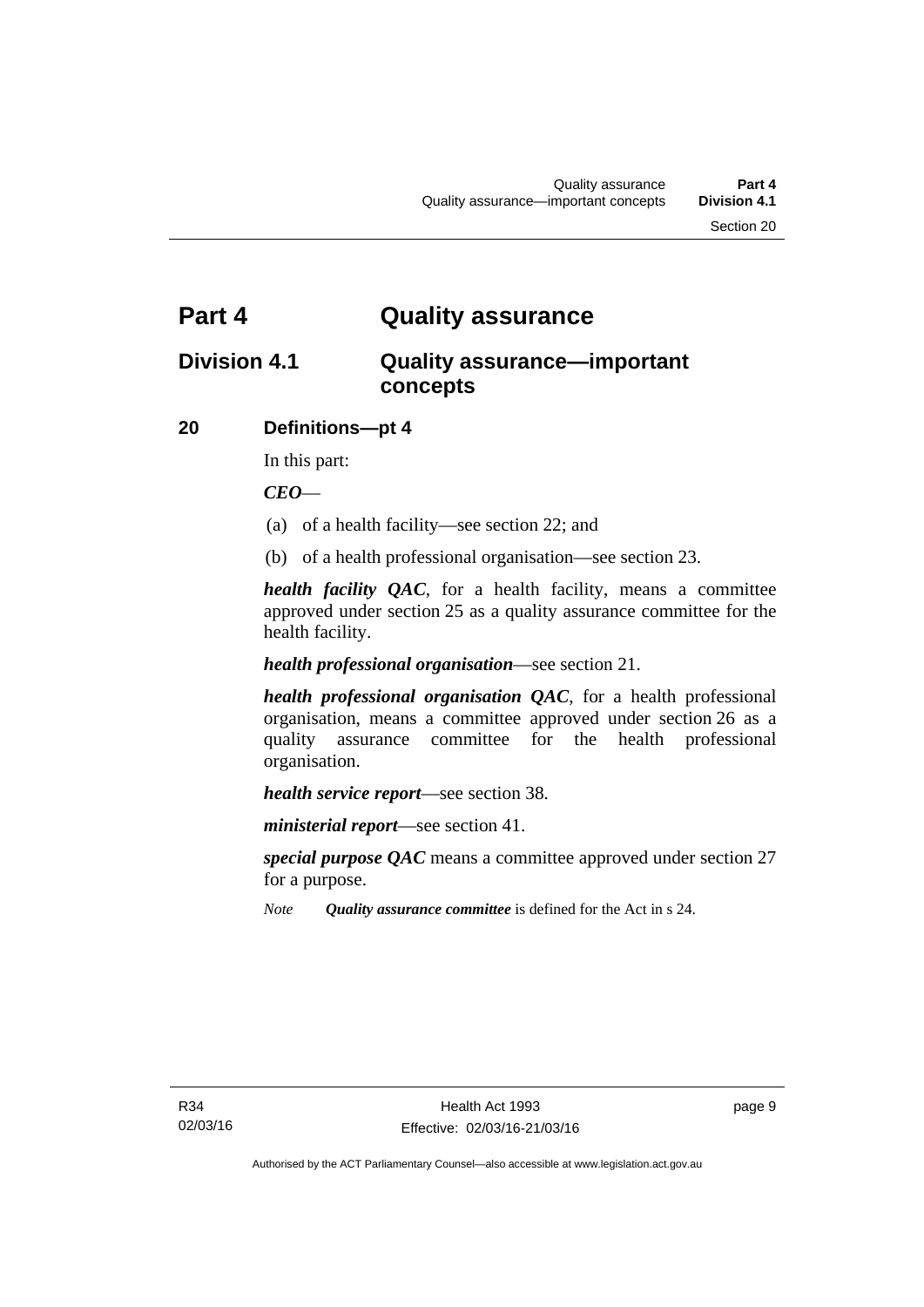#### <span id="page-17-0"></span>**21 What is a** *health professional organisation***?**

In this part:

*health professional organisation* means an entity that—

- (a) is an association, society, college, faculty or other body of professionals who provide a health service; and
- (b) is prescribed by regulation for this section.

### <span id="page-17-1"></span>**22 Who is the** *CEO* **of a health facility?**

In this part:

*CEO*, of a health facility, means—

- (a) for a health facility operated by the Territory—the director-general; or
- (b) in any other case—the person with overall responsibility for the control of the health facility.

#### <span id="page-17-2"></span>**23 Who is the** *CEO* **of a health professional organisation?**

In this part:

*CEO*, of a health professional organisation, means the person with overall responsibility for the control of the health professional organisation.

# <span id="page-17-3"></span>**Division 4.2 Quality assurance—quality assurance committees**

#### <span id="page-17-4"></span>**24 What is a** *quality assurance committee***?**

In this Act:

*quality assurance committee* means—

(a) a health facility QAC; or

Authorised by the ACT Parliamentary Counsel—also accessible at www.legislation.act.gov.au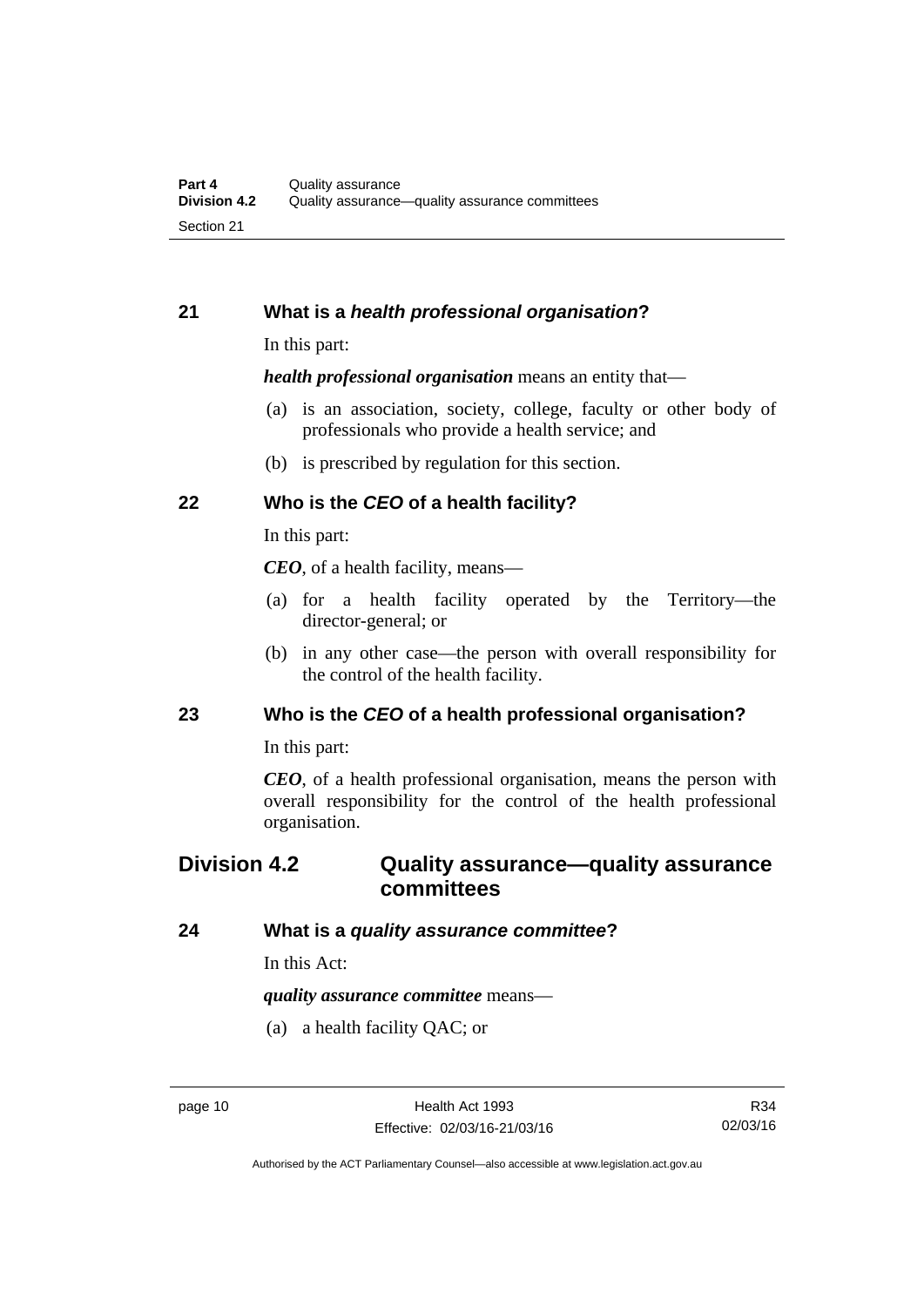- (b) a health professional organisation QAC; or
- (c) a special purpose QAC.

# <span id="page-18-0"></span>**25 Approval of health facility QACs**

- (1) The Minister may approve a stated committee as a quality assurance committee for a stated health facility.
- (2) An approval is a notifiable instrument.

*Note* A notifiable instrument must be notified under the [Legislation Act](http://www.legislation.act.gov.au/a/2001-14).

# <span id="page-18-1"></span>**26 Approval of health professional organisation QACs**

- (1) The Minister may approve a stated committee as a quality assurance committee for a stated health professional organisation.
- (2) An approval is a notifiable instrument.

*Note* A notifiable instrument must be notified under the [Legislation Act](http://www.legislation.act.gov.au/a/2001-14).

# <span id="page-18-2"></span>**27 Approval of special purpose QACs**

- (1) The Minister may approve a stated committee as a quality assurance committee for a stated purpose.
- (2) An approval is a notifiable instrument.

*Note* A notifiable instrument must be notified under the [Legislation Act](http://www.legislation.act.gov.au/a/2001-14).

### <span id="page-18-3"></span>**27A Quality Assurance Committees—term**

The Minister may not approve a committee under section 25, section 26 or section 27 for a term longer than 3 years.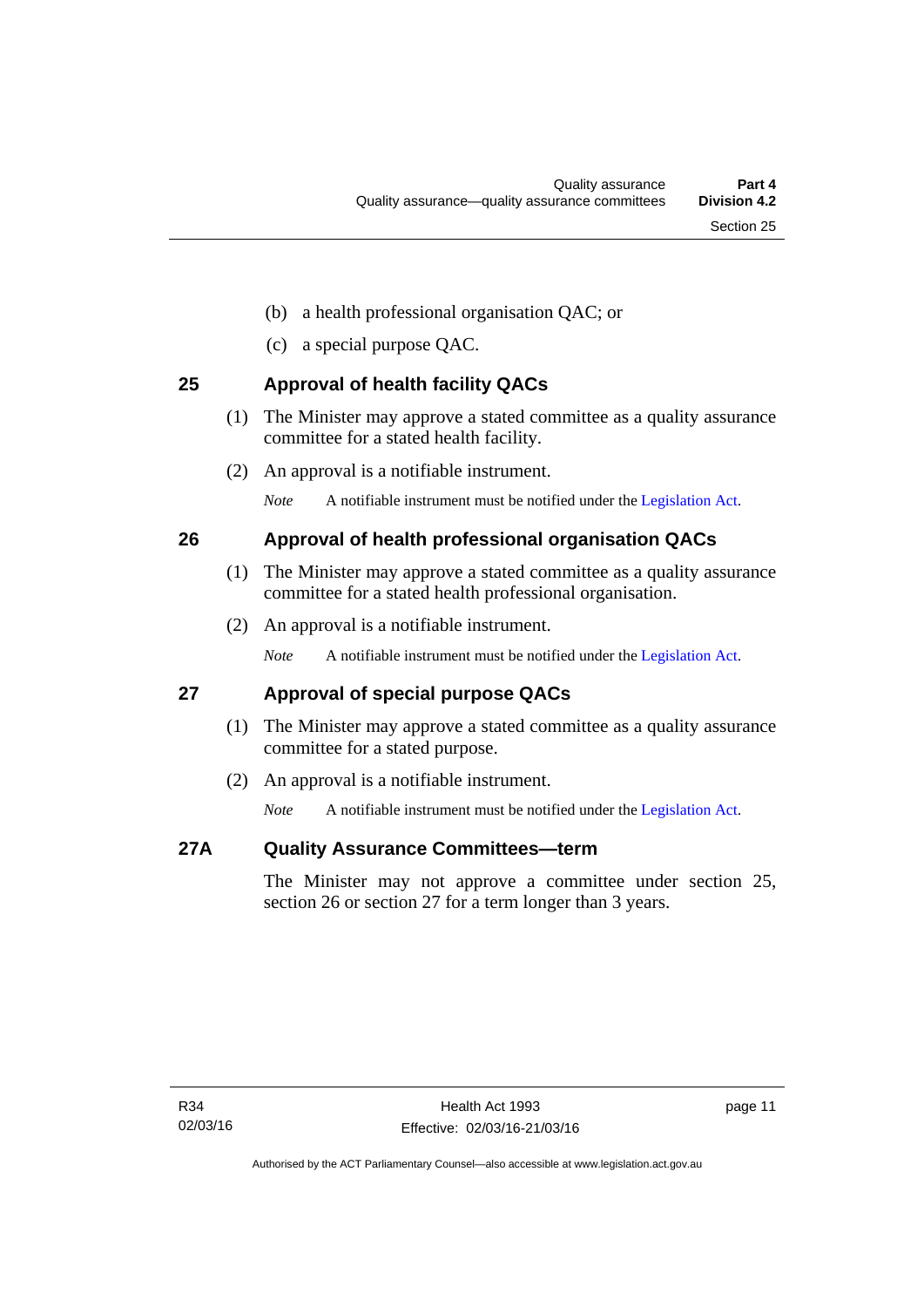#### <span id="page-19-0"></span>**28 Quality assurance committees—criteria for approval**

The Minister may approve a committee as a quality assurance committee under section 25, section 26 or section 27 only if satisfied that—

- (a) the committee's functions would be facilitated by the members, and other people mentioned in section 34, being protected from liability under section 34 (Quality assurance committees—protection of members etc from liability); and
- (b) it is in the public interest for part 8 (Secrecy) to apply to information held by the committee members.

#### <span id="page-19-1"></span>**29 Quality assurance committees—revocation of approval**

The Minister may revoke the approval of a committee as a quality assurance committee if—

- (a) the Minister is not satisfied about 1 or both of the criteria mentioned in section 28 in relation to the committee; or
- (b) the committee has failed to prepare a health service report as required under section 38; or
- (c) the committee has failed to give a health service report as required under section 39; or
- (d) the committee has failed to prepare, or give, a ministerial report as required under section 41 (Annual quality assurance committee report to Minister); or
- (e) the committee has failed to prepare a report as required by a regulation made under section 42 (Other quality assurance reports); or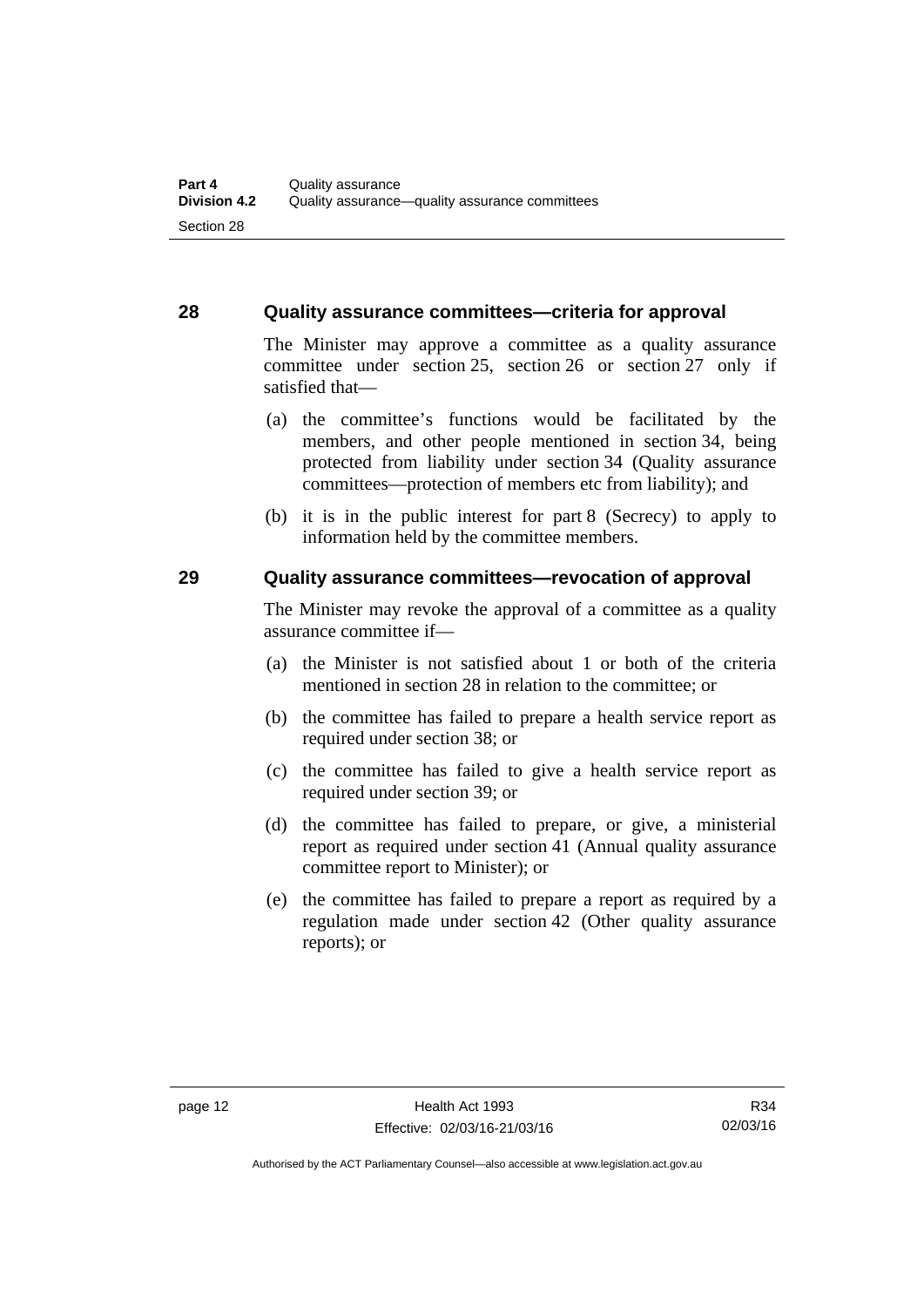- (f) for the last year, none of the members of the committee has held sensitive information in the exercise of a function under this Act.
- *Note 1 Sensitive information* is defined in s 124.
- *Note 2* Power to make a statutory instrument includes power to amend or repeal the instrument. The power to amend or repeal the instrument is exercisable in the same way, and subject to the same conditions, as the power to make the instrument (see [Legislation Act,](http://www.legislation.act.gov.au/a/2001-14) s 46).

#### <span id="page-20-0"></span>**30 Quality assurance committees—functions**

A quality assurance committee has the following functions:

- (a) to facilitate the improvement of health services provided in the ACT;
- (b) any other function given to the committee under this Act.

#### <span id="page-20-1"></span>**31 Quality assurance committees—appointment of members**

- (1) The CEO of a health facility must appoint the members of a health facility QAC for the health facility.
- (2) The CEO of a health professional organisation must appoint the members of a health professional organisation QAC for the health professional organisation.
- (3) The director-general must appoint the members of a special purpose QAC.
	- *Note 1* For the making of appointments (including acting appointments), see the [Legislation Act,](http://www.legislation.act.gov.au/a/2001-14) pt 19.3.
	- *Note 2* In particular, an appointment may be made by naming a person or nominating the occupant of a position (see [Legislation Act](http://www.legislation.act.gov.au/a/2001-14), s 207).
	- *Note 3* A person may be reappointed to a position if the person is eligible to be appointed to the position (see [Legislation Act](http://www.legislation.act.gov.au/a/2001-14), s 208 and dict, pt 1, def *appoint*).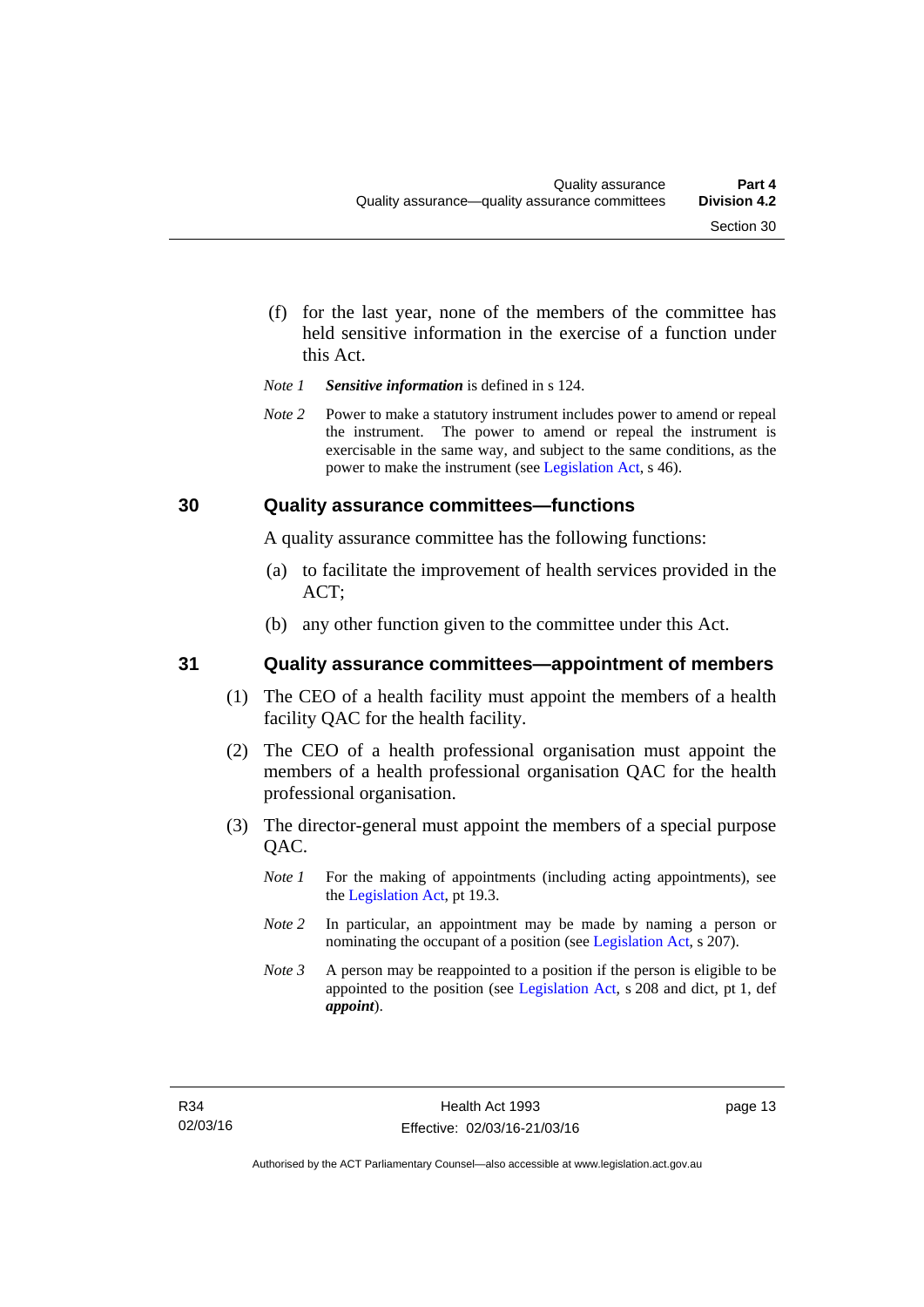#### <span id="page-21-0"></span>**32 Quality assurance committees—disclosure of interests**

- (1) Section 190 (Disclosure of interests by committee members) applies to quality assurance committees.
- (2) If a person acting under the direction of a quality assurance committee has a material interest in an issue being considered, or about to be considered, by the committee, the person must disclose the nature of the interest at a committee meeting as soon as practicable after the relevant facts come to the person's knowledge.
- (3) In this section:

*material interest*—see section 190 (4).

#### <span id="page-21-1"></span>**33 Quality assurance committees—procedure**

In exercising its functions, a quality assurance committee—

- (a) must comply with the rules of natural justice; and
- (b) is not bound by the rules of evidence but may inform itself of anything in the way it considers appropriate; and
- (c) may do whatever it considers necessary or convenient for the fair and prompt conduct of its functions.

#### <span id="page-21-2"></span>**34 Quality assurance committees—protection of members etc from liability**

(1) In this section:

*relevant person*, for a quality assurance committee—

- (a) means a person who is, or has been, a member of the committee; and
- (b) includes anyone engaging in conduct under the direction of a person who is a member of the committee.

R34 02/03/16

Authorised by the ACT Parliamentary Counsel—also accessible at www.legislation.act.gov.au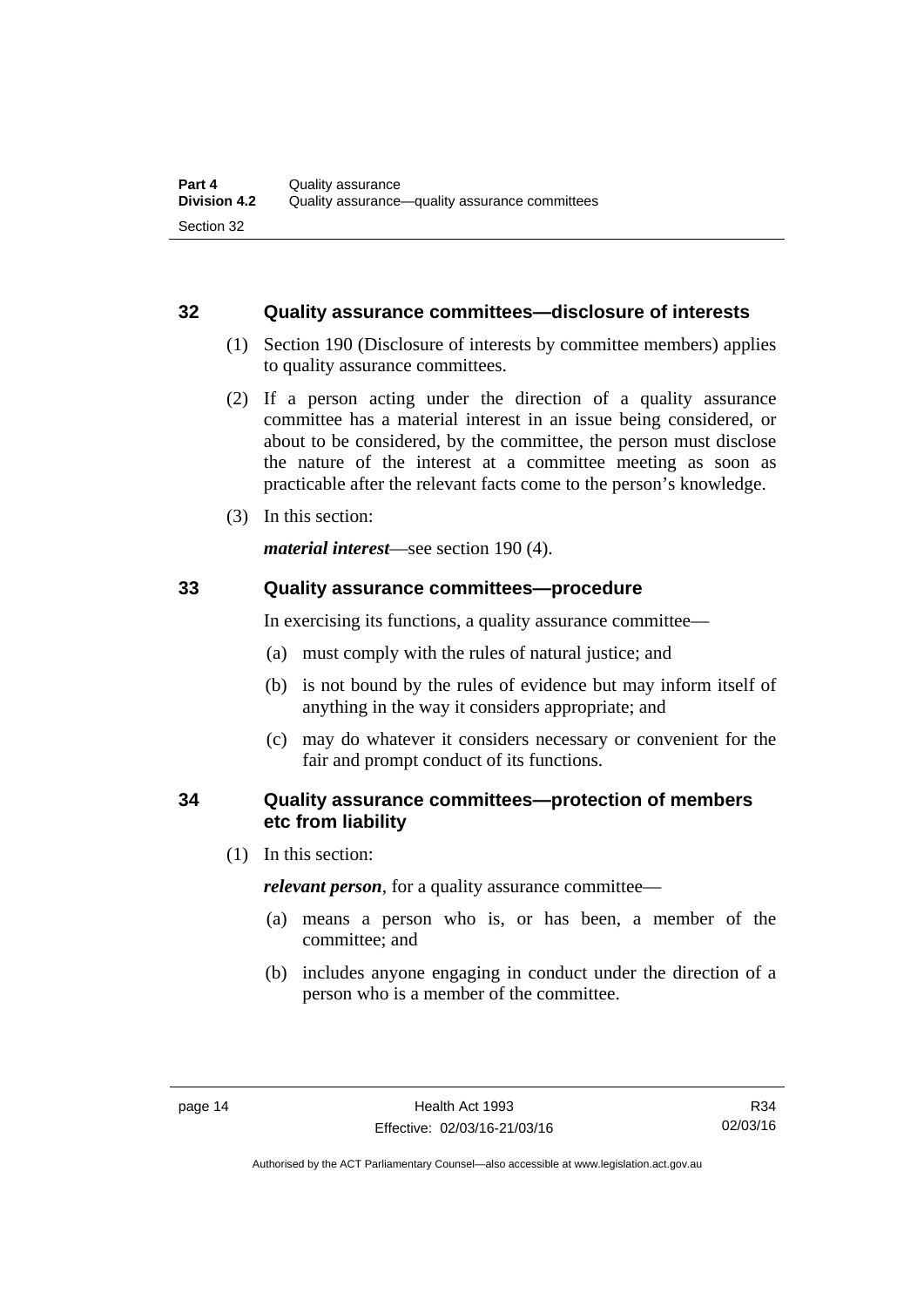- (2) A relevant person for a quality assurance committee is not personally liable for anything done or omitted to be done honestly and without recklessness—
	- (a) in the exercise of a function under this Act; or
	- (b) in the reasonable belief that the act or omission was in the exercise of a function under this Act.
	- *Note* A reference to an Act includes a reference to the statutory instruments made or in force under the Act, including any regulation (see [Legislation Act,](http://www.legislation.act.gov.au/a/2001-14) s 104).
- (3) Any civil liability that would, apart from this section, attach to a relevant person for a quality assurance committee attaches instead to—
	- (a) if the committee is a health facility QAC for a health facility the health facility; or
	- (b) if the committee is a health professional organisation QAC for a health professional organisation—the health professional organisation; or
	- (c) if the committee is a special purpose QAC—the Territory.

### <span id="page-22-0"></span>**35 Quality assurance committees—obtaining information**

- (1) A quality assurance committee carrying out a function under this Act may ask anyone to give the committee information, including protected information, that is relevant to the committee carrying out the function.
	- *Note* The identity of a person who gives information to a committee under this section is protected (see pt 8).
- (2) When asking anyone for information, the committee must tell the person that giving false or misleading information is an offence against the [Criminal Code](http://www.legislation.act.gov.au/a/2002-51), section 338 (Giving false or misleading information).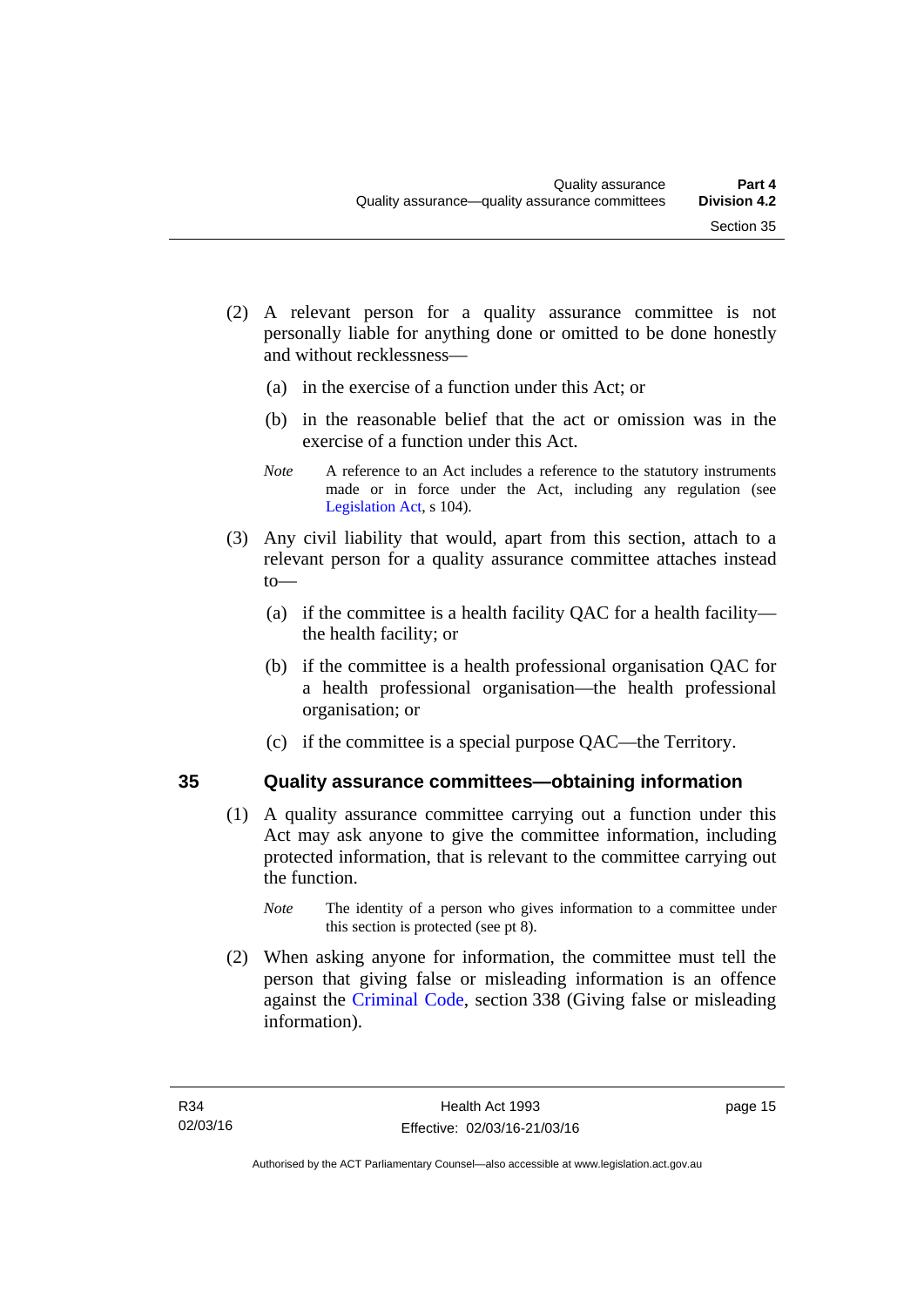- (3) If someone gives information honestly and without recklessness to a quality assurance committee under subsection (1)—
	- (a) the giving of the information is not—
		- (i) a breach of confidence; or
		- (ii) a breach of professional etiquette or ethics; or
		- (iii) a breach of a rule of professional conduct; and
	- (b) the person does not incur civil or criminal liability only because of the giving of the information.

# <span id="page-23-0"></span>**Division 4.3 Assessment and evaluation of health services**

#### <span id="page-23-1"></span>**36 Assessment and evaluation of health services**

- (1) A health facility QAC for a health facility may assess and evaluate health services provided by health service providers for the health facility by carrying out a quality assurance activity with the health service providers.
- (2) A health professional organisation QAC for a health professional organisation may assess and evaluate health services provided by health service providers who are members of a health professional organisation by carrying out a quality assurance activity with the health service providers.
- (3) A special purpose QAC may, for a purpose for which it was approved, assess and evaluate health services provided by health service providers for any health facility by carrying out a quality assurance activity with the health service providers.
- (4) In this section:

*quality assurance activity* means an activity approved as a quality assurance activity under section 37.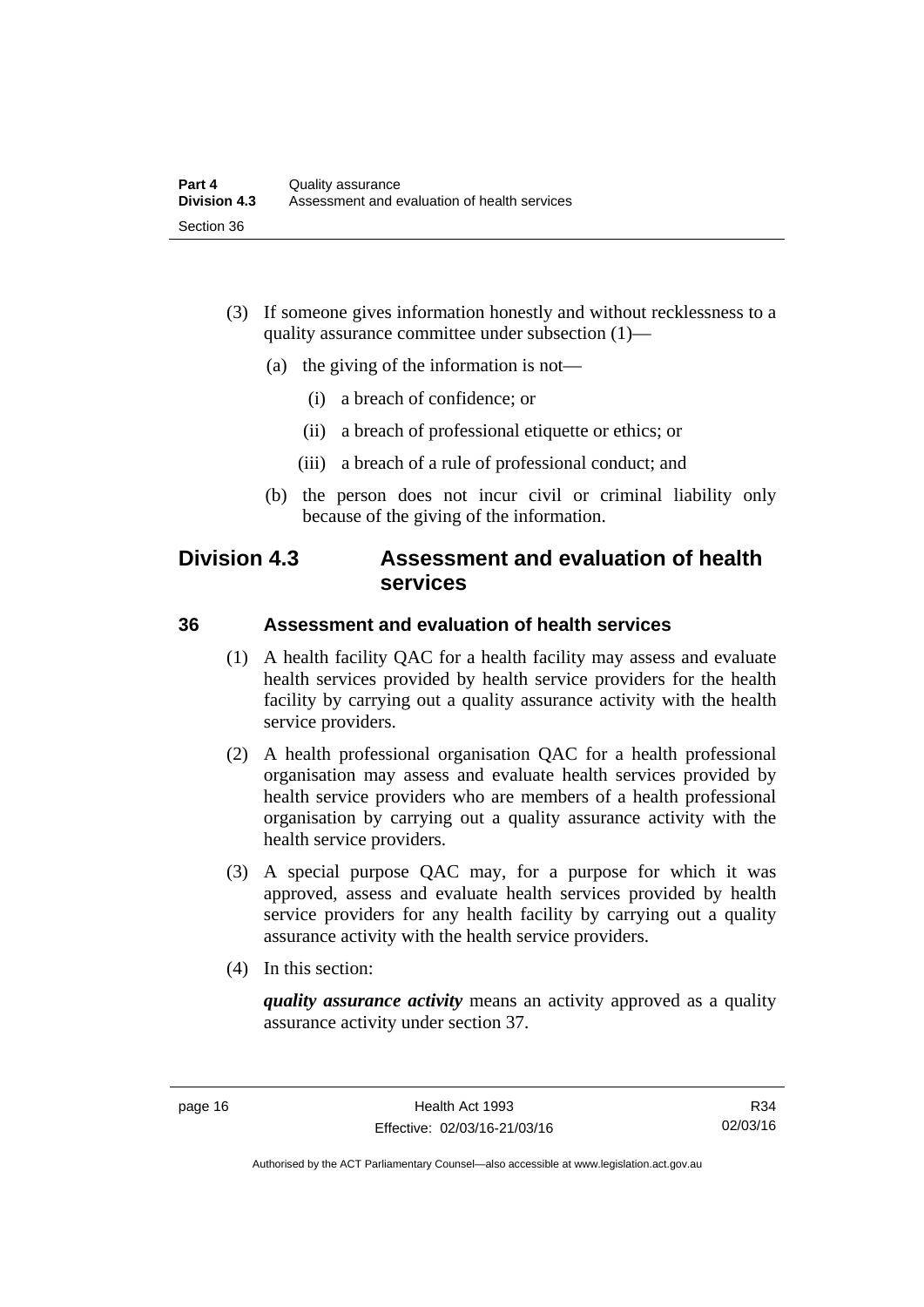#### <span id="page-24-0"></span>**37 Approval of quality assurance activities**

- (1) The Minister may approve an activity as a quality assurance activity if satisfied that the activity is designed to evaluate, monitor or improve the quality of a health service.
- (2) An approval is a notifiable instrument.

*Note* A notifiable instrument must be notified under the [Legislation Act](http://www.legislation.act.gov.au/a/2001-14).

#### **Examples of activities designed to evaluate, monitor or improve the quality of a health service**

- 1 clinical audits
- 2 records audits
- 3 peer review
- 4 quality review
- 5 investigation into disease and death.
- *Note* An example is part of the Act, is not exhaustive and may extend, but does not limit, the meaning of the provision in which it appears (see [Legislation Act,](http://www.legislation.act.gov.au/a/2001-14) s 126 and s 132).

#### <span id="page-24-1"></span>**38 Preparing health service reports**

- (1) This section applies to a quality assurance committee if it completes an assessment and evaluation under section 36.
- (2) The quality assurance committee must prepare a report (a *health service report*) about the assessment and evaluation.
	- *Note* The report must be prepared as soon as possible (see [Legislation Act,](http://www.legislation.act.gov.au/a/2001-14) s 151B).
- (3) The health service report must include the following:
	- (a) details of the health services assessed and evaluated;
	- (b) the results of the assessment and evaluation;
	- (c) the committee's conclusions;
	- (d) the committee's recommendations (if any).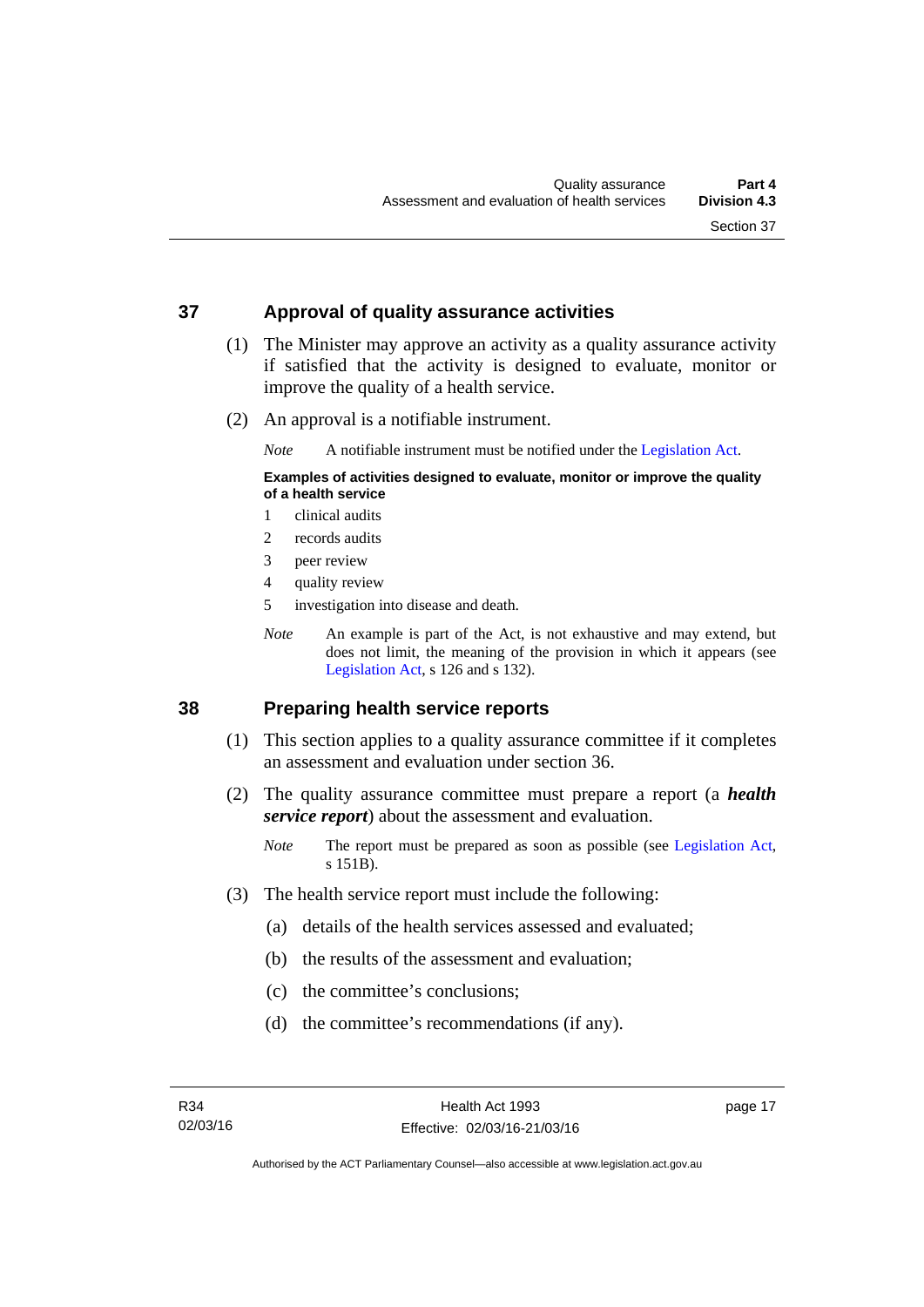#### <span id="page-25-0"></span>**38A Extraordinary reports**

- (1) This section applies if—
	- (a) a quality assurance committee is assessing and evaluating health services under section 36; and
	- (b) the quality assurance committee becomes aware of something that is sufficiently serious to require urgent action to prevent or limit any adverse effect it might have on the health service.
- (2) The quality assurance committee must report the thing to the director-general as soon as possible, even if the committee has not completed the assessment and evaluation.
- (3) Subsection (2) applies even if the thing is not related to the quality assurance activity the committee is carrying out.
- (4) A report under subsection (2) must be in writing and may include sensitive information.

*Note Sensitive information*—see s 124.

#### <span id="page-25-1"></span>**38B Interim reports**

- (1) The director-general may ask a quality assurance committee to prepare a report on its activities before it completes an assessment and evaluation under section 36.
- (2) A report prepared in response to a request under subsection (1) must include the following:
	- (a) details of the health services that are being assessed and evaluated;
	- (b) details of how the assessment and evaluation is progressing;
	- (c) details of any conclusions the committee may have reached;
	- (d) the committee's recommendations (if any).

Authorised by the ACT Parliamentary Counsel—also accessible at www.legislation.act.gov.au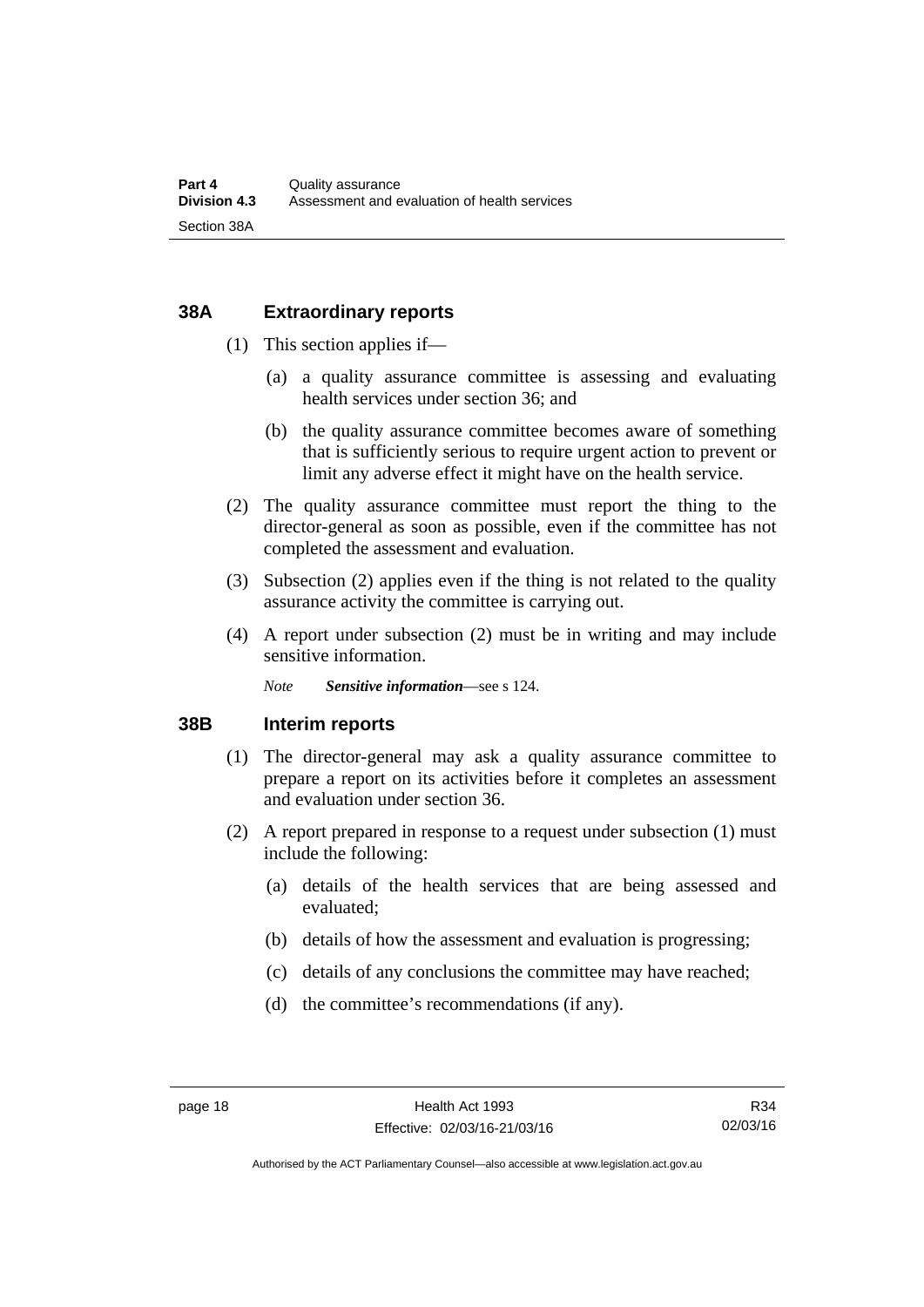(3) A report under subsection (1) must be in writing and may include sensitive information.

*Note Sensitive information*—see s 124.

# <span id="page-26-0"></span>**39 Giving health service reports to CEO or director-general**

- (1) This section applies to a quality assurance committee if it prepares a health service report.
- (2) The quality assurance committee must give a copy of the report to—
	- (a) if the committee is a health facility QAC for a health facility the CEO of the health facility; or
	- (b) if the committee is a health professional organisation QAC for a health professional organisation—the CEO of the health professional organisation; or
	- (c) if the committee is a special purpose QAC—the director-general.
	- *Note* The report must be given as soon as possible (see [Legislation Act,](http://www.legislation.act.gov.au/a/2001-14) s 151B).

### <span id="page-26-1"></span>**40 Monitoring implementation of recommendations**

If a quality assurance committee makes a recommendation in a health service report, the committee may monitor the implementation of the recommendation.

# <span id="page-26-2"></span>**Division 4.4 Quality assurance committees reporting**

### <span id="page-26-3"></span>**41 Annual quality assurance committee report to Minister**

 (1) A quality assurance committee must, for each financial year, prepare a report (a *ministerial report*) about the committee's operation during the year.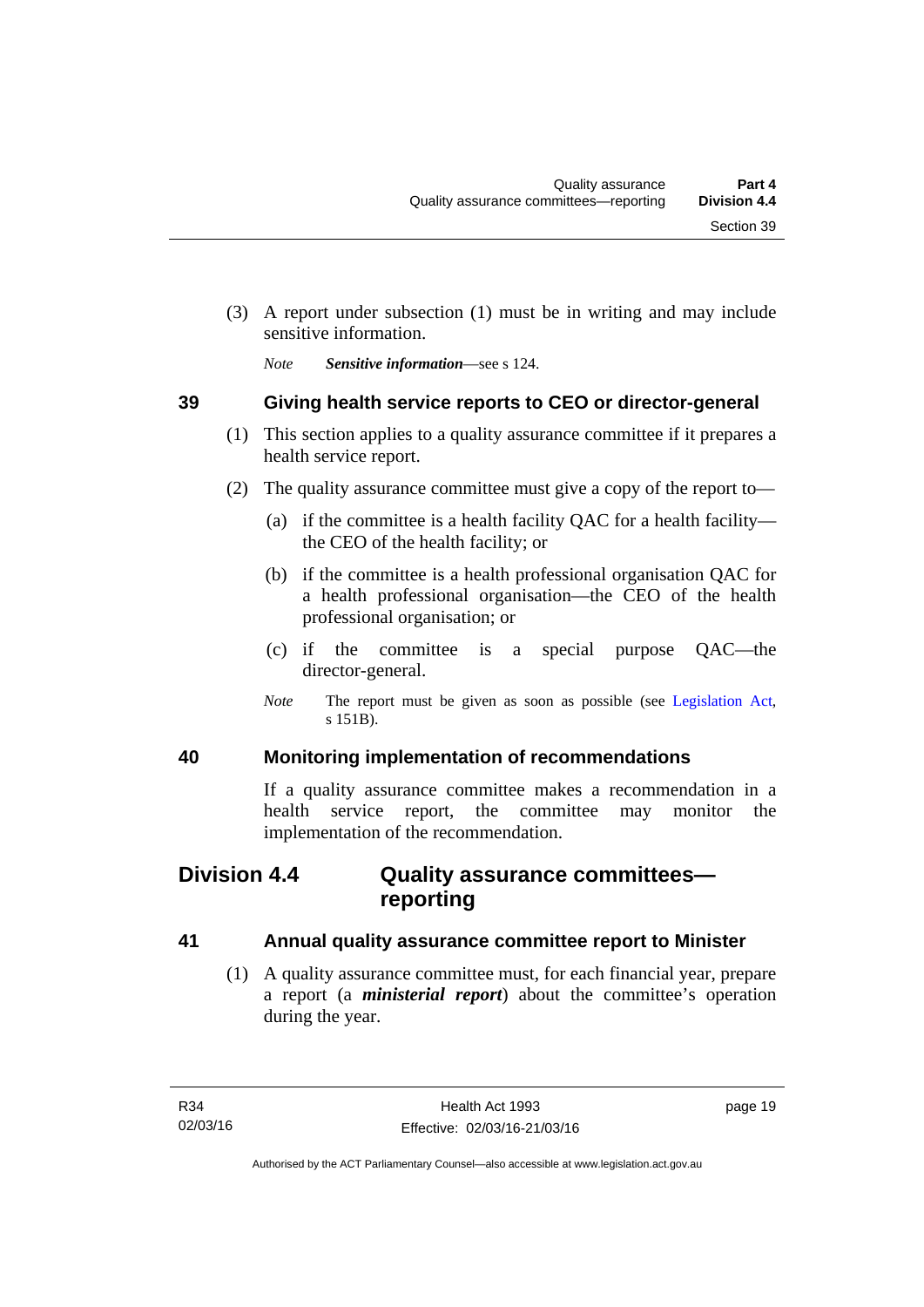- (2) The ministerial report must include information for the financial year about—
	- (a) the committee's functions under division 4.3 (Assessment and evaluation of health services); and
	- (b) how the committee's functions were facilitated by the members, and other people mentioned in section 34, being protected from liability under section 34 (Quality assurance committees—protection of members etc from liability); and
	- (c) why it was in the public interest for part 8 (Secrecy) to apply to information held by the committee members.
- (3) The ministerial report must comply with any requirements prescribed by regulation for this section.
- (4) The ministerial report must not include sensitive information.

*Note Sensitive information* is defined in s 124.

 (5) The ministerial report must be given to the Minister not later than 3 months after the end of the financial year.

#### <span id="page-27-0"></span>**42 Other quality assurance committee reports**

- (1) A quality assurance committee must prepare a report prescribed by regulation for this section.
- (2) The report must include the following information about the operation of the committee—
	- (a) how the committee's functions were facilitated by the members, and other people mentioned in section 34, being protected from liability under section 34 (Quality assurance committees—protection of members etc from liability); and
	- (b) why it was in the public interest for part 8 (Secrecy) to apply to information held by the committee members.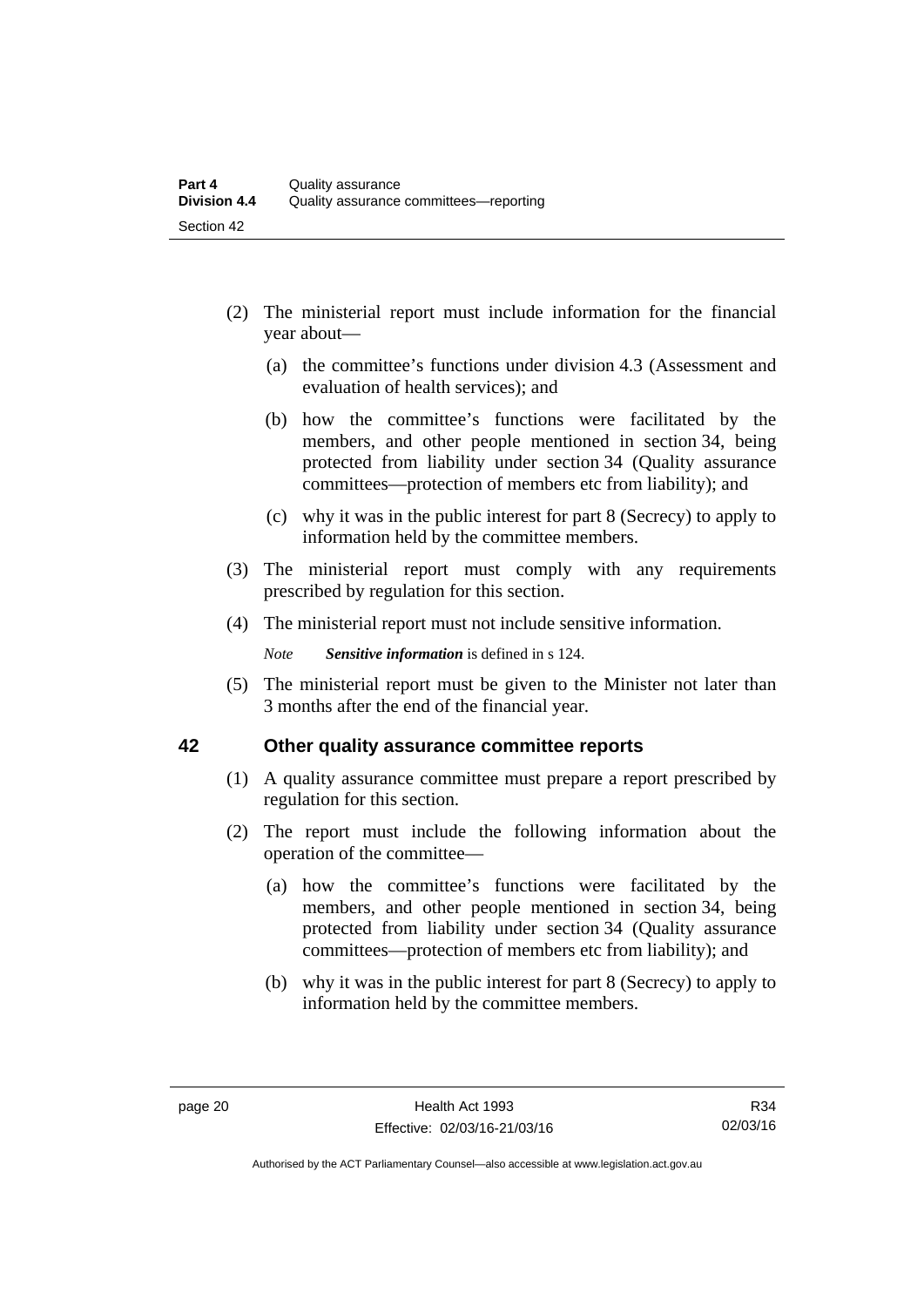#### (3) The report must not include sensitive information.

*Note Sensitive information* is defined in s 124.

# <span id="page-28-0"></span>**Division 4.5 Quality assurance committees information sharing**

#### <span id="page-28-1"></span>**43 Quality assurance committees—giving information to the Coroner's Court**

A quality assurance committee may give protected information to the Coroner's Court if the committee is satisfied that giving the information would be likely to facilitate the improvement of health services provided in the ACT.

*Note* Protected information includes sensitive information (see s 123).

#### <span id="page-28-2"></span>**44 Quality assurance committees—giving information to other quality assurance committees**

A quality assurance committee may give protected information to another quality assurance committee if the committee is satisfied that giving the information would be likely to facilitate the improvement of health services provided in the ACT.

*Note* Protected information includes sensitive information (see s 123).

#### <span id="page-28-3"></span>**45 Quality assurance committees—giving information to health board and health services commissioner**

- (1) A quality assurance committee may give protected information to a health board if the committee is satisfied that giving the information would be likely to facilitate the improvement of health services provided in the ACT.
- (2) If a quality assurance committee gives protected information to a health board under subsection (1), the committee must also give the information to the health services commissioner.

*Note* Protected information includes sensitive information (see s 123).

page 21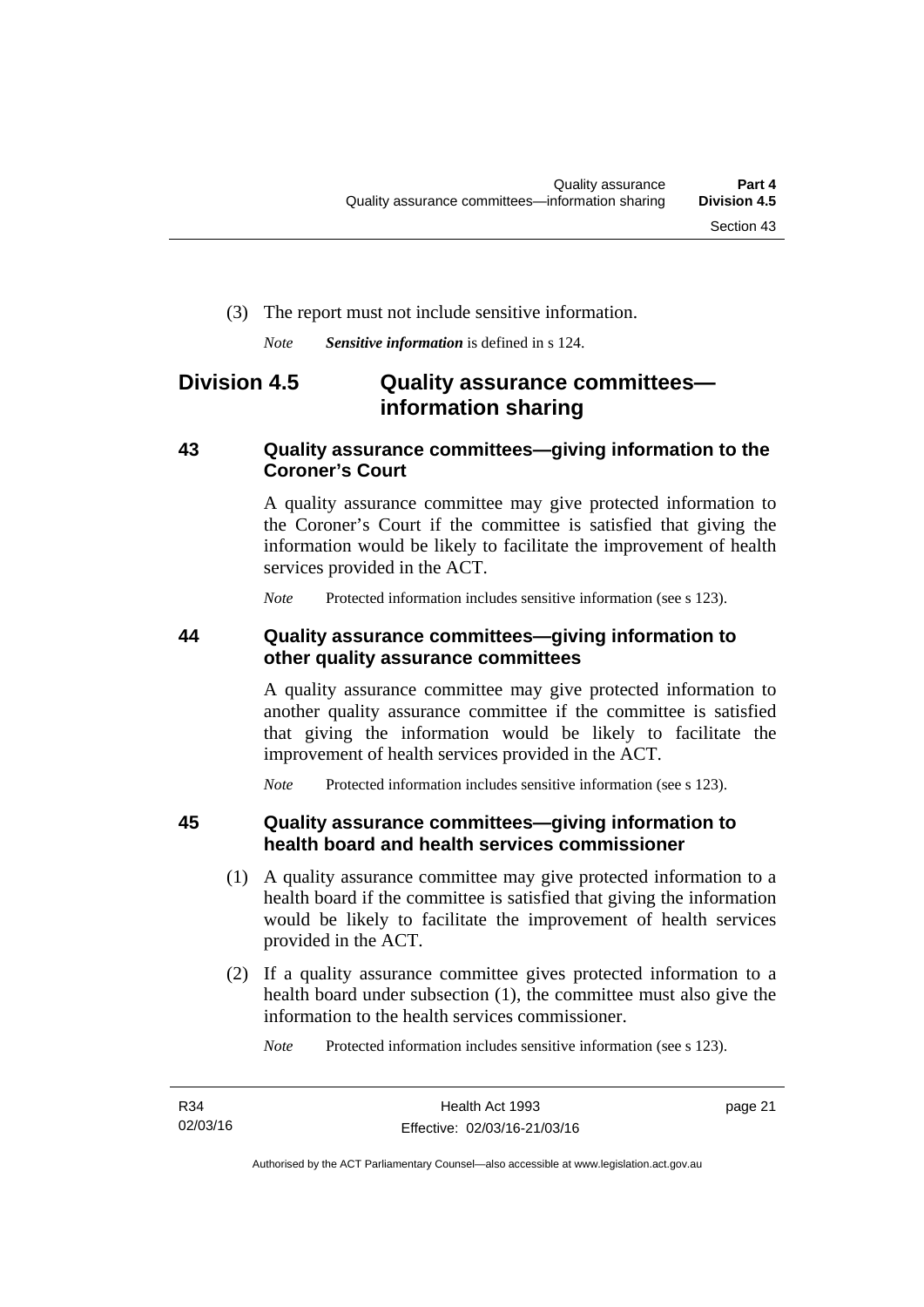### <span id="page-29-0"></span>**46 Quality assurance committees—giving information to Minister**

A quality assurance committee may give protected information to the Minister if the committee is satisfied that giving the information would be likely to facilitate the improvement of health services provided in the ACT.

*Note* Protected information includes sensitive information (see s 123).

#### <span id="page-29-1"></span>**47 Quality assurance committees—admissibility of evidence**

- (1) The following are not admissible as evidence in a proceeding before a court:
	- (a) an oral statement made in a proceeding before a quality assurance committee;
	- (b) a document given to a quality assurance committee, but only to the extent that it was prepared only for the committee;
	- (c) a document prepared by a quality assurance committee.
- (2) In this section:

*court* includes a tribunal, authority or person with power to require the production of documents or the answering of questions.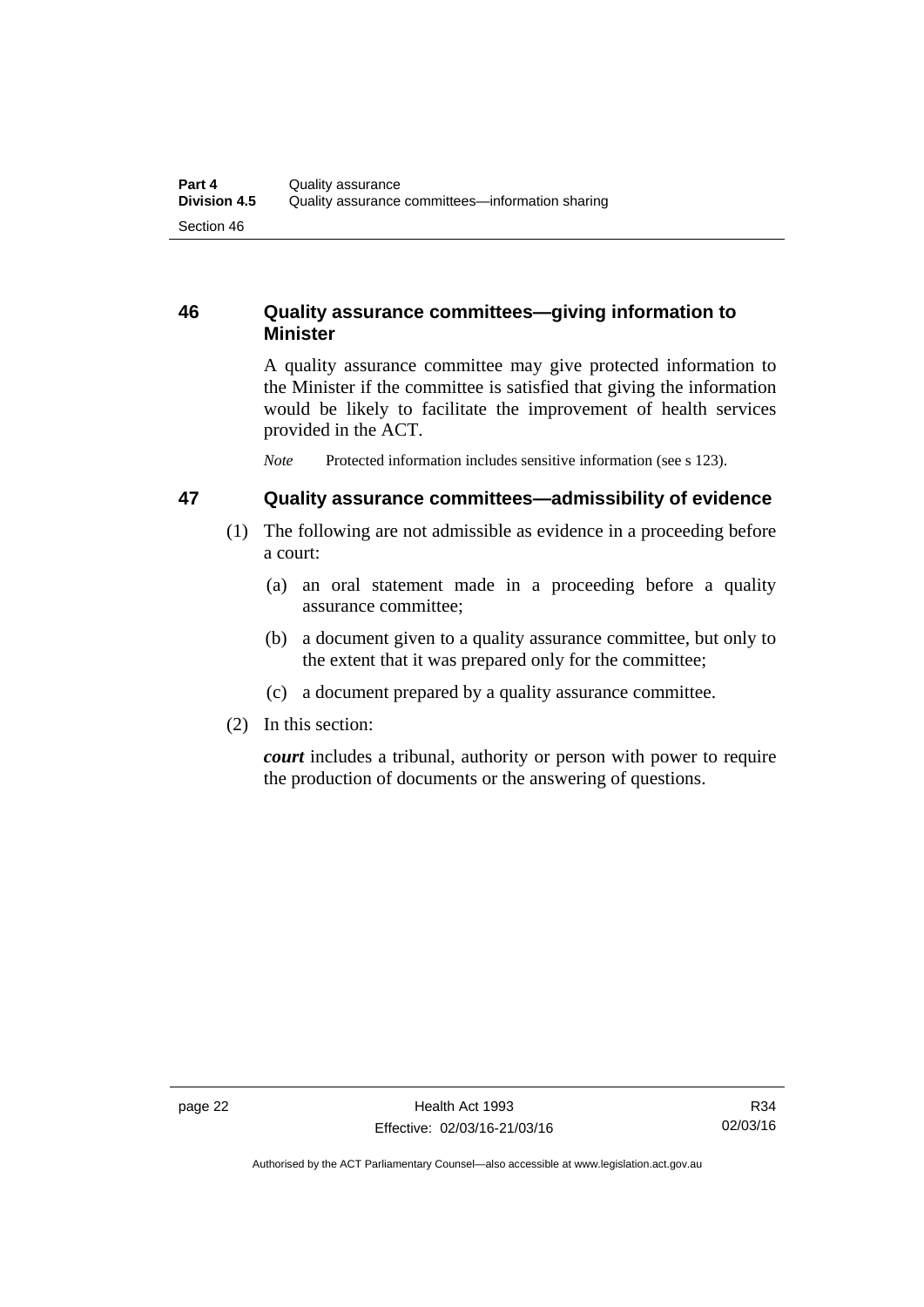# <span id="page-30-0"></span>**Part 5 Reviewing scope of clinical practice**

### <span id="page-30-1"></span>**50 Definitions—pt 5**

In this part:

*CEO*, of a health facility—see section 53.

*dentist*, for a health facility—see section 52.

*doctor*, for a health facility—see section 52.

*eligible midwife*, for a health facility—see section 52.

*hospital* includes a day hospital.

*review*, in relation to scope of clinical practice—see section 55.

*scope of clinical practice*, of a doctor, dentist or eligible midwife for a health facility—see section 54.

*scope of clinical practice executive decision notice*—see section 70.

*scope of clinical practice report*—see section 67.

*Note Scope of clinical practice committee* is defined for the Act in s 51.

#### <span id="page-30-2"></span>**51 What is a** *scope of clinical practice committee***?**

In this Act:

*scope of clinical practice committee* means a committee approved under section 56 as a scope of clinical practice committee.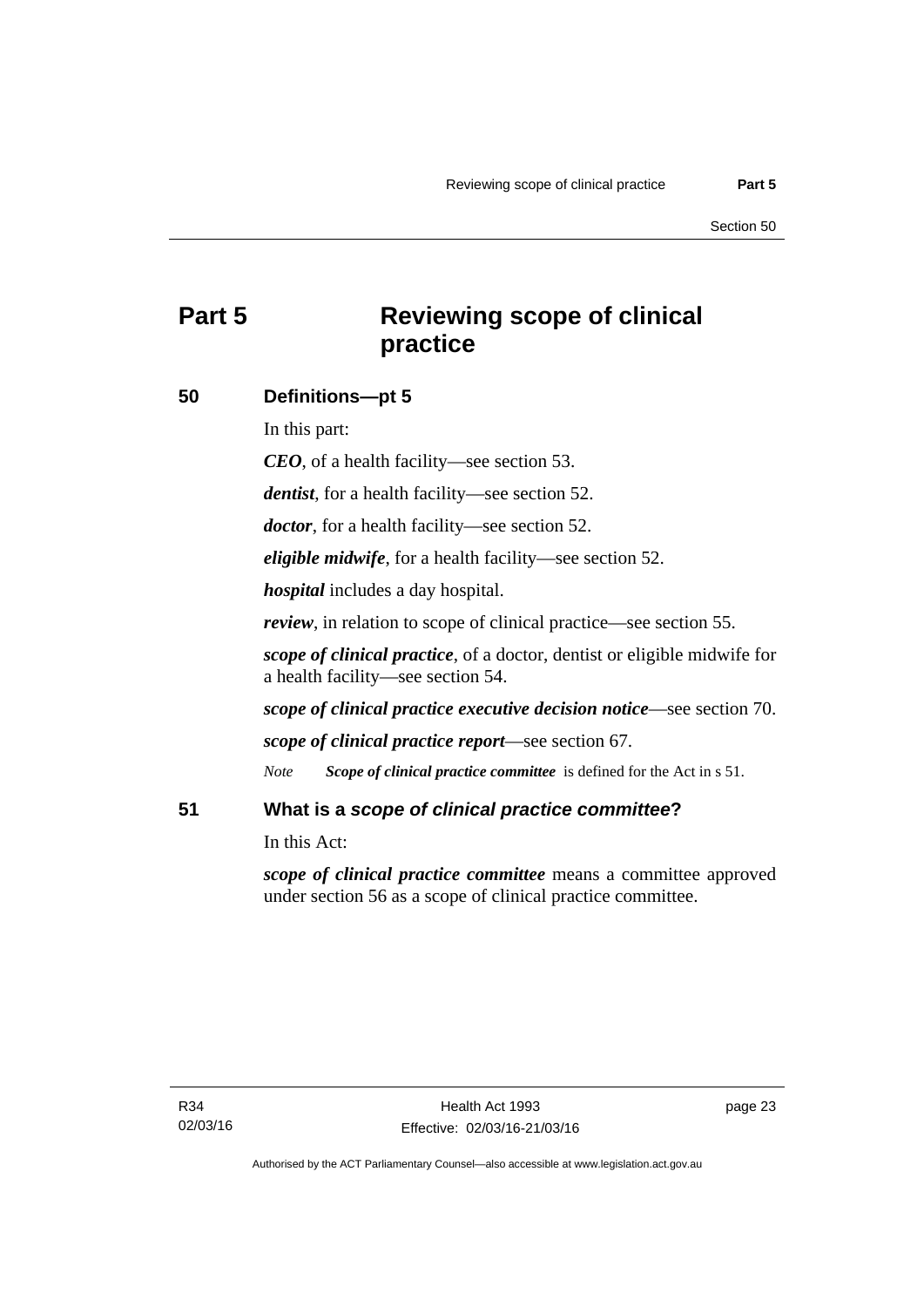Section 52

#### <span id="page-31-0"></span>**52 Who is a** *doctor***,** *dentist* **or** *eligible midwife* **for a health facility?**

In this Act:

*dentist*, for a health facility, means a dentist who—

- (a) provides health services at the health facility; or
- (b) uses the equipment or other facilities of the health facility to provide health services elsewhere.

*doctor*, for a health facility, means a doctor who—

- (a) provides health services at the health facility; or
- (b) uses the equipment or other facilities of the health facility to provide health services elsewhere.

*eligible midwife*, for a health facility, means a midwife who—

- (a) is an eligible midwife within the meaning of the *[Health](http://www.comlaw.gov.au/Series/C2004A00101)  [Insurance Act 1973](http://www.comlaw.gov.au/Series/C2004A00101)* (Cwlth), section 21 (Meaning of *eligible midwife*); and
- (b) either—
	- (i) provides health services at the health facility; or
	- (ii) uses the equipment or other facilities of the health facility to provide health services elsewhere.

#### <span id="page-31-1"></span>**53 Who is the** *CEO* **of a health facility?**

In this part:

*CEO*, of a health facility, means—

- (a) for a health facility operated by the Territory—the director-general; or
- (b) in any other case—the person with overall responsibility for the control of the health facility.

R34 02/03/16

Authorised by the ACT Parliamentary Counsel—also accessible at www.legislation.act.gov.au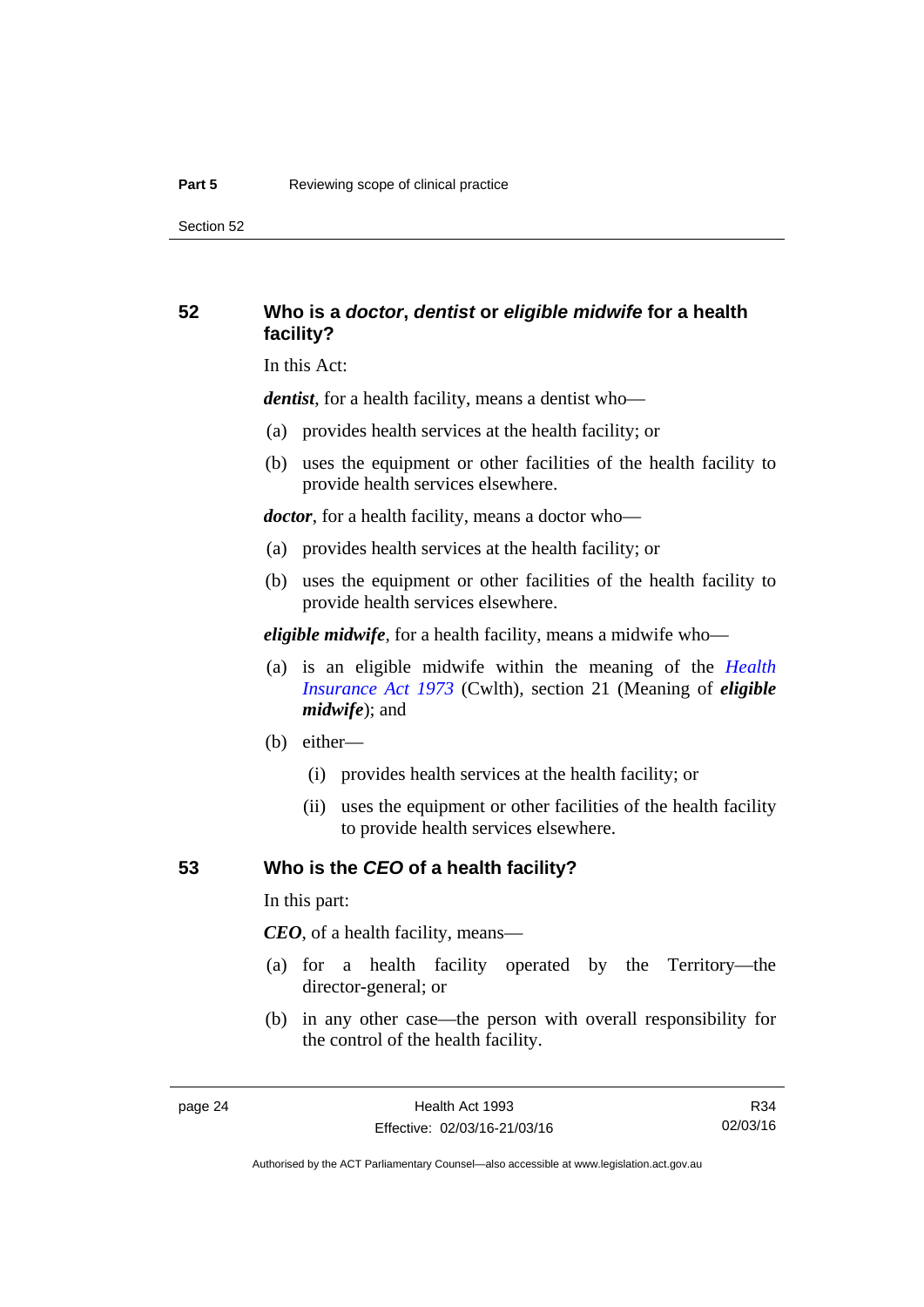### <span id="page-32-0"></span>**54 What is** *scope of clinical practice***?**

In this part:

*scope of clinical practice*, of a doctor, dentist or eligible midwife for a health facility, means the rights of the doctor, dentist or eligible midwife established by agreement between the doctor, dentist or eligible midwife and the health facility—

- (a) to treat patients or carry out other procedures at the health facility; or
- (b) to use the equipment or other facilities of the health facility.

### <span id="page-32-1"></span>**55 Meaning of** *review* **scope of clinical practice**

In this part:

*review*, in relation to the scope of clinical practice, includes assess and evaluate the scope of clinical practice.

# <span id="page-32-2"></span>**56 Approval of scope of clinical practice committees**

- (1) The Minister may approve a committee as a scope of clinical practice committee in accordance with section 57.
- (2) An approval is a notifiable instrument.

*Note* A notifiable instrument must be notified under the [Legislation Act](http://www.legislation.act.gov.au/a/2001-14).

# <span id="page-32-3"></span>**57 Scope of clinical practice committees—criteria for approval**

The Minister may approve a committee as a scope of clinical practice committee under section 56 only if satisfied that—

 (a) the committee's functions would be facilitated by the members, and other people mentioned in section 63, being protected from liability under section 63 (Scope of clinical practice committees—protection of members etc from liability); and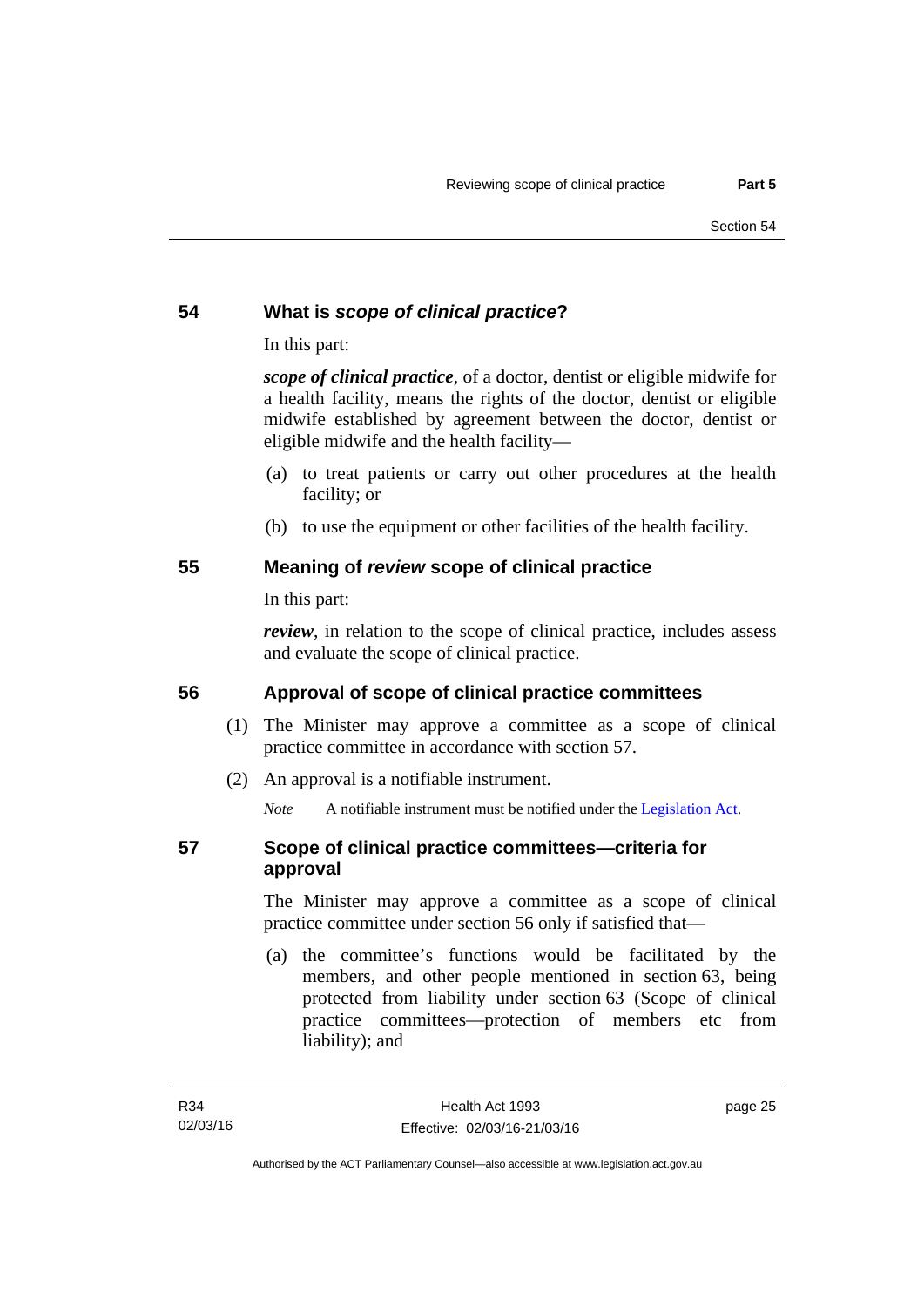(b) it is in the public interest for part 8 (Secrecy) to apply to information held by the committee members.

#### <span id="page-33-0"></span>**58 Scope of clinical practice committees—revocation of approval**

The Minister may revoke the approval of a committee as a scope of clinical practice committee if the Minister is not satisfied about 1 or both of the criteria mentioned in section 57 in relation to the committee.

*Note* Power to make a statutory instrument includes power to amend or repeal the instrument. The power to amend or repeal the instrument is exercisable in the same way, and subject to the same conditions, as the power to make the instrument (see [Legislation Act,](http://www.legislation.act.gov.au/a/2001-14) s 46).

#### <span id="page-33-1"></span>**59 Scope of clinical practice committees—functions**

- (1) A scope of clinical practice committee has the following functions:
	- (a) to decide—
		- (i) whether to credential a doctor, dentist or eligible midwife for a health facility; and
		- (ii) the terms on which a doctor, dentist or eligible midwife is credentialled;
	- (b) to define, and review, the scope of clinical practice of a doctor, dentist or eligible midwife credentialled for a health facility;
	- (c) to review the scope of clinical practice of a doctor, dentist or eligible midwife if the CEO of a health facility refers the doctor's, dentist's or eligible midwife's scope of clinical practice to the committee under section 69 (5);
	- (d) to immediately withdraw or amend the scope of clinical practice of a doctor, dentist or eligible midwife credentialled for a health facility in accordance with this Act;
	- (e) any other function given to the committee under this Act.

R34 02/03/16

Authorised by the ACT Parliamentary Counsel—also accessible at www.legislation.act.gov.au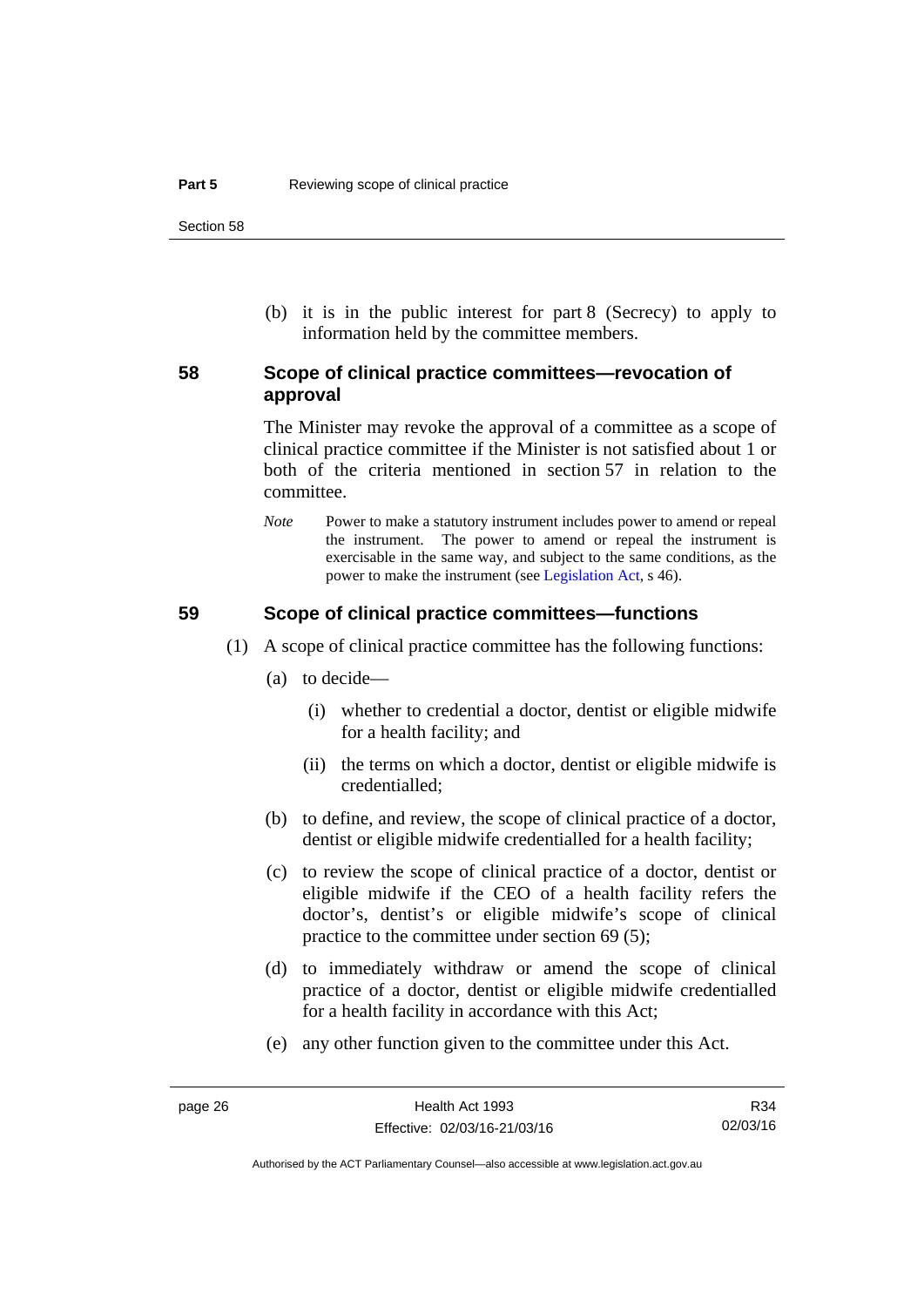- (2) A reference in this section to credentialling a doctor, dentist or eligible midwife includes re-credentialling the doctor, dentist or eligible midwife.
- (3) A scope of clinical practice committee must, as far as practicable, exercise its functions under subsection (1) (a), (b) and (c) in accordance with the Standard.
- (4) In this section:

*credential*, in relation to a doctor, dentist or eligible midwife, means endorse the doctor, dentist or eligible midwife (the *practitioner*) to provide health services based on verification and assessment of the practitioner's qualifications, experience, skill, professional standing and any other relevant professional attributes.

*Standard* means the Australian Council for Safety and Quality in Health Care, Standard for Credentialling and Defining the Scope of Clinical Practice, published in July 2004.

#### <span id="page-34-0"></span>**60 Scope of clinical practice committees—appointment of members**

The director-general must appoint the members of a scope of clinical practice committee.

- *Note 1* For the making of appointments (including acting appointments), see the [Legislation Act,](http://www.legislation.act.gov.au/a/2001-14) pt 19.3.
- *Note 2* In particular, an appointment may be made by naming a person or nominating the occupant of a position (see [Legislation Act](http://www.legislation.act.gov.au/a/2001-14), s 207).
- *Note 3* A person may be reappointed to a position if the person is eligible to be appointed to the position (see [Legislation Act,](http://www.legislation.act.gov.au/a/2001-14) s 208 and dict, pt 1, def *appoint*).

#### <span id="page-34-1"></span>**61 Scope of clinical practice committees—disclosure of interests**

 (1) Section 190 (Disclosure of interests by committee members) applies to scope of clinical practice committees.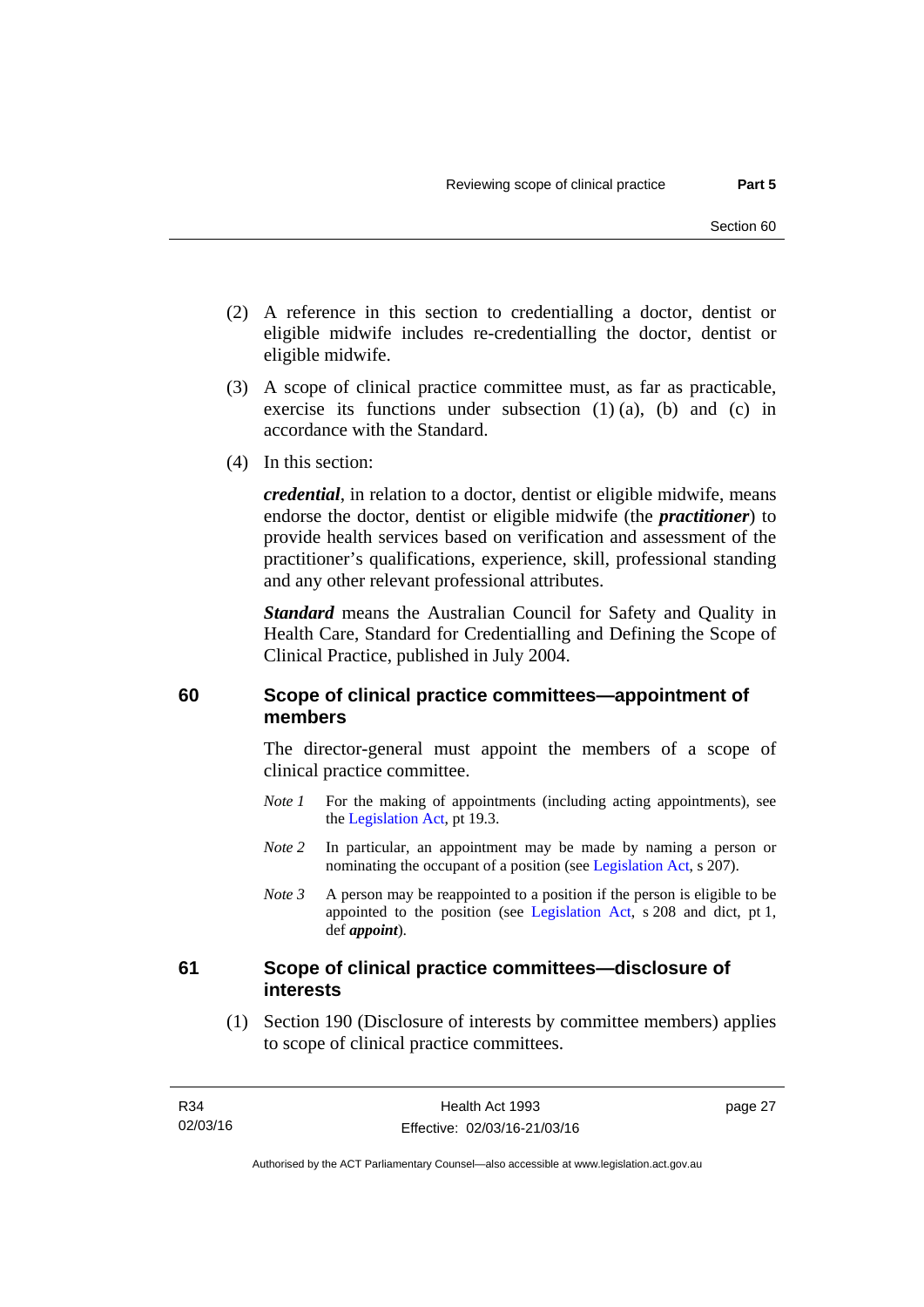Section 62

- (2) If a person acting under the direction of a scope of clinical practice committee has a material interest in an issue being considered, or about to be considered, by the committee, the person must disclose the nature of the interest at a committee meeting as soon as practicable after the relevant facts come to the person's knowledge.
- (3) In this section:

*material interest*—see section 190 (4).

#### <span id="page-35-0"></span>**62 Scope of clinical practice committees—procedure**

- (1) In exercising its functions, a scope of clinical practice committee—
	- (a) must comply with the rules of natural justice; and
	- (b) is not bound by the rules of evidence but may inform itself of anything in the way it considers appropriate; and
	- (c) may do whatever it considers necessary or convenient for the fair and prompt conduct of its functions.
- (2) A scope of clinical practice committee may, by resolution, determine the procedures for carrying out its functions.

#### <span id="page-35-1"></span>**63 Scope of clinical practice committees—protection of members etc from liability**

- (1) A relevant person for a scope of clinical practice committee is not personally liable for anything done or omitted to be done honestly and without recklessness—
	- (a) in the exercise of a function under this Act; or
	- (b) in the reasonable belief that the act or omission was in the exercise of a function under this Act.
	- *Note* A reference to an Act includes a reference to the statutory instruments made or in force under the Act, including any regulation (see [Legislation Act,](http://www.legislation.act.gov.au/a/2001-14) s 104).

R34 02/03/16

Authorised by the ACT Parliamentary Counsel—also accessible at www.legislation.act.gov.au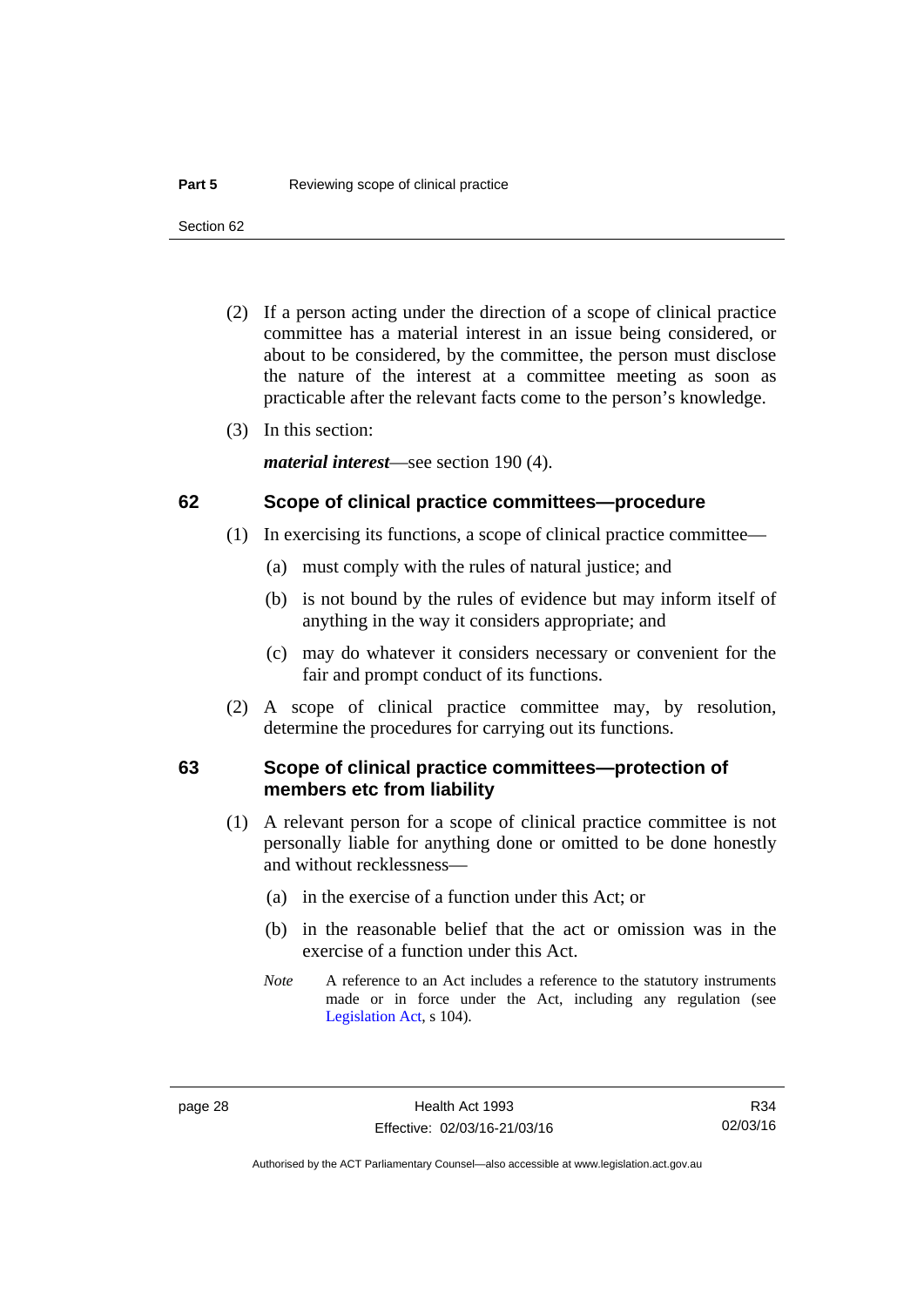- (2) Any civil liability that would, apart from this section, attach to a relevant person for a scope of clinical practice committee attaches instead to the Territory.
- (3) In this section:

*relevant person*, for a scope of clinical practice committee—

- (a) means a person who is, or has been, a member of the committee; and
- (b) includes anyone engaging in conduct under the direction of a person who is a member of the committee.

## **64 Scope of clinical practice committees—obtaining information**

 (1) A scope of clinical practice committee carrying out a function under this Act may ask anyone to give the committee information, including protected information, that is relevant to the committee carrying out the function.

*Note* The identity of a person who gives information to a committee under this section is protected (see pt 8).

- (2) When asking anyone for information, the committee must tell the person that giving false or misleading information is an offence against the [Criminal Code](http://www.legislation.act.gov.au/a/2002-51), section 338 (Giving false or misleading information).
- (3) If someone gives information honestly and without recklessness to a scope of clinical practice committee under subsection (1)—
	- (a) the giving of the information is not—
		- (i) a breach of confidence; or
		- (ii) a breach of professional etiquette or ethics; or
		- (iii) a breach of a rule of professional conduct; and

page 29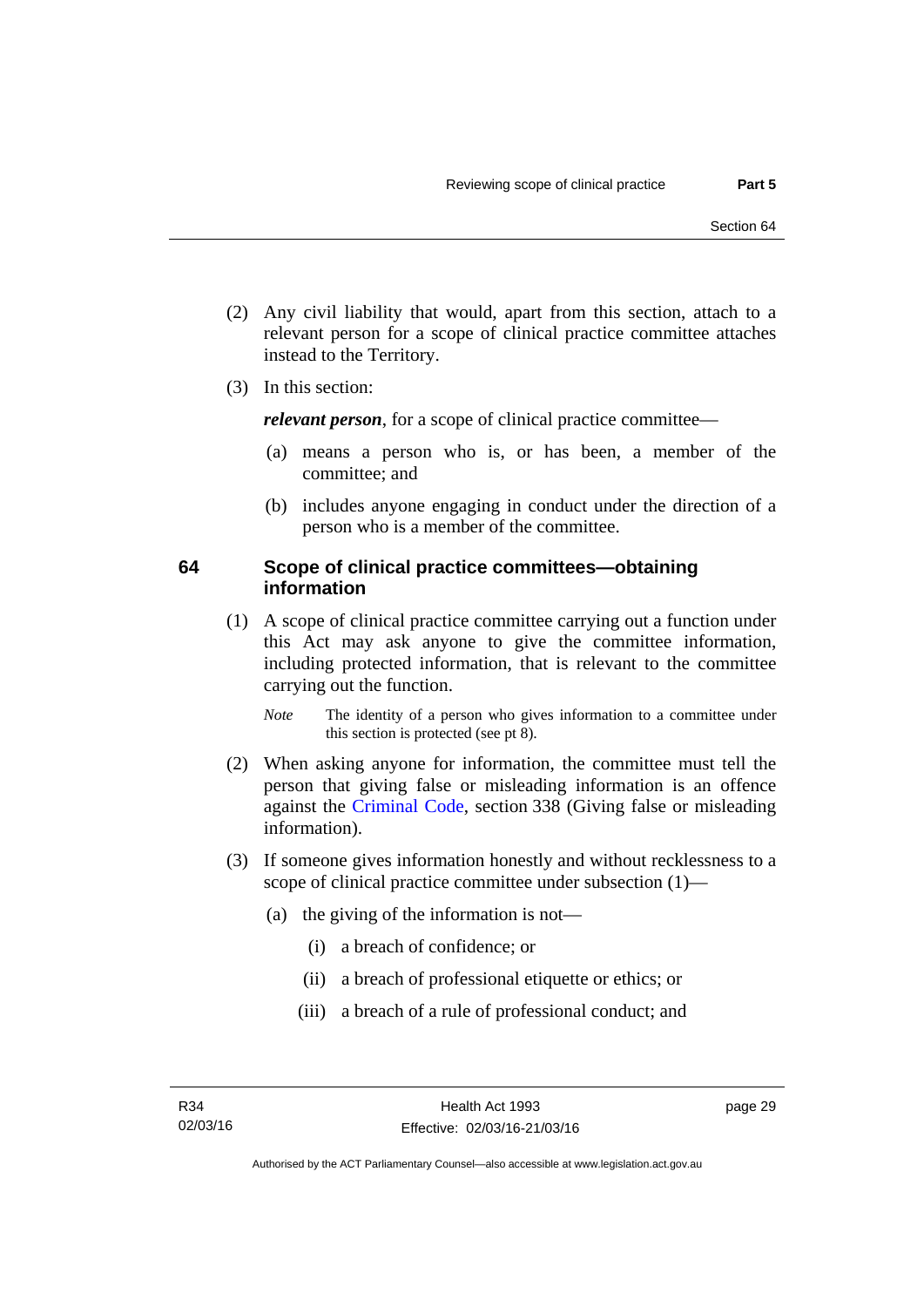Section 65

 (b) the person does not incur civil or criminal liability only because of giving the information.

# **65 Scope of clinical practice committee must give doctor, dentist or eligible midwife opportunity to explain**

- (1) This section applies to a scope of clinical practice committee if—
	- (a) the committee is reviewing the scope of clinical practice of a doctor, dentist or eligible midwife for a health facility; and
	- (b) the committee proposes to recommend in a scope of clinical practice report that—
		- (i) the scope of clinical practice of the doctor, dentist or eligible midwife should be amended or withdrawn; or
		- (ii) the terms of engagement of the doctor, dentist or eligible midwife by the health facility should be amended; or
		- (iii) the engagement of the doctor, dentist or eligible midwife by the health facility should be suspended or ended.

*Note* Scope of clinical practice reports are prepared under s 67.

- (2) The committee must give the doctor, dentist or eligible midwife a written notice (a *recommendation notice*) stating—
	- (a) the committee's proposed recommendation; and
	- (b) the reasons for the committee's proposed recommendation; and
	- (c) that the doctor, dentist or eligible midwife may, not later than 21 days after the day the recommendation notice is given to the doctor, dentist or eligible midwife, make a submission to the committee about the proposed recommendation.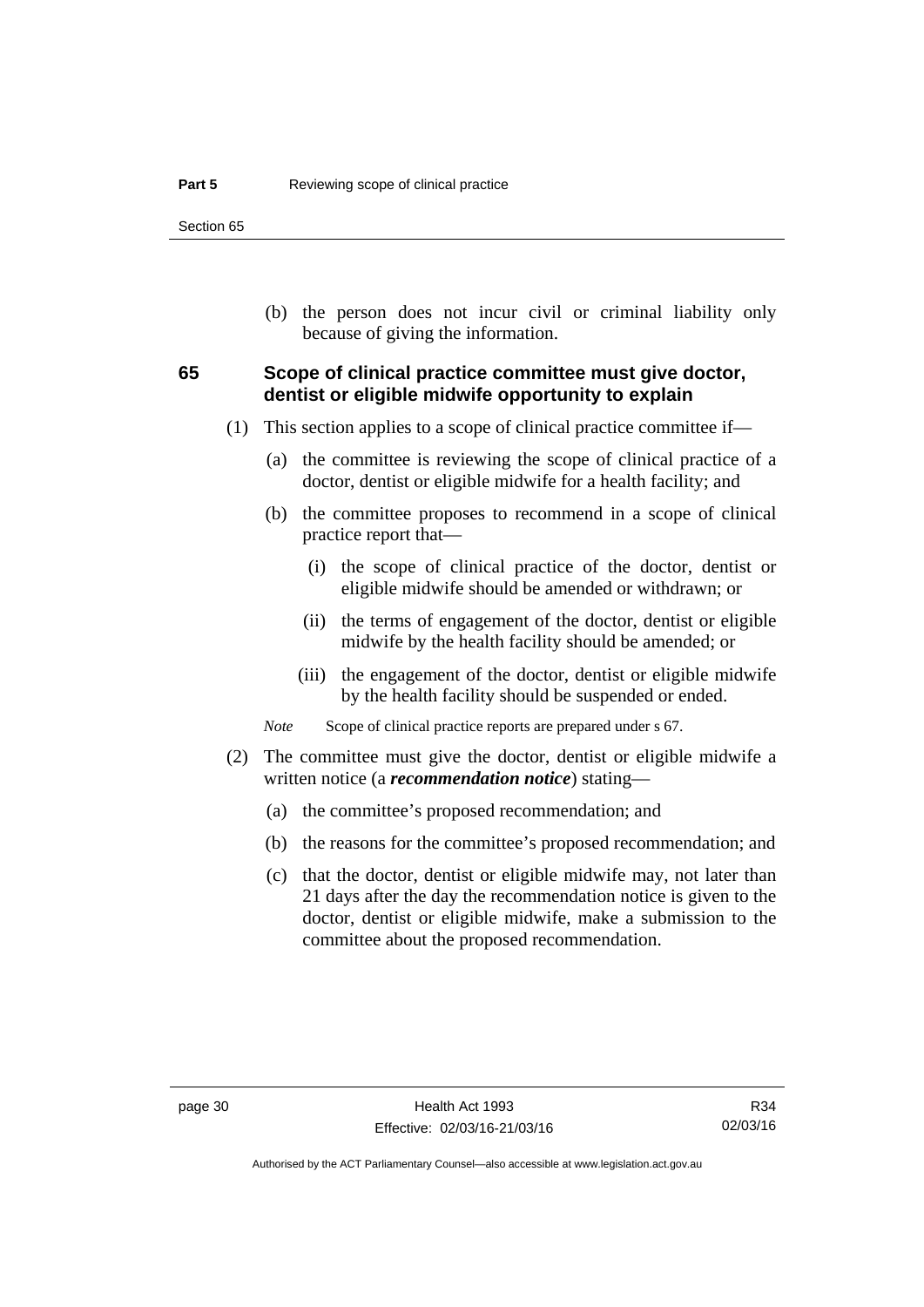(3) A recommendation notice must not include sensitive information.

*Note Sensitive information*—see s 124.

 (4) The committee must consider any submission made by the doctor, dentist or eligible midwife to the committee in accordance with the notice.

# **66 Interim and emergency withdrawal or amendment of scope of clinical practice by committee**

- (1) If at any time a scope of clinical practice committee forms the view that the clinical practice of a doctor, dentist or eligible midwife at a health facility poses a threat to the safety of members of the public, the committee may withdraw or amend the scope of clinical practice of the doctor, dentist or eligible midwife with immediate effect.
- (2) The scope of clinical practice committee may take action under subsection (1) before the completion of a review by the committee of the doctor's, dentist's or eligible midwife's scope of clinical practice under section 65.
- (3) Any withdrawal or amendment under this section has effect until a decision of the CEO of a health facility on the scope of clinical practice report in relation to the doctor, dentist or eligible midwife takes effect under section 71 (When CEO decision on scope of clinical practice report takes effect).
- (4) If a scope of clinical practice committee withdraws or amends the scope of clinical practice of a doctor, dentist or eligible midwife under subsection (1), the committee must tell the director-general and the chief executive officer, Calvary (the *executive officers*) of the committee's decision and the date of the decision, in writing, as soon as possible.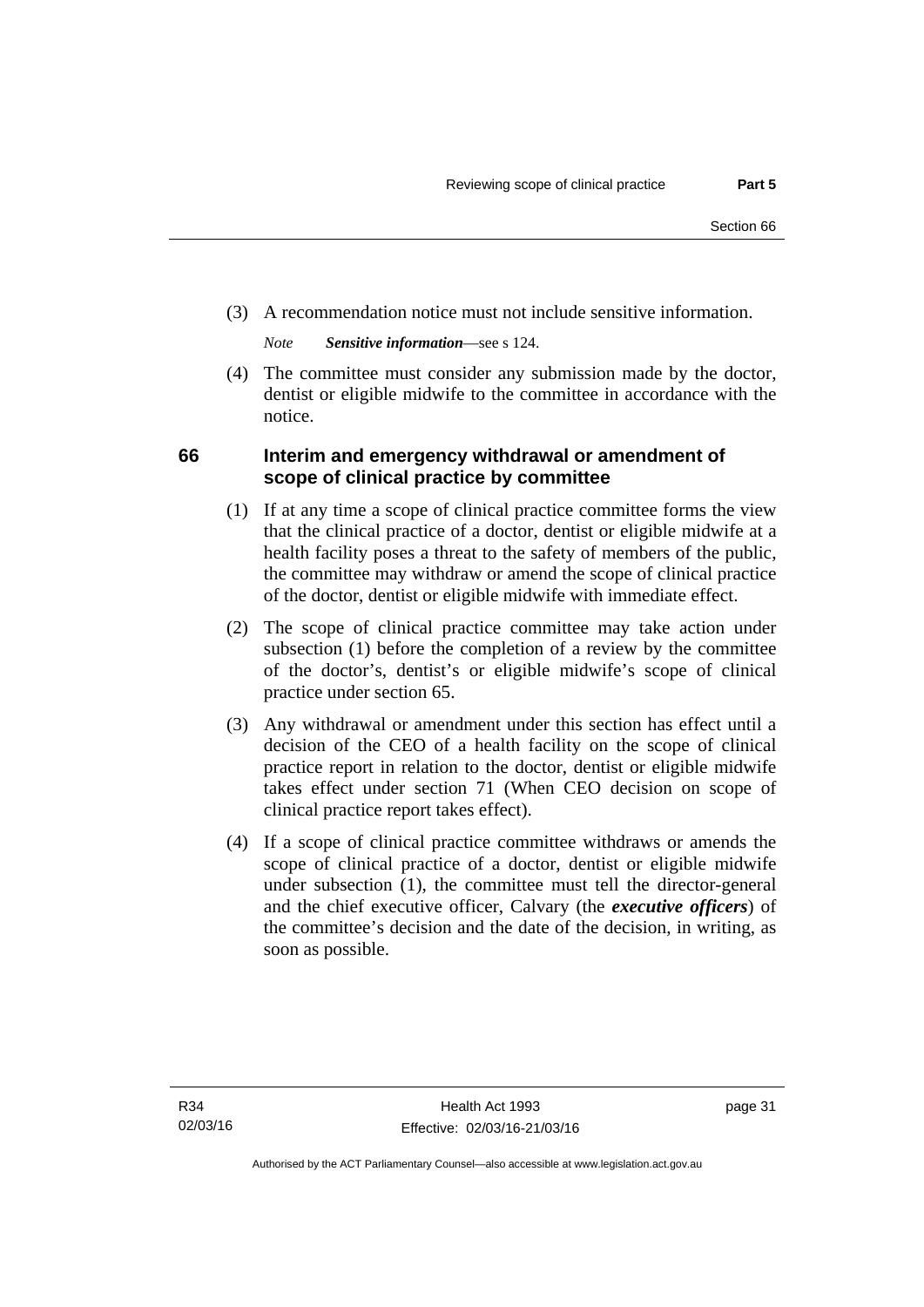Section 67

 (5) If an executive officer is told about the withdrawal or amendment of the scope of clinical practice of a doctor, dentist or eligible midwife under this section, the executive officer must tell appropriate officers under their authority or direction of the committee's decision so that proper effect can be given to the decision.

#### **Examples—appropriate officers**

- general manager of the health facility
- clinical unit director
- head of department at health facility
- immediate supervisor of doctor, dentist or eligible midwife
- human resource personnel
- *Note* An example is part of the Act, is not exhaustive and may extend, but does not limit, the meaning of the provision in which it appears (see [Legislation Act,](http://www.legislation.act.gov.au/a/2001-14) s 126 and s 132).

### **67 Preparing scope of clinical practice reports**

- (1) This section applies to a scope of clinical practice committee if—
	- (a) the committee has reviewed the scope of clinical practice of a doctor, dentist or eligible midwife for a health facility; and
	- (b) if the committee has given the doctor, dentist or eligible midwife a recommendation notice—the committee has considered any submission made by the doctor, dentist or eligible midwife in accordance with the notice; and
	- (c) the committee has completed the review.
- (2) The scope of clinical practice committee must prepare a report (a *scope of clinical practice report*) about the review.
	- *Note* The report must be prepared as soon as possible (see [Legislation Act,](http://www.legislation.act.gov.au/a/2001-14) s 151B).

R34 02/03/16

Authorised by the ACT Parliamentary Counsel—also accessible at www.legislation.act.gov.au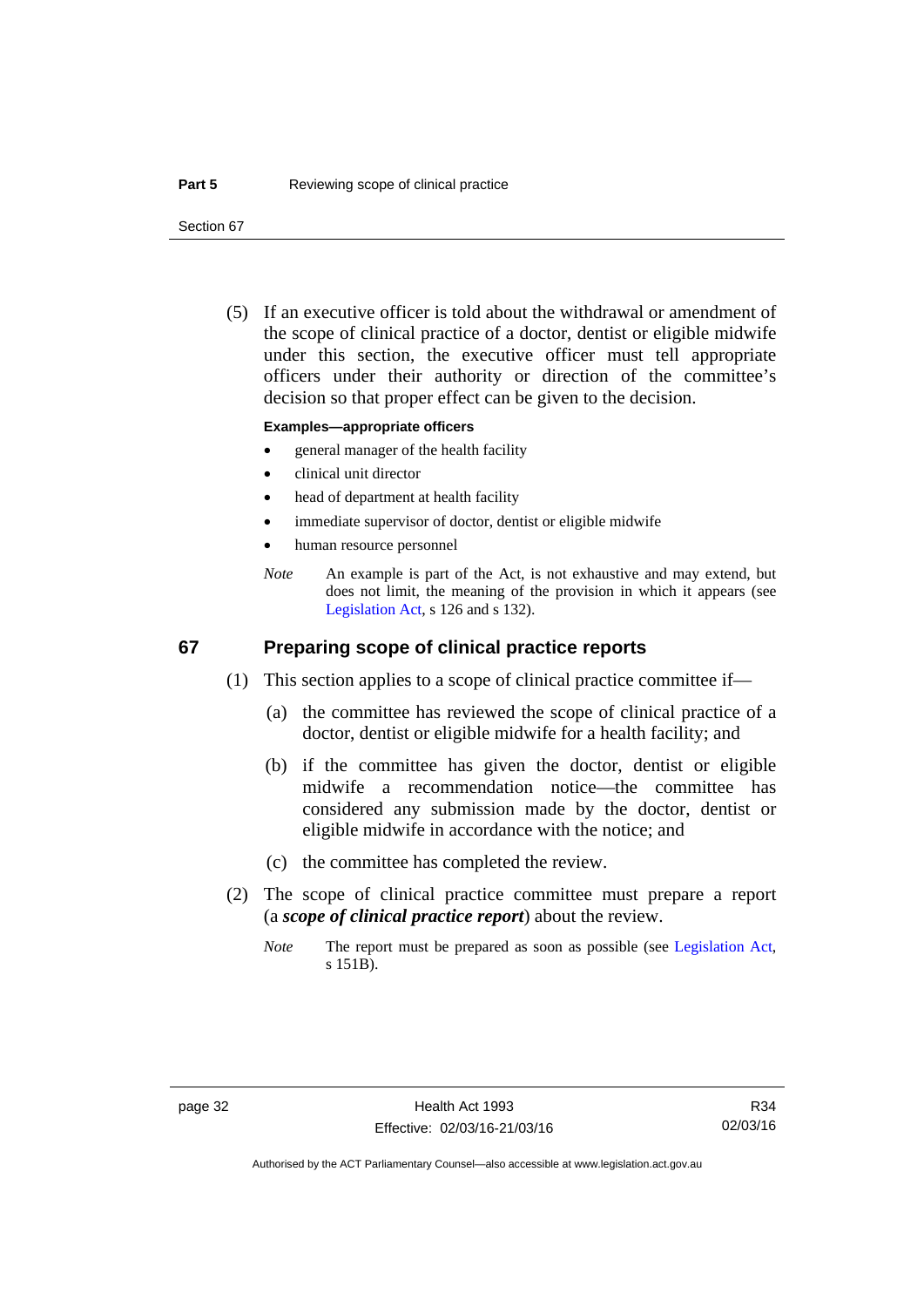- (3) The scope of clinical practice report must include the committee's recommendations about whether—
	- (a) the scope of clinical practice of the doctor, dentist or eligible midwife should stay the same, be amended or be withdrawn; and
	- (b) the terms of engagement of the doctor, dentist or eligible midwife by the health facility should be amended; and
	- (c) the engagement of the doctor, dentist or eligible midwife by the health facility should be suspended or ended.
- (4) In this section:

*recommendation notice*—see section 65 (2).

# **68 Giving scope of clinical practice reports to CEO of health facility and doctor, dentist or eligible midwife**

If a scope of clinical practice committee prepares a scope of clinical practice report about a doctor, dentist or eligible midwife for a health facility, the committee must give a copy of the report to—

- (a) the CEO of the health facility; and
- (b) the doctor, dentist or eligible midwife.
- *Note* The report must be given as soon as possible (see [Legislation Act,](http://www.legislation.act.gov.au/a/2001-14) s 151B).

# **69 CEO may make interim or emergency decision on scope of clinical practice**

 (1) If the CEO of a health facility has concerns about a doctor, dentist or eligible midwife for a health facility of sufficient seriousness to warrant the immediate amendment or withdrawal of the scope of clinical practice of the doctor, dentist or eligible midwife, the CEO may, by notice in writing, amend or withdraw the scope of clinical practice of the doctor, dentist or eligible midwife with immediate effect.

page 33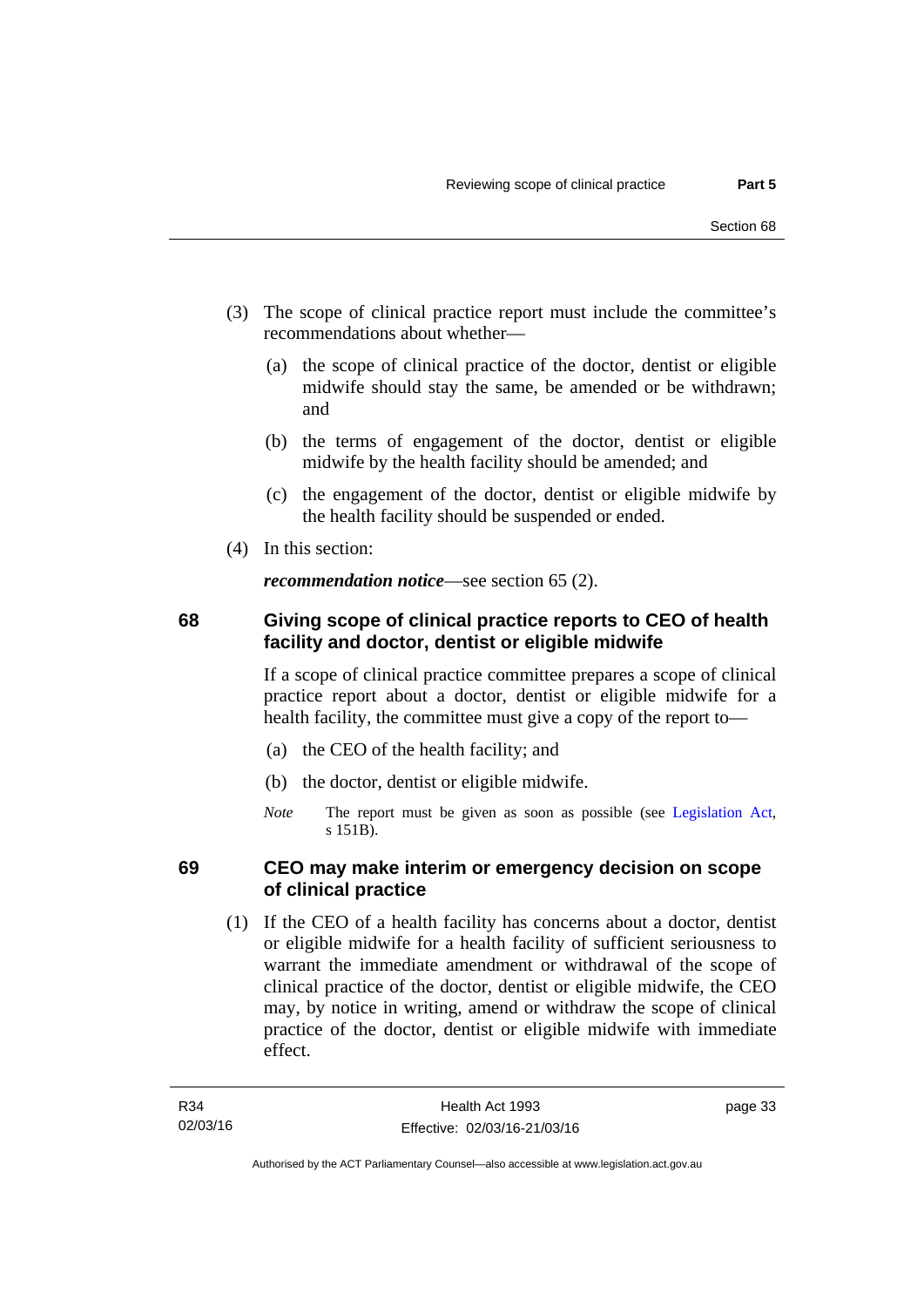Section 69

- (2) The CEO may take action under subsection (1) even if a scope of clinical practice committee has not reported on, or is not currently investigating, the scope of clinical practice of the doctor, dentist or eligible midwife.
- (3) Any amendment or withdrawal of the scope of clinical practice of a doctor, dentist or eligible midwife under this section has effect from the day and time the notice is given to the doctor, dentist or eligible midwife—
	- (a) if a scope of clinical practice report is prepared under section 67 in relation to the doctor, dentist or eligible midwife—until a decision on the scope of clinical practice report takes effect under section 71; or
	- (b) in any other case—until the CEO, by notice in writing, revokes the amendment or withdrawal.
- (4) Subsection (5) applies if—
	- (a) the CEO amends or withdraws the scope of clinical practice of a doctor, dentist or eligible midwife under subsection (1); and
	- (b) the scope of clinical practice of the doctor, dentist or eligible midwife is not the subject of an investigation by a scope of clinical practice committee.
- (5) The CEO must immediately refer the scope of clinical practice of the doctor, dentist or eligible midwife to a scope of clinical practice committee.
- (6) If the CEO amends or withdraws the scope of clinical practice of a doctor, dentist or eligible midwife under subsection (1), the CEO must, in writing, notify—
	- (a) the doctor, dentist or eligible midwife; and
	- (b) if the CEO is not the director-general—the director-general; and

Authorised by the ACT Parliamentary Counsel—also accessible at www.legislation.act.gov.au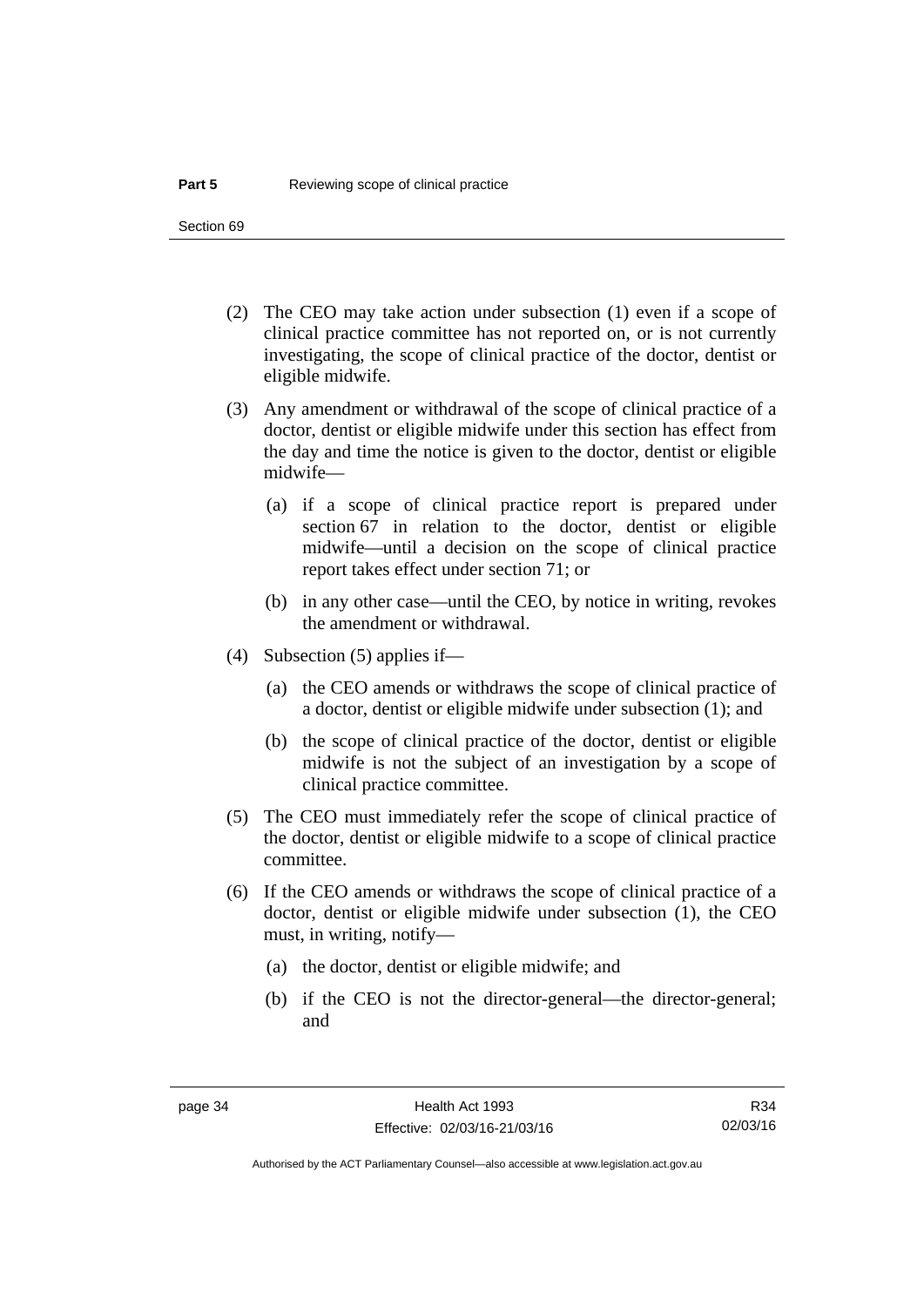- (c) if the CEO is not the chief executive officer, Calvary—the chief executive officer, Calvary; and
- (d) the relevant health board for the doctor, dentist or eligible midwife; and
- (e) the health services commissioner; and
- (f) the CEO of any other health facility at which the doctor, dentist or eligible midwife is engaged; and
- (g) if a scope of clinical practice committee submitted a report about the doctor, dentist or eligible midwife under section 68 to the CEO—the scope of clinical practice committee that submitted the report; and
- (h) all appropriate officers under the CEO's authority or direction of the committee's decision so that proper effect can be given to the decision.

#### **Examples—appropriate officers**

- general manager of the health facility
- clinical unit director
- head of department at health facility
- immediate supervisor of doctor, dentist or eligible midwife
- human resource personnel
- *Note* An example is part of the Act, is not exhaustive and may extend, but does not limit, the meaning of the provision in which it appears (see [Legislation Act,](http://www.legislation.act.gov.au/a/2001-14) s 126 and s 132).

# **70 CEO must make decision on scope of clinical practice report**

 (1) This section applies if the CEO of a health facility is given a scope of clinical practice report about a doctor, dentist or eligible midwife for the health facility.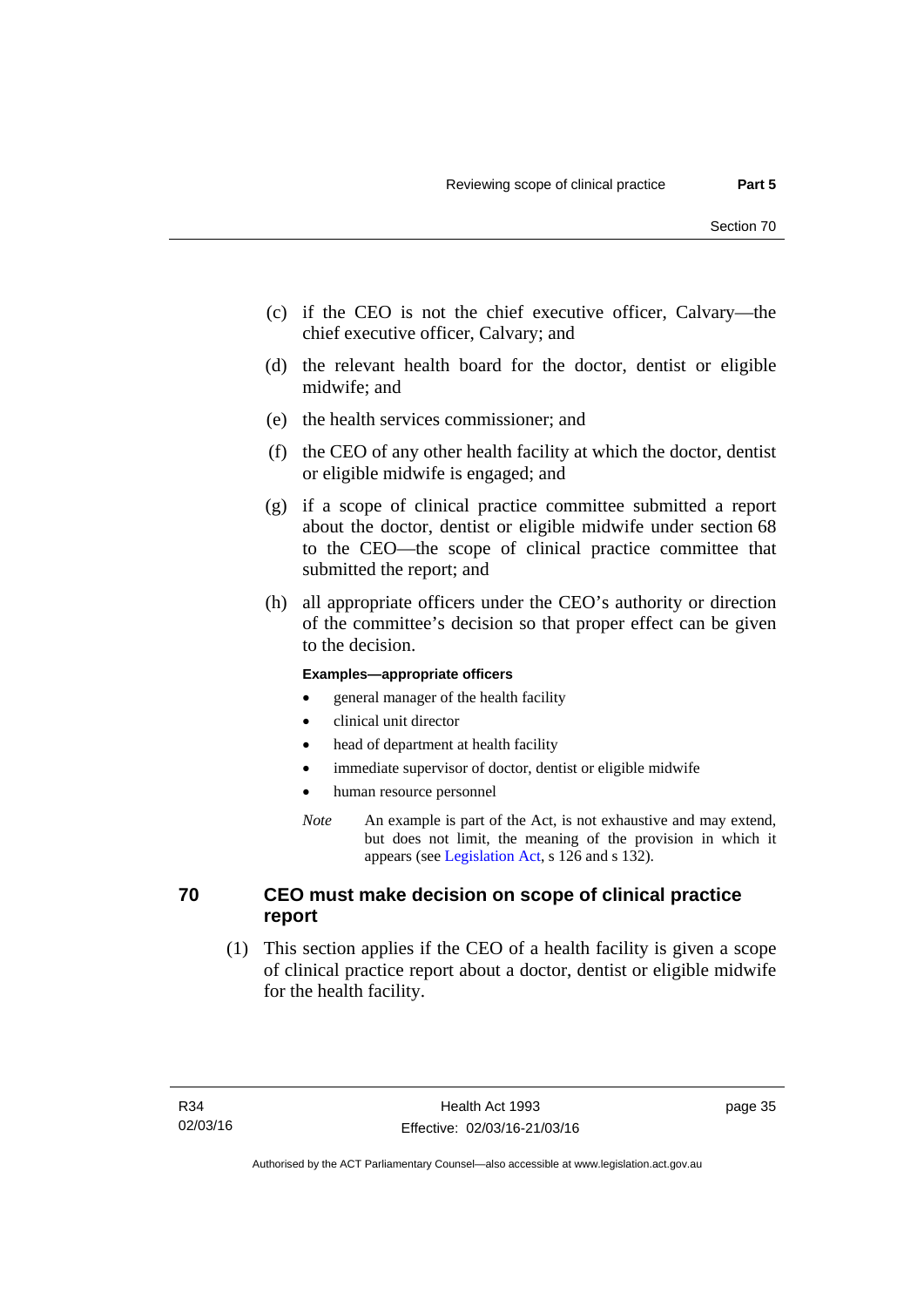- (2) The CEO must—
	- (a) consider the recommendations in the scope of clinical practice report; and
	- (b) decide whether to take—
		- (i) the action recommended in the scope of clinical practice report; or
		- (ii) any other action that the committee could have recommended under section 67 (3) that the CEO considers appropriate.
	- *Note 1* The CEO must consider the recommendations and make a decision as soon as possible (see [Legislation Act](http://www.legislation.act.gov.au/a/2001-14), s 151B).
	- *Note* 2 A decision of the CEO under this section is a reviewable decision (see pt 10).
- (3) After the CEO has made a decision under subsection (2), the CEO must give the following people notice in writing (a *scope of clinical practice executive decision notice*) of the decision:
	- (a) each doctor, dentist or eligible midwife for the health facility whose scope of clinical practice or engagement will be affected by the CEO's decision;
	- (b) the scope of clinical practice committee that prepared the scope of clinical practice report;
	- (c) all appropriate officers under the CEO's authority or direction so that proper effect can be given to the decision.

#### **Examples—appropriate officers**

- general manager of the health facility
- clinical unit director
- head of department at health facility
- immediate supervisor of doctor, dentist or eligible midwife

R34 02/03/16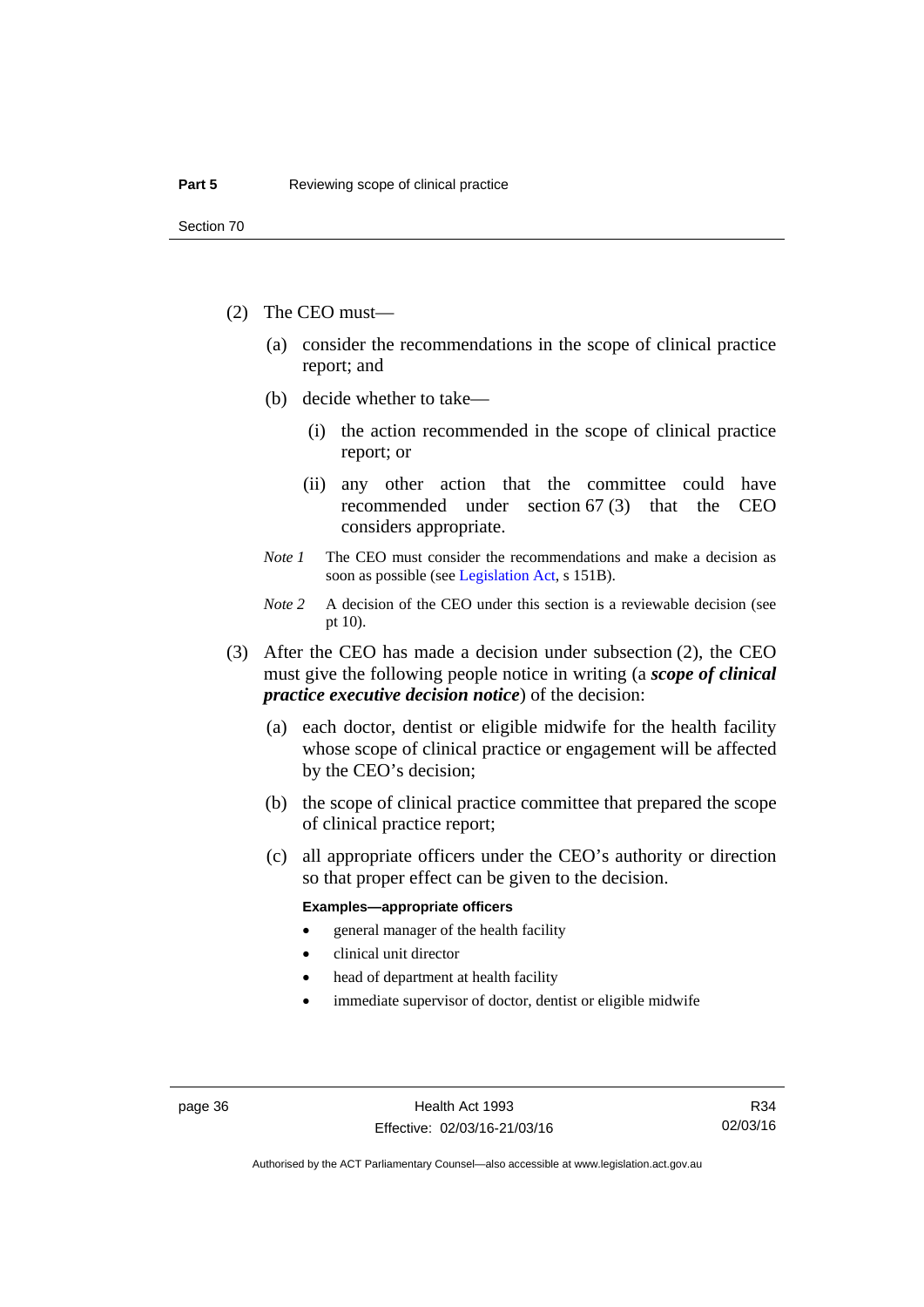- human resource personnel
- *Note* An example is part of the Act, is not exhaustive and may extend, but does not limit, the meaning of the provision in which it appears (see [Legislation Act,](http://www.legislation.act.gov.au/a/2001-14) s 126 and s 132).
- (4) A scope of clinical practice executive decision notice in relation to a doctor, dentist or eligible midwife must include the following information:
	- (a) if the doctor's, dentist's or eligible midwife's scope of clinical practice is to stay the same—a statement to that effect;
	- (b) if the doctor's, dentist's or eligible midwife's scope of clinical practice is to be amended—how the scope of clinical practice is being amended;
	- (c) if the doctor's, dentist's or eligible midwife's scope of clinical practice is to be withdrawn—a statement to that effect;
	- (d) if the term of engagement of the doctor, dentist or eligible midwife by a health facility is to be amended—how the term is being amended;
	- (e) if the engagement of the doctor, dentist or eligible midwife by a health facility is to be suspended—the period for which the engagement is being suspended;
	- (f) if the engagement of the doctor, dentist or eligible midwife by a health facility is to be ended—a statement to that effect;
	- (g) if the doctor, dentist or eligible midwife was the subject of a decision of the CEO under section 69—a statement to that effect;
	- (h) when the decision takes effect.
- (5) The scope of clinical practice review notice must be in accordance with the requirements for a reviewable decision notice.
	- *Note* The requirements for reviewable decision notices are prescribed under the *[ACT Civil and Administrative Tribunal Act 2008](http://www.legislation.act.gov.au/a/2008-35)*.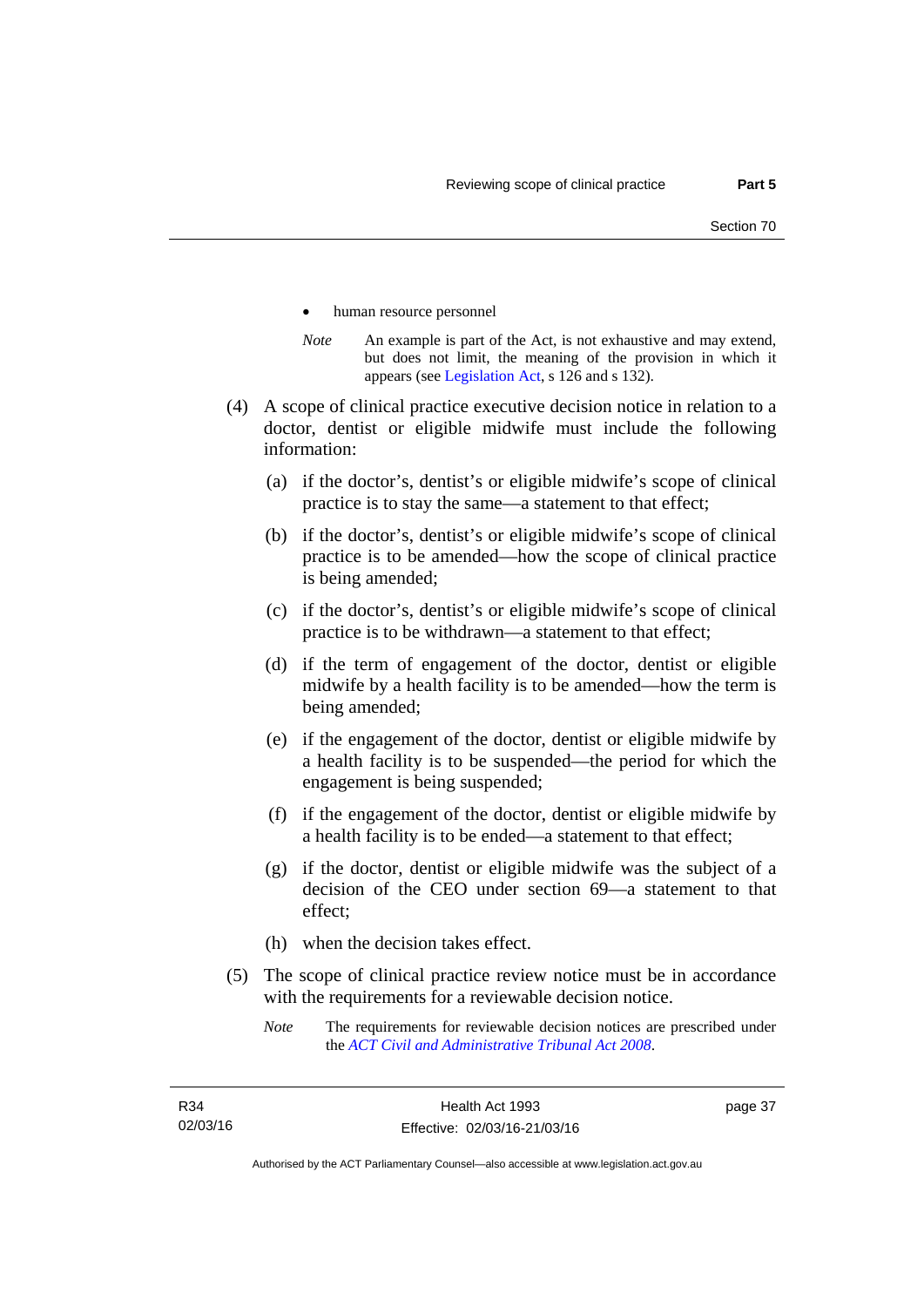# **71 When CEO decision on scope of clinical practice report takes effect**

- (1) A decision of the CEO of a health facility under section 69 or section 70 in relation to a doctor, dentist or eligible midwife for the health facility takes effect on the later of the following:
	- (a) the day stated in the scope of clinical practice review notice for the decision;
	- (b) the day the scope of clinical practice review notice is given to the doctor, dentist or eligible midwife.
- (2) For subsection (1) (b), if the notice cannot be given to the doctor, dentist or eligible midwife in person, the notice is taken to be given to the doctor, dentist or eligible midwife 7 days after the day it is posted to his or her last known home address.

# **72 CEO may give information about decision to health facility outside ACT**

- (1) If the CEO of a health facility makes a decision under section 69 or section 70 to amend or withdraw the scope of clinical practice of a doctor, dentist or eligible midwife, the CEO may tell the CEO of a health facility that is outside the ACT (the *other CEO*) about the amendment or withdrawal.
- (2) However, the CEO may not tell the other CEO about the amendment or withdrawal, unless the other CEO asks, in writing, for information about the scope of clinical practice of the doctor, dentist or eligible midwife.

### **73 Request for information by health facility outside ACT**

(1) This section applies if a health facility outside the ACT (the *requesting facility*) asks the CEO of a health facility for clinical practice information about a doctor, dentist or eligible midwife that has been the subject of a scope of clinical practice review at the health facility.

R34 02/03/16

Authorised by the ACT Parliamentary Counsel—also accessible at www.legislation.act.gov.au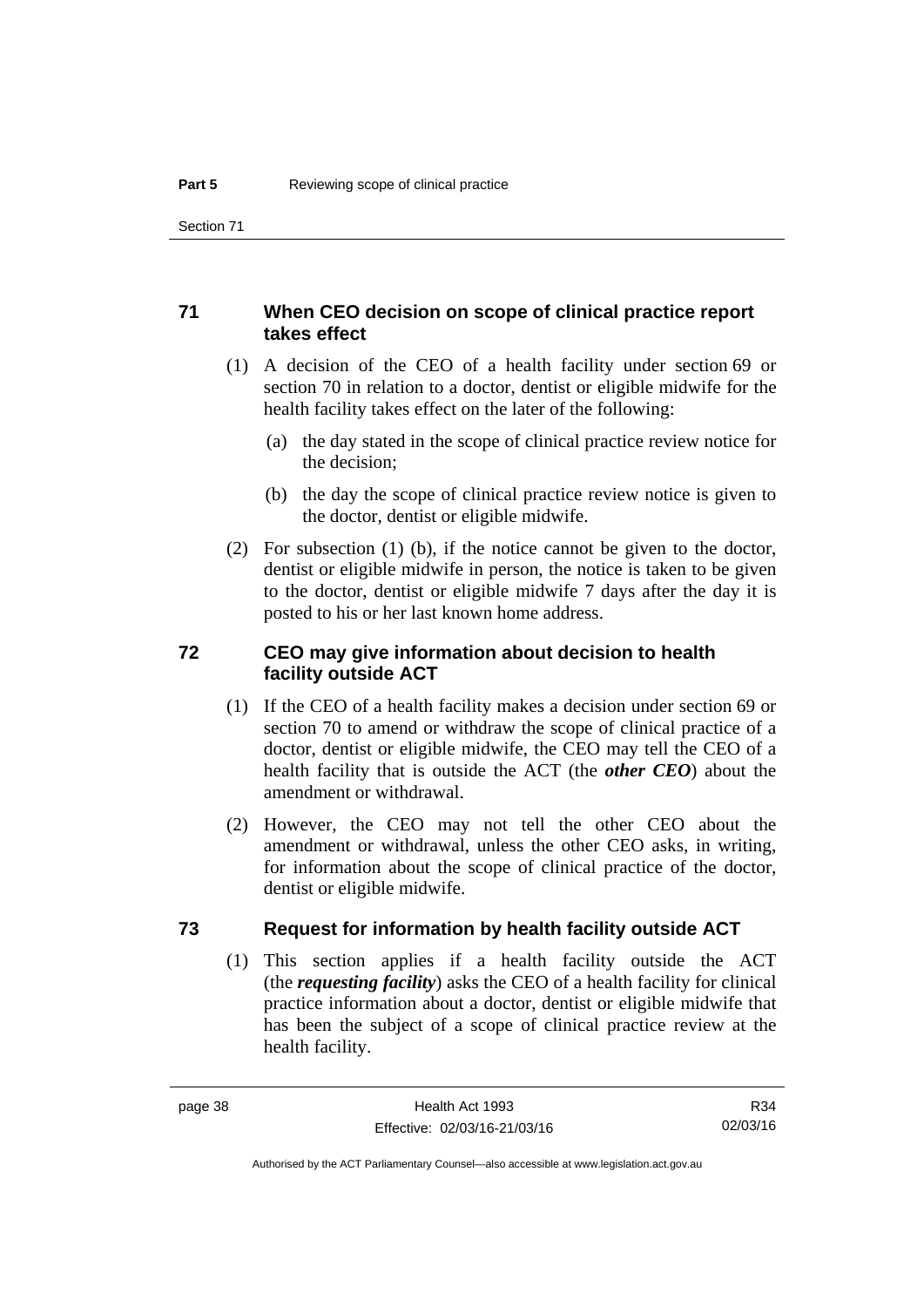- (2) The CEO must—
	- (a) if the request for information is in writing—forward the request within 7 days of receiving it to the scope of clinical practice committee that reviewed the doctor's, dentist's or eligible midwife's scope of clinical practice; or
	- (b) if the request is not in writing—tell the requesting facility as soon as practicable that the request must be made in writing.
- (3) A scope of clinical practice review committee that receives a request from a CEO under subsection (2) (a) may give the requesting facility—
	- (a) the following information if the information formed part of the committee's review of the doctor, dentist or eligible midwife, and is relevant to the information asked for by the requesting facility:
		- (i) particulars of the complaint against the doctor, dentist or eligible midwife;
		- (ii) particulars about any patients treated by the doctor, dentist or eligible midwife;
		- (iii) health facility medical records;
		- (iv) reports from other providers of health services; and
	- (b) a summary of the committee's review report into the doctor's, dentist's or eligible midwife's scope of clinical practice.
- (4) However, any information given to a requesting facility under subsection (3) must be given in a form that does not allow a person mentioned in the information, other than the doctor, dentist or eligible midwife reviewed by the committee, to be identified.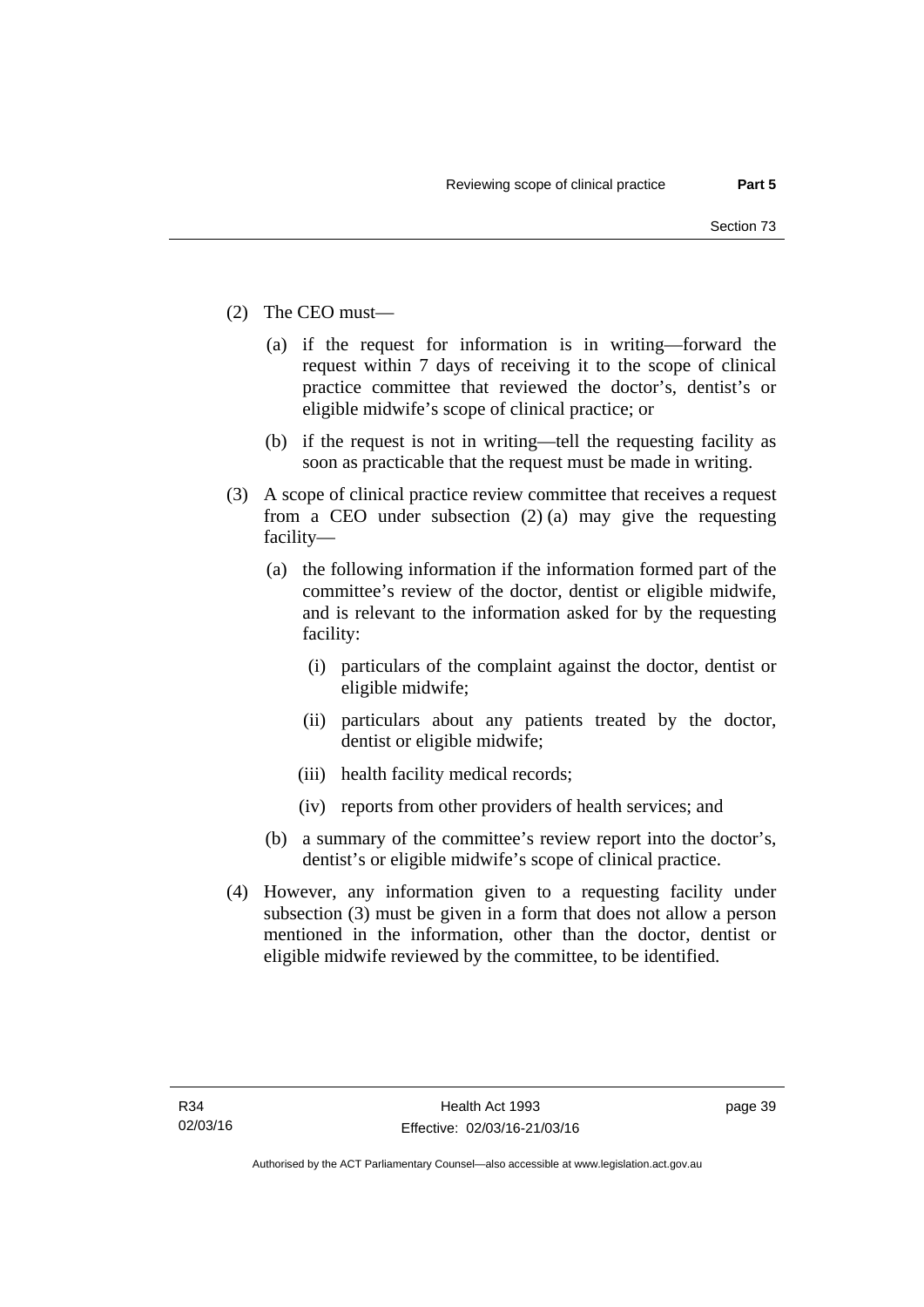(5) In this section:

*clinical practice information*, about a doctor, dentist or eligible midwife, means information relating to the clinical competency and standards of professional conduct of the doctor, dentist or eligible midwife.

# **74 Scope of clinical practice committees—giving information to health board and health services commissioner**

(1) A scope of clinical practice committee may give protected information to a health board if the committee is satisfied that giving the information would be likely to facilitate the improvement of health services provided in the ACT.

*Note* Protected information includes sensitive information (see s 123).

- (2) If a clinical practice committee gives protected information to a health board under subsection (1), the committee must give the information to the health services commissioner.
- (3) A scope of clinical practice committee must tell the relevant health board, and the health services commissioner, if the committee is satisfied that the clinical practice of a doctor, dentist or eligible midwife has failed to meet a required standard of practice, or that the doctor, dentist or eligible midwife does not satisfy the suitability to practise requirements.
	- *Note* The *[Health Practitioner Regulation National Law \(ACT\)](http://www.legislation.act.gov.au/a/db_39269/default.asp)*, pt 8, div 2 imposes an obligation to report misconduct or impairment.

# **75 Scope of clinical practice committees—admissibility of evidence**

- (1) The following are not admissible as evidence in a proceeding before a court:
	- (a) an oral statement made in a proceeding before a scope of clinical practice committee;

R34 02/03/16

Authorised by the ACT Parliamentary Counsel—also accessible at www.legislation.act.gov.au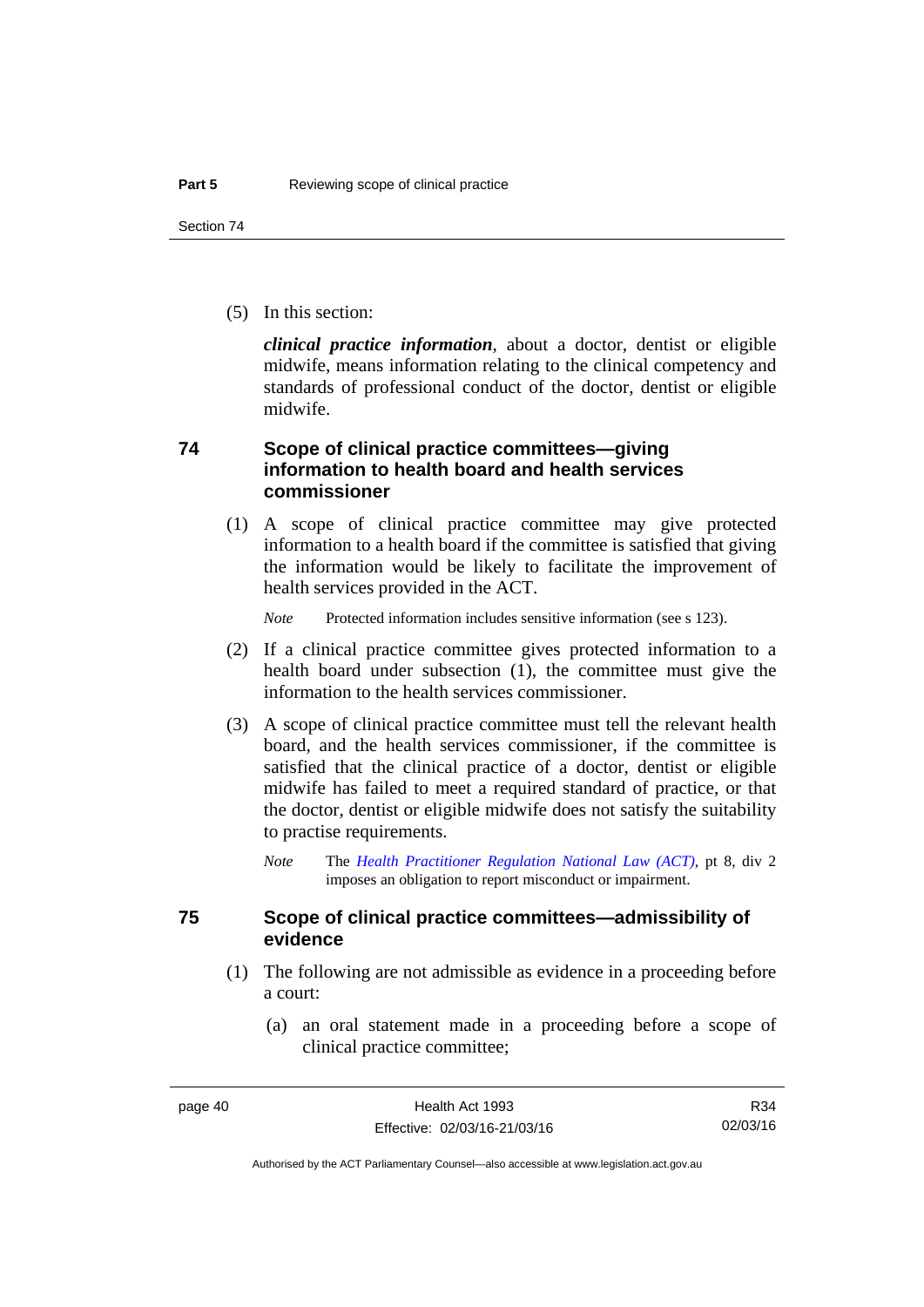- (b) a document given to a scope of clinical practice committee, but only to the extent that it was prepared only for the committee;
- (c) a document prepared by a scope of clinical practice committee.
- (2) In this section:

*court* includes a tribunal, authority or person with power to require the production of documents or the answering of questions.

### **76 Sharing information with other committees**

A scope of clinical practice committee may share the following information, including protected information, with another scope of clinical practice committee or a quality assurance committee:

- (a) any information that comes before the committee in the course of its functions;
- (b) a decision of a CEO under section 69 or section 70 that related to a recommendation made by the committee.

### **77 Sharing information with 3rd parties**

- (1) This section applies if—
	- (a) the CEO of a health facility makes a decision, under section 69 or section 70, to amend or withdraw the scope of clinical practice of a doctor, dentist or eligible midwife; and
	- (b) a person asks for information about the decision.
- (2) The CEO may give the person information about the decision, but may not disclose the identity of the doctor, dentist or eligible midwife or any other sensitive information.

*Note Sensitive information*—see s 124.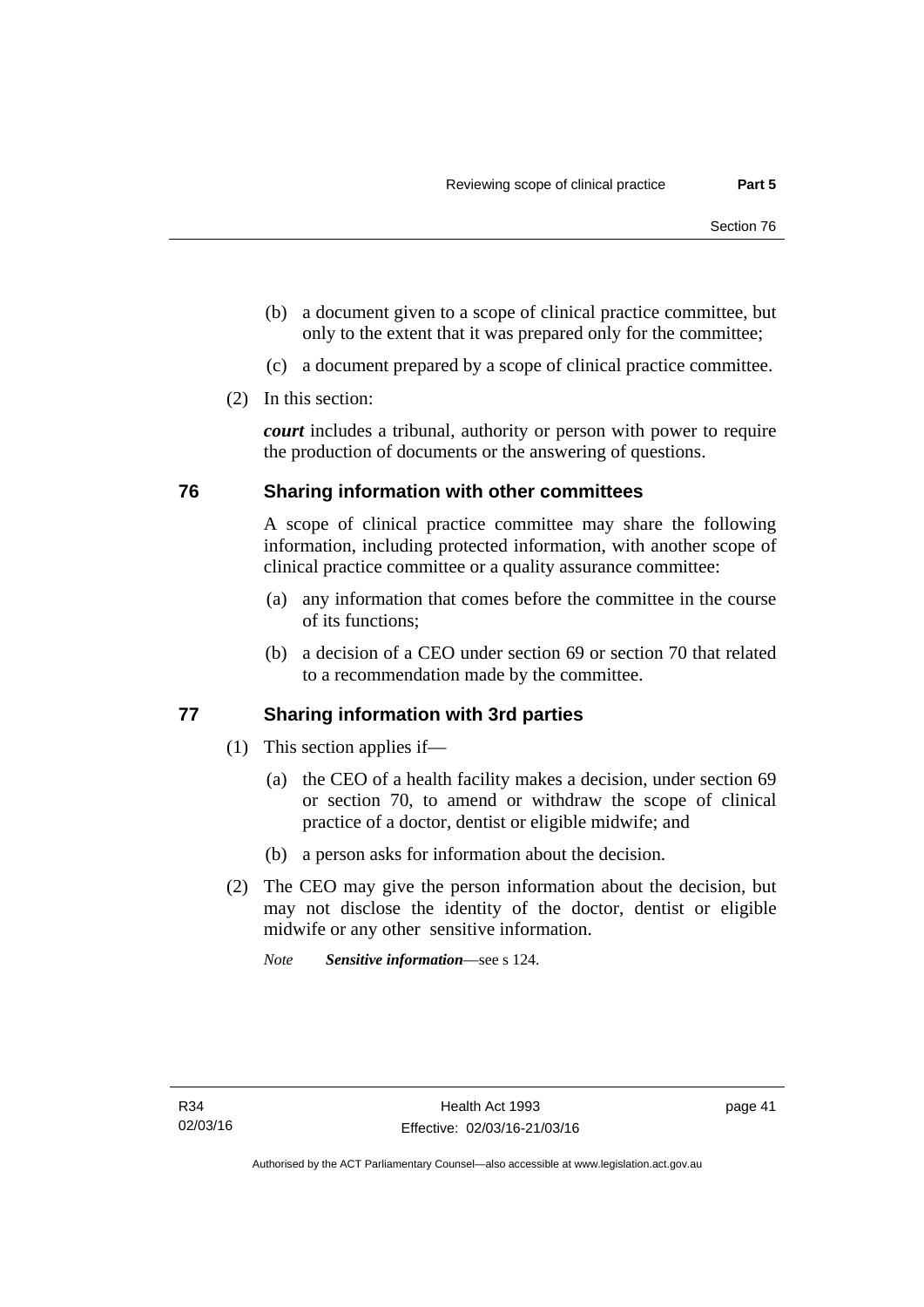Section 78

### **78 Complainants to remain anonymous**

If a person makes a complaint about a doctor, dentist or eligible midwife and the matter is referred to a scope of clinical practice committee, the committee—

- (a) must not disclose the identity of the complainant to the doctor, dentist, eligible midwife or any other person who is not a member of the committee; and
- (b) if the committee provides any information to a person about a complaint—may provide information in a way that protects the identity of the complainant unless required to do otherwise by this Act or any other Territory law.

R34 02/03/16

Authorised by the ACT Parliamentary Counsel—also accessible at www.legislation.act.gov.au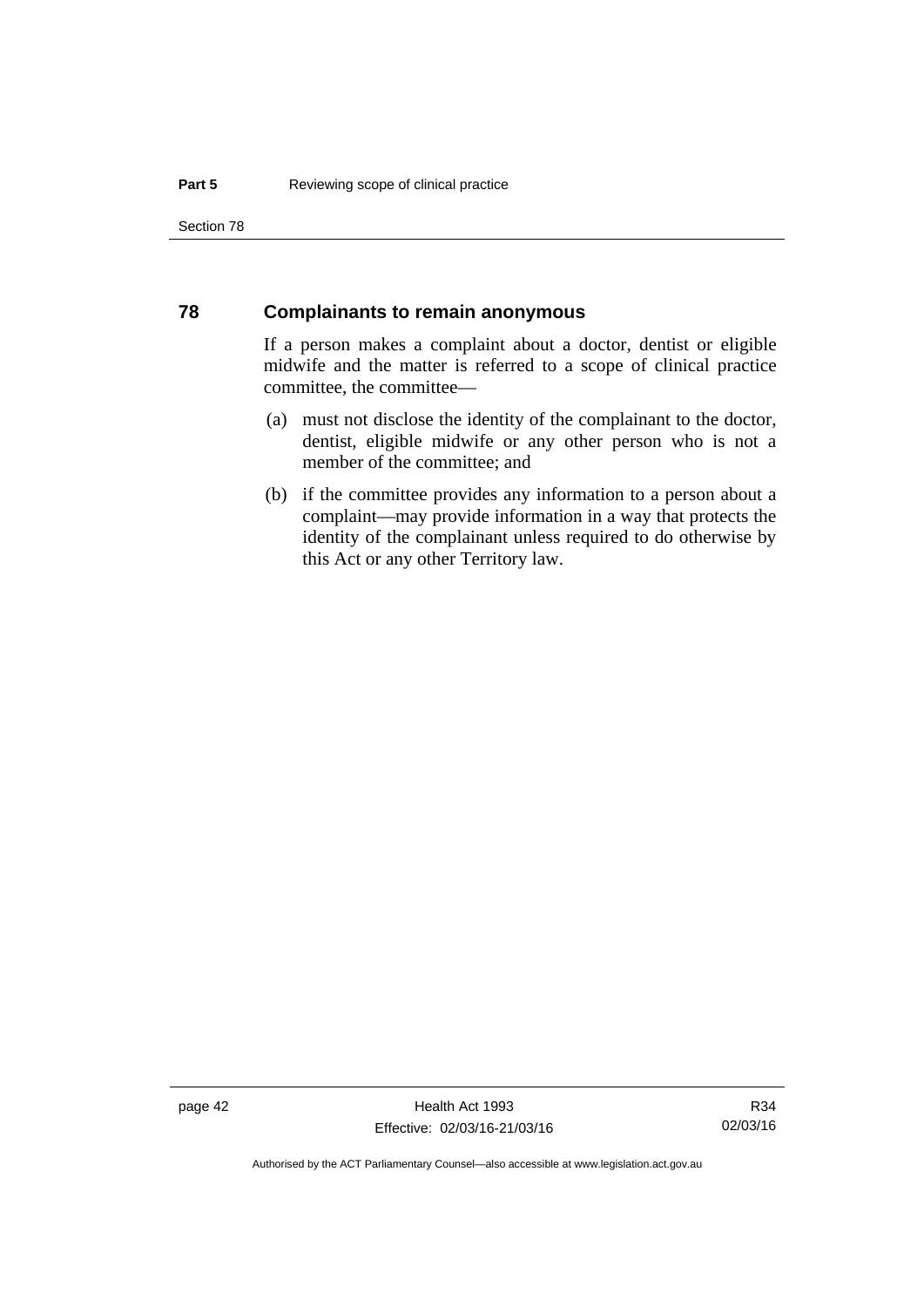# **Part 6 Abortions**

# **80 Meaning of** *abortion* **for pt 6**

In this part:

*abortion* means causing a woman's miscarriage by:

(a) administering a drug; or

- (b) using an instrument; or
- (c) any other means.

# **81 Only doctor may carry out abortion**

A person who is not a doctor must not carry out an abortion.

Maximum penalty: imprisonment for 5 years.

# **82 Abortion to be carried out in approved medical facility**

A person must not carry out an abortion except in a medical facility, or part of a medical facility, approved under section 83 (1).

Maximum penalty: 50 penalty units, imprisonment for 6 months or both.

# **83 Approval of facilities**

- (1) If a medical facility is suitable on medical grounds for carrying out abortions, the Minister may approve the medical facility or an appropriate part of the medical facility.
- (2) An approval is a notifiable instrument.

*Note* A notifiable instrument must be notified under the *[Legislation Act 2001](http://www.legislation.act.gov.au/a/2001-14)*.

 (3) The Minister must not unreasonably refuse or delay a request for approval of a medical facility under subsection (1).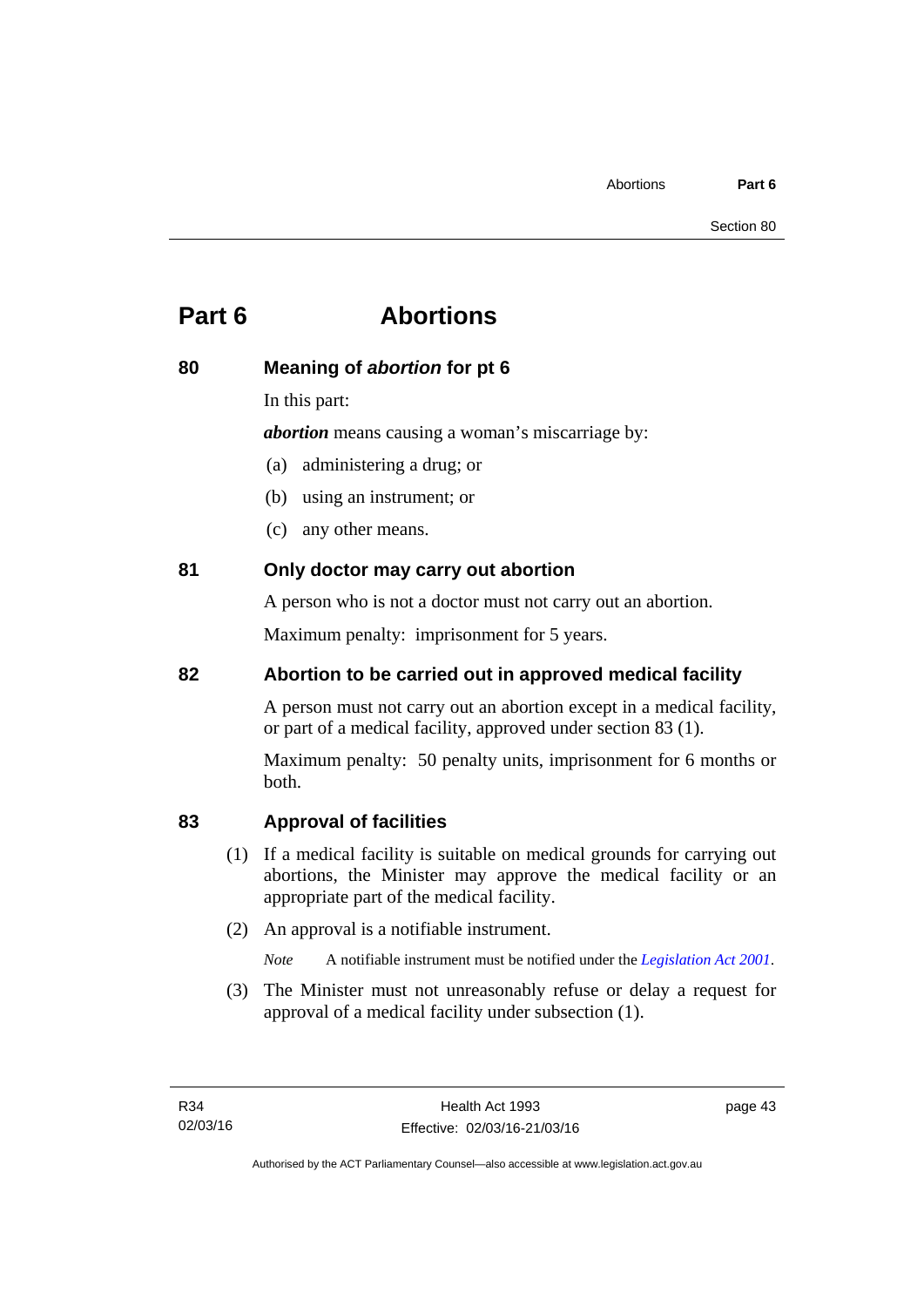#### Part 6 **Abortions**

# **84 No obligation to carry out abortion**

- (1) No-one is under a duty (by contract or by statutory or other legal requirement) to carry out or assist in carrying out an abortion.
- (2) A person is entitled to refuse to assist in carrying out an abortion.

page 44 Health Act 1993 Effective: 02/03/16-21/03/16

Authorised by the ACT Parliamentary Counsel—also accessible at www.legislation.act.gov.au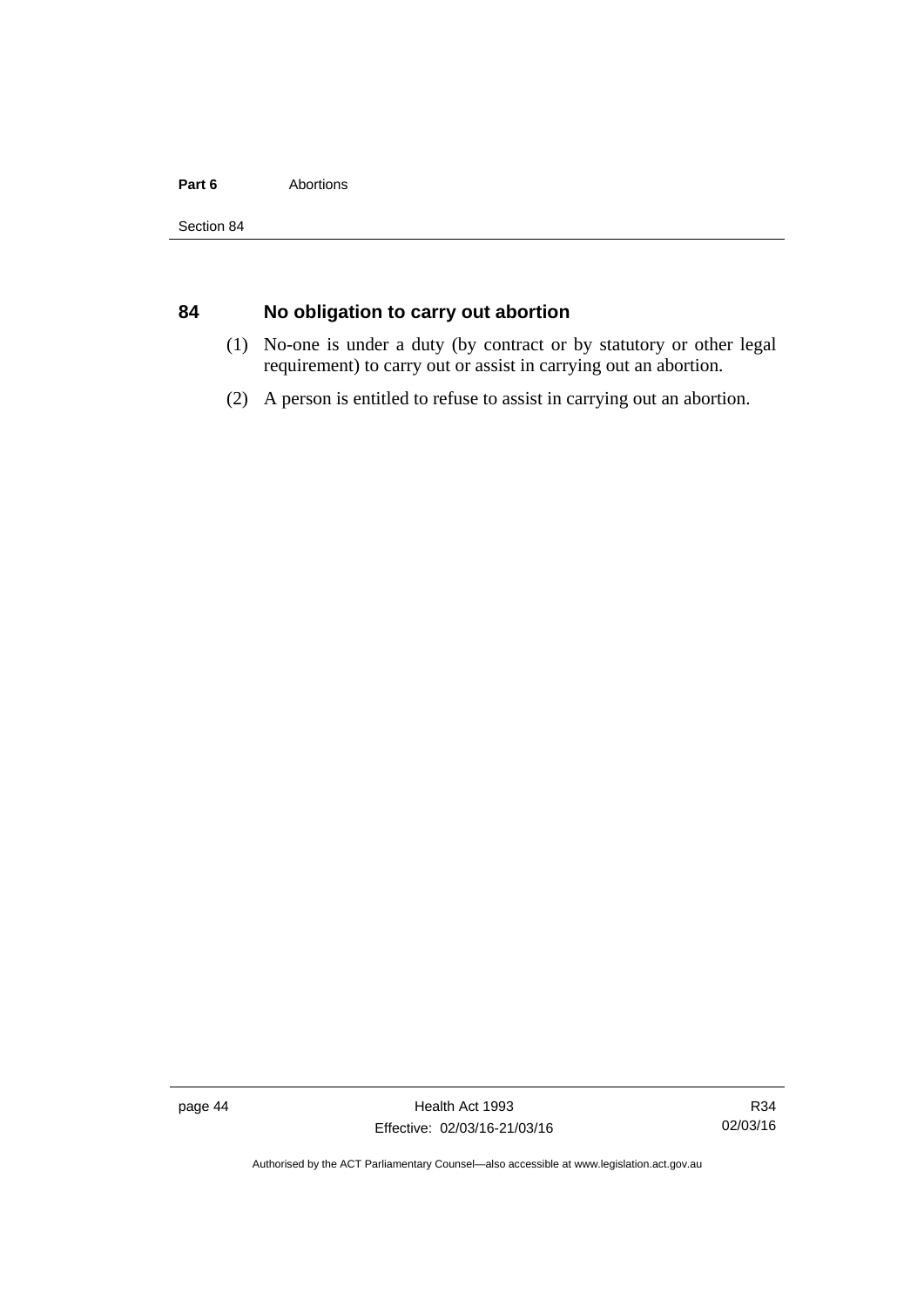# **Part 7 VMO service contracts**

# **100 Definitions for pt 7**

In this part:

*authorised representative* means an entity authorised as a representative under section 105.

*core conditions* means conditions determined under section 102.

*entity* means a corporation or an unincorporated association.

*negotiating agent* means an entity approved as a negotiating agent under section 104.

*negotiating period*—see section 103 (2).

*practice corporation*, of a VMO, means a corporation that is controlled or conducted by the VMO and by which the VMO conducts his or her practice as a doctor or dentist.

*service contract* means a contract for services, between the Territory and a VMO (or the VMO's practice corporation), under which the VMO is to provide health services to or for the Territory.

*VMO* (visiting medical officer) means a doctor or dentist who is engaged, or who the Territory proposes to engage, under a service contract.

# **101 Service contracts**

- (1) The Territory must not enter into a service contract unless it includes the core conditions that apply to the contract.
- (2) A service contract entered into in contravention of subsection (1) is void.
- (3) A condition of a service contract that is inconsistent with a core condition that applies to the contract is void to the extent of the inconsistency.

page 45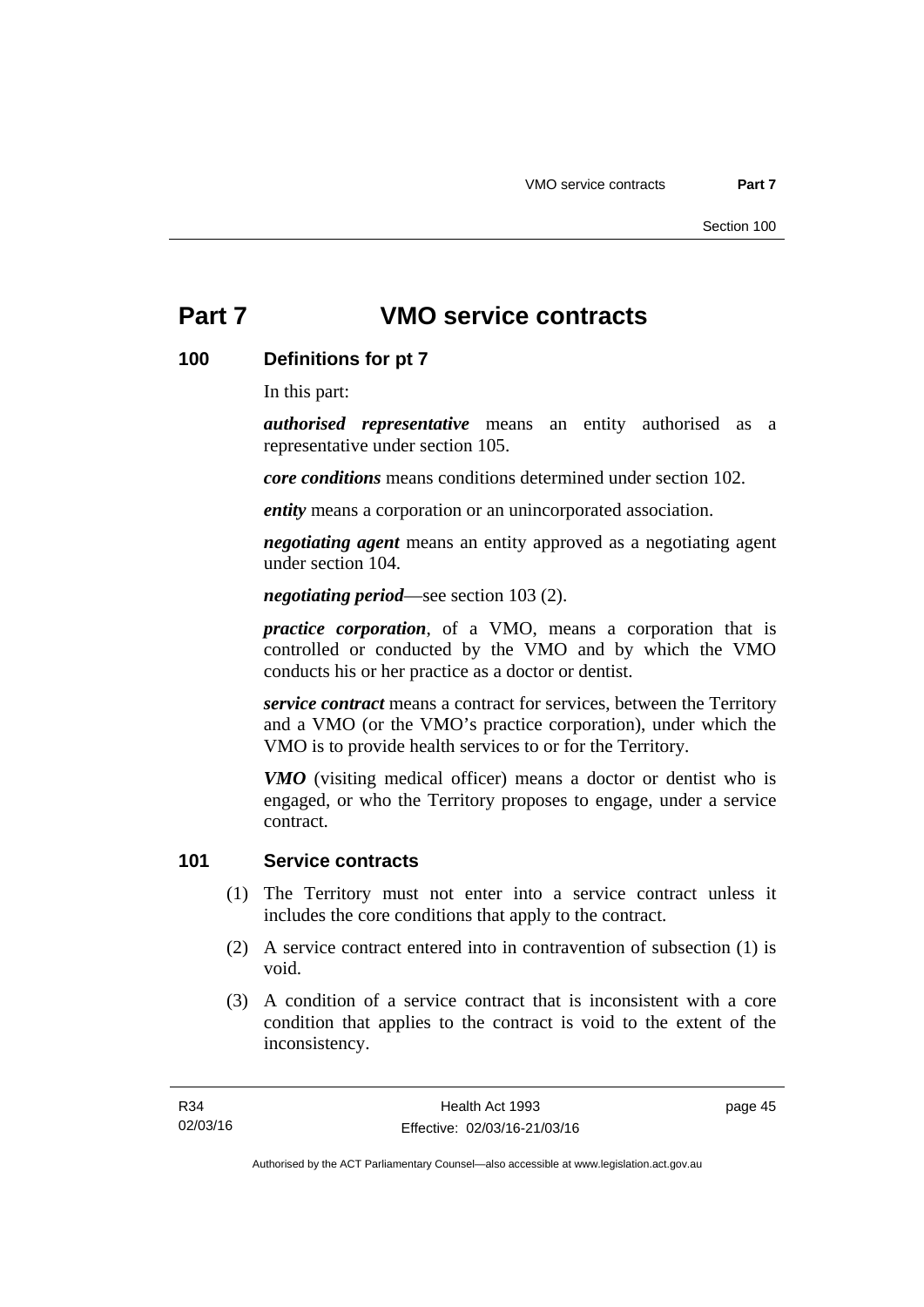#### **Part 7** VMO service contracts

### **102 Core conditions**

- (1) The Minister may determine core conditions for service contracts.
- (2) The Minister must not determine a condition as a core condition unless the condition has been—
	- (a) agreed in collective negotiations under section 103; or
	- (b) decided by arbitration under section 106.
- (3) A determination of core conditions is a notifiable instrument.

*Note* A notifiable instrument must be notified under the [Legislation Act](http://www.legislation.act.gov.au/a/2001-14).

### **103 Collective negotiations**

- (1) The Territory may negotiate with a negotiating agent, or negotiating agents, to establish proposed core conditions for service contracts.
- (2) Before beginning collective negotiations, the Minister must determine a period (the *negotiating period*) for the negotiations.
- (3) A negotiating period must not be shorter than 3 months unless the parties to the negotiations agree to a shorter negotiating period.
- (4) A determination of a negotiating period is a notifiable instrument.

*Note* A notifiable instrument must be notified under the [Legislation Act](http://www.legislation.act.gov.au/a/2001-14).

# **104 Negotiating agents**

- (1) The Minister may, in writing, approve an entity as a negotiating agent.
- (2) The Minister must not approve an entity as a negotiating agent unless the Minister is satisfied that—
	- (a) the entity is the authorised representative of at least 50 VMOs who, between them, belong to at least 3 of the following categories:
		- (i) physician;

Authorised by the ACT Parliamentary Counsel—also accessible at www.legislation.act.gov.au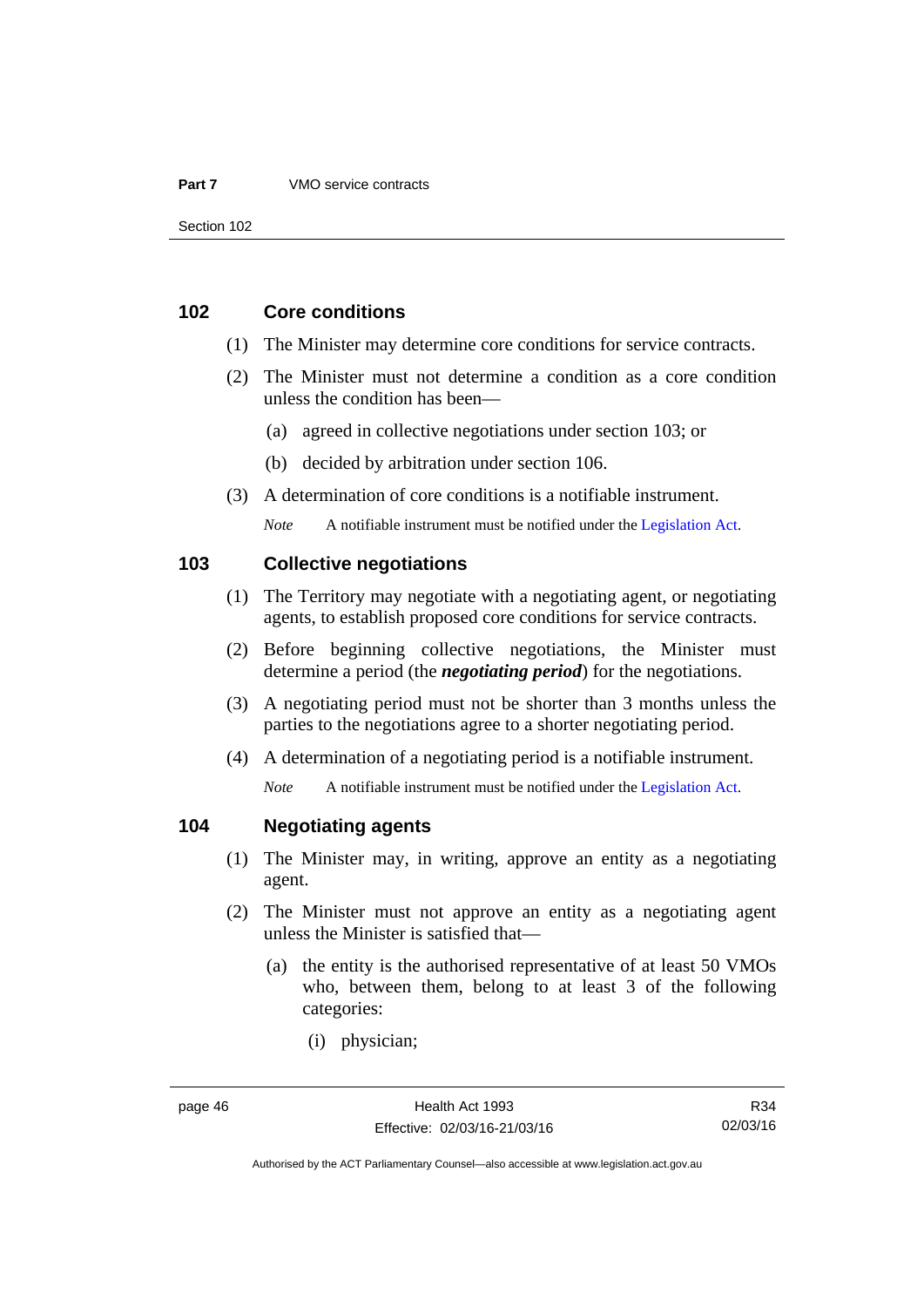- (ii) surgeon;
- (iii) obstetrician and gynaecologist;
- (iv) anaesthetist;
- (v) general practitioner or other doctor or dentist; and
- (b) the entity is not disqualified under subsection (3); and
- (c) the entity is otherwise suitable to be a negotiating agent having regard to anything that may reasonably influence that decision, including the following:
	- (i) any criminal or civil court proceedings in which the entity or an executive officer of the entity has been concerned in the previous 10 years;
	- (ii) any levy of execution against the entity or an executive officer of the entity that is not satisfied;
	- (iii) whether an executive officer of the entity has ceased to carry on business, or has been involved in the management of an entity that has ceased to carry on business, with the result that creditors were not fully paid or are unlikely to be fully paid.
- (3) For subsection (2) (b), an entity is disqualified if—
	- (a) the entity, or an executive officer of the entity, has been convicted, in the ACT or elsewhere, of—
		- (i) an offence punishable by imprisonment for longer than 1 year; or
		- (ii) an offence that involves dishonesty and is punishable by imprisonment for 3 months or longer; or
	- (b) the entity has a receiver, receiver and manager, or provisional liquidator appointed over part or all of its affairs, or is otherwise under external administration; or

page 47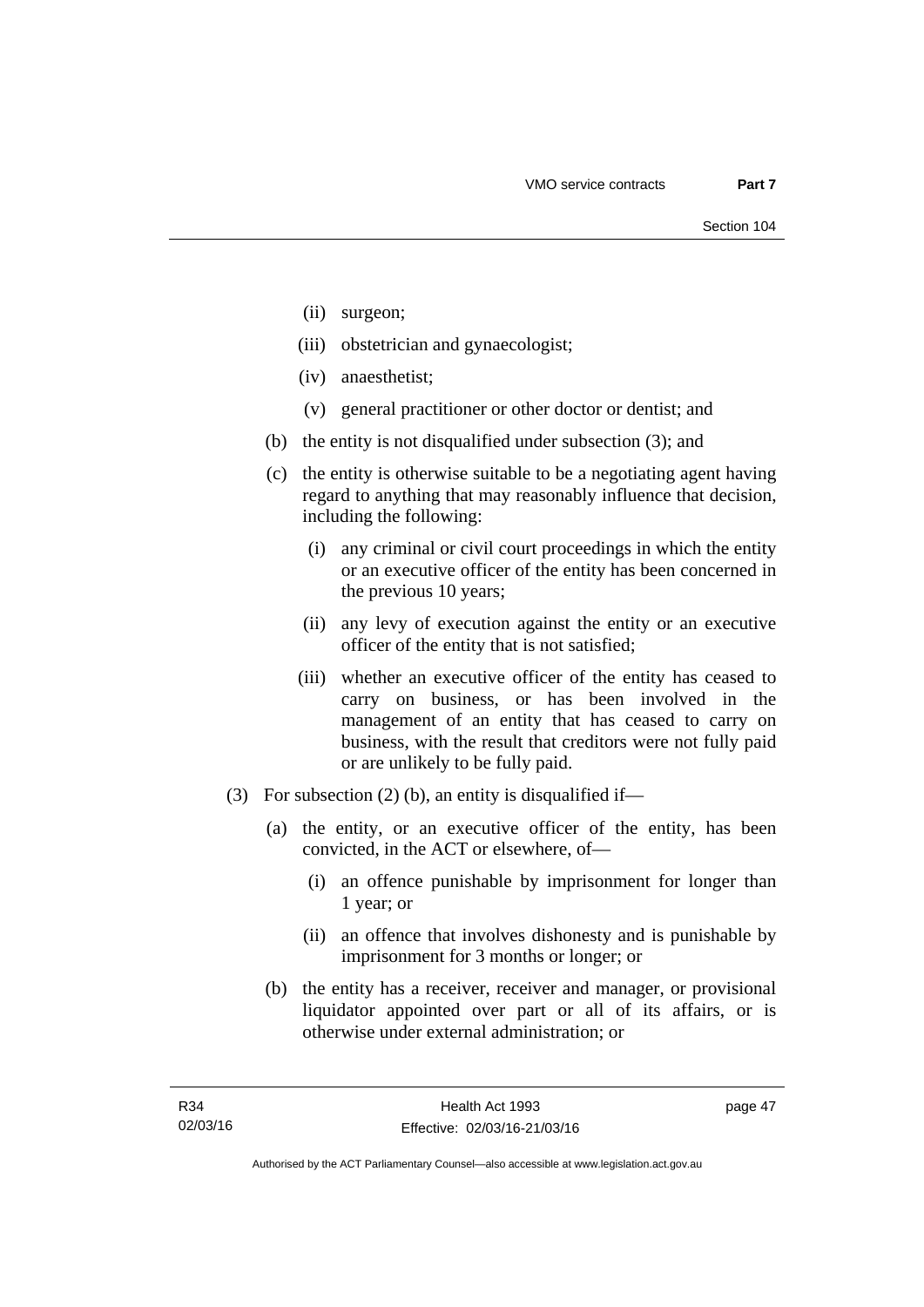#### **Part 7** VMO service contracts

Section 105

- (c) the entity is insolvent, enters into voluntary administration or makes an arrangement with its creditors or takes the benefit of any law for the relief of insolvent debtors; or
- (d) the executive officer of the entity is disqualified from managing corporations under the [Corporations Act](http://www.comlaw.gov.au/Series/C2004A00818), part 2D.6 (Disqualification from managing corporations).
- (4) In this section:

*executive officer*, of an entity, means a person, by whatever name called, and whether or not the person is a director of the entity, who is concerned with or takes part in the management of the entity.

### **105 Authorised representatives**

- (1) A VMO may, in writing, authorise 1 entity to represent the VMO in collective negotiations under section 103.
	- *Note* If a form is approved under s 194 for an authorisation, the form must be used.
- (2) The authorisation must nominate 1 of the categories mentioned in section 104 (2) (a) as the category to which the VMO belongs.

### **106 Arbitration**

- (1) This section applies if agreement is not reached in collective negotiations between the Territory and a negotiating agent or negotiating agents in relation to a matter before the end of the negotiating period.
- (2) Unless resolved by mediation beforehand, the matter must be decided by arbitration.
- (3) The arbitration must be conducted under the *[Commercial](http://www.legislation.act.gov.au/a/1986-84)  [Arbitration Act 1986](http://www.legislation.act.gov.au/a/1986-84)* and in accordance with principles and rules determined by the Minister.

Authorised by the ACT Parliamentary Counsel—also accessible at www.legislation.act.gov.au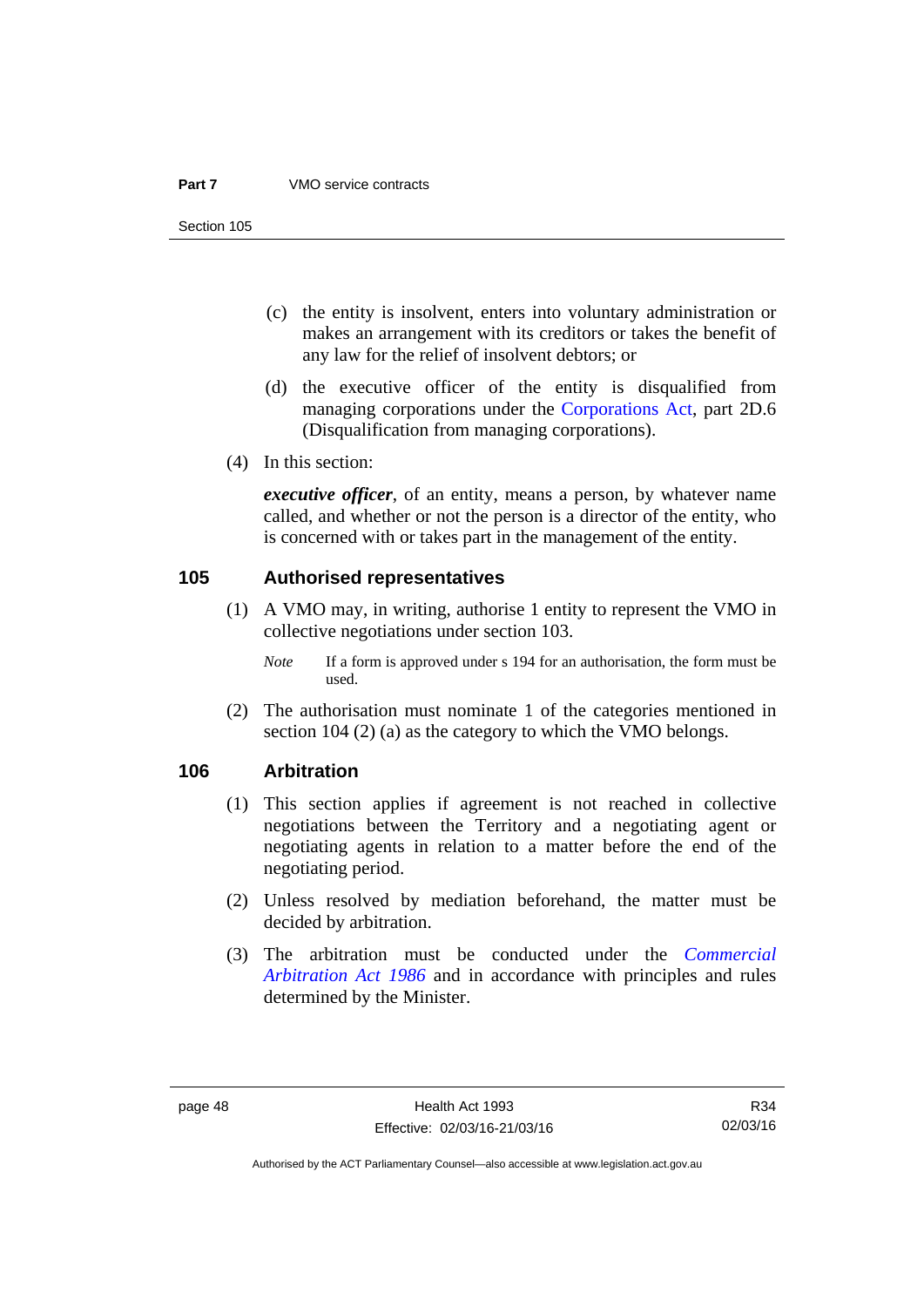- (4) That Act applies to the arbitration as if the determined principles and rules were an arbitration agreement between the Territory and the negotiating agent or negotiating agents.
- (5) The principles and rules—
	- (a) must be determined by the Minister having regard to the objective of improving the efficiency, effectiveness and quality of health services, and other public interest considerations; and
	- (b) must include a requirement that the arbitrator—
		- (i) be a person with experience in determining industrial awards or a barrister with mediation experience; and
		- (ii) have appropriate experience to enable the arbitrator to carry out the arbitrator's role; and
	- (c) must be fair and reasonable.
- (6) A determination of principles and rules for arbitration is a notifiable instrument.

*Note* A notifiable instrument must be notified under the [Legislation Act](http://www.legislation.act.gov.au/a/2001-14).

### **107 Competition and Consumer Act authorisation**

For the *[Competition and Consumer Act 2010](http://www.comlaw.gov.au/Details/C2013C00004)* (Cwlth) and the Competition Code of the ACT, the following are authorised:

- (a) collective negotiations between the Territory and an approved negotiating agent, or approved negotiating agents, under this part;
- (b) the conditions agreed in those negotiations;
- (c) service contracts containing core conditions;
- (d) everything done under a service contract.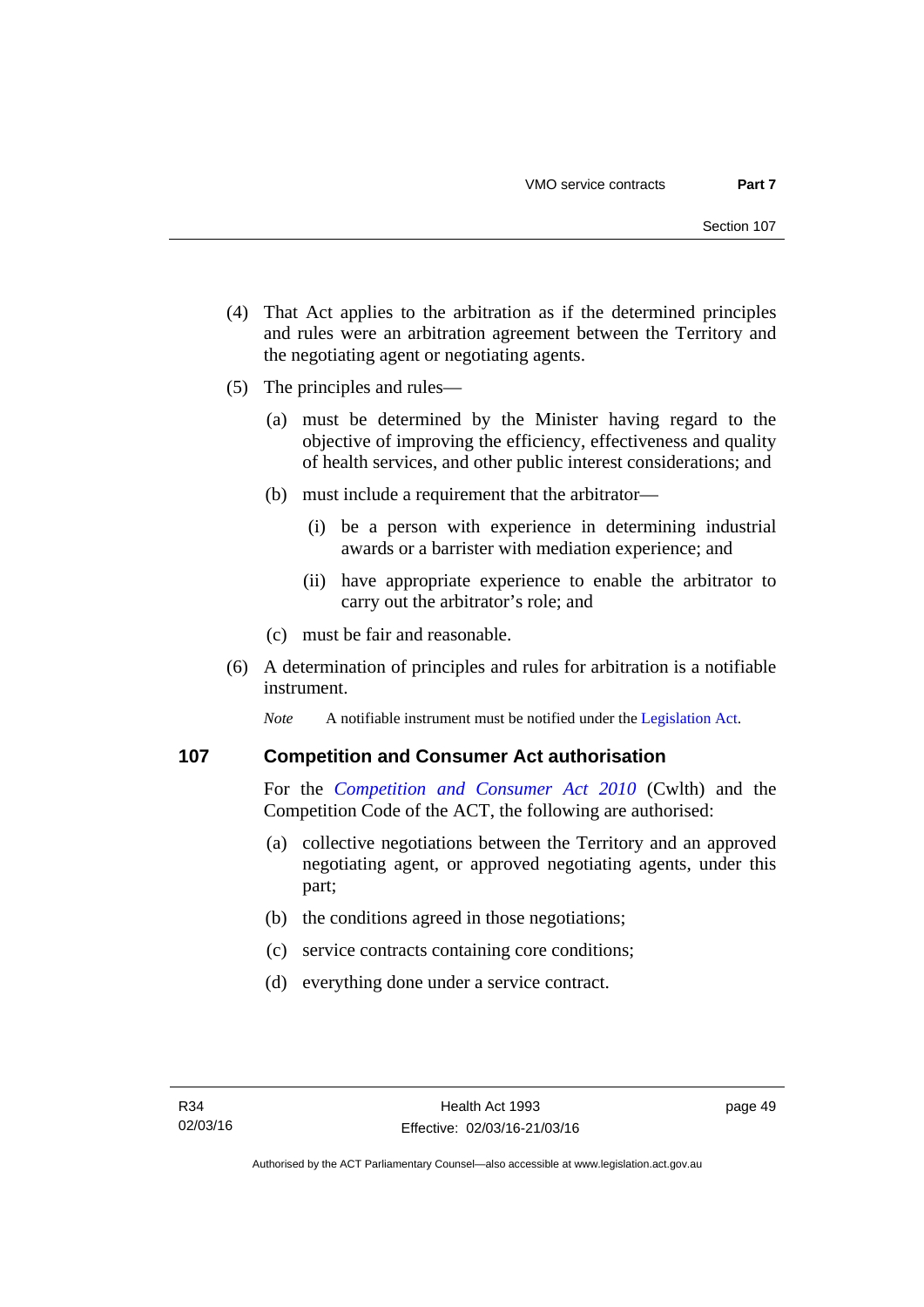#### Part 8 **Secrecy**

Section 120

# **Part 8 Secrecy**

**120 Definitions—pt 8**  In this part: *divulge*—see section 121. *information holder*—see section 122. *protected information*—see section 123. *Note Sensitive information* is defined for the Act in s 124. **121 When is information** *divulged***?**  In this part: *divulge* includes communicate. **122 Who is an** *information holder***?**  For this part, a person is an *information holder* if— (a) the person is or has been— (i) a member of a quality assurance committee; or (ii) a member of a scope of clinical practice committee; or (iii) someone else exercising a function under part 4 (Quality assurance) or part 5 (Reviewing scope of clinical practice); or

(iv) someone else engaged in the administration of part 4 (Quality assurance) or part 5 (Reviewing scope of clinical practice); or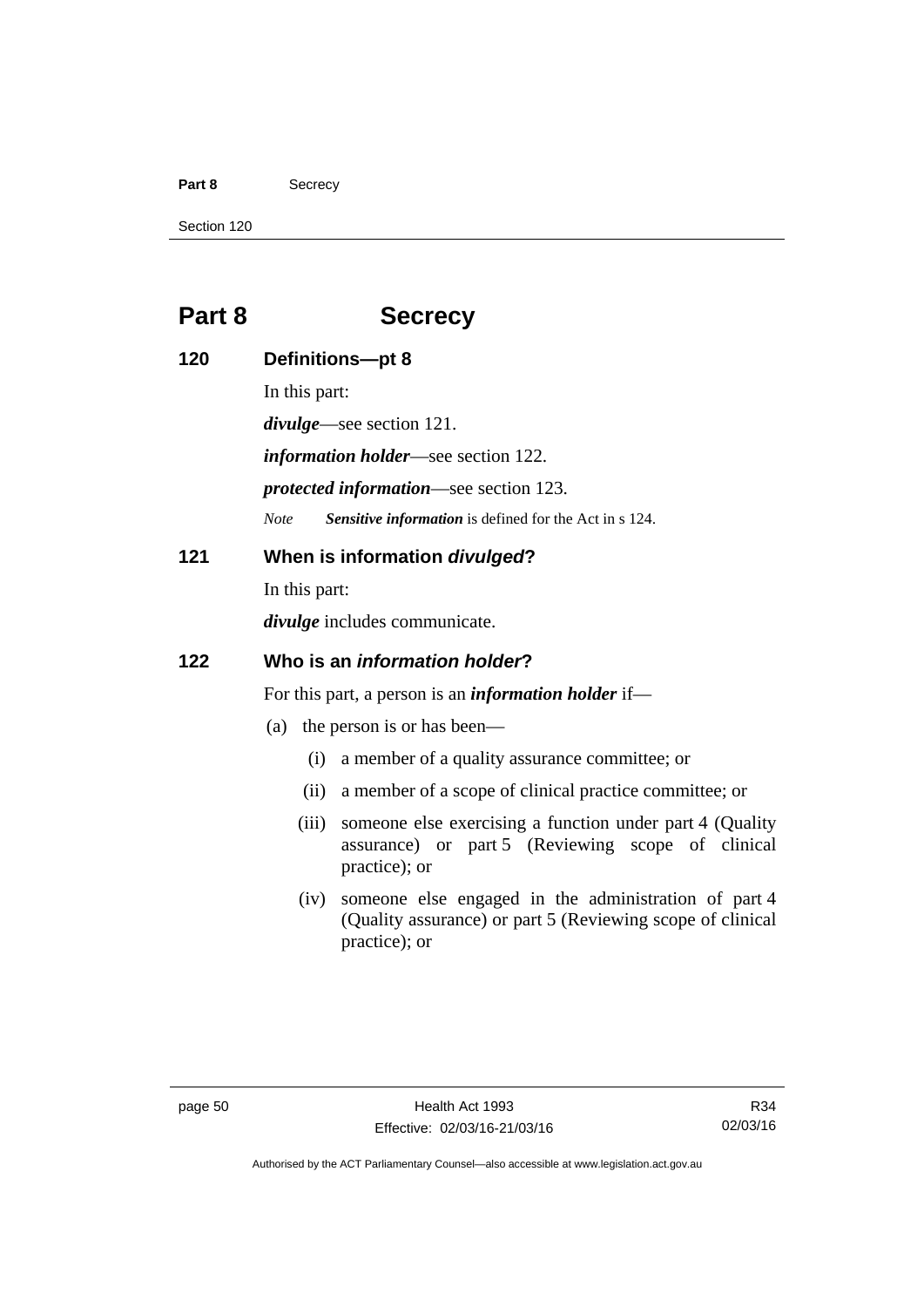- (b) the person has been given information under this Act by a person mentioned in paragraph (a).
	- *Note* Information may be given to people under various provisions of pt 4 and pt 5, including:
		- s 39 (Giving health service reports to CEO or director-general)
		- s 43 (Quality assurance committees—giving information to the Coroner's Court)
		- s 44 (Quality assurance committees—giving information to other quality assurance committees)
		- s 45 (Quality assurance committees—giving information to health board and health services commissioner).
		- s 74 (Scope of clinical practice committees—giving information to health board and health services commissioner).

### **123 What is** *protected information***?**

- (1) For this part, information is *protected information* about a person if it is information about the person that is disclosed to, or obtained by, an information holder because of the exercise of a function under this Act by the information holder or someone else.
- (2) Without limiting subsection (1), *protected information* includes sensitive information.

### **124 What is** *sensitive information***?**

In this Act:

*sensitive information* means information that—

- (a) identifies a person who—
	- (i) has received a health service; or
	- (ii) is a health service provider; or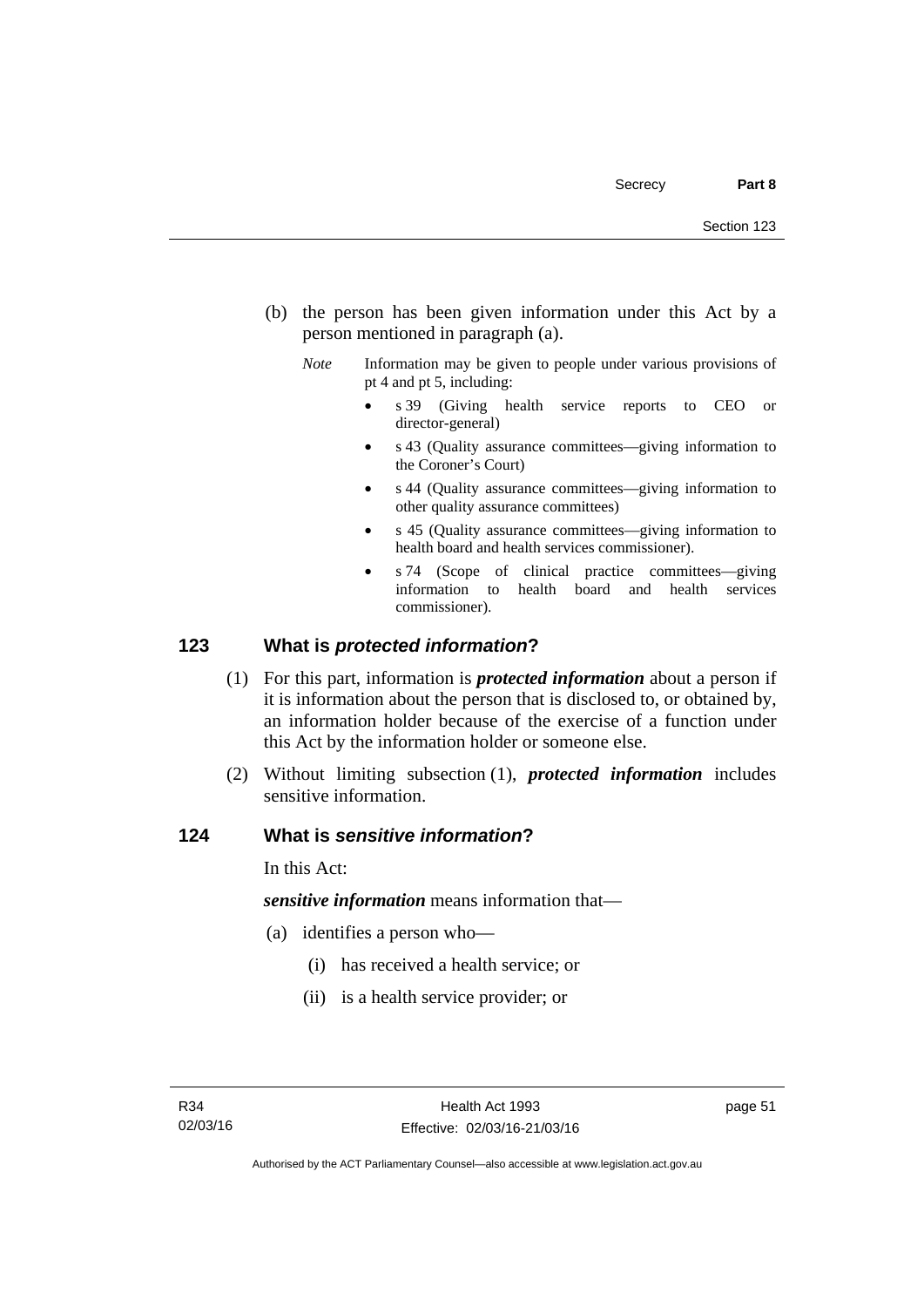#### Part 8 **Secrecy**

Section 125

- (iii) has provided information to a quality assurance committee under section 35 (Quality assurance committees—obtaining information) or otherwise in the course of the committee carrying out the committee's functions under this Act; or
- (iv) has provided information to a scope of clinical practice committee under section 64 (Scope of clinical practice committees—obtaining information) or otherwise in the course of the committee carrying out the committee's functions under this Act; or
- (b) would allow the identity of the person to be worked out.

### **125 Offence—secrecy of protected information**

- (1) An information holder commits an offence if—
	- (a) the information holder—
		- (i) makes a record of protected information about someone else; and
		- (ii) is reckless about whether the information is protected information about someone else; or
	- (b) the information holder—
		- (i) does something that divulges protected information about someone else; and
		- (ii) is reckless about whether—
			- (A) the information is protected information about someone else; and
			- (B) doing the thing would result in the information being divulged to another person.

Maximum penalty: 50 penalty units, imprisonment for 6 months or both.

R34 02/03/16

Authorised by the ACT Parliamentary Counsel—also accessible at www.legislation.act.gov.au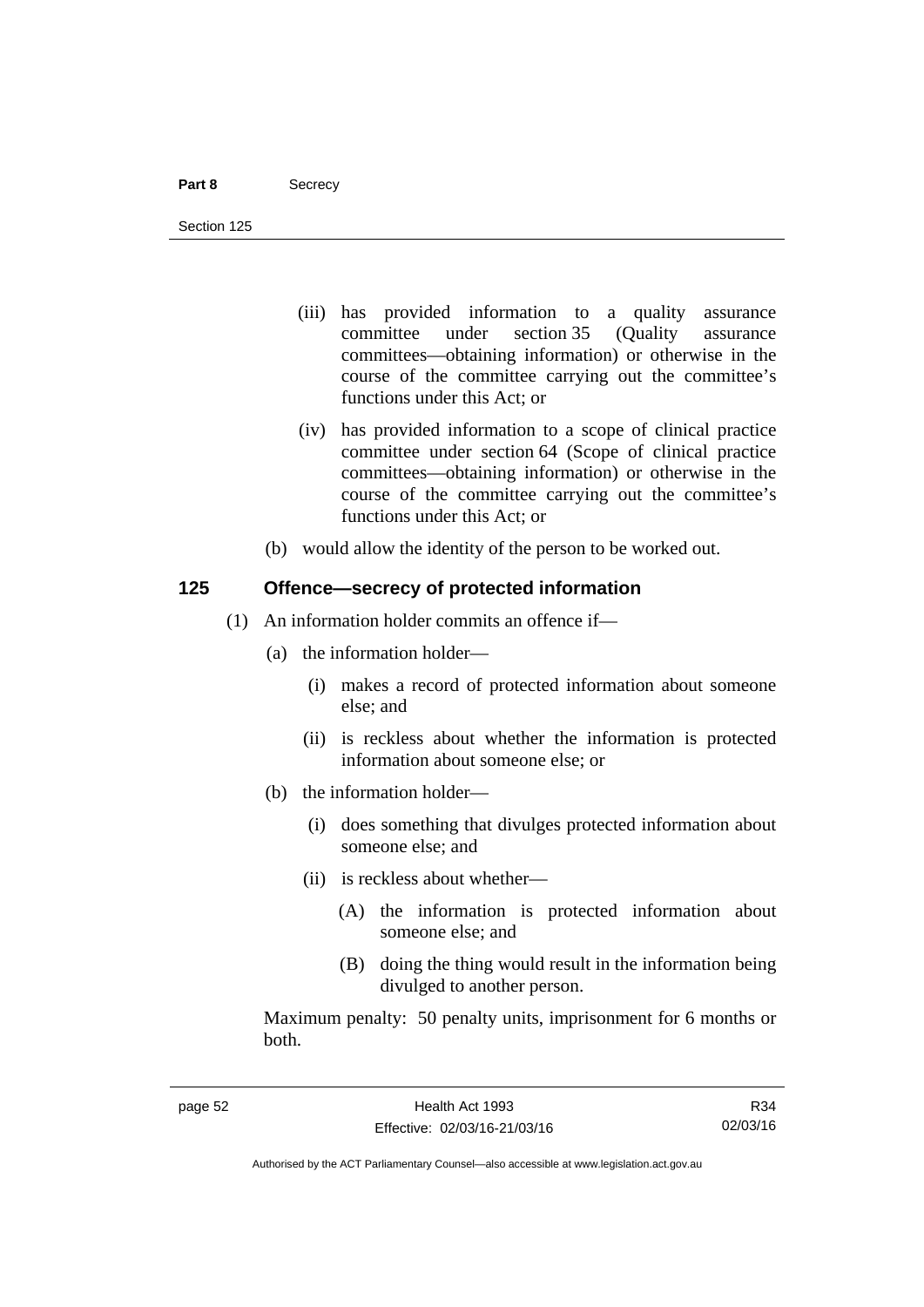- (2) This section does not apply to the making of a record or the divulging of information if the record is made or the information divulged—
	- (a) under this Act; or
	- (b) in the exercise of a function, as an information holder, under this Act.
- (3) This section does not apply to the making of a record or the divulging of information if—
	- (a) the protected information is not sensitive information; and
	- (b) the record is made or the information divulged—
		- (i) under another territory law; or
		- (ii) in the exercise of a function, as an information holder, under another territory law.
- (4) This section does not apply to the divulging of protected information about someone with the person's agreement.
- (5) An information holder must not divulge protected information to a court, or produce a document containing protected information to a court, unless it is necessary to do so for this Act.
	- *Note* A quality assurance committee may give protected information to the Coroner's Court (see s 43).
- (6) In this section:

*court* includes a tribunal, authority or person with power to require the production of documents or the answering of questions.

*produce* includes allow access to.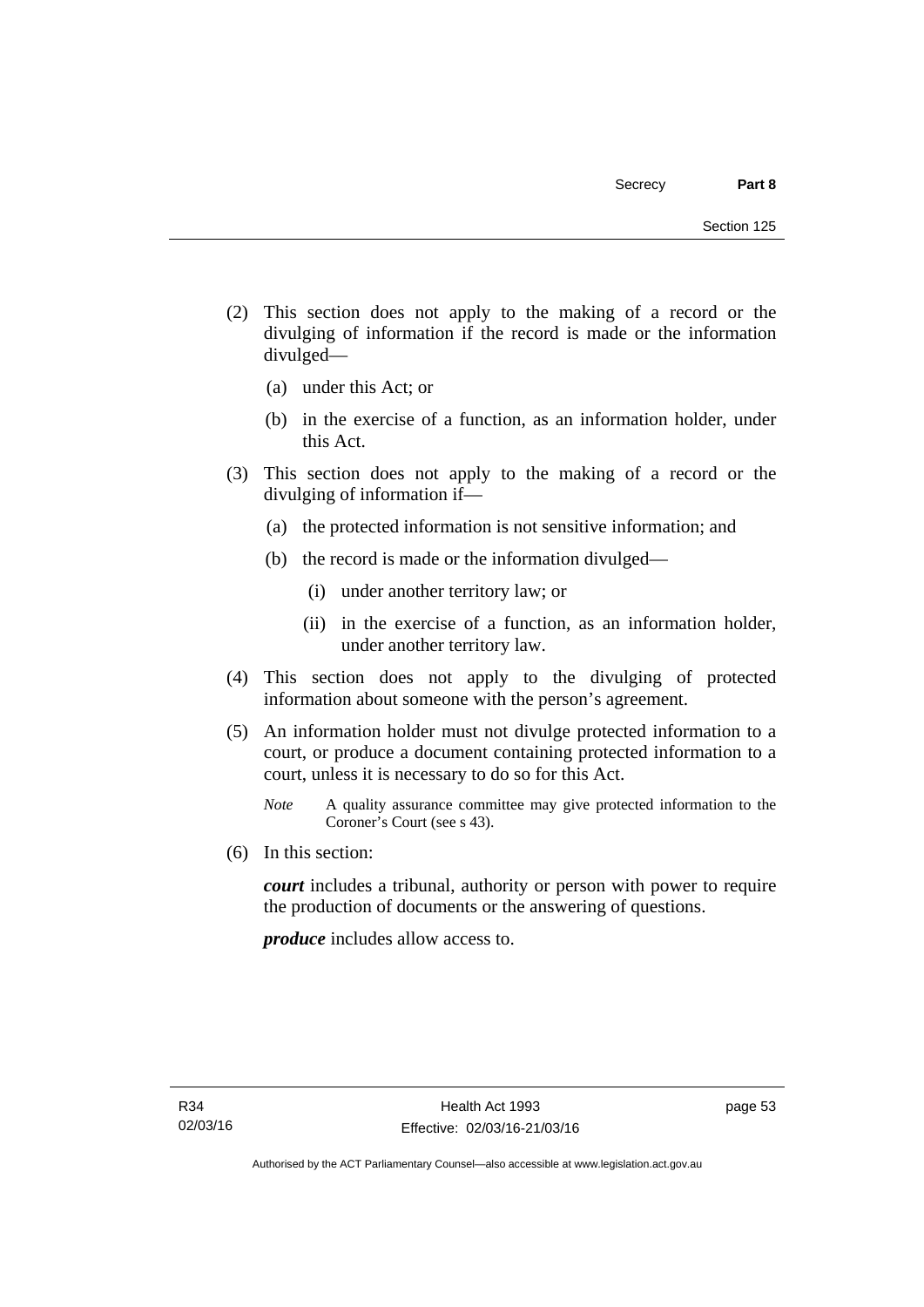#### Part 8 **Secrecy**

Section 126

### **126 Information may be given to Medicare Australia**

- (1) The CEO of a health facility may give protected information about a health service provided by a health service provider for the health facility to—
	- (a) Medicare Australia; or
	- (b) the auditor-general.
	- *Note* Protected information includes sensitive information (see s 123).
- (2) However, the CEO must not give the information unless—
	- (a) the CEO is satisfied that the giving of the information will help the prevention or detection of fraud; and
	- (b) the Minister agrees, in writing, to the giving of the information.
- (3) In this section:

*CEO*, of a health facility—see section 22.

*Medicare Australia*—see the *[Human Services \(Medicare\) Act 1973](http://www.comlaw.gov.au/Details/C2012C00755)*  (Cwlth).

Authorised by the ACT Parliamentary Counsel—also accessible at www.legislation.act.gov.au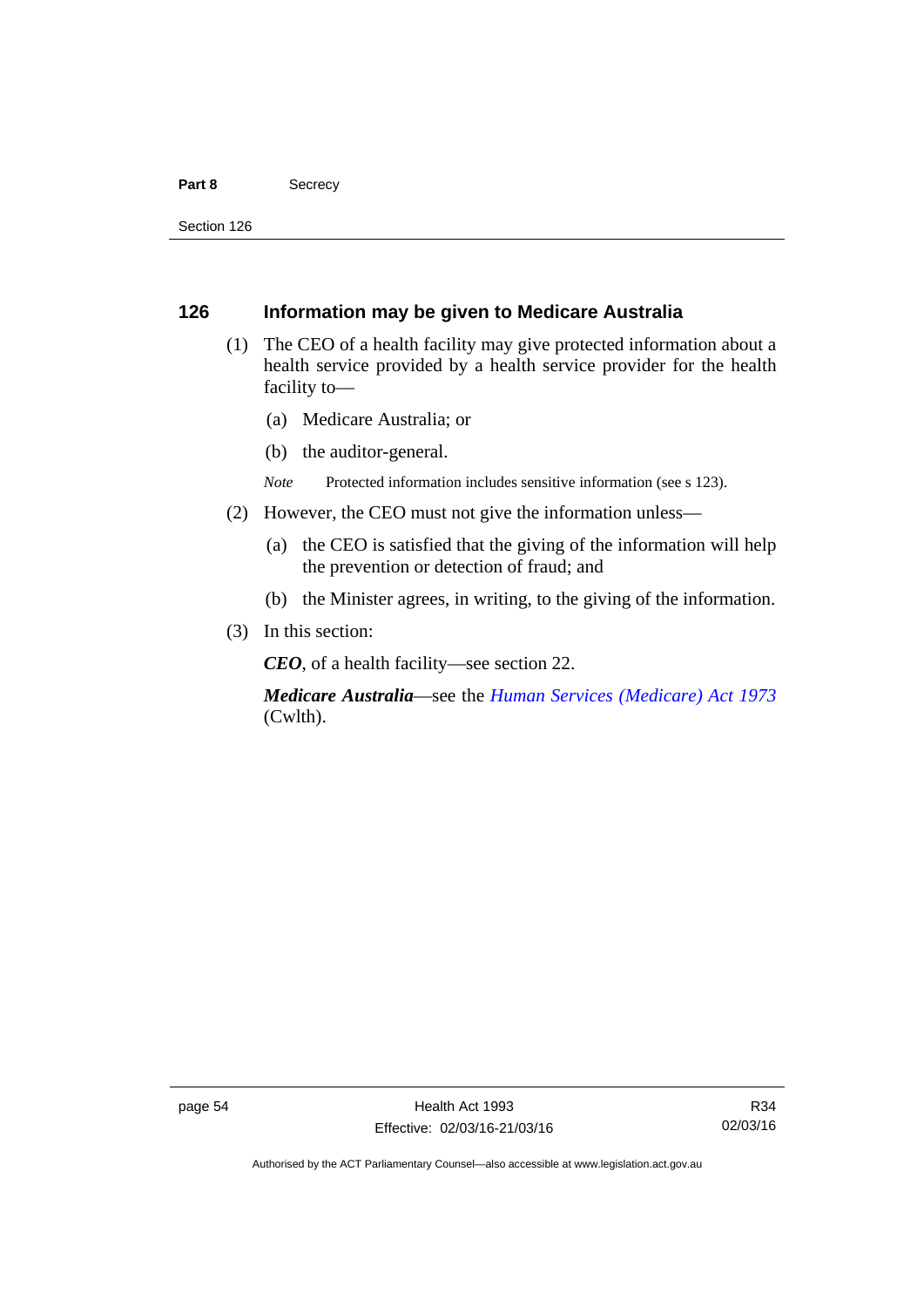# **Part 8A Offence—provision of health services by non-health practitioners**

# **127 Provision of regulated health service by person not health practitioner**

- (1) A person commits an offence if—
	- (a) the person intentionally provides a regulated health service; and
	- (b) the person is not a health practitioner.

Maximum penalty: 50 penalty units, imprisonment for 6 months or both.

#### **Example—someone providing a regulated health service to someone in the ACT when not a health practitioner**

A person (*Dr W*) provides a medical service by a video link from an island in the south Pacific to Mary Smith in the ACT. Dr W advises Mary that she needs to have her tonsils removed. Dr W is not a health practitioner. Dr W contravenes this subsection.

- *Note* An example is part of the Act, is not exhaustive and may extend, but does not limit, the meaning of the provision in which it appears (see [Legislation Act,](http://www.legislation.act.gov.au/a/2001-14) s 126 and s 132).
- (2) This section does not apply to—
	- (a) a health service provided in an emergency; or
	- (b) the provision, by mail order, or over the internet or by other electronic means, of manufactured aids to rehabilitation or surgical prosthetics and orthotics; or
	- (c) a health service ordinarily provided in the ordinary course of business by people other than health practitioners.

#### **Example—par (b)**

dental restorative or corrective devices

page 55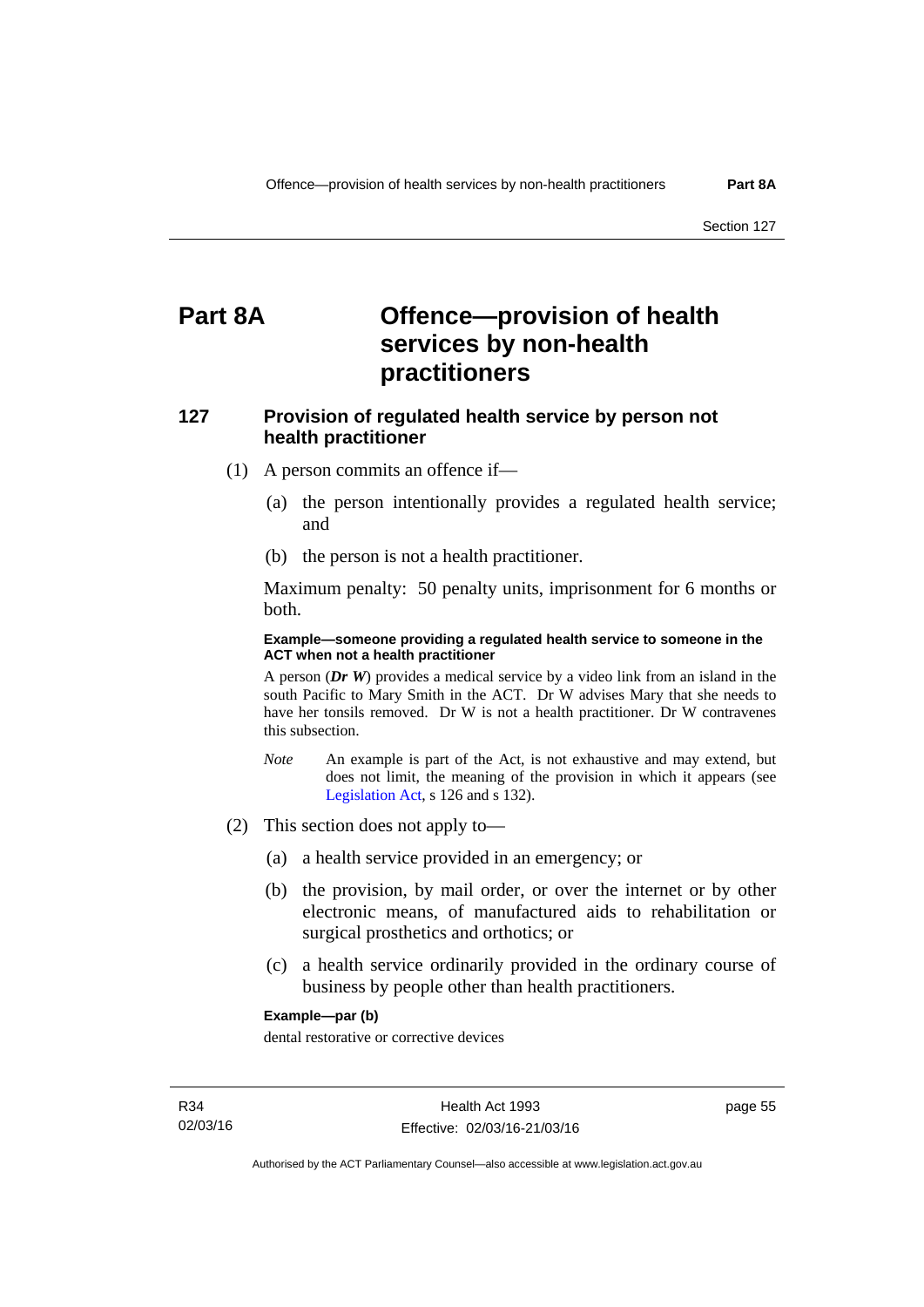### Part 8A Offence—provision of health services by non-health practitioners

Section 127

(3) In this section:

*regulated health service* means a health service ordinarily provided by a health practitioner.

page 56 Health Act 1993 Effective: 02/03/16-21/03/16

R34 02/03/16

Authorised by the ACT Parliamentary Counsel—also accessible at www.legislation.act.gov.au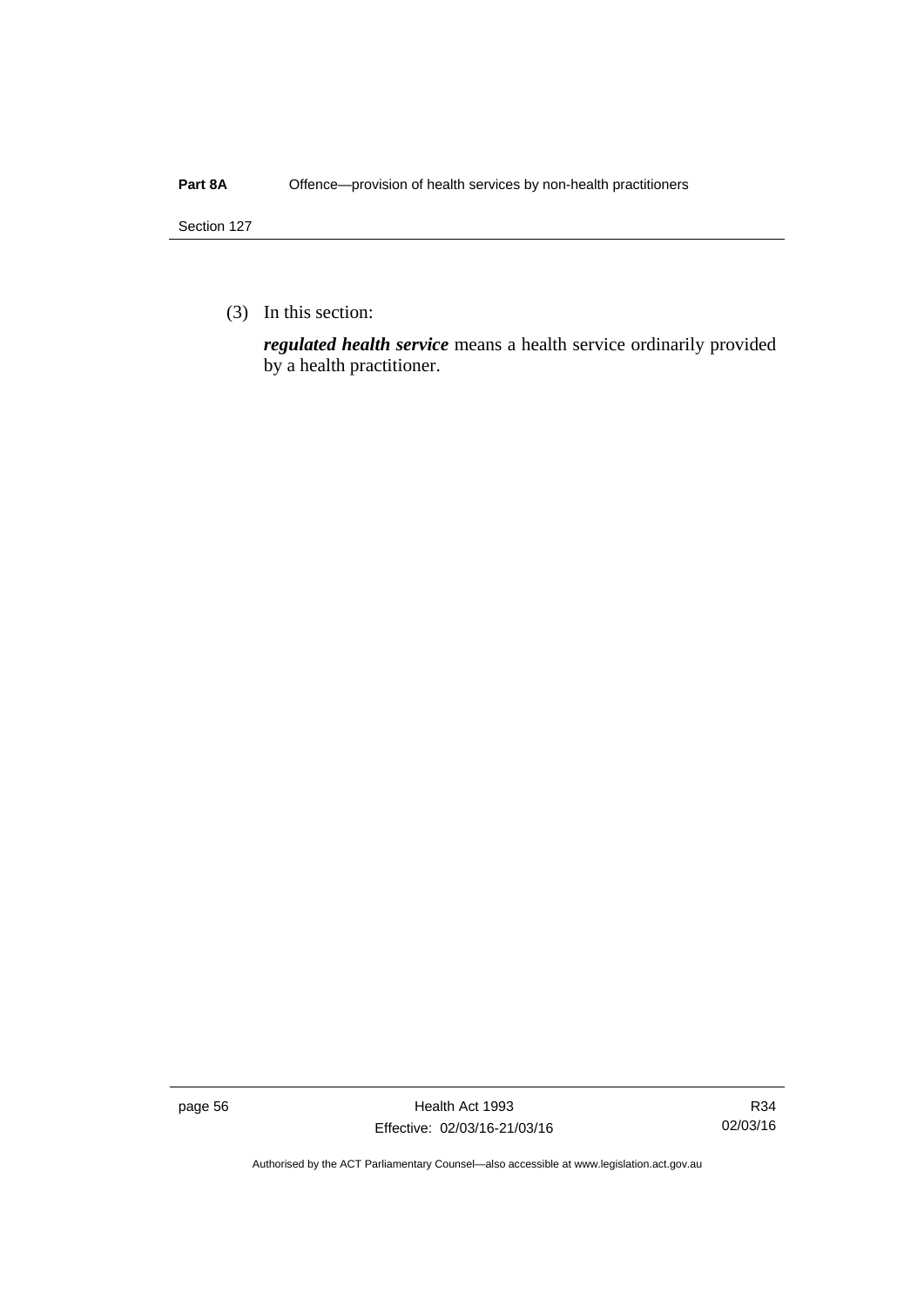# **Part 10 Review of decisions**

### **130 Review of decisions**

A doctor, dentist or eligible midwife for a health facility may apply to the ACAT for review of a decision of the CEO of the health facility under section 69—

- (a) to amend or withdraw the scope of clinical practice of the doctor, dentist or eligible midwife; or
- (b) to amend the terms of engagement of the doctor, dentist or eligible midwife; or
- (c) to suspend or end the engagement of the doctor, dentist or eligible midwife.

# **131 Pt 10 obligations—no contracting out**

To remove any doubt, this part applies in relation to a doctor, dentist or eligible midwife for a health facility despite anything to the contrary in a term of the doctor's, dentist's or eligible midwife's engagement.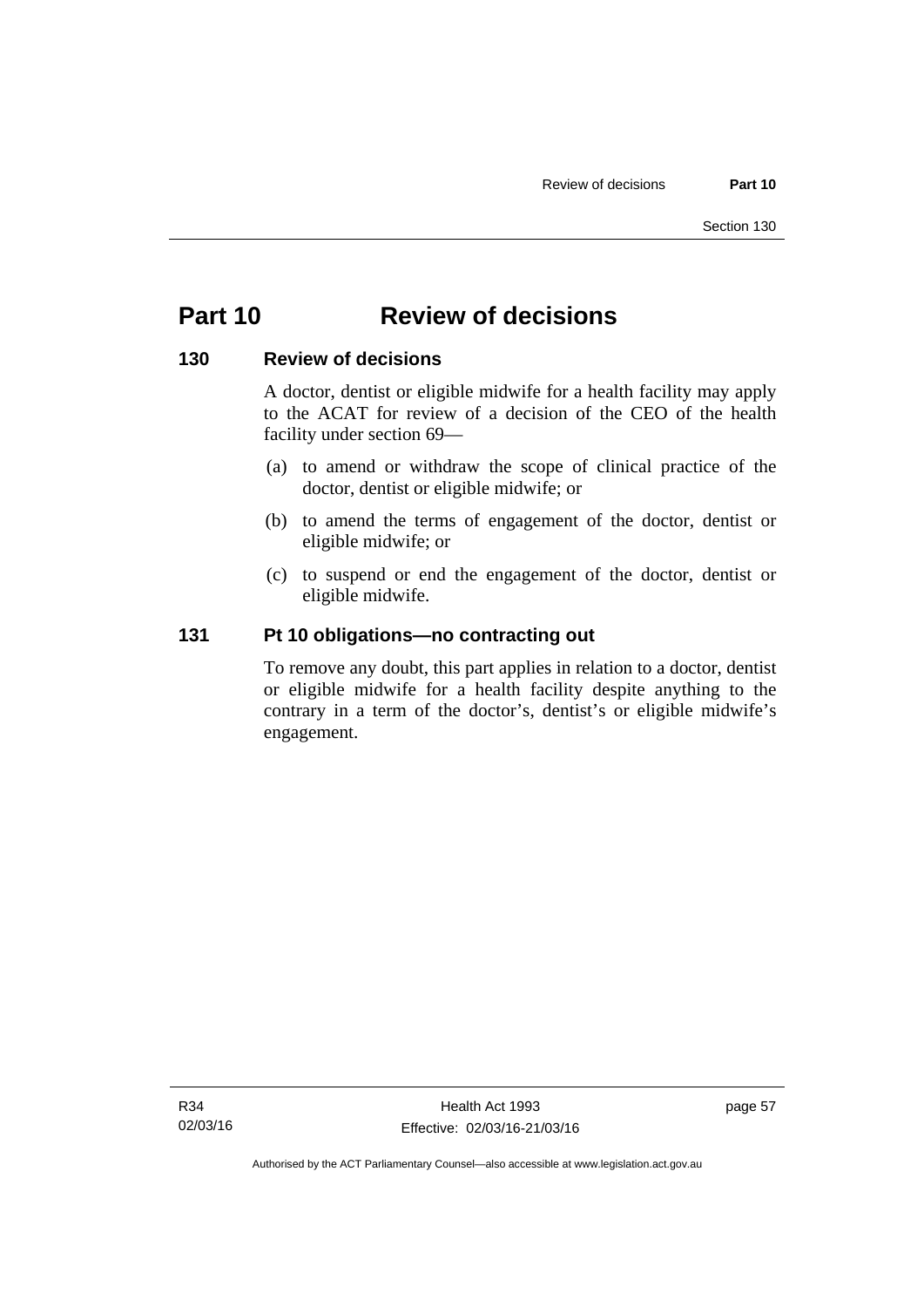#### **Part 15** Miscellaneous

Section 189

# **Part 15 Miscellaneous**

# **189 Protection of doctor, dentist or eligible midwife from liability in emergency**

- (1) A doctor, dentist or eligible midwife for a health facility does not incur personal civil liability for an act done or omission made that falls outside the doctor's, dentist's or eligible midwife's scope of clinical practice at the health facility if done or made honestly and without recklessness to assist, or give advice about the assistance to be given to, a person who is apparently—
	- (a) injured or at risk of being injured; or
	- (b) in need of emergency medical assistance.
- (2) However, the protection does not apply if—
	- (a) there is in force a professional indemnity insurance arrangement that covers the liability; or
	- (b) the doctor's, dentist's or eligible midwife's capacity to exercise appropriate care and skill was, at the relevant time, significantly impaired by a recreational drug.
- (3) In this section:

*recreational drug* means a drug consumed voluntarily for non-medicinal purposes, and includes alcohol.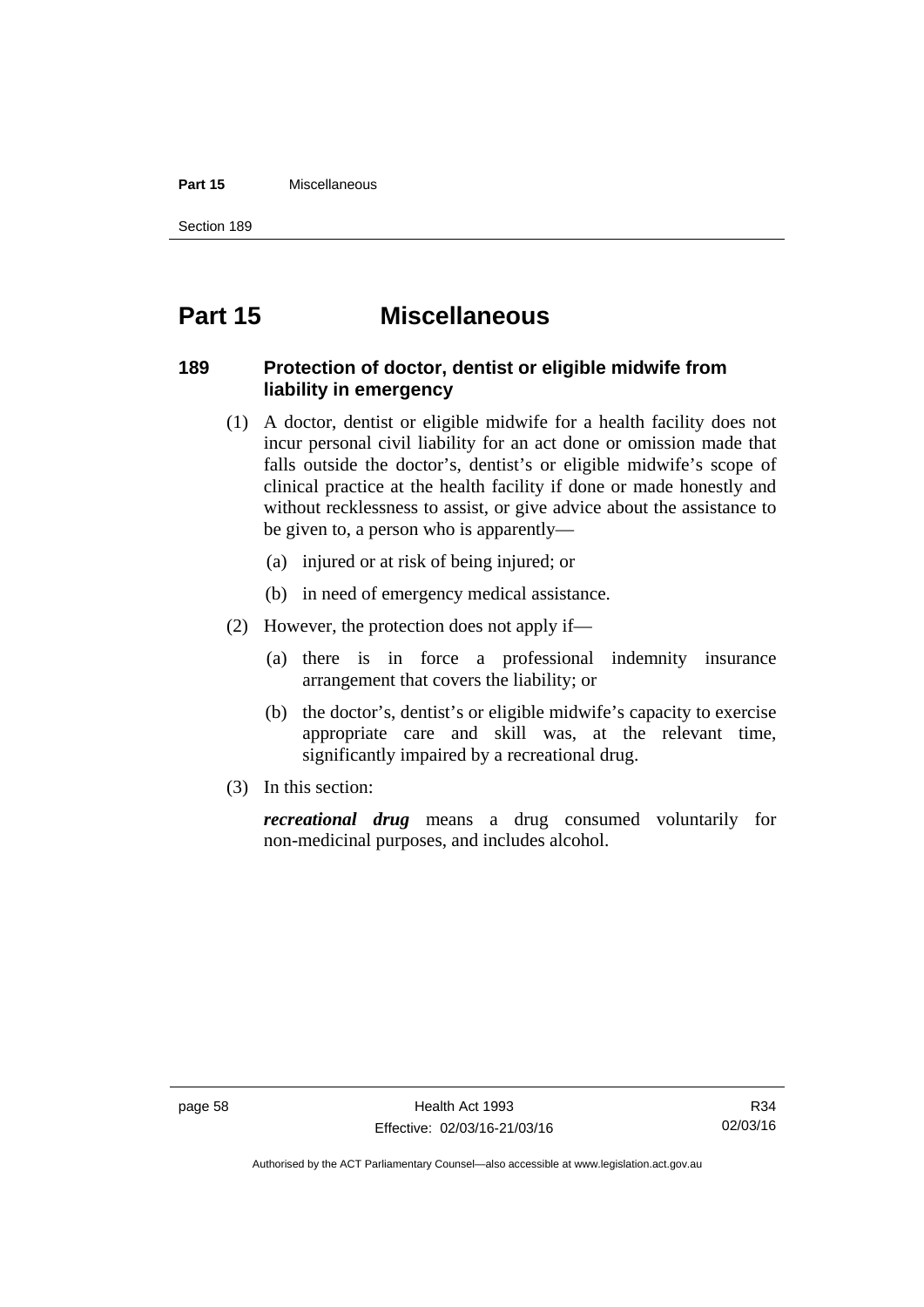### **190 Disclosure of interests by committee members**

- (1) If a member of a committee to which this section applies has a material interest in an issue being considered, or about to be considered, by the committee, the member must disclose the nature of the interest at a committee meeting as soon as practicable after the relevant facts come to the member's knowledge.
	- *Note 1* This section applies to a quality assurance committee (see s 32) and a scope of clinical practice committee (see s 61).
	- *Note 2 Material interest* is defined in s (4). The definition of *indirect interest* in s (4) applies to the definition of *material interest*.
- (2) The disclosure must be recorded in the committee's minutes and, unless the committee otherwise decides, the member must not—
	- (a) be present when the committee considers the issue; or
	- (b) take part in a decision of the committee on the issue.

#### **Example**

Adam, Ben and Charlotte are members of a quality assurance committee. They have an interest in an issue being considered at a committee meeting and they disclose the interest as soon as they become aware of it. Adam's and Ben's interests are minor but Charlotte has a direct financial interest in the issue.

The committee considers the disclosures and decides that because of the nature of the interests:

- Adam may be present when the committee considers the issue but not take part in the decision
- Ben may be present for the consideration and take part in the decision.

The committee does not make a decision allowing Charlotte to be present or take part in the committee's decision. Accordingly, since Charlotte has a material interest she cannot be present for the consideration of the issue or take part in the decision.

*Note* An example is part of the Act, is not exhaustive and may extend, but does not limit, the meaning of the provision in which it appears (see [Legislation Act,](http://www.legislation.act.gov.au/a/2001-14) s 126 and s 132).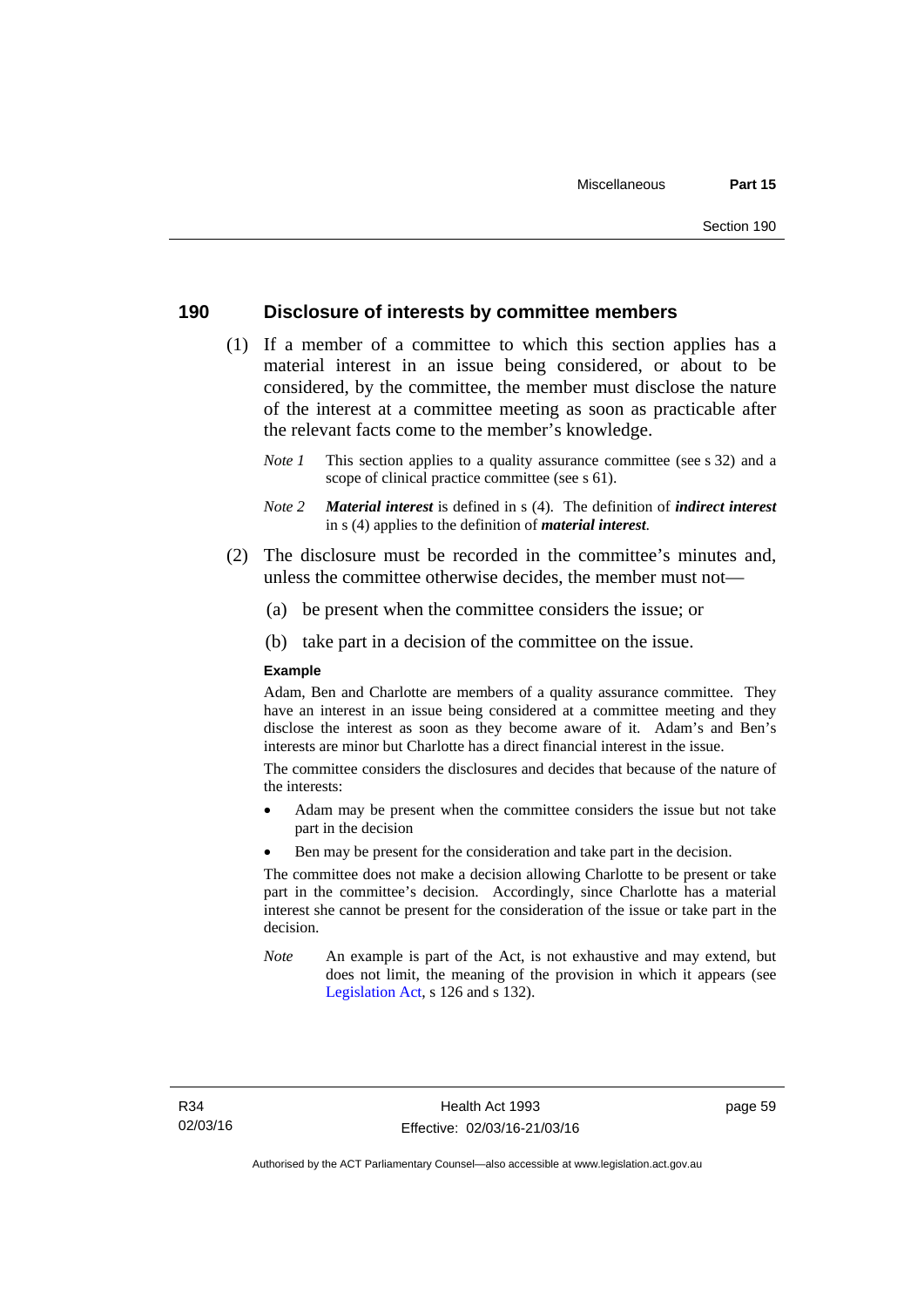#### **Part 15** Miscellaneous

Section 190

- (3) Any other committee member who also has a material interest in the issue must not be present when the committee is considering its decision under subsection (2).
- (4) In this section:

*associate*, of a person, means—

- (a) the person's business partner; or
- (b) a close friend of the person; or
- (c) a family member of the person.

*executive officer*, of a corporation, means a person (however described) who is concerned with, or takes part in, the corporation's management, whether or not the person is a director of the corporation.

*indirect interest*—without limiting the kinds of indirect interests a person may have, a person has an *indirect interest* in an issue if any of the following has an interest in the issue:

- (a) an associate of the person;
- (b) a corporation if the corporation has not more than 100 members and the person, or an associate of the person, is a member of the corporation;
- (c) a subsidiary of a corporation mentioned in paragraph (b);
- (d) a corporation if the person, or an associate of the person, is an executive officer of the corporation;
- (e) the trustee of a trust if the person, or an associate of the person, is a beneficiary of the trust;
- (f) a member of a firm or partnership if the person, or an associate of the person, is a member of the firm or partnership;

Authorised by the ACT Parliamentary Counsel—also accessible at www.legislation.act.gov.au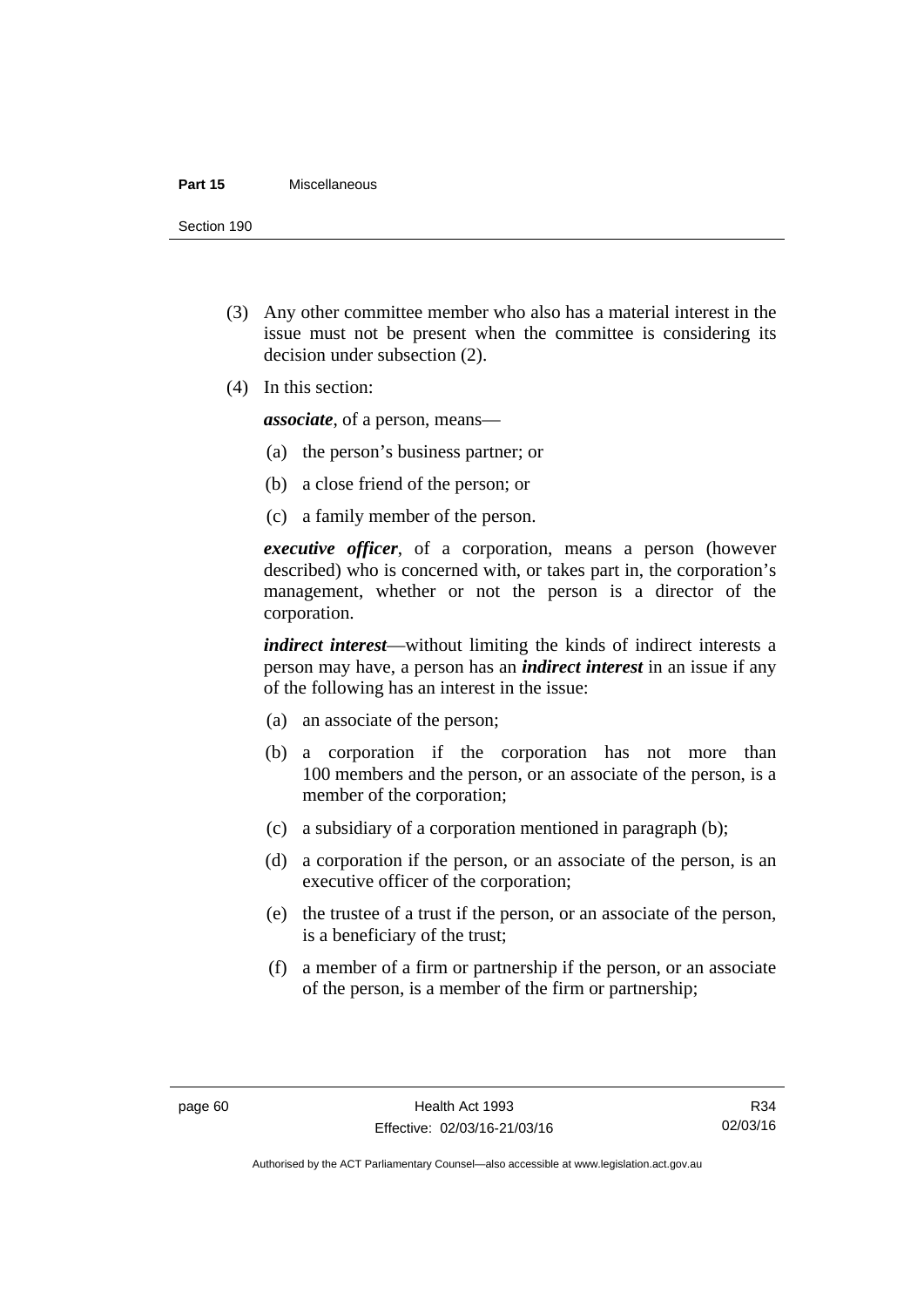(g) someone else carrying on a business if the person, or an associate of the person, has a direct or indirect right to participate in the profits of the business.

*material interest*—a committee member has a *material interest* in an issue if the member has—

- (a) a direct or indirect financial interest in the issue; or
- (b) a direct or indirect interest of any other kind if the interest could conflict with the proper exercise of the member's functions in relation to the committee's consideration of the issue.

### **191 References to Health and Community Care Service**

- (1) In any Act, instrument made under an Act, contract or other document, a reference to the *Health and Community Care Service* is, for the application of that Act, instrument, contract or other document after the commencement of this section, a reference to the Territory.
- (2) In this section:

*Health and Community Care Service* means the Australian Capital Territory Health and Community Care Service established by the *[Health and Community Care Services Act 1996](http://www.legislation.act.gov.au/a/1996-34)* (repealed).

# **192 Determination of fees**

- (1) The Minister may determine fees for this Act.
	- *Note* The [Legislation Act](http://www.legislation.act.gov.au/a/2001-14) contains provisions about the making of determinations and regulations relating to fees (see pt 6.3)
- (2) Without limiting subsection (1), the Minister may determine fees in relation to the provision of health and community care services.
- (3) A determination is a disallowable instrument.
	- *Note* A disallowable instrument must be notified, and presented to the Legislative Assembly, under the [Legislation Act.](http://www.legislation.act.gov.au/a/2001-14)

page 61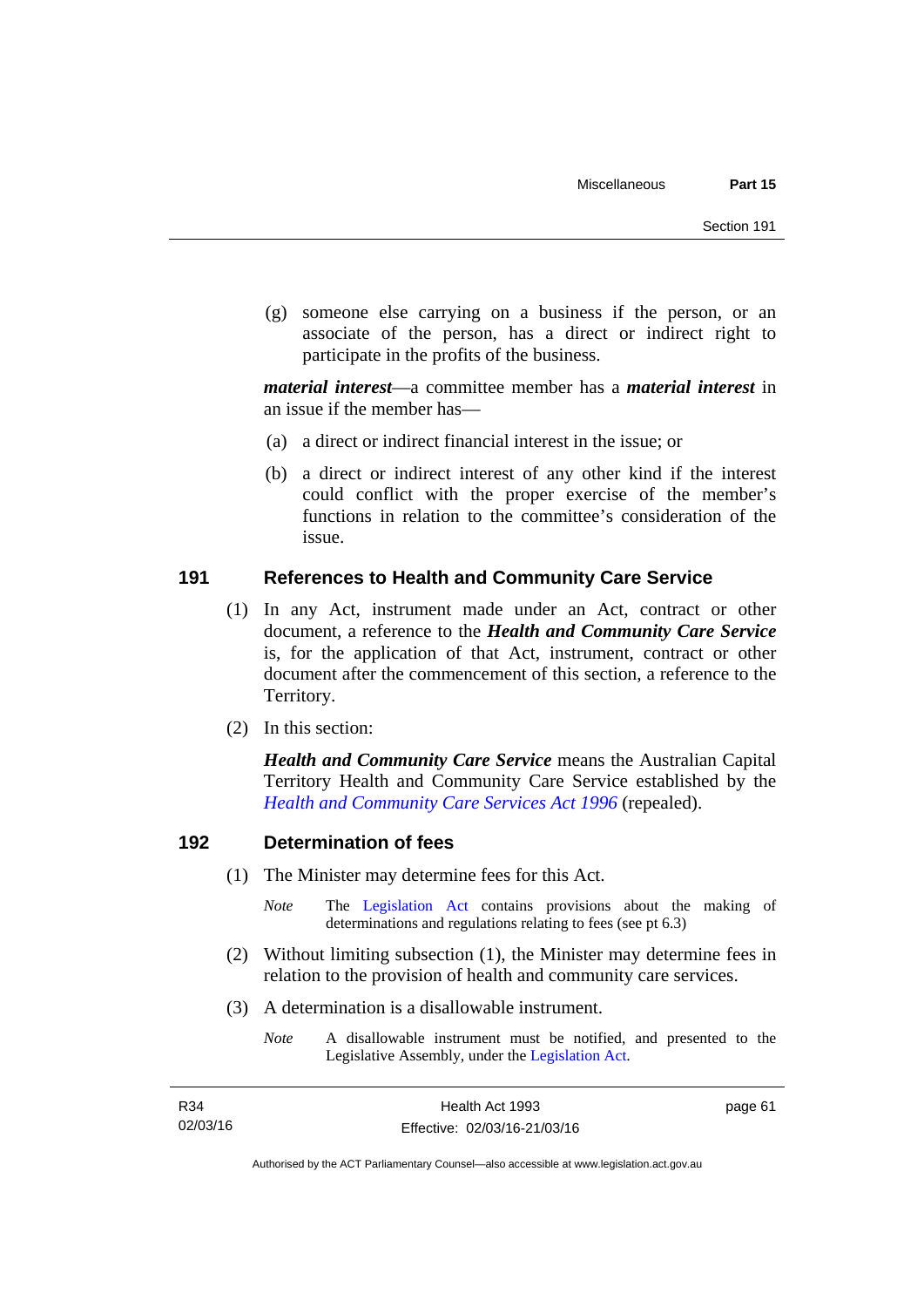Section 193

- (4) A determination may adopt a Commonwealth law or a health benefits agreement (or a provision of a Commonwealth law or health benefits agreement) as in force from time to time.
	- *Note 1* The text of an applied, adopted or incorporated law or instrument, whether applied as in force from time to time or at a particular time, is taken to be a notifiable instrument if the operation of the [Legislation](http://www.legislation.act.gov.au/a/2001-14)  [Act](http://www.legislation.act.gov.au/a/2001-14), s 47 (5) or (6) is not disapplied (see s 47 (7)).
	- *Note 2* A notifiable instrument must be notified under the [Legislation Act](http://www.legislation.act.gov.au/a/2001-14).
- (5) In this section:

*Commonwealth law* means a Commonwealth Act, or any regulations, rules, ordinance or disallowable instrument under a Commonwealth Act.

*disallowable instrument*, for a Commonwealth Act, means a disallowable instrument under the *[Acts Interpretation Act 1901](http://www.comlaw.gov.au/Details/C2012C00001)* (Cwlth), section 46A.

*health benefits agreement* means an agreement between the Territory and an entity that provides health benefits to contributors of a health benefits fund conducted by the entity.

### **193 Payment of fees and interest**

- (1) A fee is payable to the Territory on or before the payment date.
- (2) If an amount for a fee remains unpaid after the payment date, in addition to that amount, interest calculated on the aggregate amount at the rate determined by the Minister is payable to the Territory in relation to every month or part of a month that the aggregate amount remains unpaid.
- (3) A determination is a disallowable instrument.
	- *Note* A disallowable instrument must be notified, and presented to the Legislative Assembly, under the [Legislation Act.](http://www.legislation.act.gov.au/a/2001-14)

Authorised by the ACT Parliamentary Counsel—also accessible at www.legislation.act.gov.au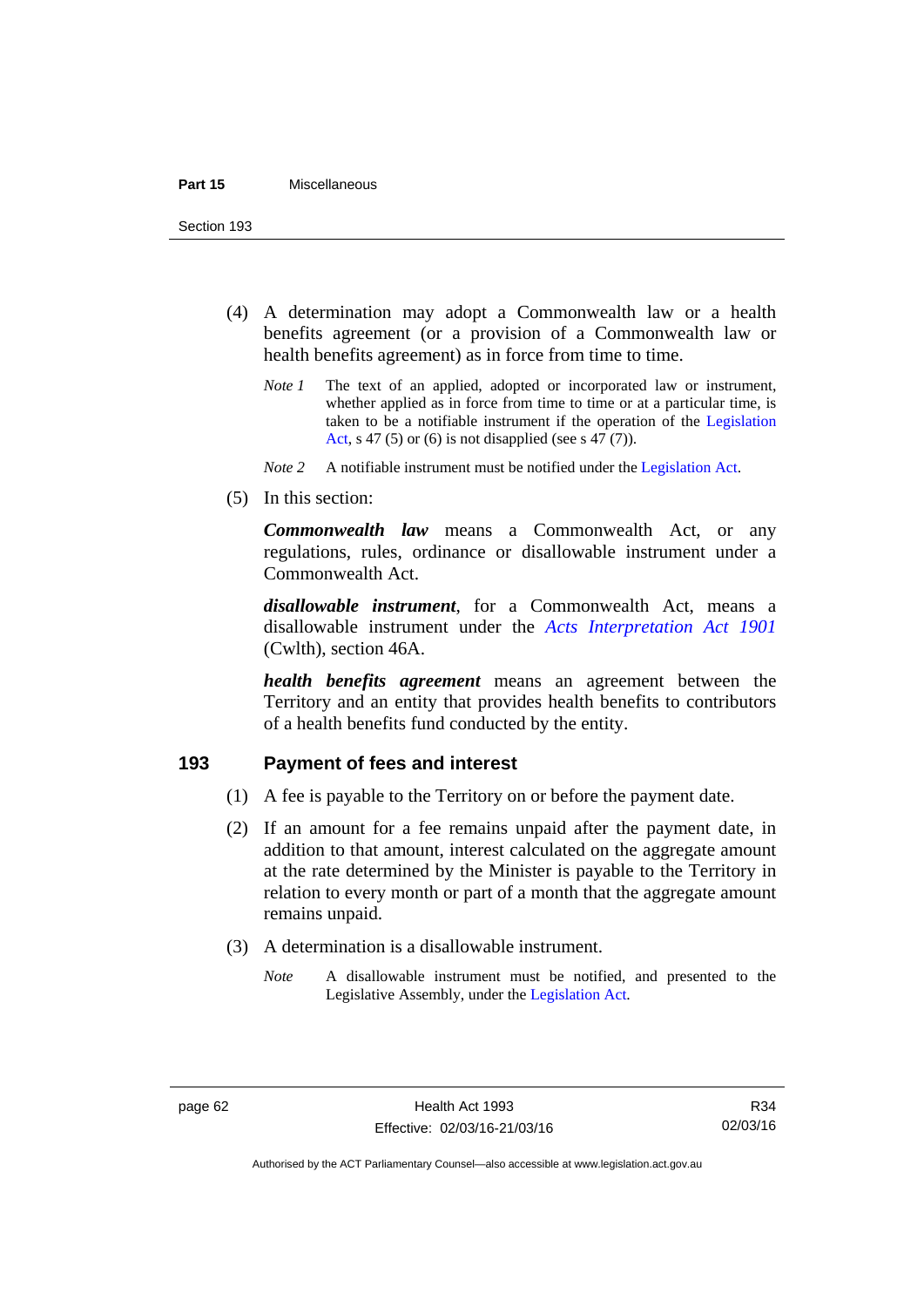(4) In this section:

*aggregate amount*, for a month, means the total of—

- (a) the amount of the fee; and
- (b) the amount of interest;

remaining unpaid at the end of the previous month.

*payment date*, for a fee, means the 28th day after the day when the account for the fee was issued.

### **194 Approved forms**

- (1) The Minister may approve forms for this Act.
- (2) If the Minister approves a form for a particular purpose, the form must be used for that purpose.

*Note* For other provisions about forms, see [Legislation Act,](http://www.legislation.act.gov.au/a/2001-14) s 255.

(3) An approved form is a notifiable instrument.

*Note* A notifiable instrument must be notified under the [Legislation Act](http://www.legislation.act.gov.au/a/2001-14).

### **195 Regulations about nurse practitioners**

- (1) The regulations may make provision in relation to nurse practitioner positions and the scopes of practice for nurse practitioner positions.
- (2) In this section:

*nurse practitioner position* means a position approved under the regulations as a nurse practitioner position.

*position* means a position (however described) in the public or private sector, whether or not the occupant is an employee.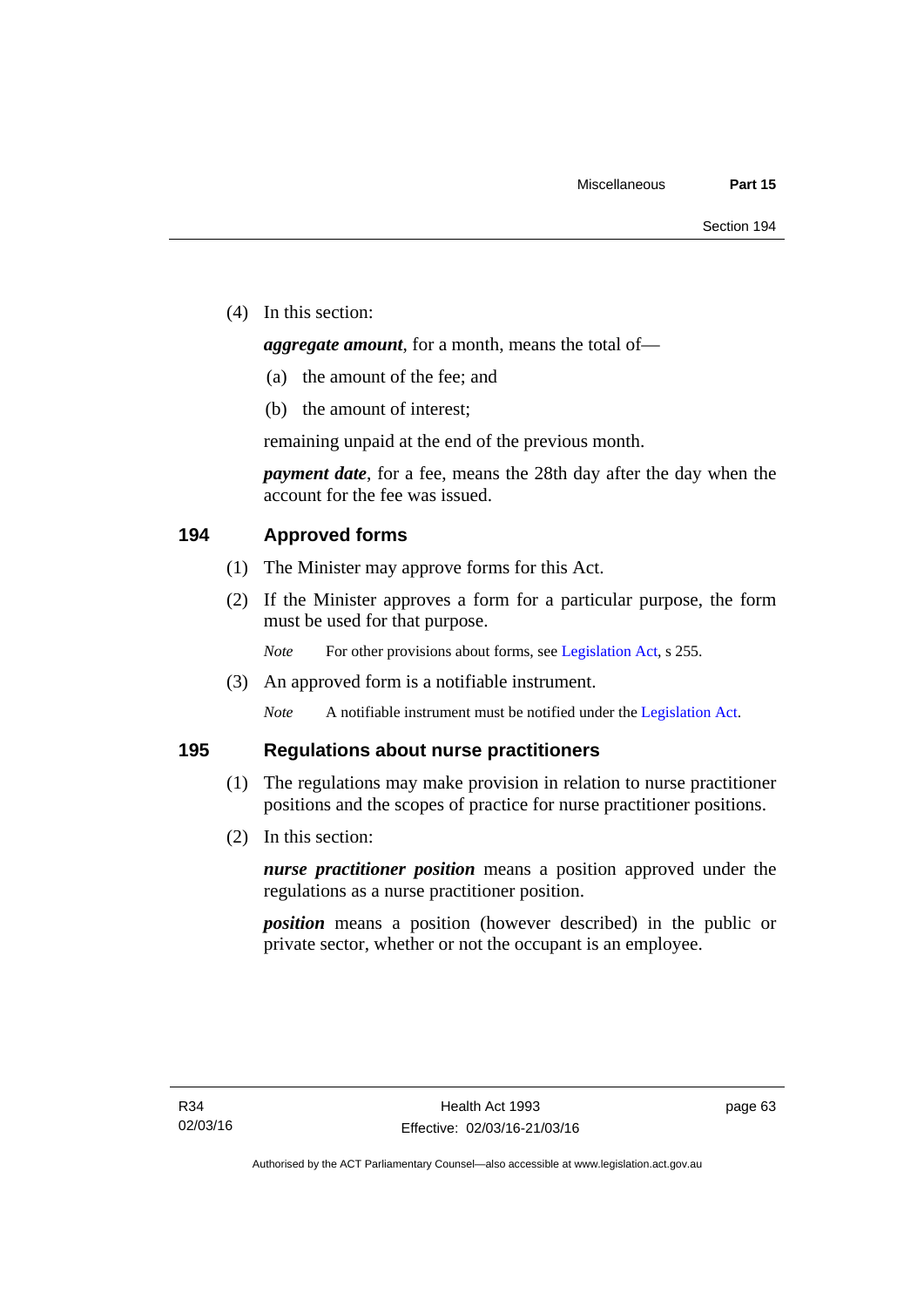#### **Part 15** Miscellaneous

Section 196

*scope of practice*, for a nurse practitioner position, means the manner in which the nurse practitioner who occupies the position may practise as a nurse practitioner, including, for example, the aspects of practice that the nurse practitioner may perform as a nurse practitioner.

#### **Examples for def** *scope of practice*

- 1 prescribing particular medication
- 2 referring patients to other health care professionals
- 3 ordering particular diagnostic investigations
- *Note* An example is part of the regulations, is not exhaustive and may extend, but does not limit, the meaning of the provision in which it appears (see [Legislation Act,](http://www.legislation.act.gov.au/a/2001-14) s 126 and s 132).

### **196 Regulation-making power**

The Executive may make regulations for this Act.

*Note* Regulations must be notified, and presented to the Legislative Assembly, under the [Legislation Act](http://www.legislation.act.gov.au/a/2001-14).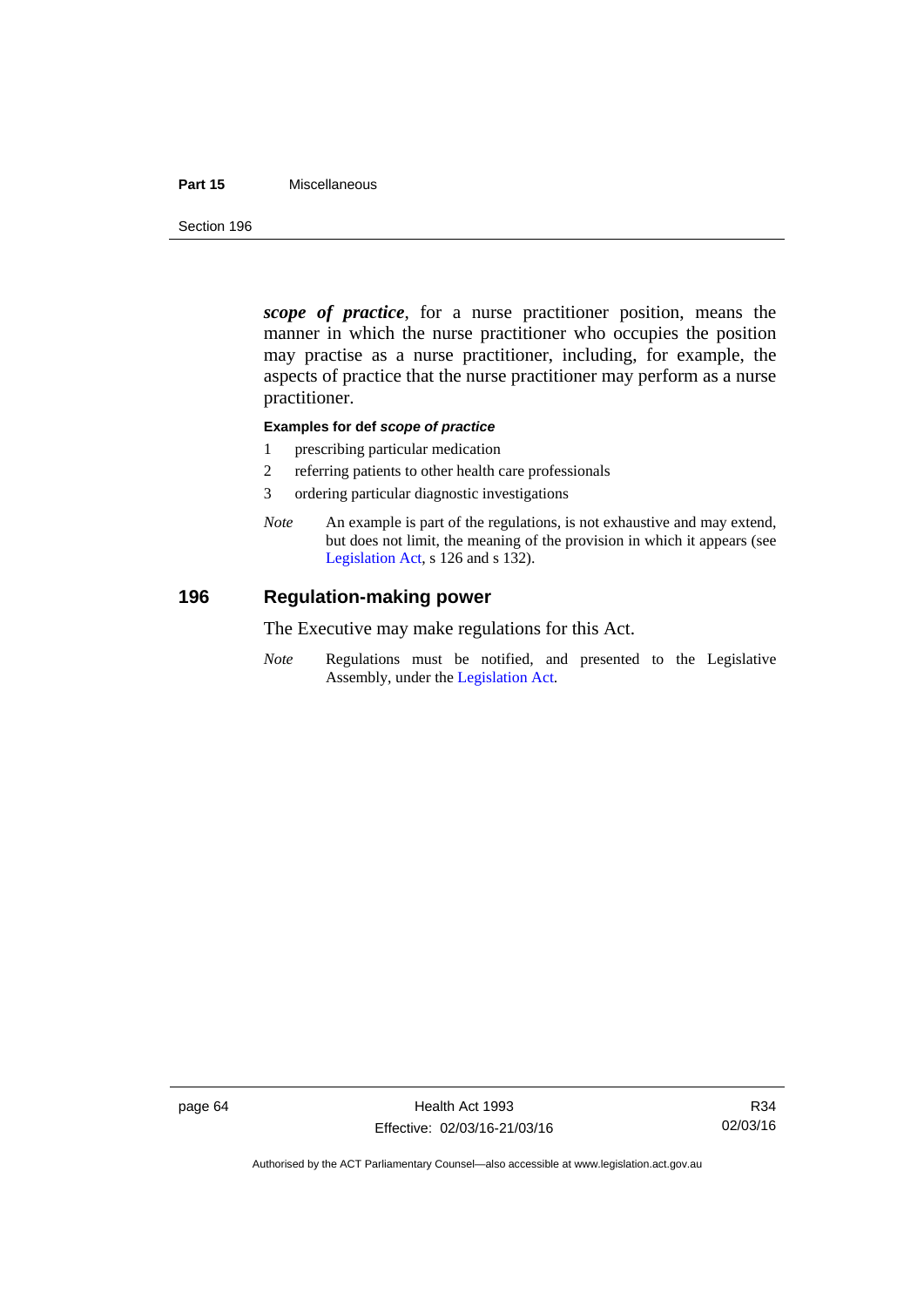# **Dictionary**

(see s 2)

- *Note 1* The [Legislation Act](http://www.legislation.act.gov.au/a/2001-14) contains definitions and other provisions relevant to this Act.
- *Note 2* For example, the [Legislation Act,](http://www.legislation.act.gov.au/a/2001-14) dict, pt 1 defines the following terms:
	- ACAT
	- Act
	- ACT
	- appoint
	- Commonwealth
	- Coroner's Court
	- director-general (see s 163)
	- entity
	- exercise
	- found guilty
	- function
	- health practitioner
	- in relation to
	- interest
	- make
	- pharmacist
	- proceeding
	- territory law
	- the Territory
	- tribunal.

*abortion*, for part 6 (Abortions)—see section 80.

*authorised representative*, for part 7 (VMO service contracts)—see section 100.

page 65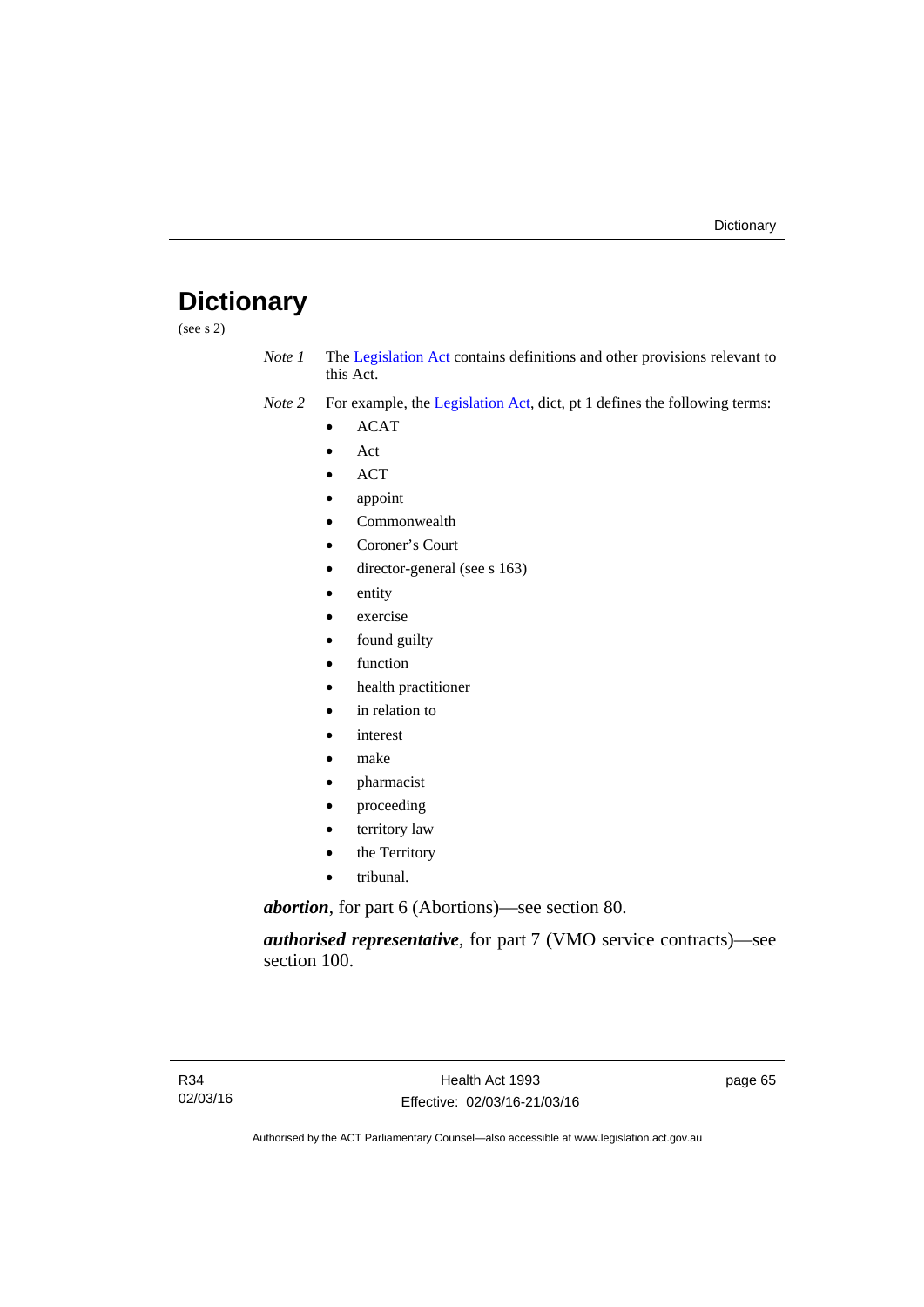# *CEO*—

- (a) of a health facility, for part 4 (Quality assurance)—see section 22; and
- (b) of a health professional organisation, for part 4 (Quality assurance)—see section 23; and
- (c) of a health facility, for part 5 (Reviewing scope of clinical practice)—see section 53.

*chief executive officer, Calvary* means the person engaged to exercise the functions of the position of chief executive officer (however described) of Calvary Health Care ACT Limited (Public Division) under the rules of Calvary Health Care ACT Limited.

*core conditions*, for part 7 (VMO service contracts)—see section 100.

*day hospital* means a facility where a person is admitted for surgical or medical treatment and discharged on the same day.

*dental technical work* means work involving the making, altering, repairing or maintaining of dental prosthetic appliances.

### **Example—dental technical work**

shade-taking for dental prosthetic appliances

*Note* An example is part of the Act, is not exhaustive and may extend, but does not limit, the meaning of the provision in which it appears (see [Legislation Act,](http://www.legislation.act.gov.au/a/2001-14) s 126 and s 132).

*dental technician* means a person who does dental technical work and either—

 (a) is a graduate of a course of education in dental technical work accredited by the Council of Regulating Authorities for Dental Technicians and Dental Prosthetists (*CORA*); or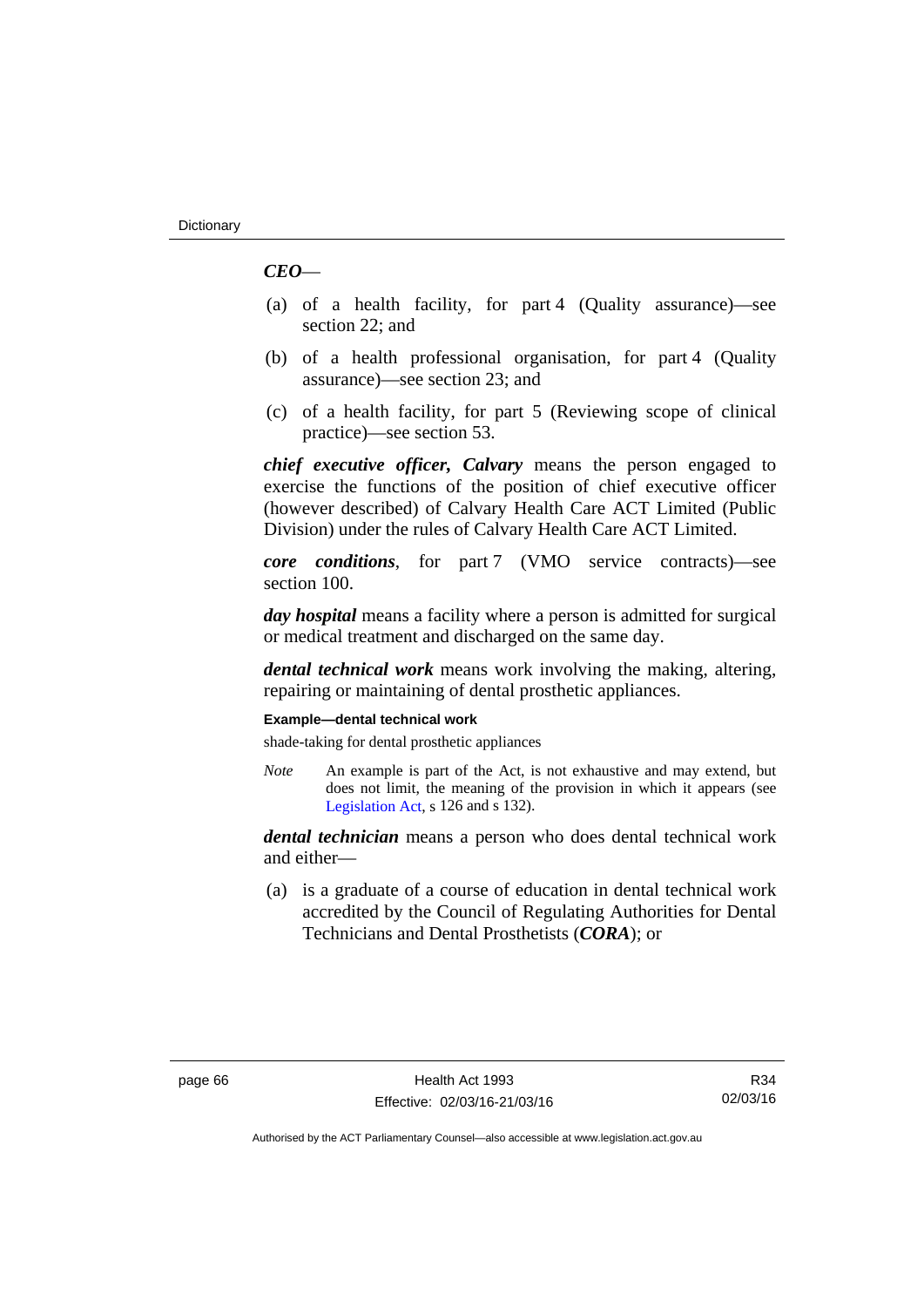- (b) has—
	- (i) completed a course of education or training in dental prosthetic work outside Australia that is accredited by CORA; and
	- (ii) passed an exam in dental prosthetic work accredited by CORA.

*dentist*, for a health facility, for part 5 (Reviewing scope of clinical practice)—see section 52.

*divulge*, for part 8 (Secrecy)—see section 121.

*doctor*, for a health facility, for part 5 (Reviewing scope of clinical practice)—see section 52.

*eligible midwife*, for part 5 (Reviewing scope of clinical practice) see section 52.

*engage* in conduct means—

- (a) do an act; or
- (b) omit to do an act.

*entity*, for part 7 (VMO service contracts)—see section 100.

*health board* means a national board established under the *[Health](http://www.legislation.act.gov.au/a/db_39269/default.asp)  [Practitioner Regulation National Law \(ACT\)](http://www.legislation.act.gov.au/a/db_39269/default.asp)*, section 31.

*health facility*—see section 6.

*health facility QAC*, for a health facility, for part 4 (Quality assurance)—see section 20.

*health professional organisation*, for part 4 (Quality assurance) see section 21.

*health professional organisation QAC*, for a health professional organisation, for part 4 (Quality assurance)—see section 20.

*health service*—see section 5.

*health service provider*—see section 7.

R34 02/03/16 page 67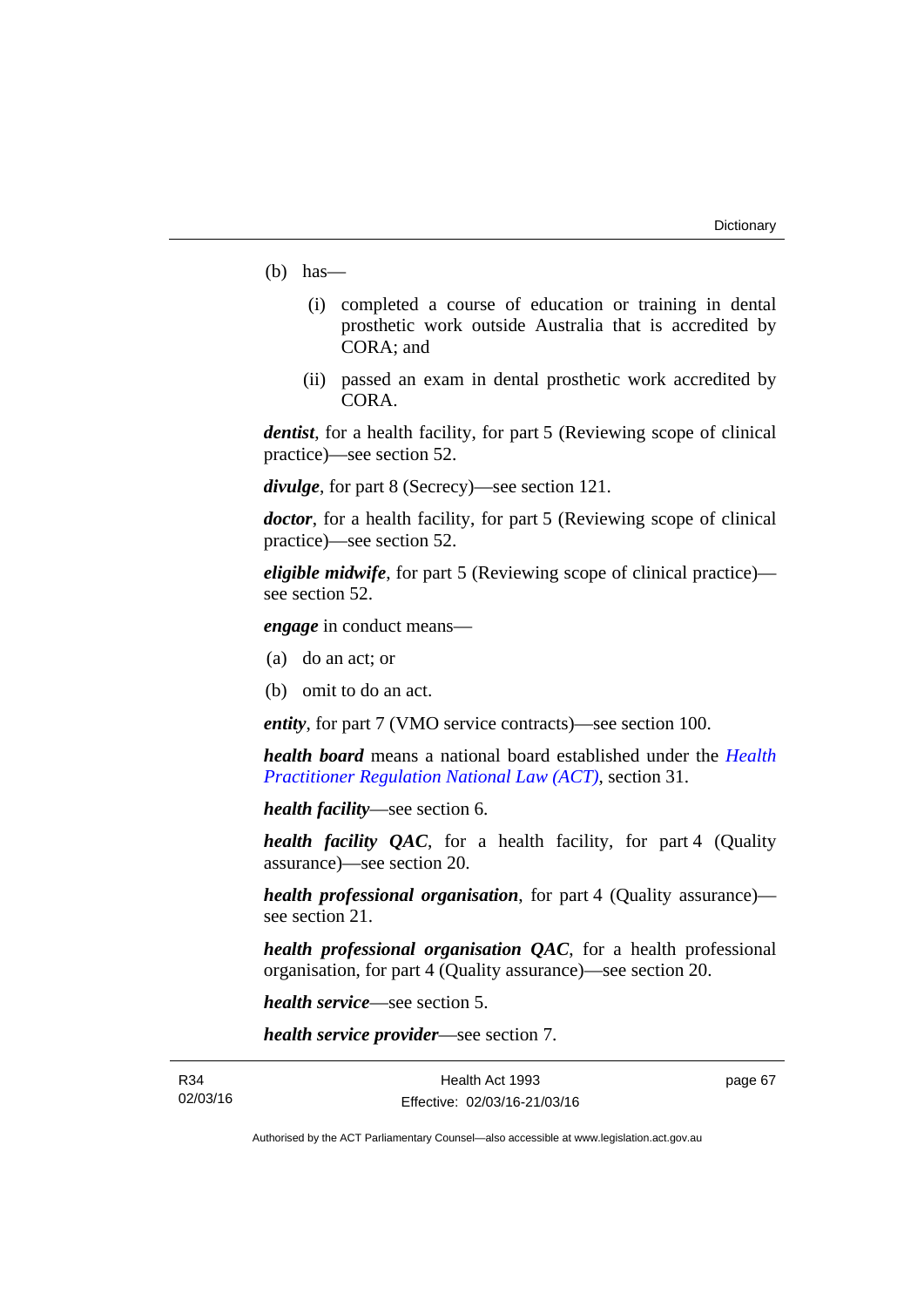*health service report*, for part 4 (Quality assurance)—see section 38.

*hospital*, for part 5 (Reviewing scope of clinical practice)—see section 50.

*information holder*, for part 8 (Secrecy)—see section 122.

*local hospital network*—see section 8.

*ministerial report*, for part 4 (Quality assurance)—section 41.

*negotiating agent*, for part 7 (VMO service contracts)—see section 100.

*negotiating period*, for part 7 (VMO service contracts)—see section 103 (2).

*practice corporation*, for part 7 (VMO service contracts)—see section 100.

*protected information*, for part 8 (Secrecy)—see section 123.

*quality assurance committee*—see section 24.

*review*, in relation to the scope of clinical practice, for part 5 (Reviewing scope of clinical practice)—see section 55.

*scope of clinical practice*, of a doctor, dentist or eligible midwife, for a health facility, for part 5 (Reviewing scope of clinical practice)—see section 54.

*scope of clinical practice committee*—see section 51.

*scope of clinical practice executive decision notice*, for part 5 (Reviewing scope of clinical practice)—see section 70.

*scope of clinical practice report*, for part 5 (Reviewing scope of clinical practice)—see section 67.

*sensitive information*—see section 124.

*service contract*, for part 7 (VMO service contracts)—see section 100.

page 68 Health Act 1993 Effective: 02/03/16-21/03/16

R34 02/03/16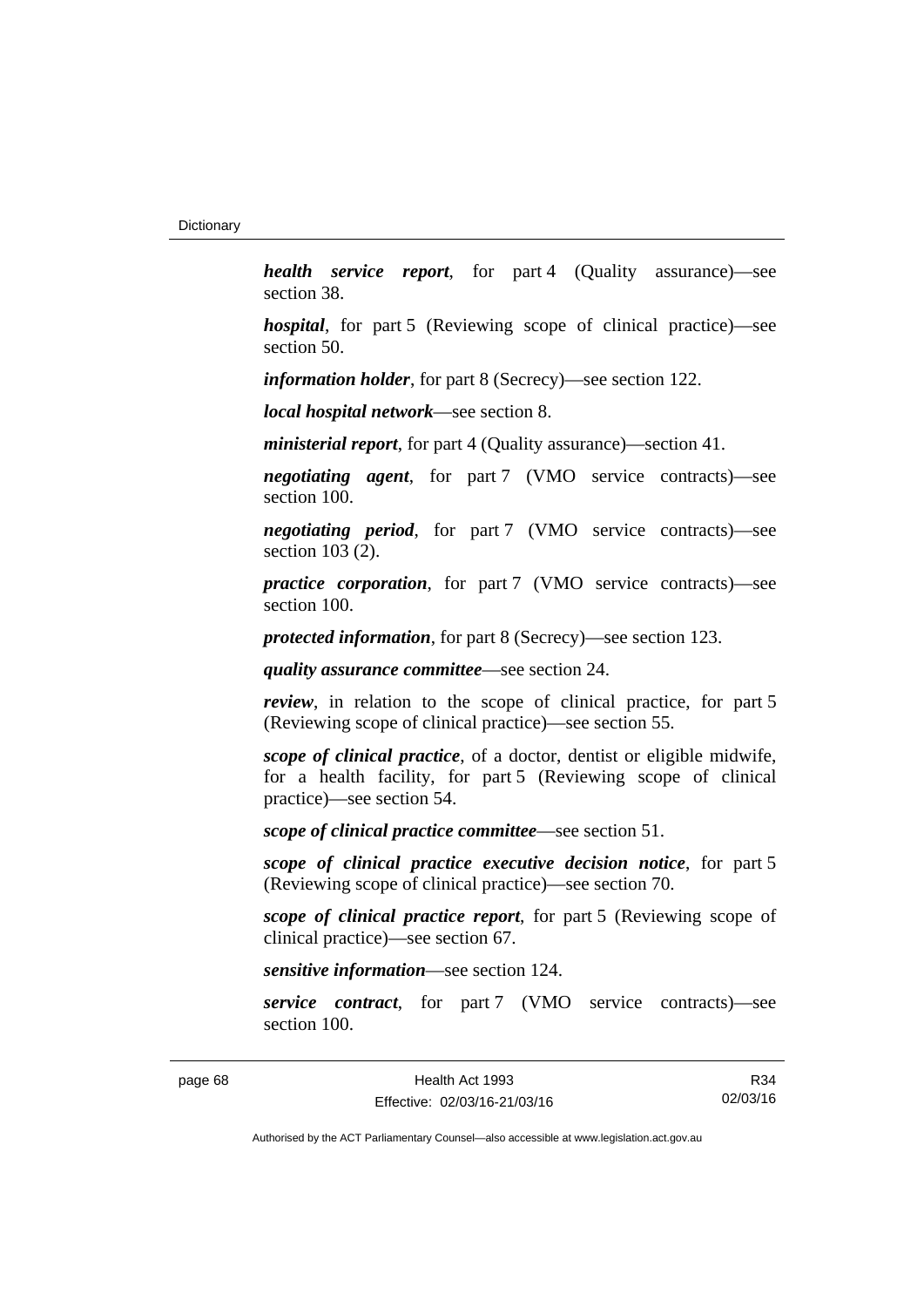*special purpose QAC*, for part 4 (Quality assurance), for a purpose stated in the approval—see section 20.

*VMO*, or visiting medical officer, for part 7 (VMO service contracts)—see section 100.

Health Act 1993 Effective: 02/03/16-21/03/16 page 69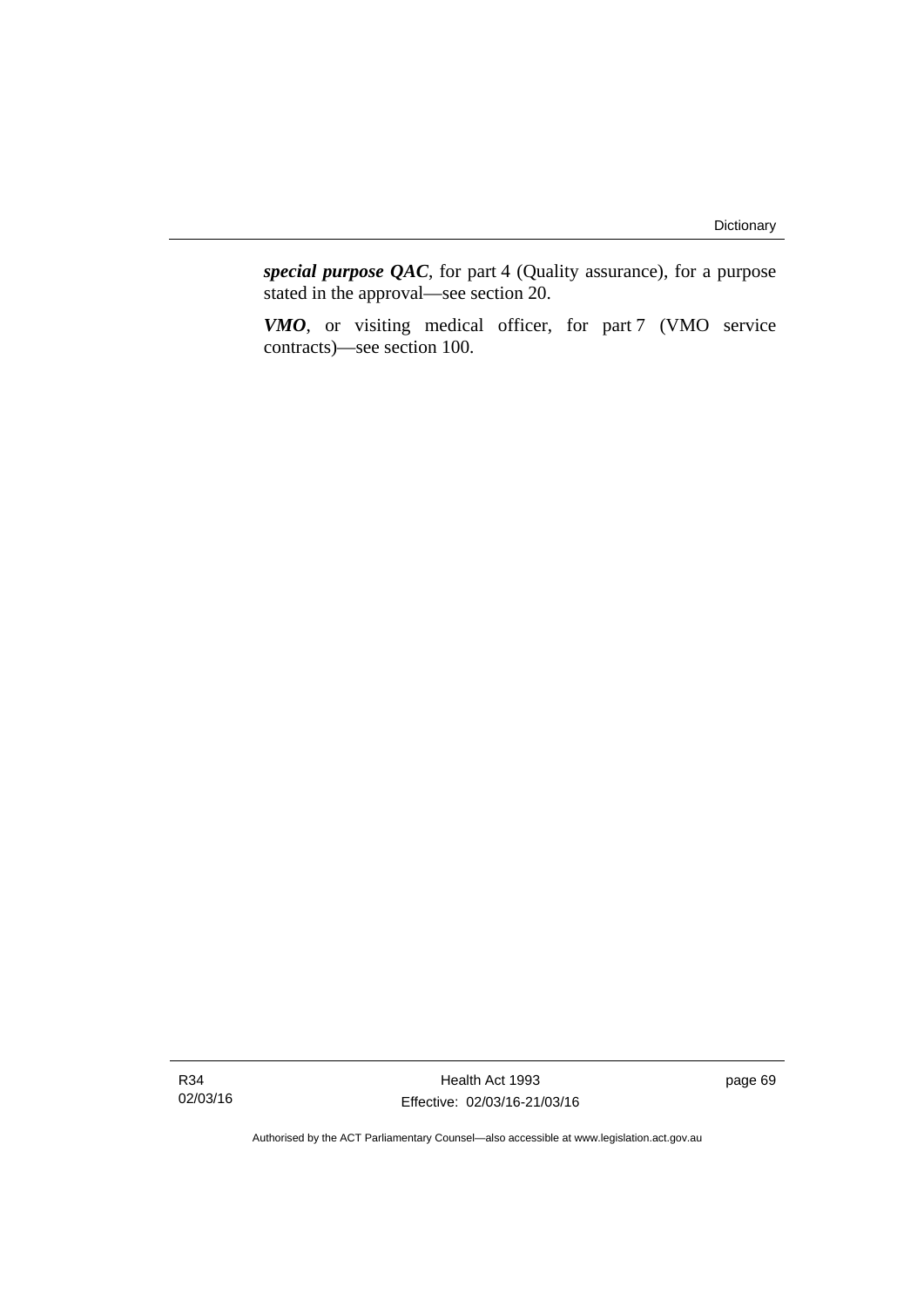1 About the endnotes

# **Endnotes**

## **1 About the endnotes**

Amending and modifying laws are annotated in the legislation history and the amendment history. Current modifications are not included in the republished law but are set out in the endnotes.

Not all editorial amendments made under the *[Legislation Act 2001](http://www.legislation.act.gov.au/a/2001-14)*, part 11.3 are annotated in the amendment history. Full details of any amendments can be obtained from the Parliamentary Counsel's Office.

Uncommenced amending laws are not included in the republished law. The details of these laws are underlined in the legislation history. Uncommenced expiries are underlined in the legislation history and amendment history.

If all the provisions of the law have been renumbered, a table of renumbered provisions gives details of previous and current numbering.

The endnotes also include a table of earlier republications.

| $A = Act$                                    | NI = Notifiable instrument                  |
|----------------------------------------------|---------------------------------------------|
| $AF =$ Approved form                         | $o = order$                                 |
| $am = amended$                               | $om = omitted/repealed$                     |
| $amdt = amendment$                           | $ord = ordinance$                           |
| $AR = Assembly$ resolution                   | $orig = original$                           |
| $ch = chapter$                               | $par = paragraph/subparagraph$              |
| $CN =$ Commencement notice                   | $pres = present$                            |
| $def = definition$                           | $prev = previous$                           |
| $DI = Disallowable instrument$               | $(\text{prev}) = \text{previously}$         |
| $dict = dictionary$                          | $pt = part$                                 |
| $disallowed = disallowed by the Legislative$ | $r = rule/subrule$                          |
| Assembly                                     | $reloc = relocated$                         |
| $div = division$                             | $renum = renumbered$                        |
| $exp = expires/expired$                      | $R[X]$ = Republication No                   |
| $Gaz = gazette$                              | $RI = reissue$                              |
| $hdg = heading$                              | $s = section/subsection$                    |
| $IA = Interpretation Act 1967$               | $sch = schedule$                            |
| ins = inserted/added                         | $sdiv = subdivision$                        |
| $LA =$ Legislation Act 2001                  | $SL = Subordinate$ law                      |
| $LR =$ legislation register                  | $sub =$ substituted                         |
| LRA = Legislation (Republication) Act 1996   | underlining $=$ whole or part not commenced |
| $mod = modified/modification$                | or to be expired                            |

### **2 Abbreviation key**

page 70 Health Act 1993 Effective: 02/03/16-21/03/16

R34 02/03/16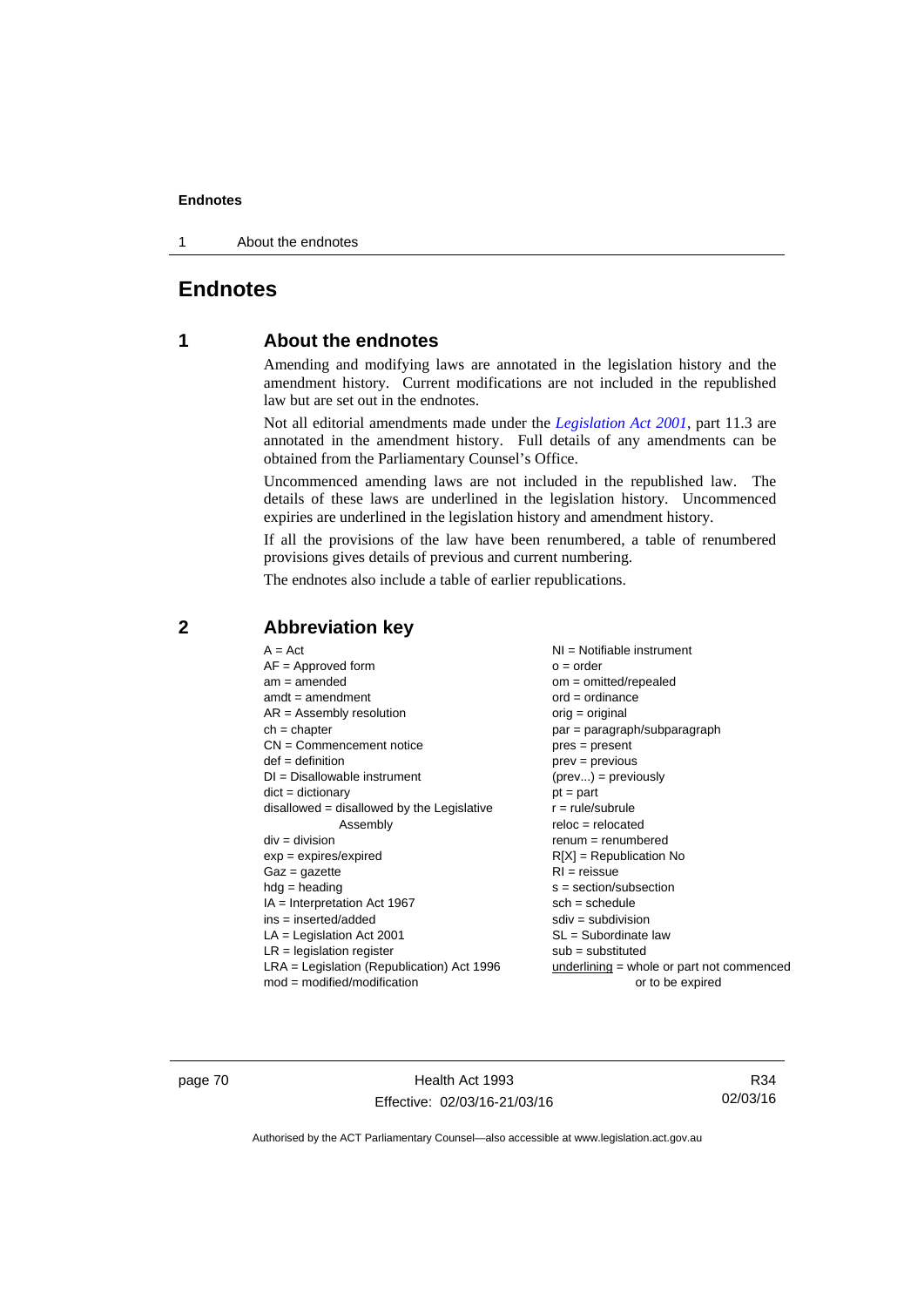### **3 Legislation history**

### **Health Act 1993 A1993-13**

notified 1 March 1993 [\(Gaz 1993 No S23\)](http://www.legislation.act.gov.au/gaz/1993-S23/default.asp) commenced 1 March 1993 (s 2)

as amended by

### **[Health \(Amendment\) Act 1994](http://www.legislation.act.gov.au/a/1994-23) A1994-23**

notified 20 May 1994 ([Gaz 1994 No S87](http://www.legislation.act.gov.au/gaz/1994-S87/default.asp)) commenced 20 May 1994 (s 2)

### **[Public Sector Management \(Consequential and Transitional](http://www.legislation.act.gov.au/a/1994-38)  [Provisions\) Act 1994](http://www.legislation.act.gov.au/a/1994-38) A1994-38 sch 1 pt 44**

notified 30 June 1994 ([Gaz 1994 No S121\)](http://www.legislation.act.gov.au/gaz/1994-S121/default.asp)

s 1, s 2 commenced 30 June 1994 (s 2 (1))

sch 1 pt 44 commenced 1 July 1994 (s 2 (2) and [Gaz 1994 No S142\)](http://www.legislation.act.gov.au/gaz/1994-S142/default.asp)

### **[Administrative Appeals \(Consequential Amendments\) Act 1994](http://www.legislation.act.gov.au/a/1994-60) A1994-60 sch 1**

notified 11 October 1994 ([Gaz 1994 No S197\)](http://www.legislation.act.gov.au/gaz/1994-S197/default.asp) s 1, s 2 commenced 11 October 1994 (s 2 (1)) sch 1 commenced 14 November 1994 (s 2 (2) and see [Gaz 1994](http://www.legislation.act.gov.au/gaz/1994-S250/default.asp)  [No S250\)](http://www.legislation.act.gov.au/gaz/1994-S250/default.asp)

### **[Health and Community Care Services \(Consequential Provisions\)](http://www.legislation.act.gov.au/a/1996-35)  [Act 1996](http://www.legislation.act.gov.au/a/1996-35) A1996-35 sch**

notified 1 July 1996 [\(Gaz 1996 No S130](http://www.legislation.act.gov.au/gaz/1996-S130/default.asp)) commenced 1 July 1996 (s 2)

**[Health \(Amendment\) Act 1998](http://www.legislation.act.gov.au/a/1998-50) A1998-50** 

notified 16 November 1998 [\(Gaz 1998 No S205](http://www.legislation.act.gov.au/gaz/1998-S205/default.asp)) commenced 16 November 1998 (s 2)

### **[Statute Law Revision \(Penalties\) Act 1998](http://www.legislation.act.gov.au/a/1998-54) A1998-54 sch**

notified 27 November 1998 [\(Gaz 1998 No S207](http://www.legislation.act.gov.au/gaz/1998-S207/default.asp)) s 1, s 2 commenced 27 November 1998 (s 2 (1)) sch commenced 9 December 1998 (s 2 (2) and [Gaz 1998 No 49\)](http://www.legislation.act.gov.au/gaz/1998-49/default.asp)

R34 02/03/16 page 71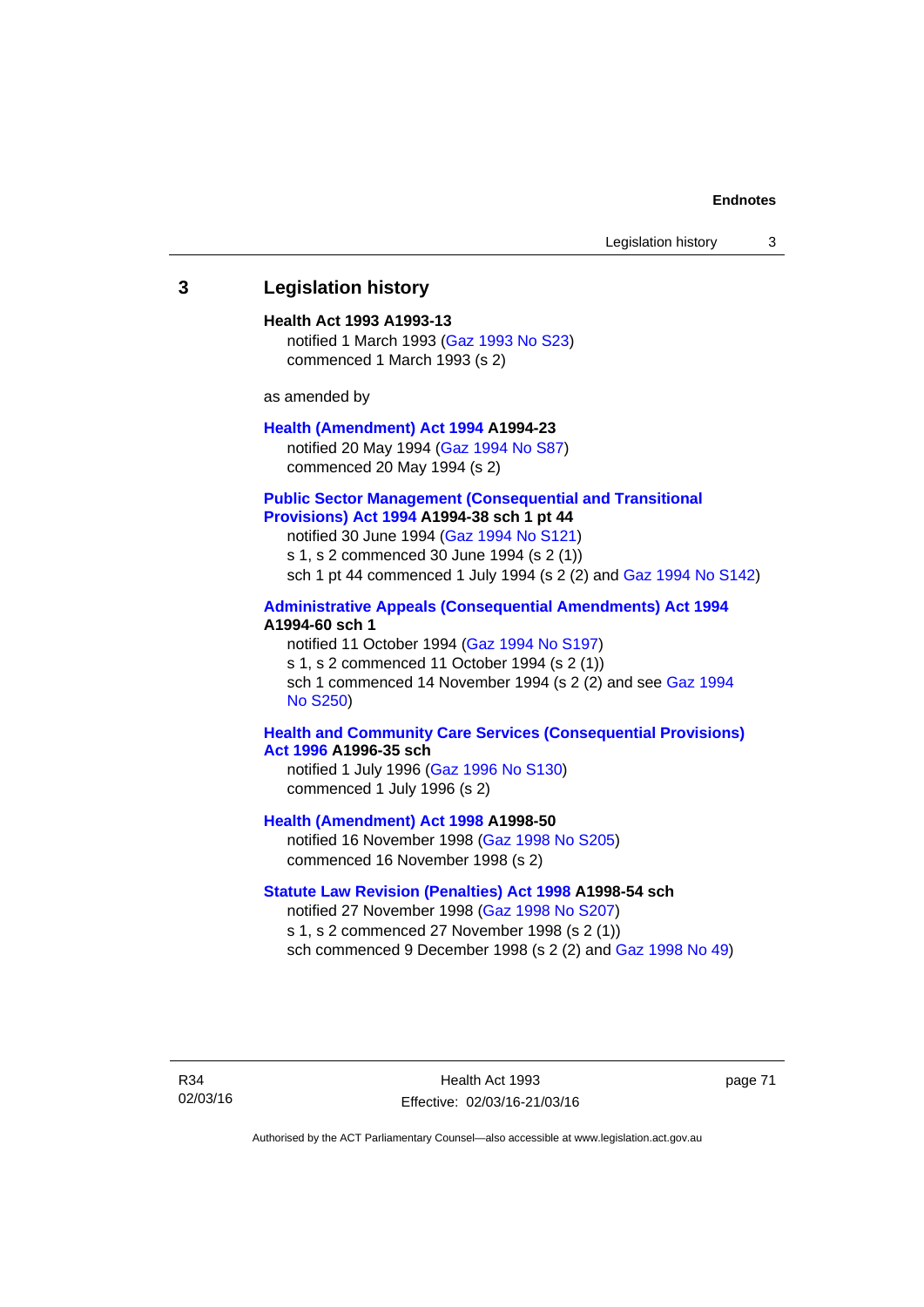| -3 | Legislation history |
|----|---------------------|
|----|---------------------|

| Legislation (Consequential Amendments) Act 2001 A2001-44 pt 175<br>notified 26 July 2001 (Gaz 2001 No 30)<br>s 1, s 2 commenced 26 July 2001 (IA s 10B)<br>pt 175 commenced 12 September 2001 (s 2 and see Gaz 2001<br><b>No S65)</b>                                                                          |
|----------------------------------------------------------------------------------------------------------------------------------------------------------------------------------------------------------------------------------------------------------------------------------------------------------------|
| Statute Law Amendment Act 2001 (No 2) 2001 No 56 pt 1.3<br>notified 5 September 2001 (Gaz 2001 No S65)<br>s 1, s 2 commenced 5 September 2001 (IA s 10B)<br>amdts 1.3-1.8, 1.10-1.13, 1.15, 1.16, 1.17, 1.35 commenced<br>12 September 2001 (s 2 (2))<br>pt 1.3 remainder commenced 5 September 2001 (s 2 (1)) |
| <b>Health and Community Care Services (Repeal and Consequential</b><br>Amendments) Act 2002 A2002-47 pt 1.2<br>notified LR 20 December 2002<br>s 1, s 2 commenced 20 December 2002 (LA s 75 (1))<br>pt 1.2 commenced 31 December 2002 (s 2)                                                                    |
| Statute Law Amendment Act 2003 A2003-41 sch 1 pt 1.1<br>notified LR 11 September 2003<br>s 1, s 2 commenced 11 September 2003 (LA s 75 (1))<br>sch 1 pt 1.1 commenced 9 October 2003 (s 2 (1))                                                                                                                 |
| Health Amendment Act 2003 A2003-43<br>notified LR 29 September 2003<br>s 1, s 2 commenced 29 September 2003 (LA s 75 (1))<br>remainder commenced 30 September 2003 (s 2)                                                                                                                                       |
| Nurse Practitioners Legislation Amendment Act 2004 A2004-10 pt 2<br>notified LR 19 March 2004<br>s 1, s 2 commenced 19 March 2004 (LA s 75 (1))<br>pt 2 commenced 27 May 2004 (s 2 and CN2004-9)                                                                                                               |
| <b>Health Professionals Legislation Amendment Act 2004 A2004-39</b><br>sch 1 pt 1.3<br>notified LR 8 July 2004<br>s 1, s 2 commenced 8 July 2004 (LA s 75 (1))<br>sch 1 pt 1.3 commenced 7 July 2005 (s 2 and see Health Professionals                                                                         |

page 72 Health Act 1993 Effective: 02/03/16-21/03/16

[Act 2004](http://www.legislation.act.gov.au/a/2004-38) A2004-38, s 2 and [CN2005-11\)](http://www.legislation.act.gov.au/cn/2005-11/default.asp)

R34 02/03/16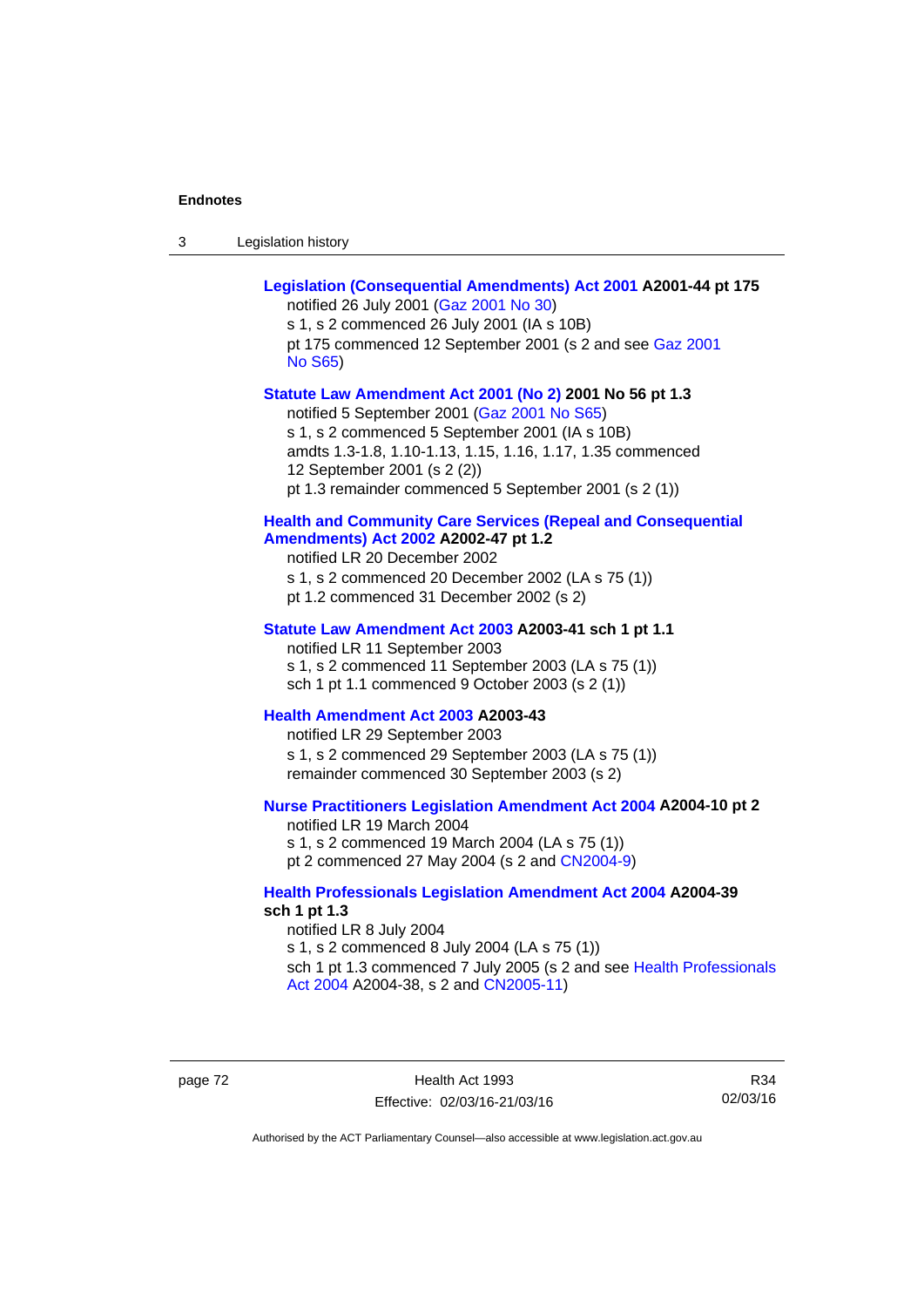#### **[Health Legislation Amendment Act 2005](http://www.legislation.act.gov.au/a/2005-28) A2005-28 amdt 1.70**

notified LR 6 July 2005 s 1, s 2 commenced 6 July 2005 (LA s 75 (1)) amdt 1.70 commenced 7 July 2005 (s 2)

#### **[Criminal Code Harmonisation Act 2005](http://www.legislation.act.gov.au/a/2005-54) A2005-54 sch 1 pt 1.24**

notified LR 27 October 2005 s 1, s 2 commenced 27 October 2005 (LA s 75 (1)) sch 1 pt 1.24 commenced 24 November 2005 (s 2)

### **[Statute Law Amendment Act 2005 \(No 2\)](http://www.legislation.act.gov.au/a/2005-62) A2005-62 sch 3 pt 3.10**

notified LR 21 December 2005 s 1, s 2 commenced 21 December 2005 (LA s 75 (1)) sch 3 pt 3.10 commenced 11 January 2006 (s 2 (1))

### **[Health Legislation Amendment Act 2006](http://www.legislation.act.gov.au/a/2006-27) A2006-27 pt 2, sch 1**

notified LR 14 June 2006 s 1, s 2 commenced 14 June 2006 (LA s 75 (1)) pt 2, sch 1 commenced 14 December 2006 (s 2 and LA s 79)

### **[Health Legislation Amendment Act 2006 \(No 2\)](http://www.legislation.act.gov.au/a/2006-46) A2006-46 sch 2 pt 2.8**  notified LR 17 November 2006

s 1, s 2 commenced 17 November 2006 (LA s 75 (1)) sch 2 pt 2.8 commenced 18 November 2006 (s 2 (2))

### **[Statute Law Amendment Act 2007 \(No 2\)](http://www.legislation.act.gov.au/a/2007-16) A2007-16 sch 3 pt 3.18**

notified LR 20 June 2007 s 1, s 2 taken to have commenced 12 April 2007 (LA s 75 (2)) sch 3 pt 3.18 commenced 11 July 2007 (s 2 (1))

**[Medicines, Poisons and Therapeutic Goods Act 2008](http://www.legislation.act.gov.au/a/2008-26) A2008-26 sch 2 pt 2.12** 

notified LR 14 August 2008 s 1, s 2 commenced 14 August 2008 (LA s 75 (1)) sch 2 pt 2.12 commenced 14 February 2009 (s 2 and LA s 79)

**[ACT Civil and Administrative Tribunal Legislation Amendment](http://www.legislation.act.gov.au/a/2008-37)  [Act 2008 \(No 2\)](http://www.legislation.act.gov.au/a/2008-37) A2008-37 sch 1 pt 1.53** 

notified LR 4 September 2008

s 1, s 2 commenced 4 September 2008 (LA s 75 (1)) sch 1 pt 1.53 commenced 2 February 2009 (s 2 (1) and see [ACT Civil](http://www.legislation.act.gov.au/a/2008-35)  [and Administrative Tribunal Act 2008](http://www.legislation.act.gov.au/a/2008-35) A2008-35, s 2 (1) and [CN2009-2](http://www.legislation.act.gov.au/cn/2009-2/default.asp))

R34 02/03/16 page 73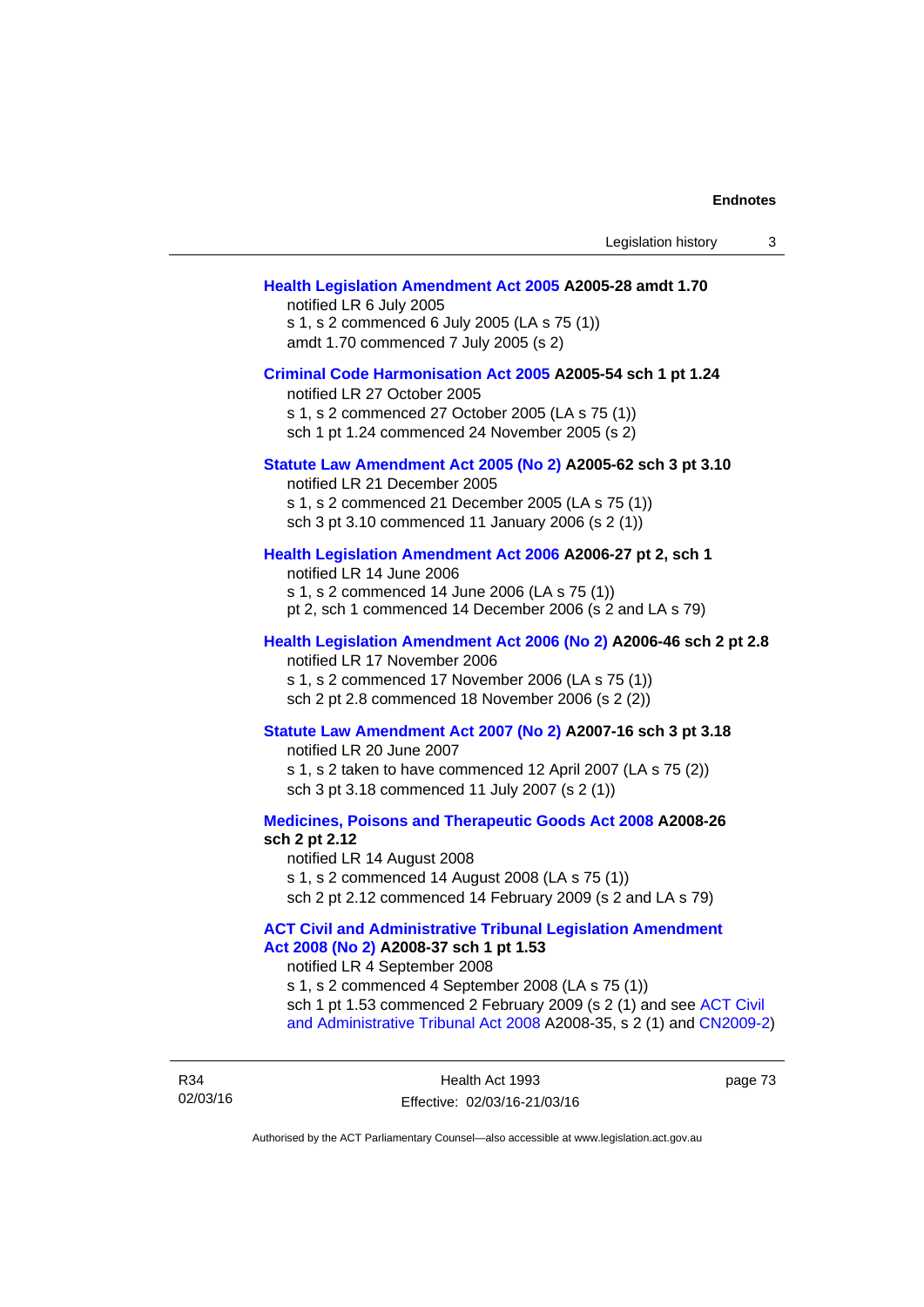3 Legislation history

### **[Health Practitioner Regulation National Law \(ACT\) Act 2010](http://www.legislation.act.gov.au/a/2010-10) A2010-10 sch 2 pt 2.7**

notified LR 31 March 2010 s 1, s 2 commenced 31 March 2010 (LA s 75 (1)) sch 2 pt 2.7 commenced 1 July 2010 (s 2 (1) (a))

as modified by

### **[Health Practitioner Regulation National Law \(ACT\) \(Transitional](http://www.legislation.act.gov.au/sl/2010-39)  [Provisions\) Regulation 2010 \(No 2\)](http://www.legislation.act.gov.au/sl/2010-39) SL2010-39 s 3 and sch 1**

notified LR 11 October 2010

s 1, s 2 commenced 11 October 2010 (LA s 75 (1))

s 3 and sch 1 commenced 12 October 2010 (s 2*)*

as amended by

### **[Fair Trading \(Australian Consumer Law\) Amendment Act 2010](http://www.legislation.act.gov.au/a/2010-54) A2010-54 sch 3 pt 3.11**

notified LR 16 December 2010 s 1, s 2 commenced 16 December 2010 (LA s 75 (1)) sch 3 pt 3.11 commenced 1 January 2011 (s 2 (1))

### **[Statute Law Amendment Act 2011](http://www.legislation.act.gov.au/a/2011-3) A2011-3 sch 3 pt 3.22**

notified LR 22 February 2011 s 1, s 2 commenced 22 February 2011 (LA s 75 (1)) sch 3 pt 3.22 commenced 1 March 2011 (s 2)

### **[Health Amendment Act 2011](http://www.legislation.act.gov.au/a/2011-11) A2011-11**

notified LR 12 April 2011 s 1, s 2 commenced 12 April 2011 (LA s 75 (1)) s 4, s 5 commenced 1 July 2011 (s 2 (2)) remainder commenced 13 April 2011 (s 2 (1))

# **[Administrative \(One ACT Public Service Miscellaneous Amendments\)](http://www.legislation.act.gov.au/a/2011-22)**

**[Act 2011](http://www.legislation.act.gov.au/a/2011-22) A2011-22 sch 1 pt 1.76**  notified LR 30 June 2011 s 1, s 2 commenced 30 June 2011 (LA s 75 (1)) sch 1 pt 1.76 commenced 1 July 2011 (s 2 (1))

page 74 Health Act 1993 Effective: 02/03/16-21/03/16

R34 02/03/16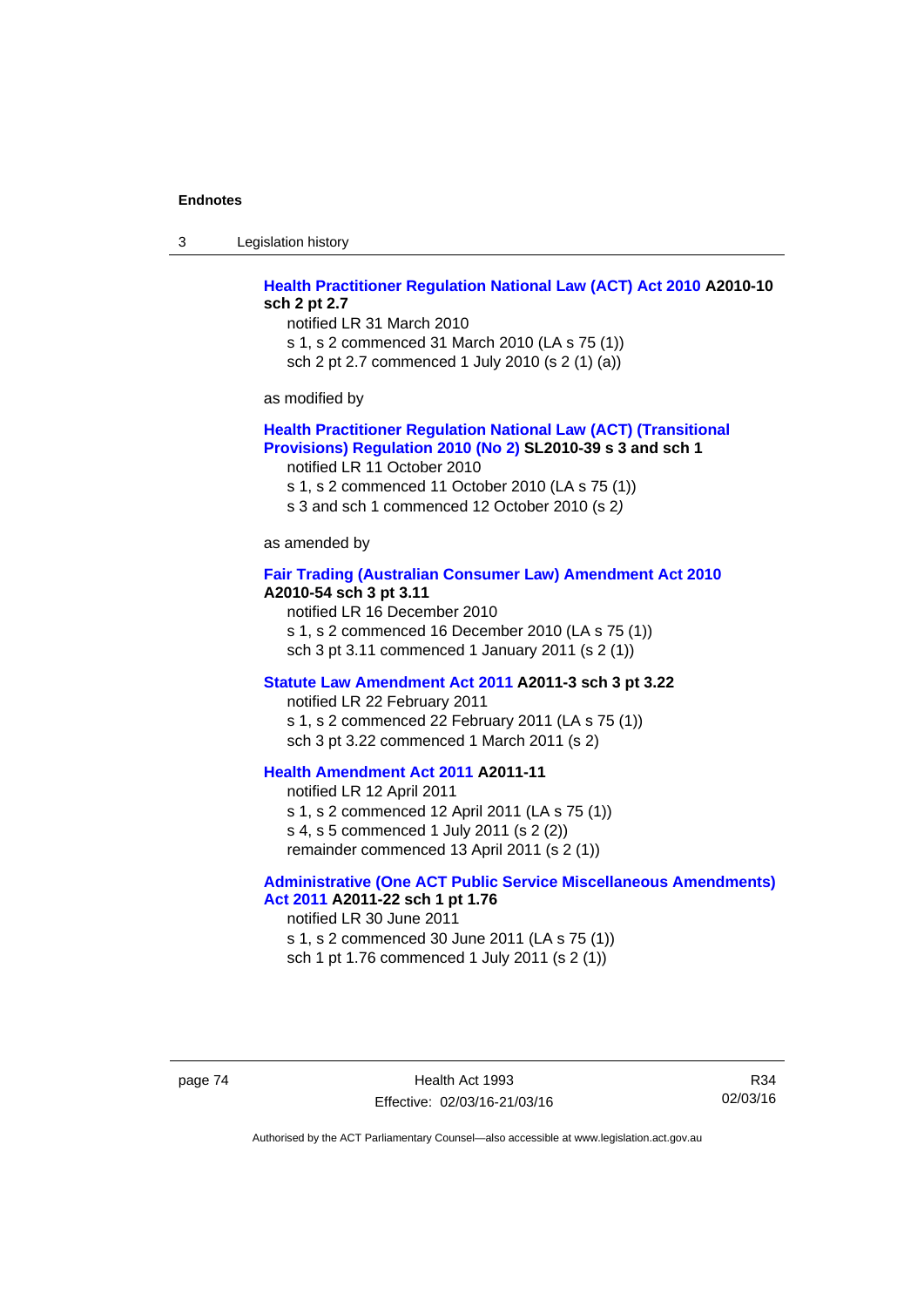### **[Statute Law Amendment Act 2011 \(No 2\)](http://www.legislation.act.gov.au/a/2011-28) A2011-28 sch 3 pt 3.18**

notified LR 31 August 2011 s 1, s 2 commenced 31 August 2011 (LA s 75 (1)) sch 3 pt 3.18 commenced 21 September 2011 (s 2 (1))

### **[Statute Law Amendment Act 2013](http://www.legislation.act.gov.au/a/2013-19) A2013-19 sch 1 pt 1.1**

notified LR 24 May 2013

s 1, s 2 commenced 24 May 2013 (LA s 75 (1))

sch 1 pt 1.1 commenced 14 June 2013 (s 2)

#### **[Statute Law Amendment Act 2013 \(No 2\)](http://www.legislation.act.gov.au/a/2013-44) A2013-44 sch 1 pt 1.2, sch 3 pt 3.11**

notified LR 11 November 2013 s 1, s 2 commenced 11 November 2013 (LA s 75 (1)) sch 1 pt 1.2, sch 3 pt 3.11 commenced 25 November 2013 (s 2)

### **[Veterinary Surgeons Act 2015](http://www.legislation.act.gov.au/a/2015-29/default.asp) A2015-29 sch 2 pt 2.4**

notified LR 20 August 2015 s 1, s 2 commenced 20 August 2015 (LA s 75 (1)) sch 2 pt 2.4 commenced 1 December 2015 (s 2 (1) and [CN2015-22](http://www.legislation.act.gov.au/cn/2015-22/default.asp))

### **[Health Legislation Amendment Act 2016](http://www.legislation.act.gov.au/a/2016-11/default.asp) A2016-11 pt 3**

notified LR 1 March 2016

s 1, s 2 commenced 1 March 2016 (LA s 75 (1))

pt 3 commenced 2 March 2016 (s 2)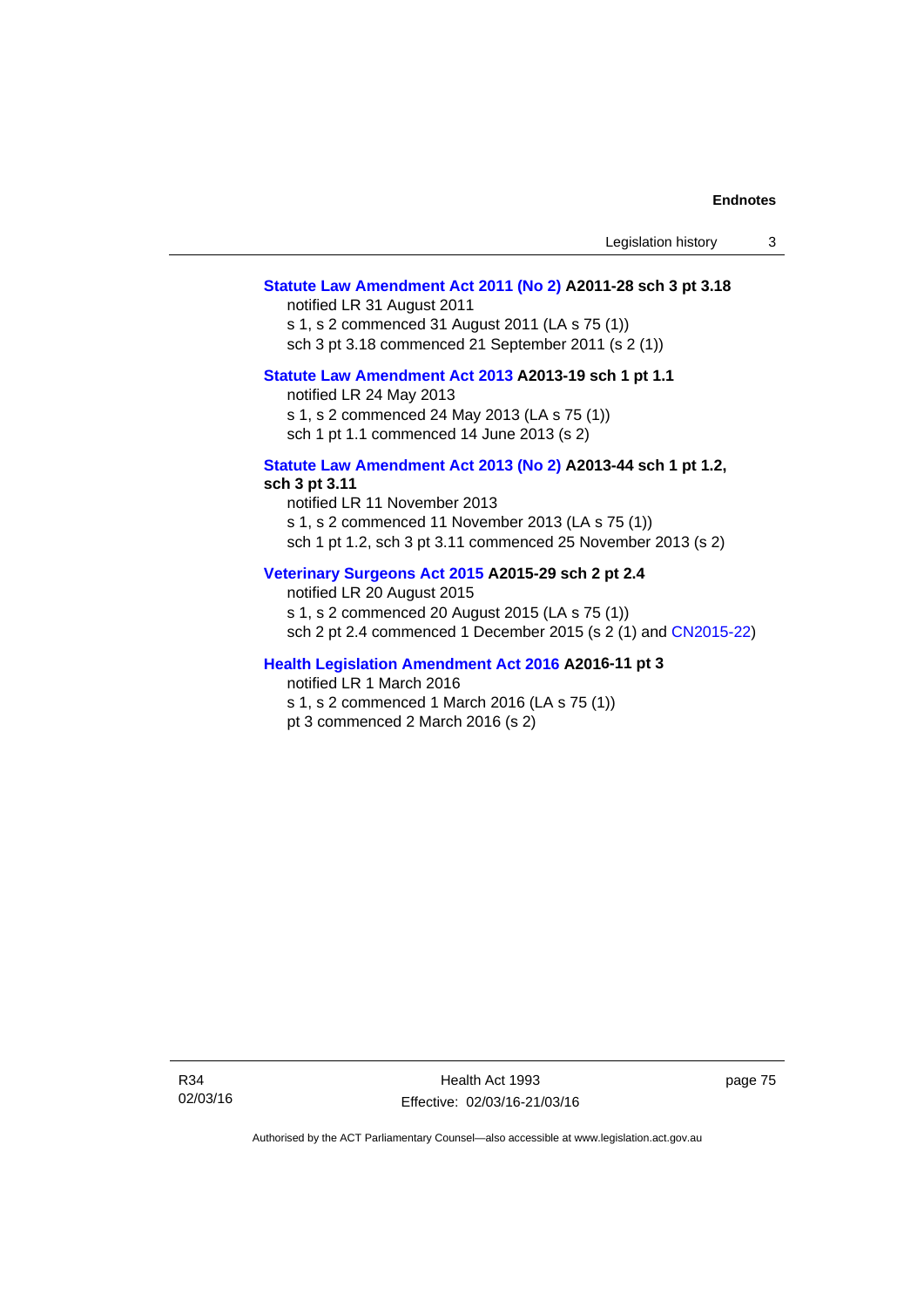| 4 | Amendment history |
|---|-------------------|
|---|-------------------|

# **4 Amendment history**

| Long title<br>long title                                          | sub A1998-50 s 4<br>am A2002-47 amdt 1.10                                                                                                                                                                                                                                                               |  |
|-------------------------------------------------------------------|---------------------------------------------------------------------------------------------------------------------------------------------------------------------------------------------------------------------------------------------------------------------------------------------------------|--|
| Name of Act<br>s <sub>1</sub>                                     | sub A2001-56 amdt 1.3                                                                                                                                                                                                                                                                                   |  |
| <b>Dictionary</b><br>s <sub>2</sub>                               | om A2001-44 amdt 1.2022<br>ins A2001-56 amdt 1.3<br>am A2006-27 s 4; A2010-10 amdt 2.27                                                                                                                                                                                                                 |  |
| <b>Notes</b><br>s <sub>3</sub>                                    | defs reloc to dict A2001-56 amdt 1.6<br>sub A2001-56 amdt 1.7                                                                                                                                                                                                                                           |  |
| Declaration of quality assurance activity<br>s 3A<br>renum as s 4 |                                                                                                                                                                                                                                                                                                         |  |
| s <sub>4</sub>                                                    | Offences against Act-application of Criminal Code etc<br>orig s 4<br>renum as s 5 and then s 10<br>prev s 4<br>(prev s 3A) ins A2001-56 amdt 1.8<br>renum as s 4 R4 LA (see A2001-56 amdt 1.36)<br>om A2006-27 s 5<br>pres s 4<br>(prev s 3A) ins A2005-54 amdt 1.167<br>renum as s 4 A2006-27 amdt 1.1 |  |
| <b>Important concepts</b><br>pt 2 hdg                             | orig pt 2 hdg<br>renum as pt 3 hdg<br>pres pt 2 hdg<br>ins A2006-27 s 5                                                                                                                                                                                                                                 |  |
| What is a health service?<br>s <sub>5</sub>                       | orig s 5<br>renum as s 6 and then s 11<br>prev s 5<br>renum as s 10<br>pres s 5<br>ins A2006-27 s 5                                                                                                                                                                                                     |  |

page 76 **Health Act 1993** Effective: 02/03/16-21/03/16

R34 02/03/16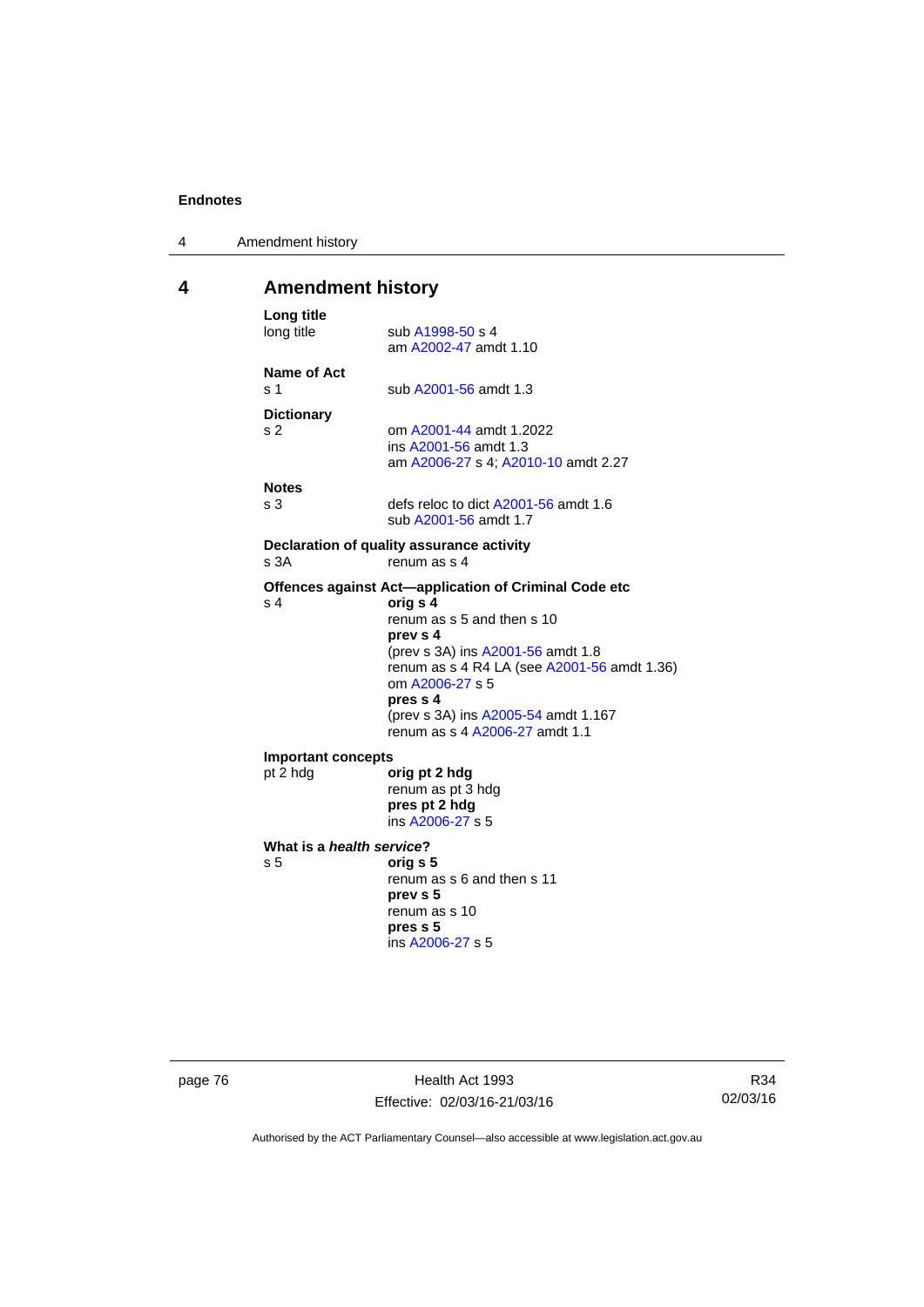Amendment history 4



R34 02/03/16

Health Act 1993 Effective: 02/03/16-21/03/16 page 77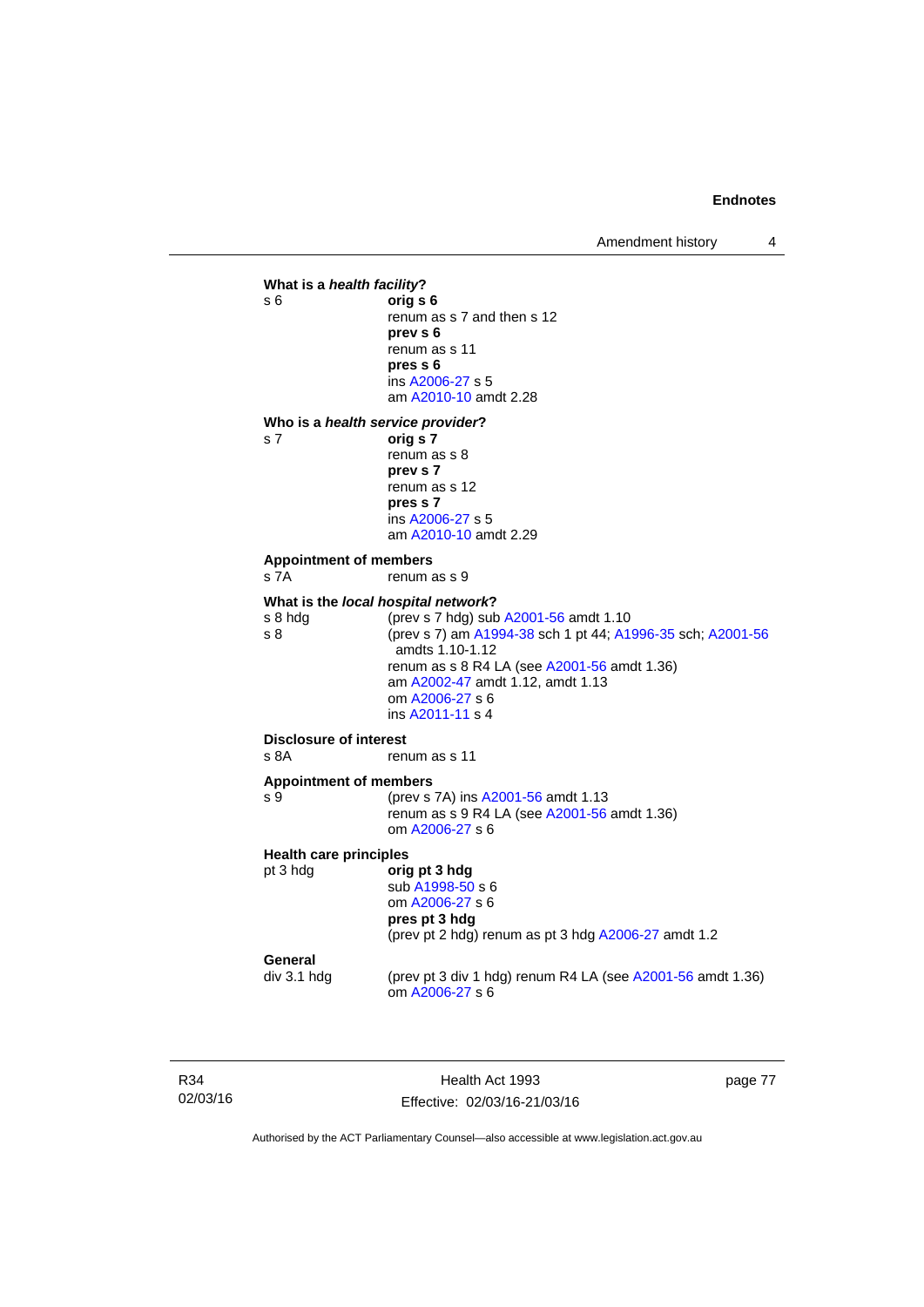| $\boldsymbol{\Lambda}$ | Amendment history |
|------------------------|-------------------|
|------------------------|-------------------|

| div 3.2 hdg       | (prev pt 3 div 2 hdg) renum R4 LA (see A2001-56 amdt 1.36)<br>om A2006-27 s 6 |
|-------------------|-------------------------------------------------------------------------------|
| <b>Objectives</b> |                                                                               |
| s <sub>10</sub>   | orig s 10                                                                     |
|                   | renum as s 13                                                                 |
|                   | prev s 10                                                                     |
|                   | (prev s 8) am A1998-50 s 7                                                    |
|                   | renum as s 10 R4 LA (see A2001-56 amdt 1.36)                                  |
|                   | om A2006-27 s 6<br>pres s 10                                                  |
|                   | (prev s 4) am A1996-35 sch                                                    |
|                   | renum as s 5 R4 LA (see A2001-56 amdt 1.36)                                   |
|                   | am A2002-47 amdt 1.11                                                         |
|                   | renum as s 10 A2006-27 amdt 1.3                                               |
|                   | am A2011-3 amdt 3.220                                                         |
|                   | <b>Medicare principles and commitments</b>                                    |
| s 11              | orig s 11                                                                     |
|                   | renum as s 14                                                                 |
|                   | prev s 11<br>(prev s 8A) ins A1998-50 s 8                                     |
|                   | renum as s 11 R4 LA (see A2001-56 amdt 1.36)                                  |
|                   | om A2006-27 s 6                                                               |
|                   | pres s 11                                                                     |
|                   | (prev s 5) am A1994-23 s 4; A2001-56 amdt 1.9                                 |
|                   | renum as s 6 R4 LA (see A2001-56 amdt 1.36)                                   |
|                   | renum as s 11 A2006-27 amdt 1.3                                               |
| Legal effect      |                                                                               |
| s 12              | orig s 12                                                                     |
|                   | renum as s 15                                                                 |
|                   | prev s 12<br>(prev s 9) am A1998-50 s 9; A2001-56 amdts 1.14-1.17             |
|                   | renum as s 12 R4 LA (see A2001-56 amdt 1.36)                                  |
|                   | am A2003-41 amdt 1.1                                                          |
|                   | om A2006-27 s 6                                                               |
|                   | pres s 12                                                                     |
|                   | (prev s 6) renum as s 7 R4 LA (see A2001-56 amdt 1.36)                        |
|                   | renum as s 12 A2006-27 amdt 1.3                                               |
|                   | <b>Local Health and Hospitals Network</b>                                     |
| pt 3A hdg         | orig pt 3A hdg                                                                |
|                   | renum as pt 4 hdg                                                             |
|                   | pres pt 3A hdg<br>ins A2011-11 s 5                                            |
|                   | om A2016-11 s 5                                                               |

page 78 **Health Act 1993** Effective: 02/03/16-21/03/16

R34 02/03/16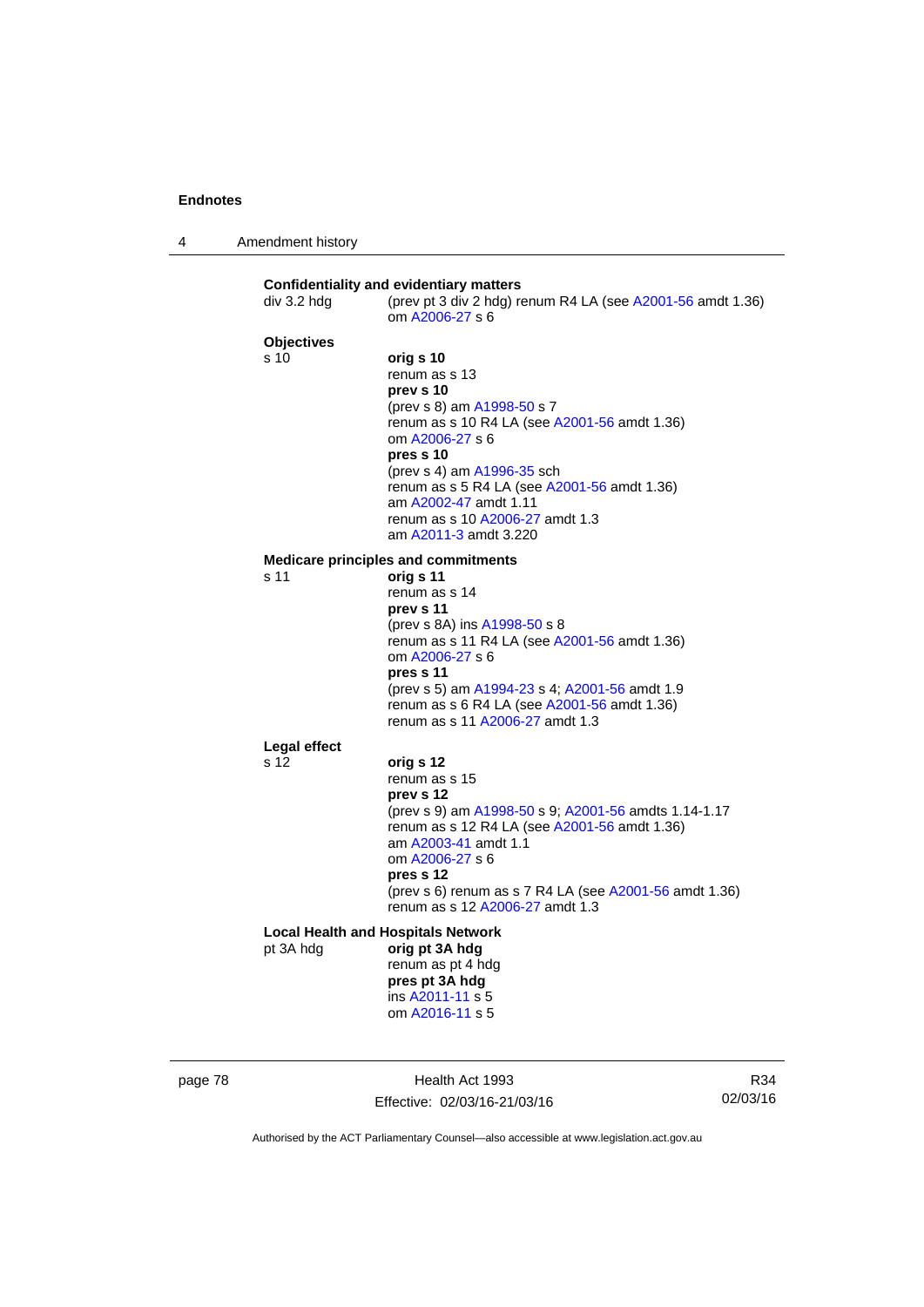### **Establishment, functions and members of Local Hospital Network Council div 3A.1 hdg ins A2011-11 s 5** ins [A2011-11](http://www.legislation.act.gov.au/a/2011-11) s 5 om [A2016-11](http://www.legislation.act.gov.au/a/2016-11) s 5 **Local Hospital Network Council** s 13 (prev s 10) am [A1998-50](http://www.legislation.act.gov.au/a/1998-50) s 10; [A1998-54](http://www.legislation.act.gov.au/a/1998-54) sch renum as s 13 R4 LA (see [A2001-56](http://www.legislation.act.gov.au/a/2001-56) amdt 1.36) sub [A2005-54](http://www.legislation.act.gov.au/a/2005-54) amdt 1.168 om [A2006-27](http://www.legislation.act.gov.au/a/2006-27) s 6 ins [A2011-11](http://www.legislation.act.gov.au/a/2011-11) s 5 om [A2016-11](http://www.legislation.act.gov.au/a/2016-11) s 5 **Protection of people assisting committee**  s 13AA renum as s 17 **Definitions for pt 4**  s 13AB renum as s 18 **Committee to be approved**  s 13AC renum as s 19 **Procedure and conduct of matters**  s 13AD renum as s 20 **Disclosure of interest**  s 13AE renum as s 21 **Nondisclosure of identity**  s 13AF renum as s 22 **Admissibility of evidence**  s 13AG renum as s 23 **Members not compellable**  s 13AH renum as s 24 **Protection of members**  renum as s 25 **Protection of people assisting committee**  s 13AJ renum as s 26 **Interpretation for pt 5**<br>s 13A **rep** renum as s 27 **Functions of council** s 14 (prev s 11) sub [A1998-50](http://www.legislation.act.gov.au/a/1998-50) s 11 renum as  $\overline{s}$  14 R4 LA (see [A2001-56](http://www.legislation.act.gov.au/a/2001-56) amdt 1.36) om [A2006-27](http://www.legislation.act.gov.au/a/2006-27) s 6 ins [A2011-11](http://www.legislation.act.gov.au/a/2011-11) s 5 am [A2011-22](http://www.legislation.act.gov.au/a/2011-22) amdt 1.239 om [A2016-11](http://www.legislation.act.gov.au/a/2016-11) s 5

R34 02/03/16

Health Act 1993 Effective: 02/03/16-21/03/16 page 79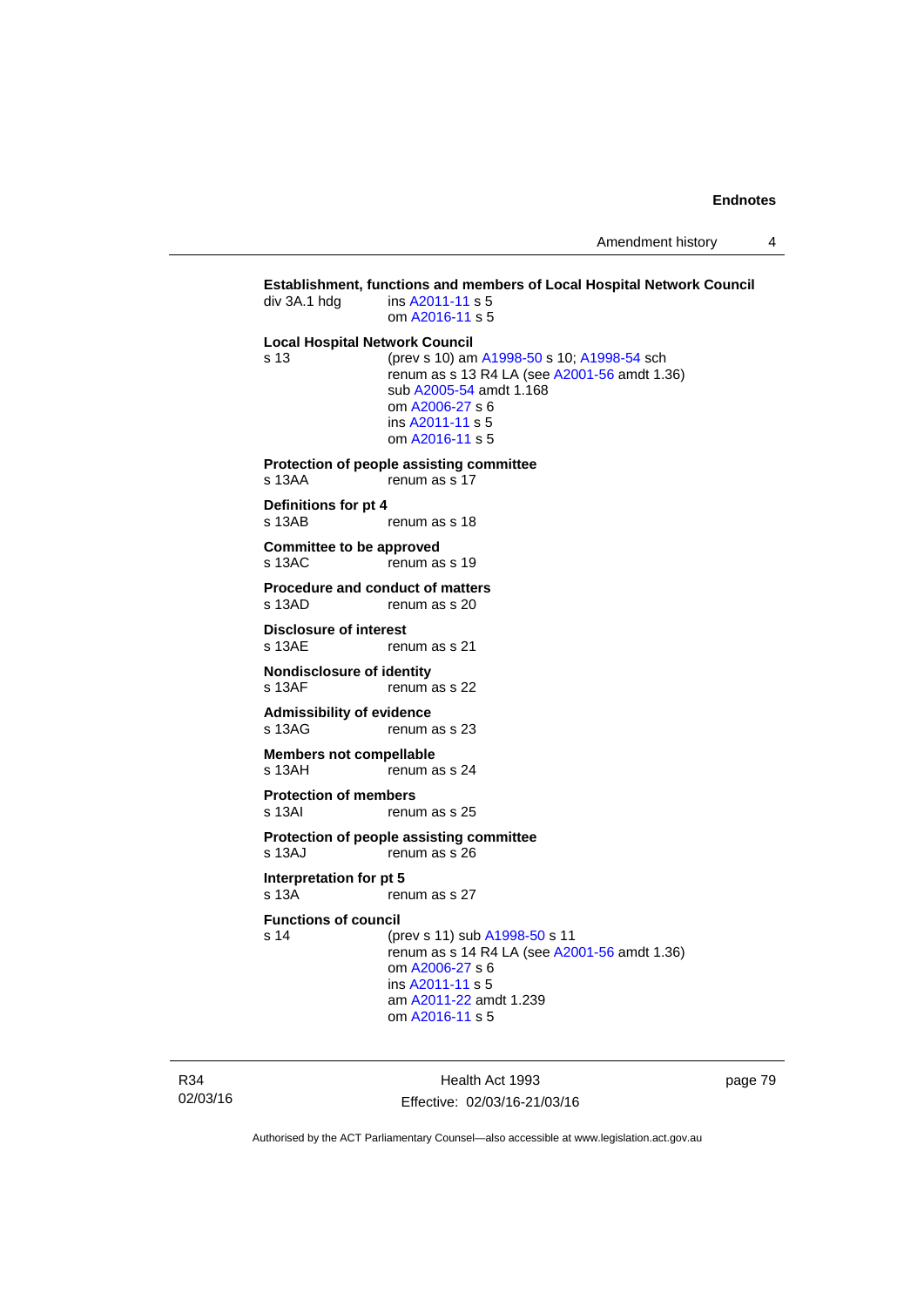4 Amendment history

**Council report to Minister etc** s 15 hdg (prev s 12 hdg) sub [A2003-41](http://www.legislation.act.gov.au/a/2003-41) amdt 1.1 s 15 (prev s 12) am [A1998-50](http://www.legislation.act.gov.au/a/1998-50) s 12 renum as s 15 R4 LA (see [A2001-56](http://www.legislation.act.gov.au/a/2001-56) amdt 1.36) om [A2006-27](http://www.legislation.act.gov.au/a/2006-27) s 6 ins [A2011-11](http://www.legislation.act.gov.au/a/2011-11) s 5 om [A2016-11](http://www.legislation.act.gov.au/a/2016-11) s 5 **Membership of council** s 16 (prev s 13) am [A1996-35](http://www.legislation.act.gov.au/a/1996-35) sch; [A1998-50](http://www.legislation.act.gov.au/a/1998-50) s 13; [A2001-56](http://www.legislation.act.gov.au/a/2001-56) amdts 1.18-1.24 renum as s 16 R4 LA (see [A2001-56](http://www.legislation.act.gov.au/a/2001-56) amdt 1.36) am [A2002-47](http://www.legislation.act.gov.au/a/2002-47) amdt 1.14 om [A2006-27](http://www.legislation.act.gov.au/a/2006-27) s 6 ins [A2011-11](http://www.legislation.act.gov.au/a/2011-11) s 5 om [A2016-11](http://www.legislation.act.gov.au/a/2016-11) s 5 **Members of council** s 17 **orig s 17** om [A1996-35](http://www.legislation.act.gov.au/a/1996-35) sch **pres s 17**  (prev s 13AA) ins [A1998-50](http://www.legislation.act.gov.au/a/1998-50) s 14 am [A2001-56](http://www.legislation.act.gov.au/a/2001-56) amdt 1.25 renum as s 17 R4 LA (see [A2001-56](http://www.legislation.act.gov.au/a/2001-56) amdt 1.36) am [A2002-47](http://www.legislation.act.gov.au/a/2002-47) amdt 1.14 om [A2006-27](http://www.legislation.act.gov.au/a/2006-27) s 6 ins [A2011-11](http://www.legislation.act.gov.au/a/2011-11) s 5 om [A2016-11](http://www.legislation.act.gov.au/a/2016-11) s 5 **Chair and deputy chair** s 18 **orig s 18** om [A1996-35](http://www.legislation.act.gov.au/a/1996-35) sch **pres s 18**  (prev s 13AB) ins [A1998-50](http://www.legislation.act.gov.au/a/1998-50) s 15 def *prescribed body* ins [A1998-50](http://www.legislation.act.gov.au/a/1998-50) s 15 am [A2001-56](http://www.legislation.act.gov.au/a/2001-56) amdt 1.26 def *private day hospital facility* ins [A1998-50](http://www.legislation.act.gov.au/a/1998-50) s 15 renum as s 18 R4 LA (see [A2001-56](http://www.legislation.act.gov.au/a/2001-56) amdt 1.36) om [A2006-27](http://www.legislation.act.gov.au/a/2006-27) s 6 ins [A2011-11](http://www.legislation.act.gov.au/a/2011-11) s 5 om [A2016-11](http://www.legislation.act.gov.au/a/2016-11) s 5 **Term of appointment of members** s 19 (prev s 13AC) ins [A1998-50](http://www.legislation.act.gov.au/a/1998-50) s 15 am [A2001-44](http://www.legislation.act.gov.au/a/2001-44) amdt 1.2023, amdt 1.2024 renum as s 19 R4 LA (see [A2001-56](http://www.legislation.act.gov.au/a/2001-56) amdt 1.36) om [A2006-27](http://www.legislation.act.gov.au/a/2006-27) s 6 ins [A2011-11](http://www.legislation.act.gov.au/a/2011-11) s 5 om [A2016-11](http://www.legislation.act.gov.au/a/2016-11) s 5

page 80 Health Act 1993 Effective: 02/03/16-21/03/16

R34 02/03/16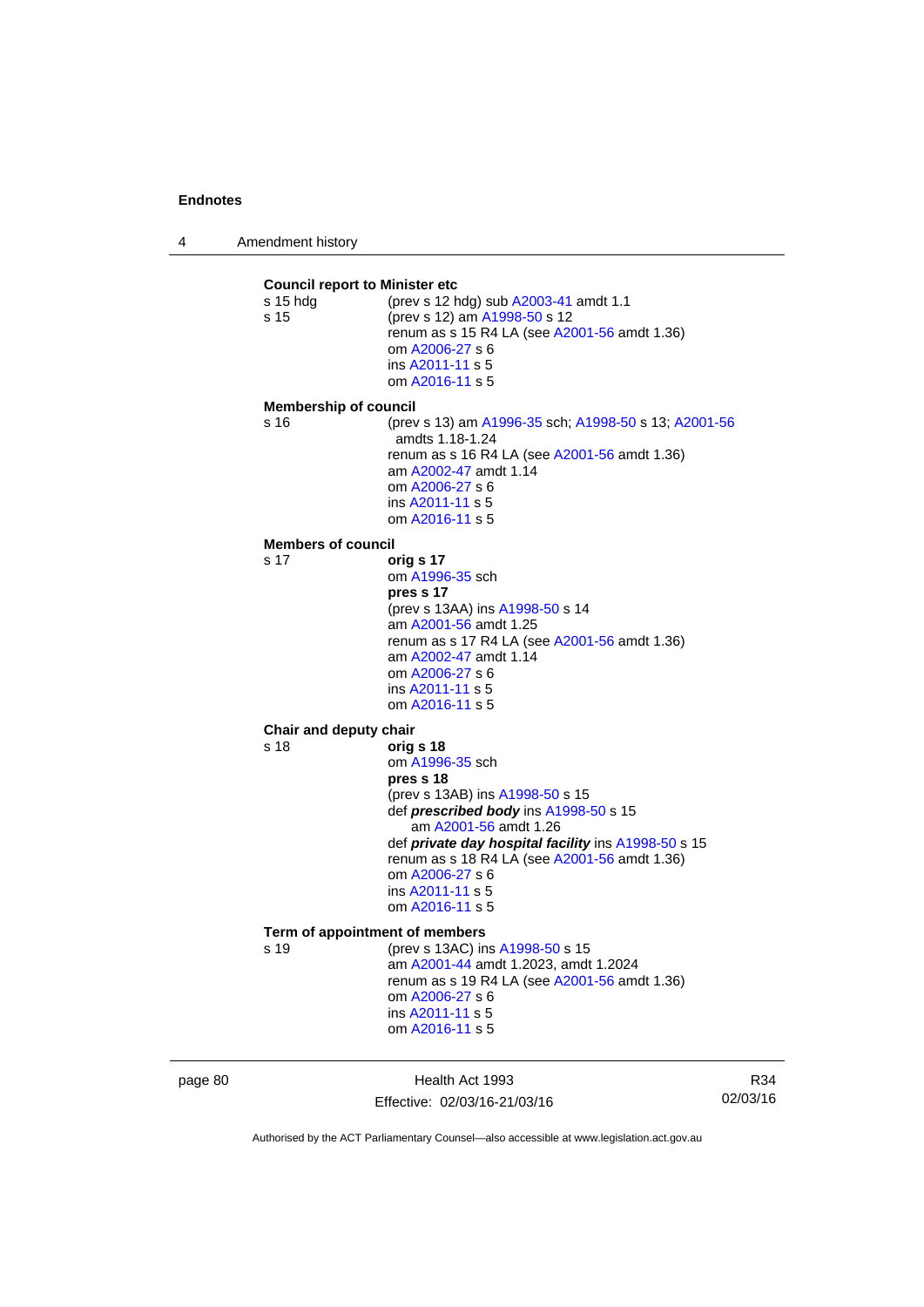02/03/16 Health Act 1993 Effective: 02/03/16-21/03/16 page 81 **Ending of appointment of members**  s 19A **orig s 19A** renum as s 31 **pres s 19A**  ins [A2011-11](http://www.legislation.act.gov.au/a/2011-11) s 5 om [A2016-11](http://www.legislation.act.gov.au/a/2016-11) s 5 **Conditions of appointment generally**  s 19B ins [A2011-11](http://www.legislation.act.gov.au/a/2011-11) s 5 om [A2016-11](http://www.legislation.act.gov.au/a/2016-11) s 5 **Proceedings of council**  div 3A.2 hdg ins [A2011-11](http://www.legislation.act.gov.au/a/2011-11) s 5 om [A2016-11](http://www.legislation.act.gov.au/a/2016-11) s 5 **Time and place of meetings of council**  s 19C ins [A2011-11](http://www.legislation.act.gov.au/a/2011-11) s 5 am [A2011-22](http://www.legislation.act.gov.au/a/2011-22) amdt 1.239 om [A2016-11](http://www.legislation.act.gov.au/a/2016-11) s 5 **Procedures governing proceedings of council**  s 19D ins [A2011-11](http://www.legislation.act.gov.au/a/2011-11) s 5 am [A2011-22](http://www.legislation.act.gov.au/a/2011-22) amdt 1.239 om [A2016-11](http://www.legislation.act.gov.au/a/2016-11) s 5 **Council—disclosure of interests**  ins [A2011-11](http://www.legislation.act.gov.au/a/2011-11) s 5 om [A2016-11](http://www.legislation.act.gov.au/a/2016-11) s 5 **Review of pt 3A**  div 3A.3 hdg ins [A2011-11](http://www.legislation.act.gov.au/a/2011-11) s 5 exp 1 July 2013 (s 19F (3)) **Review of pt 3A**  s 19F ins [A2011-11](http://www.legislation.act.gov.au/a/2011-11) s 5 exp 1 July 2013 (s 19F (3)) **Quality assurance** (prev pt 3A hdg) ins  $A1998-50$  s 15 renum as pt 4 hdg R4 LA (see [A2001-56](http://www.legislation.act.gov.au/a/2001-56) amdt 1.36) sub [A2006-27](http://www.legislation.act.gov.au/a/2006-27) s 6 **Quality assurance—important concepts**   $div 4.1$  hdg  $(over v 3A$  div 1 hdg) renum R4 LA (see [A2001-56](http://www.legislation.act.gov.au/a/2001-56) amdt 1.36) sub [A2006-27](http://www.legislation.act.gov.au/a/2006-27) s 6 **Definitions—pt 4** s 20 (prev s 13AD) ins [A1998-50](http://www.legislation.act.gov.au/a/1998-50) s 15 renum as s 20 R4 LA (see [A2001-56](http://www.legislation.act.gov.au/a/2001-56) amdt 1.36) sub [A2006-27](http://www.legislation.act.gov.au/a/2006-27) s 6 def *CEO* ins [A2006-27](http://www.legislation.act.gov.au/a/2006-27) s 6 def *health facility QAC* ins [A2006-27](http://www.legislation.act.gov.au/a/2006-27) s 6

Authorised by the ACT Parliamentary Counsel—also accessible at www.legislation.act.gov.au

R34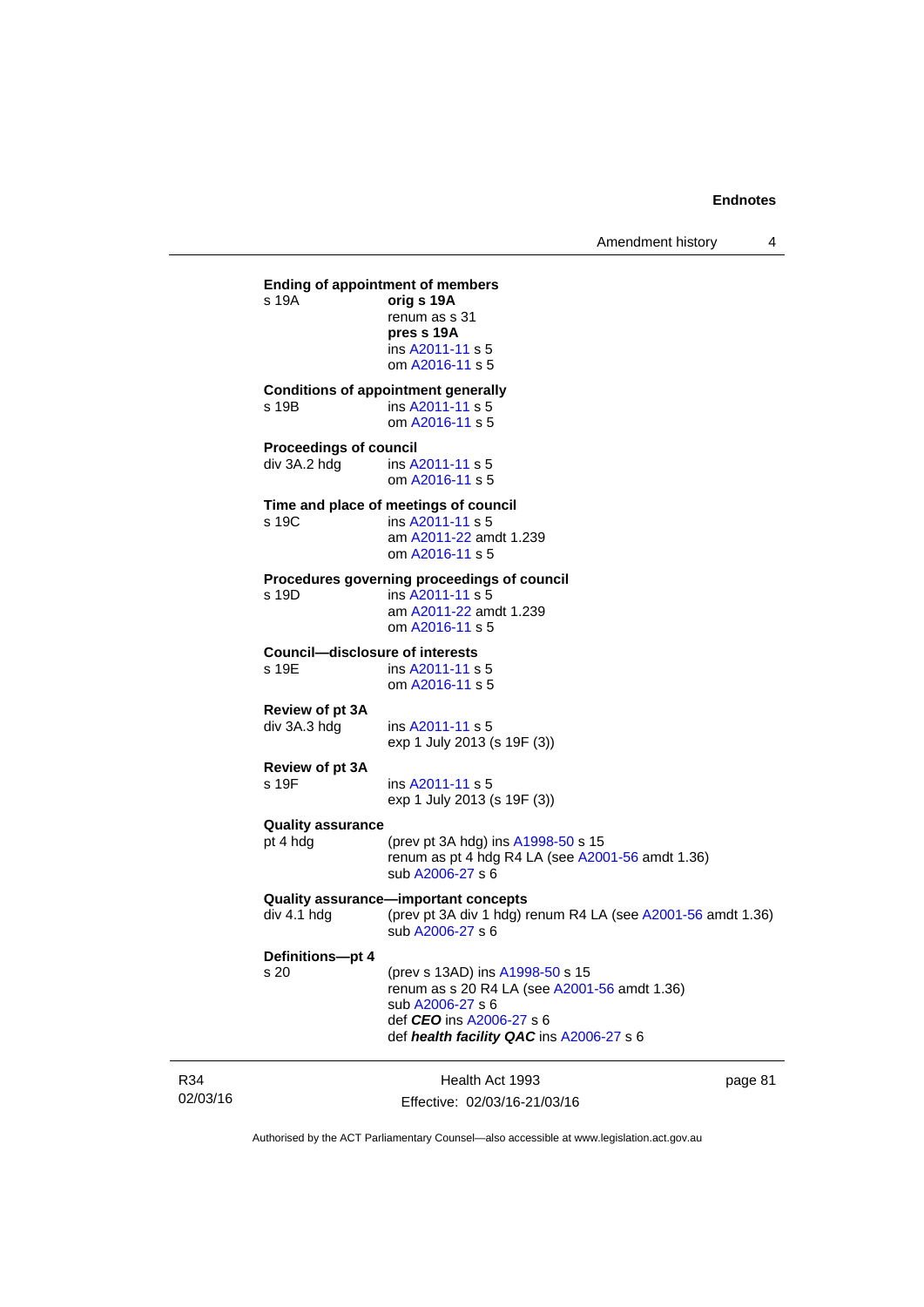4 Amendment history

|                 | def health professional organisation ins A2006-27 s 6<br>def health professional organisation QAC ins A2006-27 s 6<br>def health service report ins A2006-27 s 6<br>def ministerial report ins A2006-27 s 6<br>def special purpose QAC ins A2006-27 s 6 |
|-----------------|---------------------------------------------------------------------------------------------------------------------------------------------------------------------------------------------------------------------------------------------------------|
| s <sub>21</sub> | What is a health professional organisation?<br>orig s 21<br>renum as s 34<br>pres s 21<br>(prev s 13AE) ins A1998-50 s 15<br>renum as s 21 R4 LA (see A2001-56 amdt 1.36)<br>sub A2006-27 s 6                                                           |
| s 22            | Who is the CEO of a health facility?<br>orig s 22<br>renum as s 35 and then s 191<br>pres s 22<br>(prev s 13AF) ins A1998-50 s 15<br>renum as s 22 R4 LA (see A2001-56 amdt 1.36)<br>sub A2005-54 amdt 1.169; A2006-27 s 6<br>am A2011-22 amdt 1.238    |
| s 23            | Who is the CEO of a health professional organisation?<br>(prev s 13AG) ins A1998-50 s 15<br>renum as s 23 R4 LA (see A2001-56 amdt 1.36)<br>sub A2006-27 s 6                                                                                            |
| div 4.2 hdg     | Quality assurance—quality assurance committees<br>(prev pt 3A div 2 hdg) renum R4 LA (see A2001-56 amdt 1.36)<br>sub A2006-27 s 6                                                                                                                       |
| s 24            | What is a quality assurance committee?<br>(prev s 13AH) ins A1998-50 s 15<br>renum as s 24 R4 LA (see A2001-56 amdt 1.36)<br>sub A2006-27 s 6                                                                                                           |
| s 25            | <b>Approval of health facility QACs</b><br>(prev s 13AI) ins A1998-50 s 15<br>am A2001-56 amdts 1.27-1.33<br>renum as s 25 R4 LA (see A2001-56 amdt 1.36)<br>sub A2006-27 s 6                                                                           |
| s 26            | Approval of health professional organisation QACs<br>(prev s 13AJ) ins A1998-50 s 15<br>am A2001-56 amdt 1.34<br>renum as s 26 R4 LA (see A2001-56 amdt 1.36)<br>sub A2006-27 s 6                                                                       |
| s 27            | <b>Approval of special purpose QACs</b><br>(prev s 13A) ins A1996-35 sch                                                                                                                                                                                |

page 82 Health Act 1993 Effective: 02/03/16-21/03/16

R34 02/03/16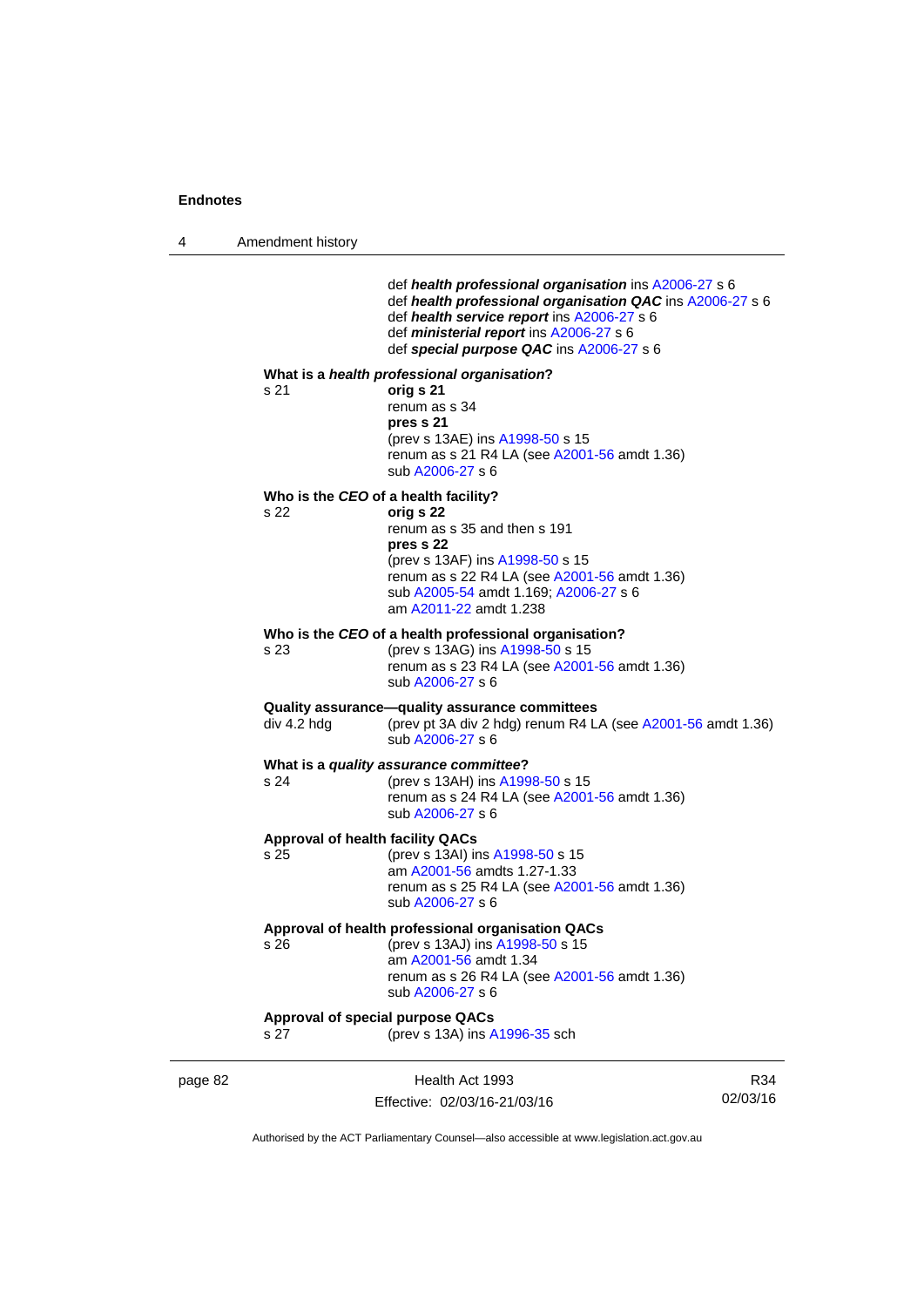Amendment history 4 renum as s 27 R4 LA (see [A2001-56](http://www.legislation.act.gov.au/a/2001-56) amdt 1.36) sub [A2006-27](http://www.legislation.act.gov.au/a/2006-27) s 6 **Quality Assurance Committees—term**  s 27A ins [A2011-11](http://www.legislation.act.gov.au/a/2011-11) s 6 **Quality assurance committees—criteria for approval** s 28 (prev s 14) am [A1994-38](http://www.legislation.act.gov.au/a/1994-38) sch 1 pt 44; [A1998-50](http://www.legislation.act.gov.au/a/1998-50) s 16 renum as s 28 R4 LA (see [A2001-56](http://www.legislation.act.gov.au/a/2001-56) amdt 1.36) sub [A2006-27](http://www.legislation.act.gov.au/a/2006-27) s 6 **Quality assurance committees—revocation of approval**  s 29 (prev s 15) renum as s 29 R4 LA (see [A2001-56](http://www.legislation.act.gov.au/a/2001-56) amdt 1.36) sub [A2006-27](http://www.legislation.act.gov.au/a/2006-27) s 6 **Quality assurance committees—functions**  s 30 (prev s 16) renum as s 30 R4 LA (see [A2001-56](http://www.legislation.act.gov.au/a/2001-56) amdt 1.36) sub [A2006-27](http://www.legislation.act.gov.au/a/2006-27) s 6 **Meaning of** *abortion* **for pt 6**  s 30A renum as s 80 **Only doctor may carry out abortion**  s 30B renum as s 81 **Abortion to be carried out in approved medical facility**   $renum$  as s  $82<sup>2</sup>$ **Approval of facilities**  s 30D renum as s 83 **No obligation to carry out abortion**  s 30E renum as s 84 **Quality assurance committees—appointment of members** s 31 (prev s 19A) ins [A1996-35](http://www.legislation.act.gov.au/a/1996-35) sch renum as s 31 R4 LA (see [A2001-56](http://www.legislation.act.gov.au/a/2001-56) amdt 1.36) sub [A2006-27](http://www.legislation.act.gov.au/a/2006-27) s 6 am [A2011-22](http://www.legislation.act.gov.au/a/2011-22) amdt 1.238 **Quality assurance committees—disclosure of interests** s 32 (prev s 19) am [A1994-38](http://www.legislation.act.gov.au/a/1994-38) sch 1 pt 44; [A1994-60](http://www.legislation.act.gov.au/a/1994-60) sch 1 sub [A1998-50](http://www.legislation.act.gov.au/a/1998-50) s 17 renum as s 32 R4 LA (see [A2001-56](http://www.legislation.act.gov.au/a/2001-56) amdt 1.36) sub [A2006-27](http://www.legislation.act.gov.au/a/2006-27) s 6 **Quality assurance committees—procedure** (prev s 20) am [A1994-38](http://www.legislation.act.gov.au/a/1994-38) sch 1 pt 44; [A1994-60](http://www.legislation.act.gov.au/a/1994-60) sch 1 sub [A1998-50](http://www.legislation.act.gov.au/a/1998-50) s 17 renum as s 33 R4 LA (see [A2001-56](http://www.legislation.act.gov.au/a/2001-56) amdt 1.36) sub [A2006-27](http://www.legislation.act.gov.au/a/2006-27) s 6

R34 02/03/16

Health Act 1993 Effective: 02/03/16-21/03/16 page 83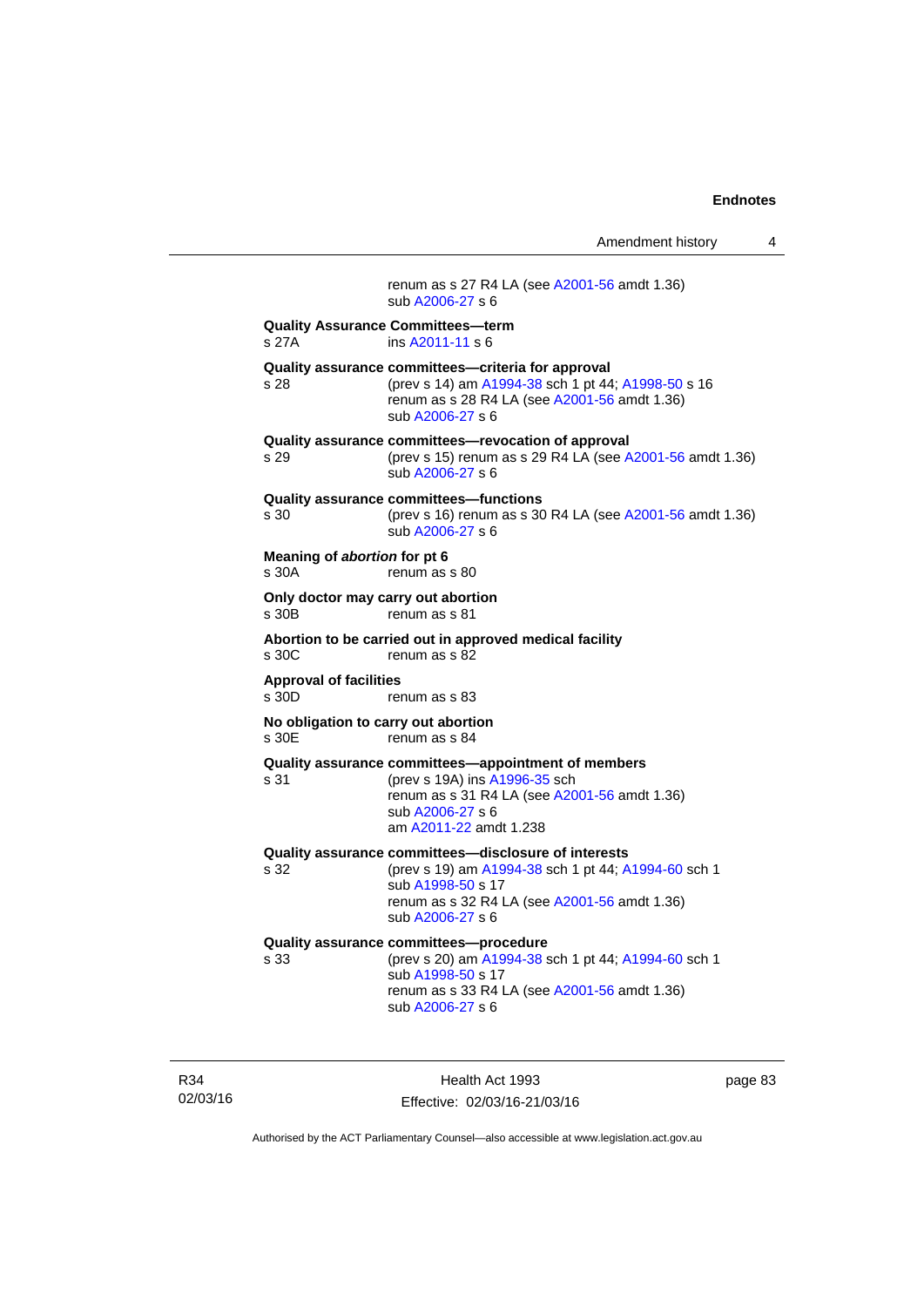| Amendment history |
|-------------------|
|                   |

```
Definitions for pt 7 
                 renum as s 100
Service contracts 
                 renum as s 101
Core conditions 
                 renum as s 102
Collective negotiations 
s 33D renum as s 103
Negotiating agents 
                 renum as s 104
Authorised representatives 
s 33F renum as s 105
Arbitration 
s 33G renum as s 106
Trade Practices Act authorisation 
s 33H renum as s 107
Quality assurance committees—protection of members etc from liability
s 34 (prev s 21) ins A1994-23 s 5 
                 renum as s 34 R4 LA (see A2001-56 amdt 1.36) 
                  om A2006-27 amdt 1.25
                  ins A2006-27 s 6
Quality assurance committees—obtaining information
s 35 orig s 35 
                  renum as s 191 
                 pres s 35 
                  ins A2006-27 s 6
Assessment and evaluation of health services<br>div 4.3 hdg ins A2006-27 s 6
                 A2006-27 s 6
Assessment and evaluation of health services 
s 36 orig s 36 
                 renum as s 192 
                 pres s 36 
                  ins A2006-27 s 6
Approval of quality assurance activities 
s 37 orig s 37 
                 renum as s 193 
                 pres s 37 
                  ins A2006-27 s 6
Approved forms 
s 37A renum as s 194
```
page 84 Health Act 1993 Effective: 02/03/16-21/03/16

R34 02/03/16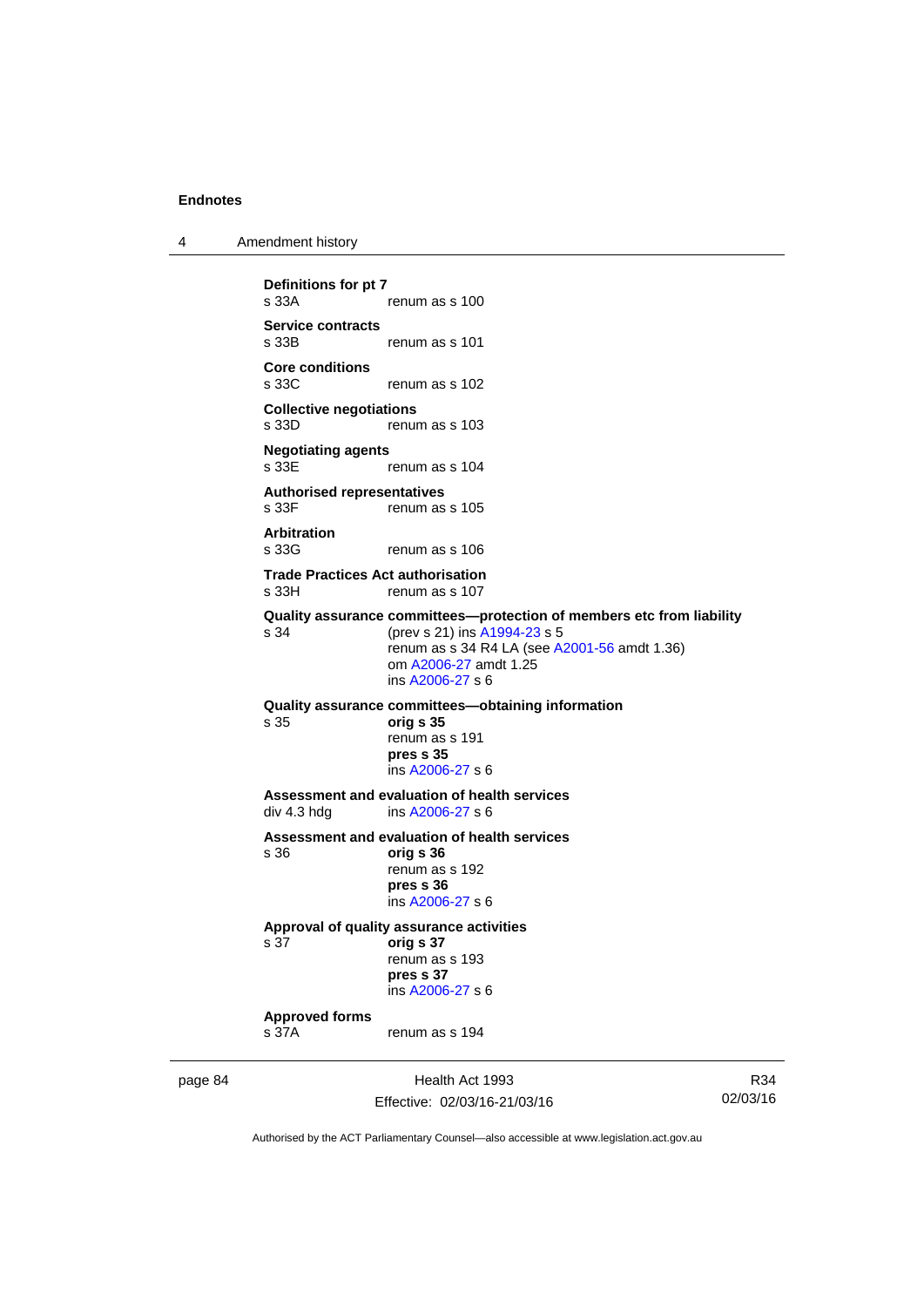**Regulations about nurse practitioners**  renum as s 195 **Preparing health service reports**  s 38 **orig s 38** renum as s 196 **pres s 38**  ins [A2006-27](http://www.legislation.act.gov.au/a/2006-27) s 6 **Extraordinary reports**<br>s 38A **ins** ins [A2011-11](http://www.legislation.act.gov.au/a/2011-11) s 7 am [A2011-22](http://www.legislation.act.gov.au/a/2011-22) amdt 1.238 **Interim reports**  ins [A2011-11](http://www.legislation.act.gov.au/a/2011-11) s 7 am [A2011-22](http://www.legislation.act.gov.au/a/2011-22) amdt 1.238 Giving health service reports to CEO or director-general<br>
s 39 hdg am A2011-22 amdt 1.238 s 39 hdg am [A2011-22](http://www.legislation.act.gov.au/a/2011-22) amdt 1.238<br>s 39 **orig s 39** s 39 **orig s 39**  ins [A2002-47](http://www.legislation.act.gov.au/a/2002-47) amdt 1.16 exp 31 December 2003 (s 46) **prev s 39**  renum as s 240 **pres s 39**  ins [A2006-27](http://www.legislation.act.gov.au/a/2006-27) s 6 am [A2011-22](http://www.legislation.act.gov.au/a/2011-22) amdt 1.238 **Monitoring implementation of recommendations**  s 40 **orig s 40**  ins [A2002-47](http://www.legislation.act.gov.au/a/2002-47) amdt 1.16 exp 31 December 2003 (s 46) **prev s 40**  renum as s 241 **pres s 40**  ins [A2006-27](http://www.legislation.act.gov.au/a/2006-27) s 6 **Quality assurance committees—reporting**  div 4.4 hdg ins [A2006-27](http://www.legislation.act.gov.au/a/2006-27) s 6 **Annual quality assurance committee report to Minister**  s 41 **ins A2002-47** amdt 1.16 exp 31 December 2003 (s 46) ins [A2006-27](http://www.legislation.act.gov.au/a/2006-27) s 6 **Other quality assurance committee reports** 

s 42 **ins A2002-47** amdt 1.16 exp 31 December 2003 (s 46) ins [A2006-27](http://www.legislation.act.gov.au/a/2006-27) s 6

R34 02/03/16

Health Act 1993 Effective: 02/03/16-21/03/16 page 85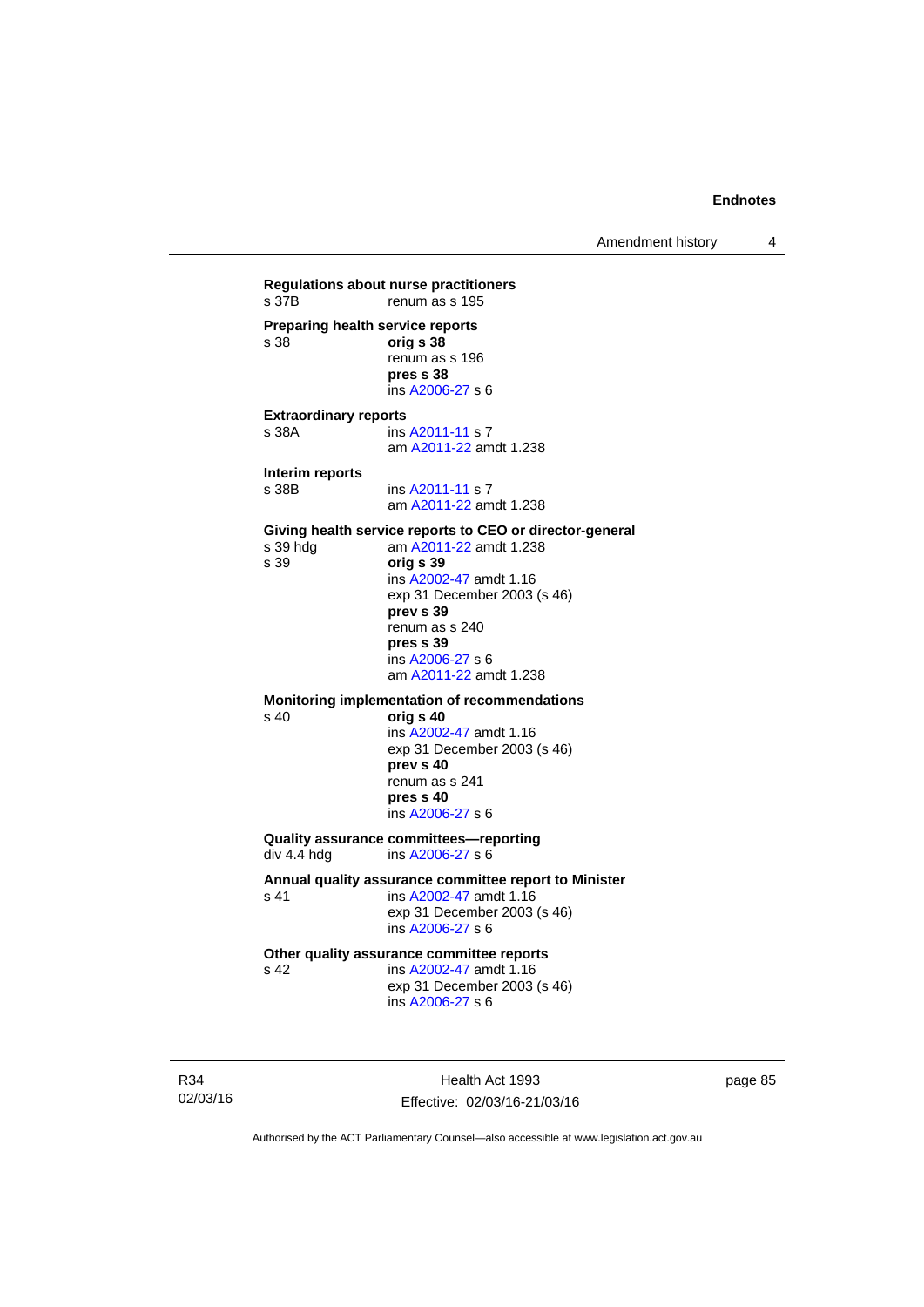4 Amendment history

**Quality assurance committees—information sharing div 4.5 hdg ins A2006-27 s 6** ins  $A2006 - 27$  s 6 **Quality assurance committees—giving information to the Coroner's Court**  s 43 ins [A2002-47](http://www.legislation.act.gov.au/a/2002-47) amdt 1.16 exp 31 December 2003 (s 46) ins [A2006-27](http://www.legislation.act.gov.au/a/2006-27) s 6 sub [A2011-11](http://www.legislation.act.gov.au/a/2011-11) s 8 **Quality assurance committees—giving information to other quality assurance committees**  s 44 ins [A2002-47](http://www.legislation.act.gov.au/a/2002-47) amdt 1.16 exp 31 December 2003 (s 46) ins [A2006-27](http://www.legislation.act.gov.au/a/2006-27) s 6 sub [A2011-11](http://www.legislation.act.gov.au/a/2011-11) s 8 **Quality assurance committees—giving information to health board and health services commissioner**<br>s 45 hdg am A2010-1 am [A2010-10](http://www.legislation.act.gov.au/a/2010-10) amdt 2.30 s 45 ins [A2002-47](http://www.legislation.act.gov.au/a/2002-47) amdt 1.16 exp 31 December 2003 (s 46) ins [A2006-27](http://www.legislation.act.gov.au/a/2006-27) s 6 am [A2010-10](http://www.legislation.act.gov.au/a/2010-10) amdt 2.30 sub [A2011-11](http://www.legislation.act.gov.au/a/2011-11) s 8 **Quality assurance committees—giving information to Minister**  ins [A2002-47](http://www.legislation.act.gov.au/a/2002-47) amdt 1.16 exp 31 December 2003 (s 46) ins [A2006-27](http://www.legislation.act.gov.au/a/2006-27) s 6 sub [A2011-11](http://www.legislation.act.gov.au/a/2011-11) s 8 **Quality assurance committees—admissibility of evidence**  s 47 ins [A2006-27](http://www.legislation.act.gov.au/a/2006-27) s 6 **Reviewing scope of clinical practice**<br>pt 5 hdg **orig pt 5 hdg** pt 5 hdg **orig pt 5 hdg** om [A1996-35](http://www.legislation.act.gov.au/a/1996-35) sch **pres pt 5 hdg**  (prev pt 4 hdg) renum as pt 5 hdg R4 LA (see [A2001-56](http://www.legislation.act.gov.au/a/2001-56) amdt 1.36) sub [A2006-27](http://www.legislation.act.gov.au/a/2006-27) s 6; [A2011-11](http://www.legislation.act.gov.au/a/2011-11) s 9 **Definitions—pt 5**   $ins A2006-27 s 6$  $ins A2006-27 s 6$  $ins A2006-27 s 6$  def *CEO* ins [A2006-27](http://www.legislation.act.gov.au/a/2006-27) s 6 def *clinical privileges* ins [A2006-27](http://www.legislation.act.gov.au/a/2006-27) s 6 om [A2011-11](http://www.legislation.act.gov.au/a/2011-11) s 10 def *clinical privileges report* ins [A2006-27](http://www.legislation.act.gov.au/a/2006-27) s 6 om [A2011-11](http://www.legislation.act.gov.au/a/2011-11) s 10

page 86 Health Act 1993 Effective: 02/03/16-21/03/16

R34 02/03/16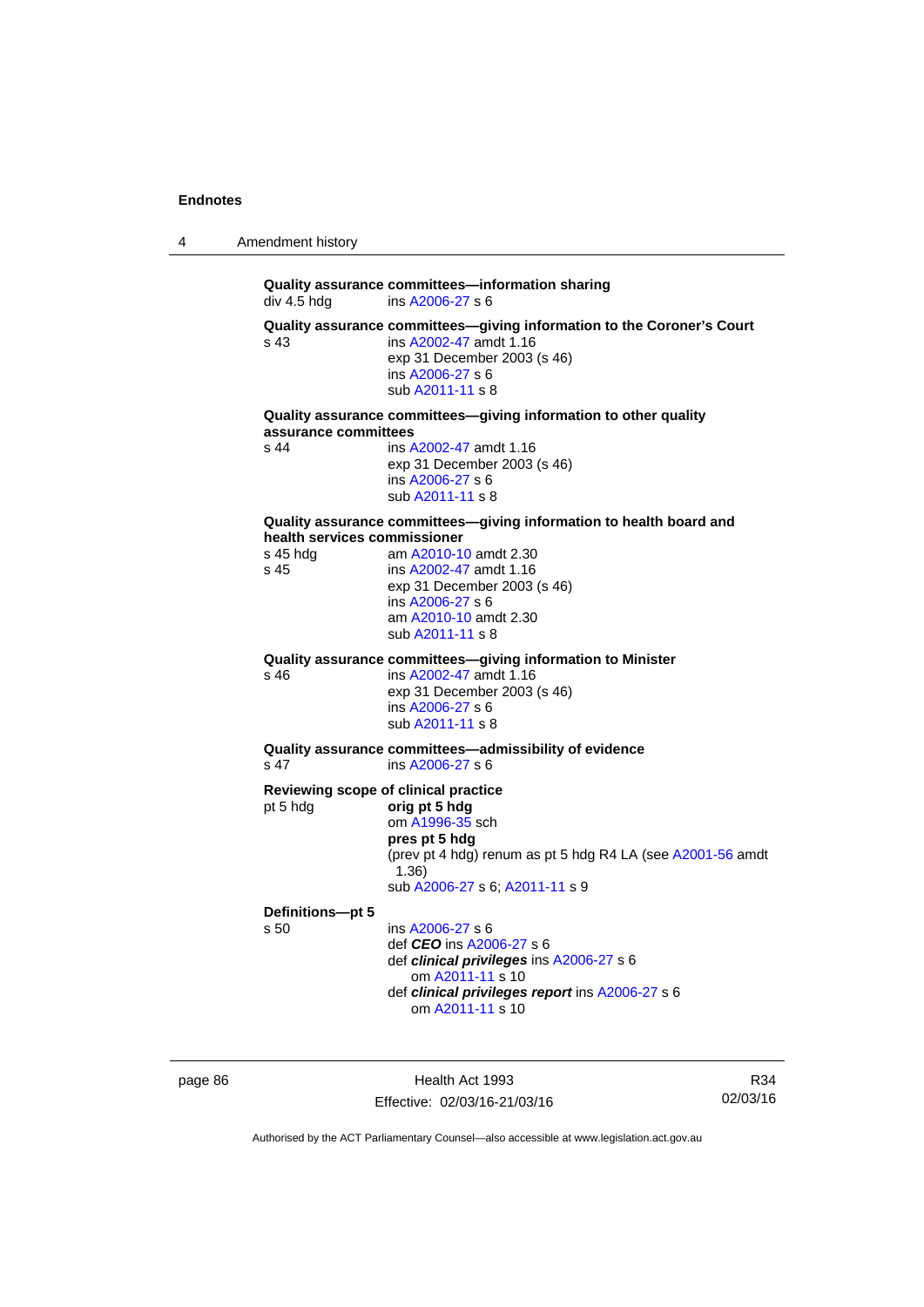def *clinical privileges review notice* ins [A2006-27](http://www.legislation.act.gov.au/a/2006-27) s 6 om [A2011-11](http://www.legislation.act.gov.au/a/2011-11) s 10 def *dentist* ins [A2006-27](http://www.legislation.act.gov.au/a/2006-27) s 6 def *doctor* ins [A2006-27](http://www.legislation.act.gov.au/a/2006-27) s 6 def *eligible midwife* ins [A2013-44](http://www.legislation.act.gov.au/a/2013-44) amdt 1.2 def *hospital* ins [A2006-27](http://www.legislation.act.gov.au/a/2006-27) s 6 def *review* ins [A2006-27](http://www.legislation.act.gov.au/a/2006-27) s 6 sub [A2011-11](http://www.legislation.act.gov.au/a/2011-11) s 11 def *scope of clinical practice* ins [A2011-11](http://www.legislation.act.gov.au/a/2011-11) s 11 am [A2013-44](http://www.legislation.act.gov.au/a/2013-44) amdt 1.3 def *scope of clinical practice executive decision notice* ins [A2011-11](http://www.legislation.act.gov.au/a/2011-11) s 11 def *scope of clinical practice report* ins [A2011-11](http://www.legislation.act.gov.au/a/2011-11) s 11 **What is a** *scope of clinical practice committee***?**  s 51 ins [A2006-27](http://www.legislation.act.gov.au/a/2006-27) s 6 sub [A2011-11](http://www.legislation.act.gov.au/a/2011-11) s 12 **Who is a** *doctor***,** *dentist* **or** *eligible midwife* **for a health facility? <br>
s 52 hdg sub A2013-44 amdt 1.4** sub [A2013-44](http://www.legislation.act.gov.au/a/2013-44) amdt 1.4 s 52 ins [A2006-27](http://www.legislation.act.gov.au/a/2006-27) s 6 am [A2013-44](http://www.legislation.act.gov.au/a/2013-44) amdt 1.5 **Who is the** *CEO* **of a health facility?**  s 53 ins [A2006-27](http://www.legislation.act.gov.au/a/2006-27) s 6 am [A2011-22](http://www.legislation.act.gov.au/a/2011-22) amdt 1.238 **What is** *scope of clinical practice***?**<br> **8 64 ins A2006-27 s 6** ins [A2006-27](http://www.legislation.act.gov.au/a/2006-27) s 6 sub [A2011-11](http://www.legislation.act.gov.au/a/2011-11) s 13 am [A2013-44](http://www.legislation.act.gov.au/a/2013-44) amdt 1.6 **Meaning of** *review* **scope of clinical practice**  s 55 ins [A2006-27](http://www.legislation.act.gov.au/a/2006-27) s 6 sub [A2011-11](http://www.legislation.act.gov.au/a/2011-11) s 13 **Approval of scope of clinical practice committees**  s 56 ins [A2006-27](http://www.legislation.act.gov.au/a/2006-27) s 6 sub [A2011-11](http://www.legislation.act.gov.au/a/2011-11) s 13 **Scope of clinical practice committees—criteria for approval**  s 57 ins [A2006-27](http://www.legislation.act.gov.au/a/2006-27) s 6 sub [A2011-11](http://www.legislation.act.gov.au/a/2011-11) s 13 **Scope of clinical practice committees—revocation of approval**  s 58 ins [A2006-27](http://www.legislation.act.gov.au/a/2006-27) s 6 sub [A2011-11](http://www.legislation.act.gov.au/a/2011-11) s 13

R34 02/03/16

Health Act 1993 Effective: 02/03/16-21/03/16 page 87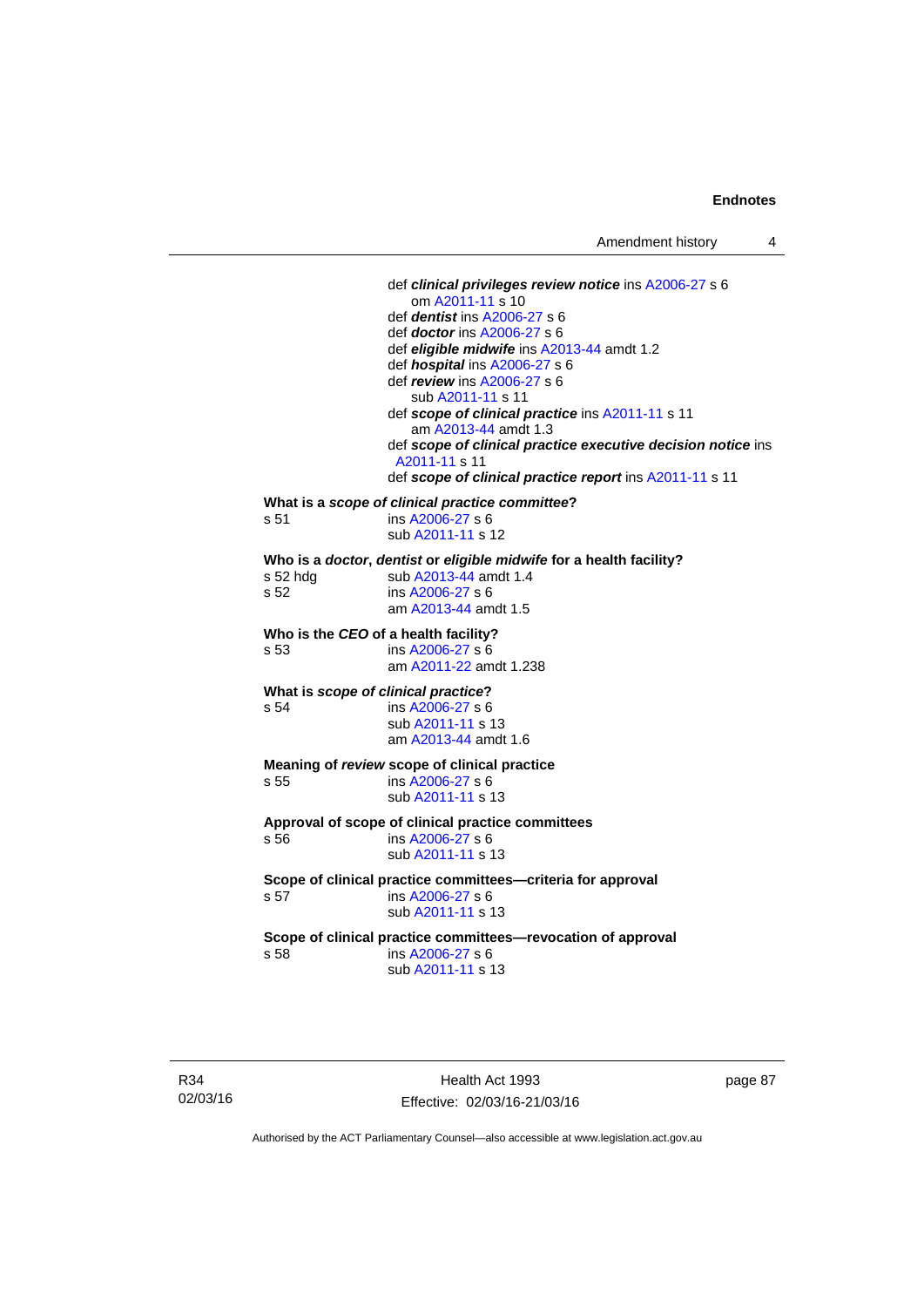4 Amendment history **Scope of clinical practice committees—functions**  s 59 ins [A2006-27](http://www.legislation.act.gov.au/a/2006-27) s 6 sub [A2011-11](http://www.legislation.act.gov.au/a/2011-11) s 13 am [A2013-44](http://www.legislation.act.gov.au/a/2013-44) amdt 1.7, amdt 1.8 **Scope of clinical practice committees—appointment of members**  s 60 ins [A2006-27](http://www.legislation.act.gov.au/a/2006-27) s 6 sub [A2011-11](http://www.legislation.act.gov.au/a/2011-11) s 13 am [A2011-22](http://www.legislation.act.gov.au/a/2011-22) amdt 1.238 **Scope of clinical practice committees—disclosure of interests**  s 61 ins [A2006-27](http://www.legislation.act.gov.au/a/2006-27) s 6 sub [A2011-11](http://www.legislation.act.gov.au/a/2011-11) s 13 **Scope of clinical practice committees—procedure**  s 62 ins [A2006-27](http://www.legislation.act.gov.au/a/2006-27) s 6 sub [A2011-11](http://www.legislation.act.gov.au/a/2011-11) s 13 **Scope of clinical practice committees—protection of members etc from liability**  s 63 ins [A2006-27](http://www.legislation.act.gov.au/a/2006-27) s 6 sub [A2011-11](http://www.legislation.act.gov.au/a/2011-11) s 13 **Scope of clinical practice committees—obtaining information**  $s$  64 **ins A2006-27 s 6** ins [A2006-27](http://www.legislation.act.gov.au/a/2006-27) s 6 sub [A2011-11](http://www.legislation.act.gov.au/a/2011-11) s 13 **Scope of clinical practice committee must give doctor, dentist or eligible midwife opportunity to explain**  s 65 hdg am [A2013-44](http://www.legislation.act.gov.au/a/2013-44) amdt 1.9 s 65 ins [A2006-27](http://www.legislation.act.gov.au/a/2006-27) s 6 sub [A2011-11](http://www.legislation.act.gov.au/a/2011-11) s 13 am [A2013-44](http://www.legislation.act.gov.au/a/2013-44) amdt 1.9 **Interim and emergency withdrawal or amendment of scope of clinical practice by committee**  s 66 ins [A2006-27](http://www.legislation.act.gov.au/a/2006-27) s 6 sub [A2011-11](http://www.legislation.act.gov.au/a/2011-11) s 13 am [A2011-22](http://www.legislation.act.gov.au/a/2011-22) amdt 1.235; [A2013-44](http://www.legislation.act.gov.au/a/2013-44) amdt 1.9, amdt 1.10 **Preparing scope of clinical practice reports**  s 67 ins [A2006-27](http://www.legislation.act.gov.au/a/2006-27) s 6 sub [A2011-11](http://www.legislation.act.gov.au/a/2011-11) s 13 am [A2013-44](http://www.legislation.act.gov.au/a/2013-44) amdt 1.11 **Giving scope of clinical practice reports to CEO of health facility and doctor, dentist or eligible midwife**  s 68 hdg am [A2013-44](http://www.legislation.act.gov.au/a/2013-44) amdt 1.11<br>s 68 ins A2006-27 s 6 ins [A2006-27](http://www.legislation.act.gov.au/a/2006-27) s 6 sub [A2011-11](http://www.legislation.act.gov.au/a/2011-11) s 13 am [A2013-44](http://www.legislation.act.gov.au/a/2013-44) amdt 1.11

page 88 Health Act 1993 Effective: 02/03/16-21/03/16

R34 02/03/16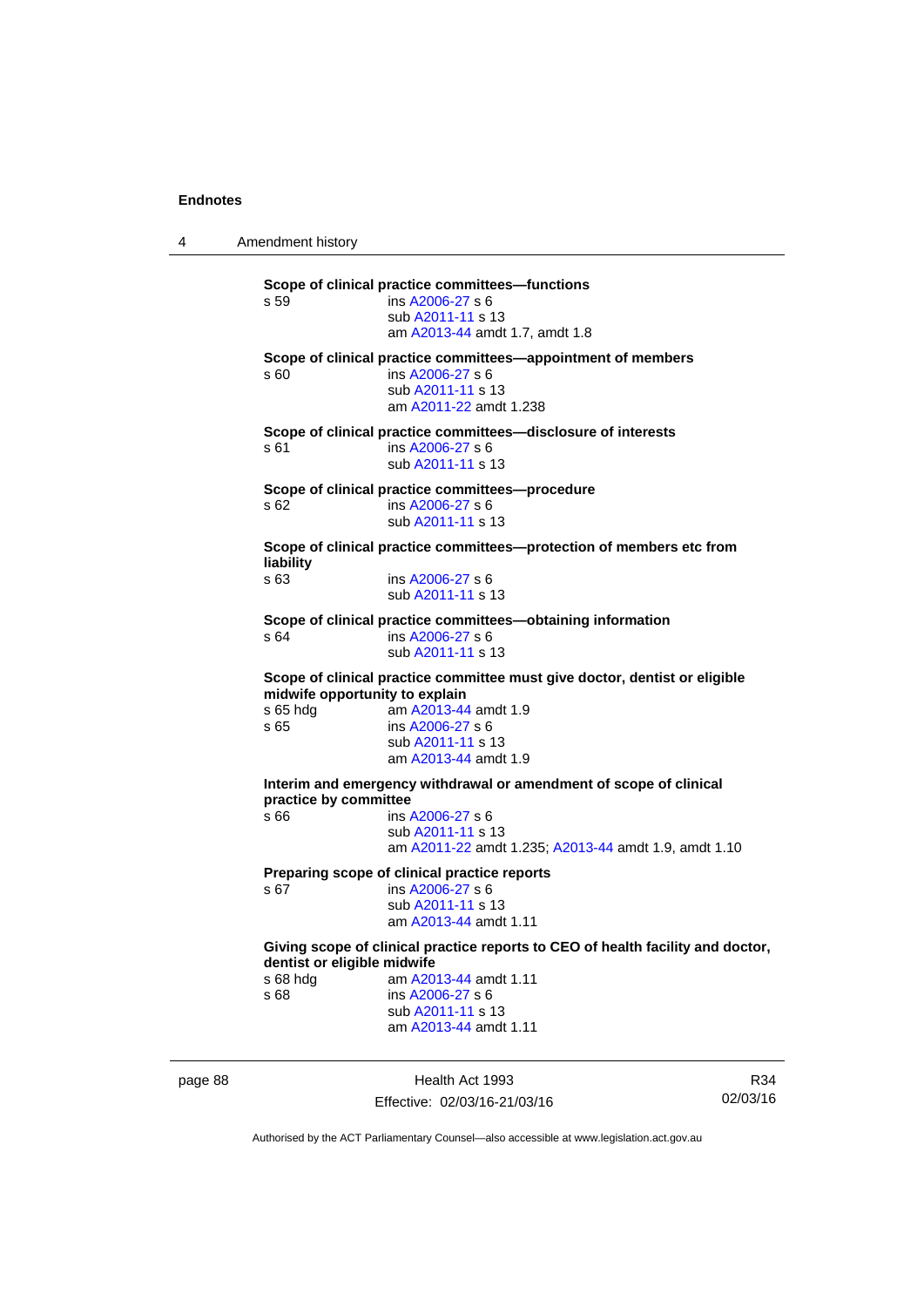**CEO may make interim or emergency decision on scope of clinical practice**  s 69 ins [A2006-27](http://www.legislation.act.gov.au/a/2006-27) s 6 sub [A2011-11](http://www.legislation.act.gov.au/a/2011-11) s 13 am [A2011-22](http://www.legislation.act.gov.au/a/2011-22) amdt 1.238; [A2013-44](http://www.legislation.act.gov.au/a/2013-44) amdt 1.11 **CEO must make decision on scope of clinical practice report**  s 70 ins [A2006-27](http://www.legislation.act.gov.au/a/2006-27) s 6 am [A2008-37](http://www.legislation.act.gov.au/a/2008-37) amdt 1.232 sub [A2011-11](http://www.legislation.act.gov.au/a/2011-11) s 13 am [A2013-44](http://www.legislation.act.gov.au/a/2013-44) amdt 1.11, amdt 1.12, amdt 3.95 **When CEO decision on scope of clinical practice report takes effect**  s 71 ins [A2006-27](http://www.legislation.act.gov.au/a/2006-27) s 6 sub [A2011-11](http://www.legislation.act.gov.au/a/2011-11) s 13 am [A2013-44](http://www.legislation.act.gov.au/a/2013-44) amdt 1.13 **CEO may give information about decision to health facility outside ACT**  s 72 hdg am  $A2010-10$  amdt 2.30<br>s 72 ins  $A2006-27$  s 6 ins [A2006-27](http://www.legislation.act.gov.au/a/2006-27) s 6 am [A2010-10](http://www.legislation.act.gov.au/a/2010-10) amdt 2.30 sub [A2011-11](http://www.legislation.act.gov.au/a/2011-11) s 13 am [A2013-44](http://www.legislation.act.gov.au/a/2013-44) amdt 1.13 **Request for information by health facility outside ACT**  s 73 ins [A2006-27](http://www.legislation.act.gov.au/a/2006-27) s 6 sub [A2011-11](http://www.legislation.act.gov.au/a/2011-11) s 13 am [A2013-44](http://www.legislation.act.gov.au/a/2013-44) amdt 1.13, amdt 1.14 **Scope of clinical practice committees—giving information to health board and health services commissioner**  s 74 ins [A2006-27](http://www.legislation.act.gov.au/a/2006-27) s 6 sub [A2011-11](http://www.legislation.act.gov.au/a/2011-11) s 13 am [A2013-44](http://www.legislation.act.gov.au/a/2013-44) amdt 1.15; [A2015-29](http://www.legislation.act.gov.au/a/2015-29/default.asp) amdts 2.33-2.35 **Scope of clinical practice committees—admissibility of evidence**  s 75 ins [A2011-11](http://www.legislation.act.gov.au/a/2011-11) s 13 **Sharing information with other committees**  s 76 ins [A2011-11](http://www.legislation.act.gov.au/a/2011-11) s 13 **Sharing information with 3rd parties**  s 77 ins [A2011-11](http://www.legislation.act.gov.au/a/2011-11) s 13 am [A2013-44](http://www.legislation.act.gov.au/a/2013-44) amdt 1.15 **Complainants to remain anonymous**  s 78 ins [A2011-11](http://www.legislation.act.gov.au/a/2011-11) s 13 am [A2013-44](http://www.legislation.act.gov.au/a/2013-44) amdt 1.15, amdt 1.16 **Abortions**  pt 5A hdg renum as pt 6 hdg

R34 02/03/16

Health Act 1993 Effective: 02/03/16-21/03/16 page 89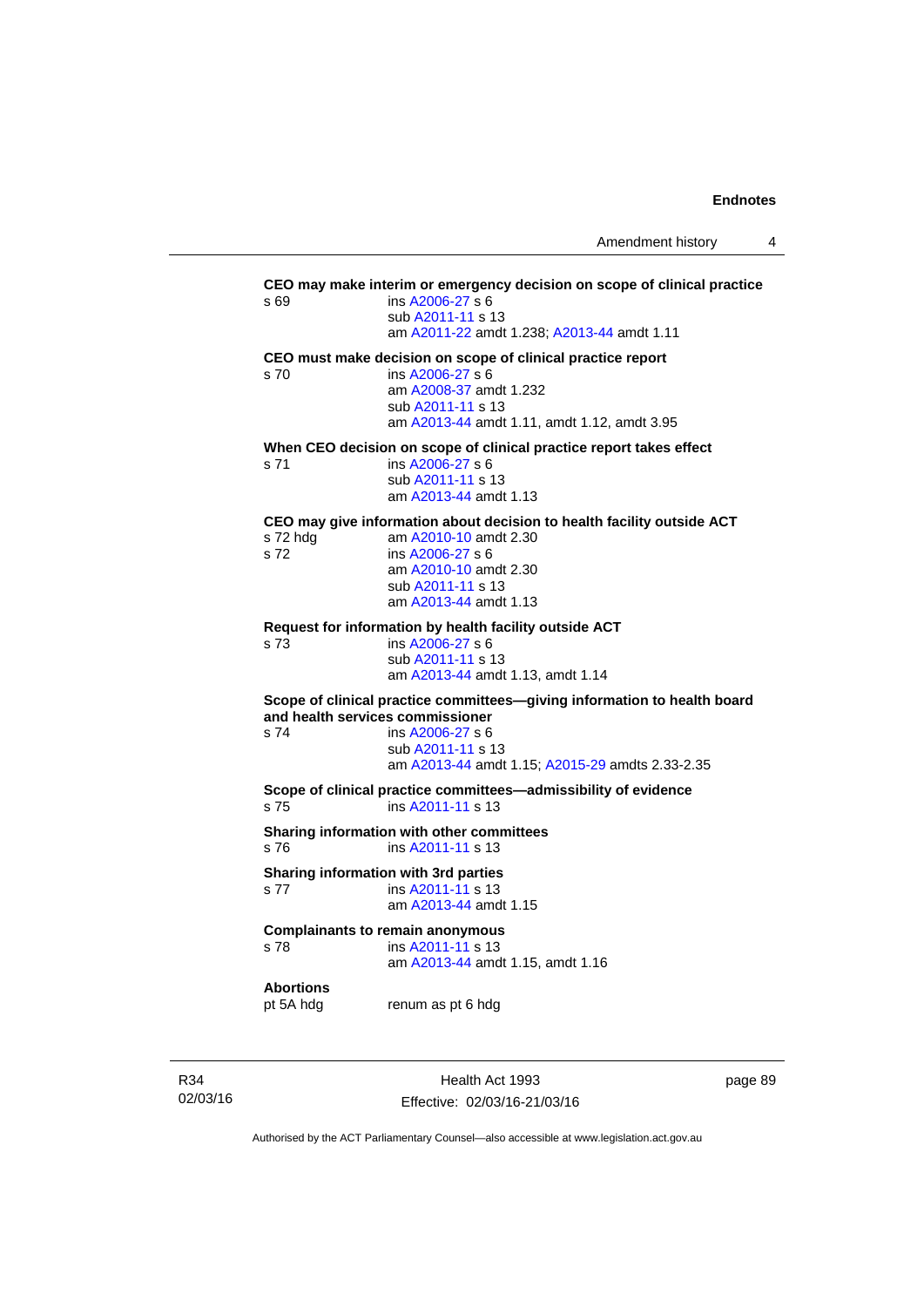4 Amendment history

### **Abortions**  pt 6 hdg **orig pt 6 hdg**  om [A2006-27](http://www.legislation.act.gov.au/a/2006-27) amdt 1.9 **pres pt 6 hdg**  (prev pt 5A hdg) reloc from [Medical Practitioners Act 1930](http://www.legislation.act.gov.au/a/1930-13) pt 4B by [A2005-28](http://www.legislation.act.gov.au/a/2005-28) amdt 1.70 renum as pt 6 hdg [A2006-27](http://www.legislation.act.gov.au/a/2006-27) amdt 1.4 **Meaning of** *abortion* **for pt 6**  s 80 hdg (prev s 30A hdg) am [A2006-27](http://www.legislation.act.gov.au/a/2006-27) amdt 1.5 s 80 (prev s 30A) reloc from [Medical Practitioners Act 1930](http://www.legislation.act.gov.au/a/1930-13) s 55A by [A2005-28](http://www.legislation.act.gov.au/a/2005-28) amdt 1.70 renum as s 80 [A2006-27](http://www.legislation.act.gov.au/a/2006-27) amdt 1.6 **Only doctor may carry out abortion**  s 81 (prev s 30B) reloc from [Medical Practitioners Act 1930](http://www.legislation.act.gov.au/a/1930-13) s 55B by [A2005-28](http://www.legislation.act.gov.au/a/2005-28) amdt 1.70 renum as s 81 [A2006-27](http://www.legislation.act.gov.au/a/2006-27) amdt 1.6 **Abortion to be carried out in approved medical facility**  s 82 (prev s 30C) reloc from [Medical Practitioners Act 1930](http://www.legislation.act.gov.au/a/1930-13) s 55C by [A2005-28](http://www.legislation.act.gov.au/a/2005-28) amdt 1.70 am [A2006-27](http://www.legislation.act.gov.au/a/2006-27) amdt 1.7 renum as s 82 [A2006-27](http://www.legislation.act.gov.au/a/2006-27) amdt 1.8 **Approval of facilities**  s 83 (prev s 30D) reloc from [Medical Practitioners Act 1930](http://www.legislation.act.gov.au/a/1930-13) s 55D by [A2005-28](http://www.legislation.act.gov.au/a/2005-28) amdt 1.70 renum as s 83 [A2006-27](http://www.legislation.act.gov.au/a/2006-27) amdt 1.8 am [A2011-3](http://www.legislation.act.gov.au/a/2011-3) amdt 3.221 **No obligation to carry out abortion**  s 84 (prev s 30E) reloc from [Medical Practitioners Act 1930](http://www.legislation.act.gov.au/a/1930-13) s 55E by [A2005-28](http://www.legislation.act.gov.au/a/2005-28) amdt 1.70 renum as s 84 [A2006-27](http://www.legislation.act.gov.au/a/2006-27) amdt 1.8 **VMO service contracts**  pt 7 hdg **orig pt 7 hdg**  renum as pt 15 hdg **pres pt 7 hdg**  (prev pt 6A hdg) ins [A2003-43](http://www.legislation.act.gov.au/a/2003-43) s 4 renum as pt 7 hdg [A2006-27](http://www.legislation.act.gov.au/a/2006-27) amdt 1.10 **Definitions for pt 7**  s 100 hdg (prev s 33A hdg) am [A2006-27](http://www.legislation.act.gov.au/a/2006-27) amdt 1.11 s 100 (prev s 33A) ins [A2003-43](http://www.legislation.act.gov.au/a/2003-43) s 4 renum as s 100 [A2006-27](http://www.legislation.act.gov.au/a/2006-27) amdt 1.16 def *authorised representative* ins [A2003-43](http://www.legislation.act.gov.au/a/2003-43) s 4 am [A2006-27](http://www.legislation.act.gov.au/a/2006-27) amdt 1.12

page 90 Health Act 1993 Effective: 02/03/16-21/03/16

R34 02/03/16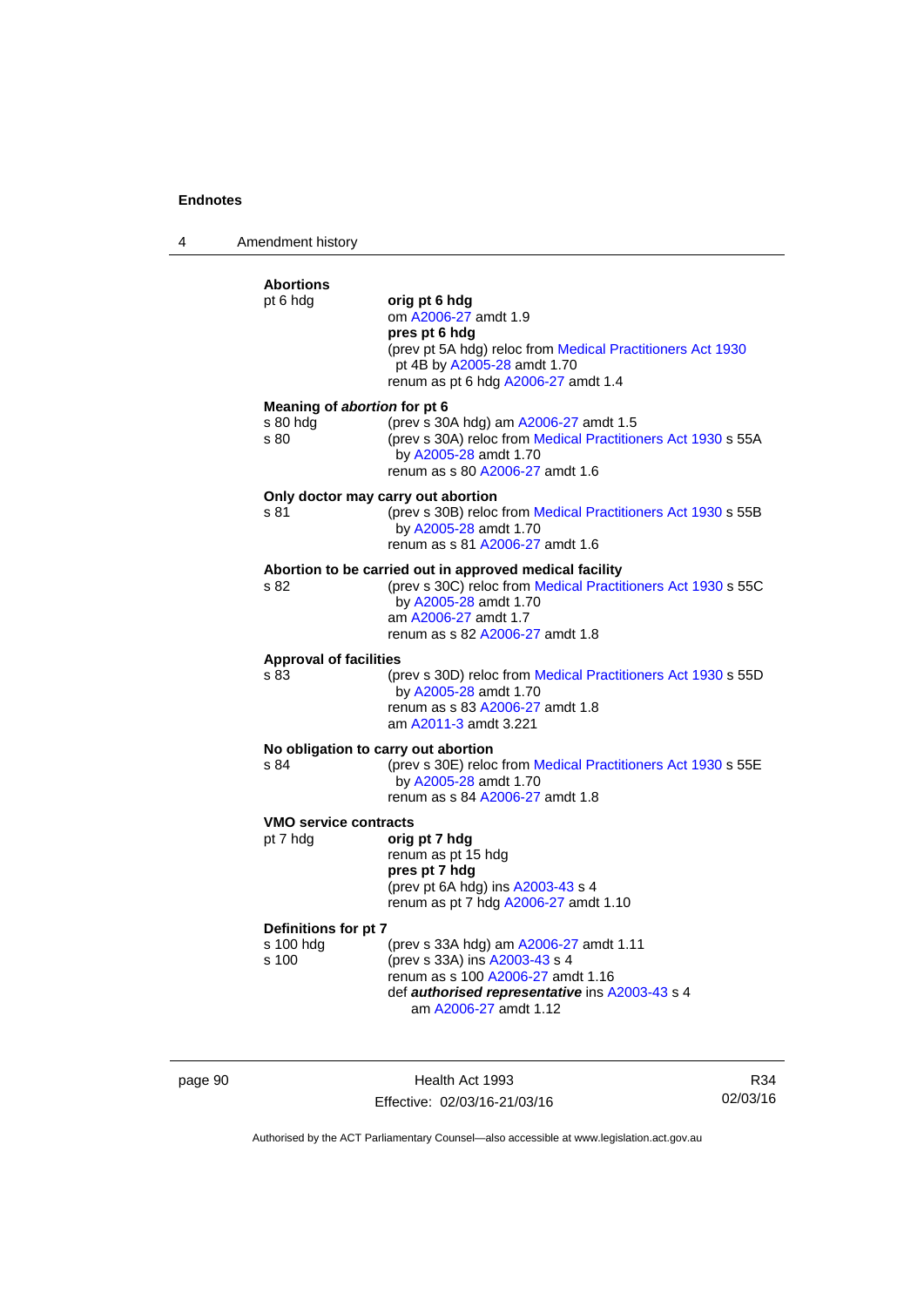def *core conditions* ins [A2003-43](http://www.legislation.act.gov.au/a/2003-43) s 4 am [A2006-27](http://www.legislation.act.gov.au/a/2006-27) amdt 1.13 def *entity* ins [A2003-43](http://www.legislation.act.gov.au/a/2003-43) s 4 def *negotiating agent* ins [A2003-43](http://www.legislation.act.gov.au/a/2003-43) s 4 am [A2006-27](http://www.legislation.act.gov.au/a/2006-27) amdt 1.14 def *negotiating period* ins [A2003-43](http://www.legislation.act.gov.au/a/2003-43) s 4 am [A2006-27](http://www.legislation.act.gov.au/a/2006-27) amdt 1.15 def *practice corporation* ins [A2003-43](http://www.legislation.act.gov.au/a/2003-43) s 4 def *service contract* ins [A2003-43](http://www.legislation.act.gov.au/a/2003-43) s 4 def *VMO* ins [A2003-43](http://www.legislation.act.gov.au/a/2003-43) s 4 **Service contracts**  (prev s 33B) ins [A2003-43](http://www.legislation.act.gov.au/a/2003-43) s 4 renum as s 101 [A2006-27](http://www.legislation.act.gov.au/a/2006-27) amdt 1.16 **Core conditions**  s 102 (prev s 33C) ins [A2003-43](http://www.legislation.act.gov.au/a/2003-43) s 4 am [A2006-27](http://www.legislation.act.gov.au/a/2006-27) amdt 1.17, amdt 1.18 renum as s 102 [A2006-27](http://www.legislation.act.gov.au/a/2006-27) amdt 1.19 am [A2011-3](http://www.legislation.act.gov.au/a/2011-3) amdt 3.222 **Collective negotiations**  s 103 (prev s 33D) ins [A2003-43](http://www.legislation.act.gov.au/a/2003-43) s 4 renum as s 103 [A2006-27](http://www.legislation.act.gov.au/a/2006-27) amdt 1.19 am [A2013-44](http://www.legislation.act.gov.au/a/2013-44) amdt 3.96 **Negotiating agents**  s 104 (prev s 33E) ins [A2003-43](http://www.legislation.act.gov.au/a/2003-43) s 4 am [A2005-62](http://www.legislation.act.gov.au/a/2005-62) amdt 3.119 renum as s 104 [A2006-27](http://www.legislation.act.gov.au/a/2006-27) amdt 1.19 **Authorised representatives**  s 105 (prev s 33F) ins [A2003-43](http://www.legislation.act.gov.au/a/2003-43) s 4 am [A2006-27](http://www.legislation.act.gov.au/a/2006-27) amdts 1.20-1.22 renum as s 105 [A2006-27](http://www.legislation.act.gov.au/a/2006-27) amdt 1.23 **Arbitration**  (prev s 33G) ins [A2003-43](http://www.legislation.act.gov.au/a/2003-43) s 4 renum as s 106 [A2006-27](http://www.legislation.act.gov.au/a/2006-27) amdt 1.23 am [A2011-3](http://www.legislation.act.gov.au/a/2011-3) amdt 3.223; [A2013-19](http://www.legislation.act.gov.au/a/2013-19) amdt 1.1 **Competition and Consumer Act authorisation**<br>s 107 hdg am A2010-54 amdt 3.32 s 107 hdg am [A2010-54](http://www.legislation.act.gov.au/a/2010-54) amdt 3.32<br>s 107 (prev s 33H) ins A2003-4 (prev s 33H) ins [A2003-43](http://www.legislation.act.gov.au/a/2003-43) s 4 renum as s 107 [A2006-27](http://www.legislation.act.gov.au/a/2006-27) amdt 1.23 am [A2010-54](http://www.legislation.act.gov.au/a/2010-54) amdt 3.33

R34 02/03/16

Health Act 1993 Effective: 02/03/16-21/03/16 page 91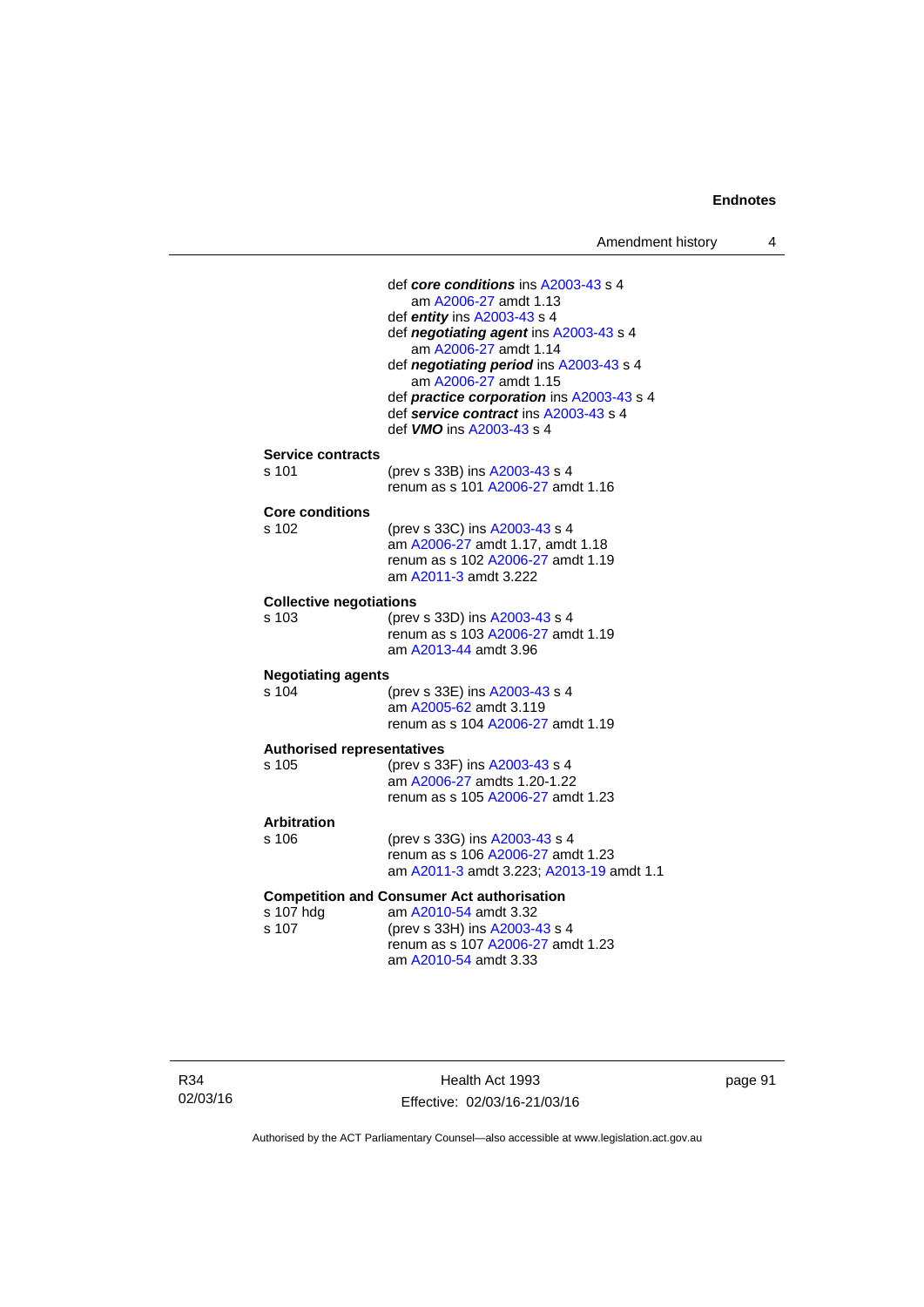4 Amendment history **Secrecy**  pt 8 hdg **orig pt 8 hdg**  ins [A2002-47](http://www.legislation.act.gov.au/a/2002-47) amdt 1.16 exp 31 December 2003 (s 46) **prev pt 8 hdg**  renum as pt 20 hdg **pres pt 8 hdg**  ins [A2006-27](http://www.legislation.act.gov.au/a/2006-27) s 7 **Definitions—pt 8**  s 120 ins [A2006-27](http://www.legislation.act.gov.au/a/2006-27) s 7 def *divulge* ins [A2006-27](http://www.legislation.act.gov.au/a/2006-27) s 7 def *information holder* ins [A2006-27](http://www.legislation.act.gov.au/a/2006-27) s 7 def *protected information* ins [A2006-27](http://www.legislation.act.gov.au/a/2006-27) s 7 **When is information** *divulged***?**  s 121 ins [A2006-27](http://www.legislation.act.gov.au/a/2006-27) s 7 **Who is an** *information holder***?**  s 122 ins [A2006-27](http://www.legislation.act.gov.au/a/2006-27) s 7 am [A2010-10](http://www.legislation.act.gov.au/a/2010-10) amdt 2.31; [A2011-11](http://www.legislation.act.gov.au/a/2011-11) s 14, s 15; [A2011-22](http://www.legislation.act.gov.au/a/2011-22) amdt 1.238 **What is** *protected information***?**  s 123 ins [A2006-27](http://www.legislation.act.gov.au/a/2006-27) s 7 **What is** *sensitive information***?**  s 124 ins [A2006-27](http://www.legislation.act.gov.au/a/2006-27) s 7 am [A2011-11](http://www.legislation.act.gov.au/a/2011-11) s 16 **Offence—secrecy of protected information**<br>s 125 **ins A2006-27 s** 7 ins [A2006-27](http://www.legislation.act.gov.au/a/2006-27) s 7 am [A2011-3](http://www.legislation.act.gov.au/a/2011-3) amdt 3.224 **Information may be given to Medicare Australia**  s 126 ins [A2006-27](http://www.legislation.act.gov.au/a/2006-27) s 7 **Offence—provision of health services by non-health practitioners**  pt 8A hdg ins [A2010-10](http://www.legislation.act.gov.au/a/2010-10) amdt 2.32 **Provision of regulated health service by person not health practitioner**  s 127 ins [A2010-10](http://www.legislation.act.gov.au/a/2010-10) amdt 2.32 **Pharmacists and pharmacy premises**  pt 9 hdg orig pt 9 hdg renum as pt 10 hdg ins [A2008-26](http://www.legislation.act.gov.au/a/2008-26) amdt 2.74 sub [A2010-10](http://www.legislation.act.gov.au/a/2010-10) amdt 2.33 om [A2013-44](http://www.legislation.act.gov.au/a/2013-44) amdt 1.17 **Meaning of** *community pharmacy***—pt 9**  s 128 ins [A2010-10](http://www.legislation.act.gov.au/a/2010-10) amdt 2.33 reloc to [Public Health Act 1997](http://www.legislation.act.gov.au/a/1997-69) s 66U by [A2013-44](http://www.legislation.act.gov.au/a/2013-44) amdt 1.18

page 92 Health Act 1993 Effective: 02/03/16-21/03/16

R34 02/03/16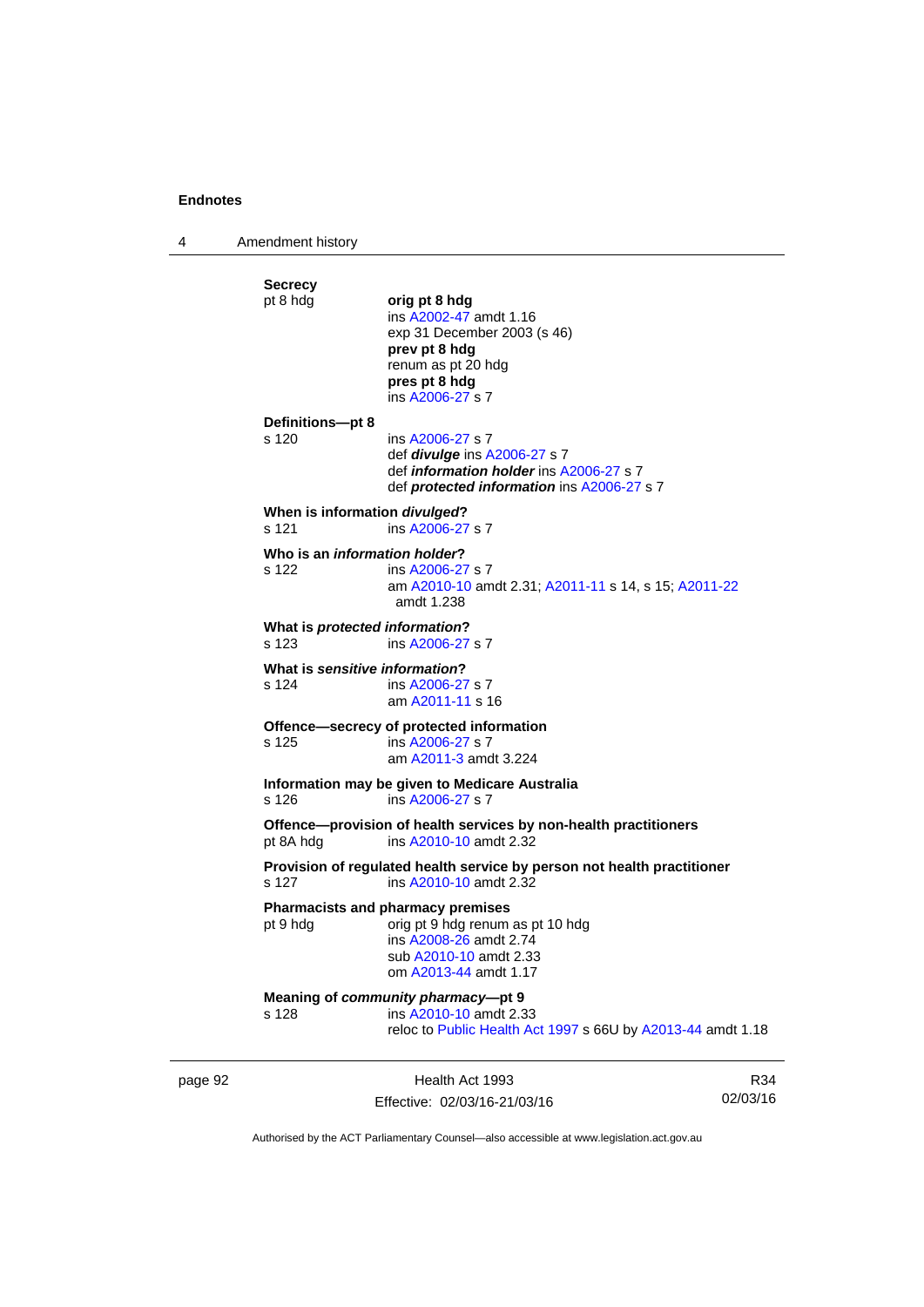| s 128A                                  | <b>Complying pharmacy corporation</b><br>ins A2010-10 amdt 2.33                                                                                                                                                            |
|-----------------------------------------|----------------------------------------------------------------------------------------------------------------------------------------------------------------------------------------------------------------------------|
|                                         | om A2013-44 amdt 1.19                                                                                                                                                                                                      |
| <b>Standard of premises</b><br>s 128B   | ins A2010-10 amdt 2.33<br>am A2013-44 amdt 1.20, amdt 1.21<br>reloc to Public Health Act 1997 s 66W by A2013-44 amdt 1.22                                                                                                  |
| s 129                                   | <b>Restriction on pharmacy premises-supermarkets</b><br>ins A2008-26 amdt 2.74<br>am A2010-10 amdt 2.34<br>reloc to Public Health Act 1997 s 66X by A2013-44 amdt 1.22                                                     |
| s 129A                                  | <b>Ownership of pharmacy business</b><br>ins as mod SL2010-39 mod 1.1<br>exp 1 July 2012 (see A2010-10 s 12A (2))                                                                                                          |
| <b>Review of decisions</b><br>pt 10 hdg | (prev pt 9 hdg) ins A2006-27 s 7<br>renum as pt 10 hdg A2008-26 amdt 2.75                                                                                                                                                  |
| <b>Review of decisions</b><br>s 130     | ins A2006-27 s 7<br>am A2008-37 amdt 1.233; A2011-11 s 17; A2013-44<br>amdt 1.23, amdt 1.24                                                                                                                                |
| s 131                                   | Pt 10 obligations-no contracting out<br>ins A2006-27 s 7<br>sub A2013-44 amdt 1.25                                                                                                                                         |
| <b>Miscellaneous</b><br>pt 15 hdg       | (prev pt 7 hdg) ins A1994-23 s 5<br>renum as pt 15 hdg A2006-27 amdt 1.24                                                                                                                                                  |
| s 189                                   | Protection of doctor, dentist or eligible midwife from liability in emergency<br>s 189 hdg sub A2013-44 amdt 1.26<br>ins A2011-11 s 18<br>am A2013-44 amdt 1.27, amdt 1.28                                                 |
| s 190                                   | Disclosure of interests by committee members<br>ins A2006-27 s 8<br>am A2011-11 s 19; A2016-11 s 7                                                                                                                         |
| s 191                                   | References to Health and Community Care Service<br>(prev s 22) ins A1994-23 s 5<br>sub A2001-44 amdt 1.2025<br>renum as s 35 R4 LA (see A2001-56 amdt 1.36)<br>sub A2002-47 amdt 1.15<br>renum as s 191 A2006-27 amdt 1.26 |

R34 02/03/16

Health Act 1993 Effective: 02/03/16-21/03/16 page 93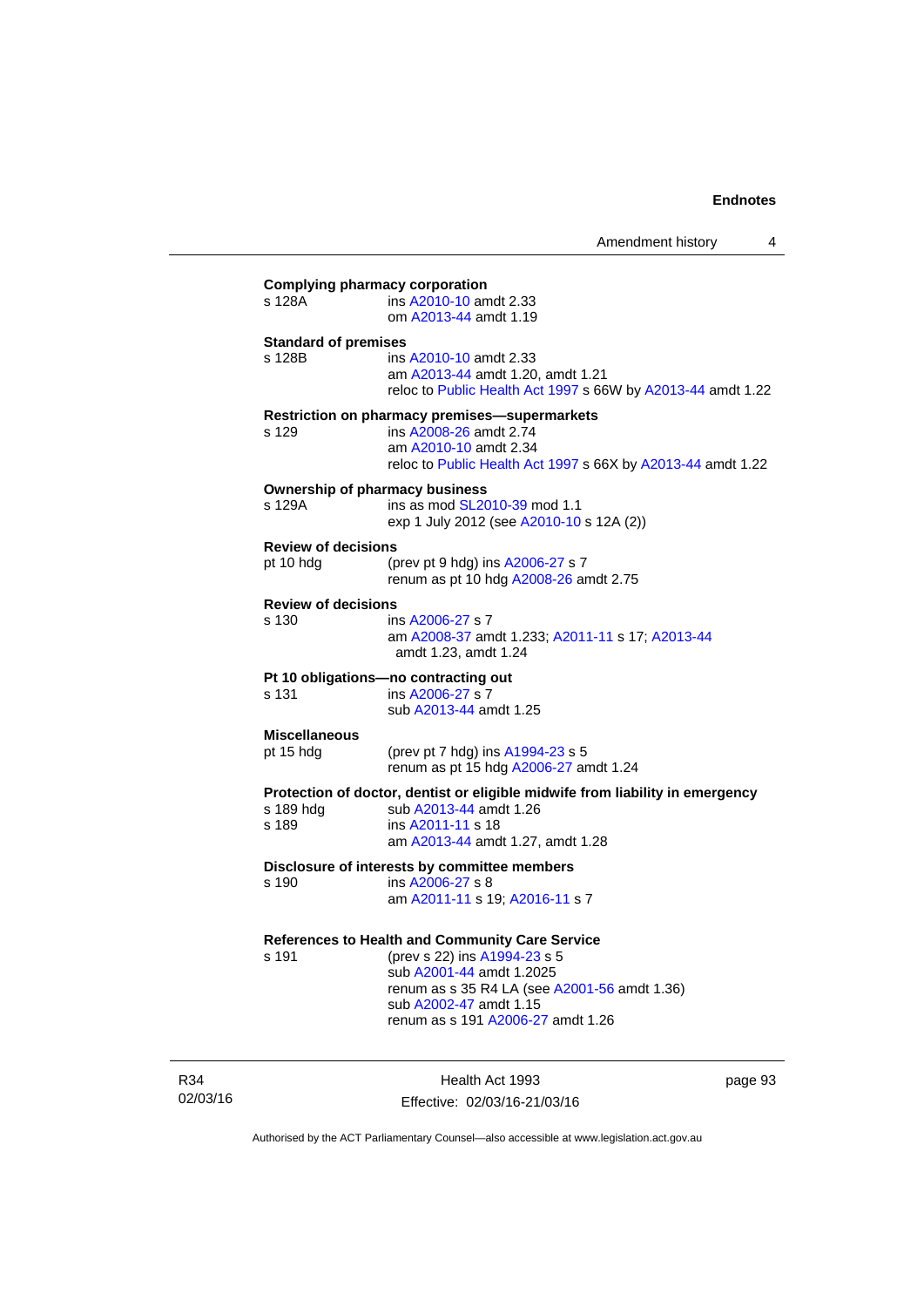4 Amendment history

|         | <b>Determination of fees</b><br>s 192                                                                                                                                           | (prev s 36) ins A2002-47 amdt 1.15<br>renum as s 192 A2006-27 amdt 1.26<br>am A2011-3 amdt 3.225                                                                                                           |  |
|---------|---------------------------------------------------------------------------------------------------------------------------------------------------------------------------------|------------------------------------------------------------------------------------------------------------------------------------------------------------------------------------------------------------|--|
|         | Payment of fees and interest<br>s 193                                                                                                                                           | (prev s 37) ins A2002-47 amdt 1.15<br>renum as s 193 A2006-27 amdt 1.26<br>am A2011-3 amdt 3.226                                                                                                           |  |
|         | <b>Approved forms</b><br>s 194                                                                                                                                                  | (prev s 37A) ins A2003-43 s 5<br>renum as s 194 A2006-27 amdt 1.26<br>am A2011-3 amdt 3.227                                                                                                                |  |
|         | s 195                                                                                                                                                                           | <b>Regulations about nurse practitioners</b><br>(prev s 37B) ins A2004-10 s 4<br>renum as s 195 A2006-27 amdt 1.26                                                                                         |  |
|         | <b>Regulation-making power</b><br>s 196                                                                                                                                         | (prev s 38) ins A2002-47 amdt 1.15<br>renum as s 196 A2006-27 amdt 1.26                                                                                                                                    |  |
|         | <b>Transitional-Health Professionals Act 2004</b><br>pt 20 hdg<br>(prev pt 8 hdg) ins A2004-39 amdt 1.15<br>renum as pt 20 hdg A2006-27 amdt 1.27<br>exp 9 January 2009 (s 241) |                                                                                                                                                                                                            |  |
|         | s 240 hdg<br>s 240                                                                                                                                                              | Transitional-definitions in Health (Fees) Determination<br>(prev s 39 hdg) sub A2006-27 amdt 1.28<br>(prev s 39) ins A2004-39 amdt 1.15<br>renum as s 240 A2006-27 amdt 1.28<br>exp 9 January 2009 (s 241) |  |
|         | Expiry-pt 20<br>s 241 hdg<br>s 241                                                                                                                                              | (prev s 40 hdg) sub A2006-27 amdt 1.29<br>(prev s 40) ins A2004-39 amdt 1.15<br>renum as s 241 A2006-27 amdt 1.29<br>exp 9 January 2009 (s 241)                                                            |  |
|         | pt 21 hdg                                                                                                                                                                       | <b>Transitional-Health Legislation Amendment Act 2006</b><br>ins A2006-27 s 9<br>exp 14 December 2007 (s 243)                                                                                              |  |
|         | s 242                                                                                                                                                                           | Transitional-protection of former members from liability<br>ins A2006-27 s 9<br>exp 14 December 2007 (s 243)                                                                                               |  |
|         | Expiry-pt 21<br>s 243                                                                                                                                                           | ins A2006-27 s 9<br>am A2007-16 amdt 3.68<br>exp 14 December 2007 (s 243)                                                                                                                                  |  |
| page 94 |                                                                                                                                                                                 | Health Act 1993                                                                                                                                                                                            |  |

R34 02/03/16

Authorised by the ACT Parliamentary Counsel—also accessible at www.legislation.act.gov.au

Effective: 02/03/16-21/03/16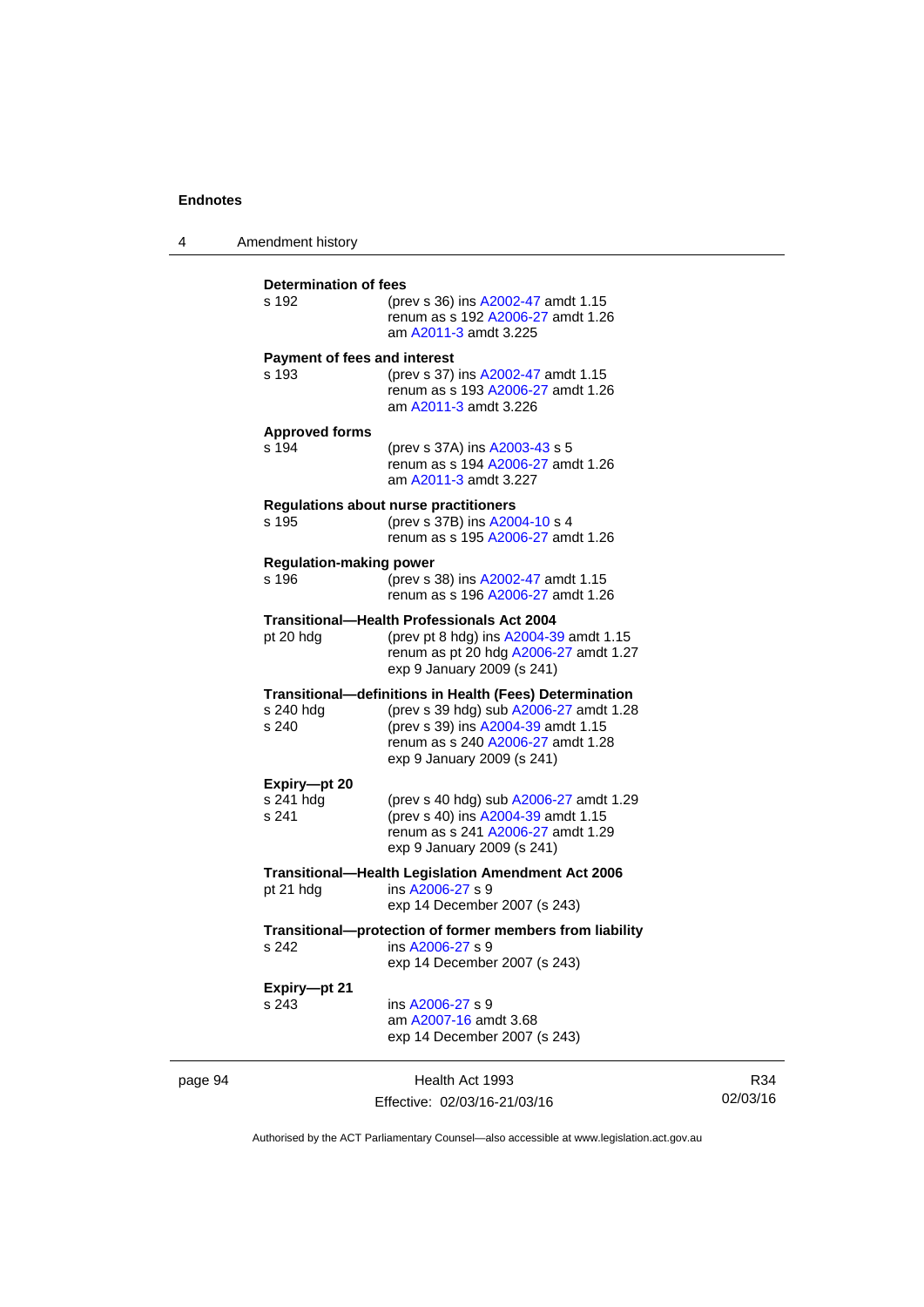Amendment history 4

**Approval of facilities—transitional**  s 250 ins [A2006-46](http://www.legislation.act.gov.au/a/2006-46) amdt 2.25 exp 18 November 2006 (s 250 (3) (LA s 88 declaration applies)) **Transitional—Health Amendment Act 2011**  pt 22 hdg ins [A2011-11](http://www.legislation.act.gov.au/a/2011-11) s 20 exp 13 April 2012 (s 260) **Definitions—pt 22**  ins [A2011-11](http://www.legislation.act.gov.au/a/2011-11) s 20 exp 13 April 2012 (s 260) def *clinical privileges committee* ins [A2011-11](http://www.legislation.act.gov.au/a/2011-11) s 20 exp 13 April 2012 (s 260) def *commencement day* ins [A2011-11](http://www.legislation.act.gov.au/a/2011-11) s 20 exp 13 April 2012 (s 260) **Transitional—quality assurance committee already appointed**  ins [A2011-11](http://www.legislation.act.gov.au/a/2011-11) s 20 exp 13 April 2012 (s 260) **Transitional—clinical privileges—review not begun**  s 257 ins [A2011-11](http://www.legislation.act.gov.au/a/2011-11) s 20 exp 13 April 2012 (s 260) **Transitional—clinical privileges—review begun**  s 258 ins [A2011-11](http://www.legislation.act.gov.au/a/2011-11) s 20 exp 13 April 2012 (s 260) **Transitional—clinical privileges committees—admissibility of evidence**  s 259 ins [A2011-11](http://www.legislation.act.gov.au/a/2011-11) s 20 exp 13 April 2012 (s 260) **Expiry—pt 22**  s 260 ins [A2011-11](http://www.legislation.act.gov.au/a/2011-11) s 20 exp 13 April 2012 (s 260) **Dictionary**   $dict$  ins  $A2001-56$  amdt 1.35 sub [A2006-27](http://www.legislation.act.gov.au/a/2006-27) s 10 am [A2008-37](http://www.legislation.act.gov.au/a/2008-37) amdt 1.234, amdt 1.235; [A2010-10](http://www.legislation.act.gov.au/a/2010-10) amdt 2.35; [A2011-11](http://www.legislation.act.gov.au/a/2011-11) s 21; [A2011-22](http://www.legislation.act.gov.au/a/2011-22) amdt 1.236, amdt 1.237; [A2013-44](http://www.legislation.act.gov.au/a/2013-44) amdt 3.97, amdt 3.98 def *abortion* ins R17 LA def *approved committee* om [A1998-50](http://www.legislation.act.gov.au/a/1998-50) s 5 def *approved private sector committee* ins [A1998-50](http://www.legislation.act.gov.au/a/1998-50) s 5 om [A2006-27](http://www.legislation.act.gov.au/a/2006-27) s 10 def *approved public sector committee* ins [A1998-50](http://www.legislation.act.gov.au/a/1998-50) s 5 sub [A2001-56](http://www.legislation.act.gov.au/a/2001-56) amdt 1.4 am [A2003-41](http://www.legislation.act.gov.au/a/2003-41) amdt 1.2 om [A2006-27](http://www.legislation.act.gov.au/a/2006-27) s 10

R34 02/03/16

Health Act 1993 Effective: 02/03/16-21/03/16 page 95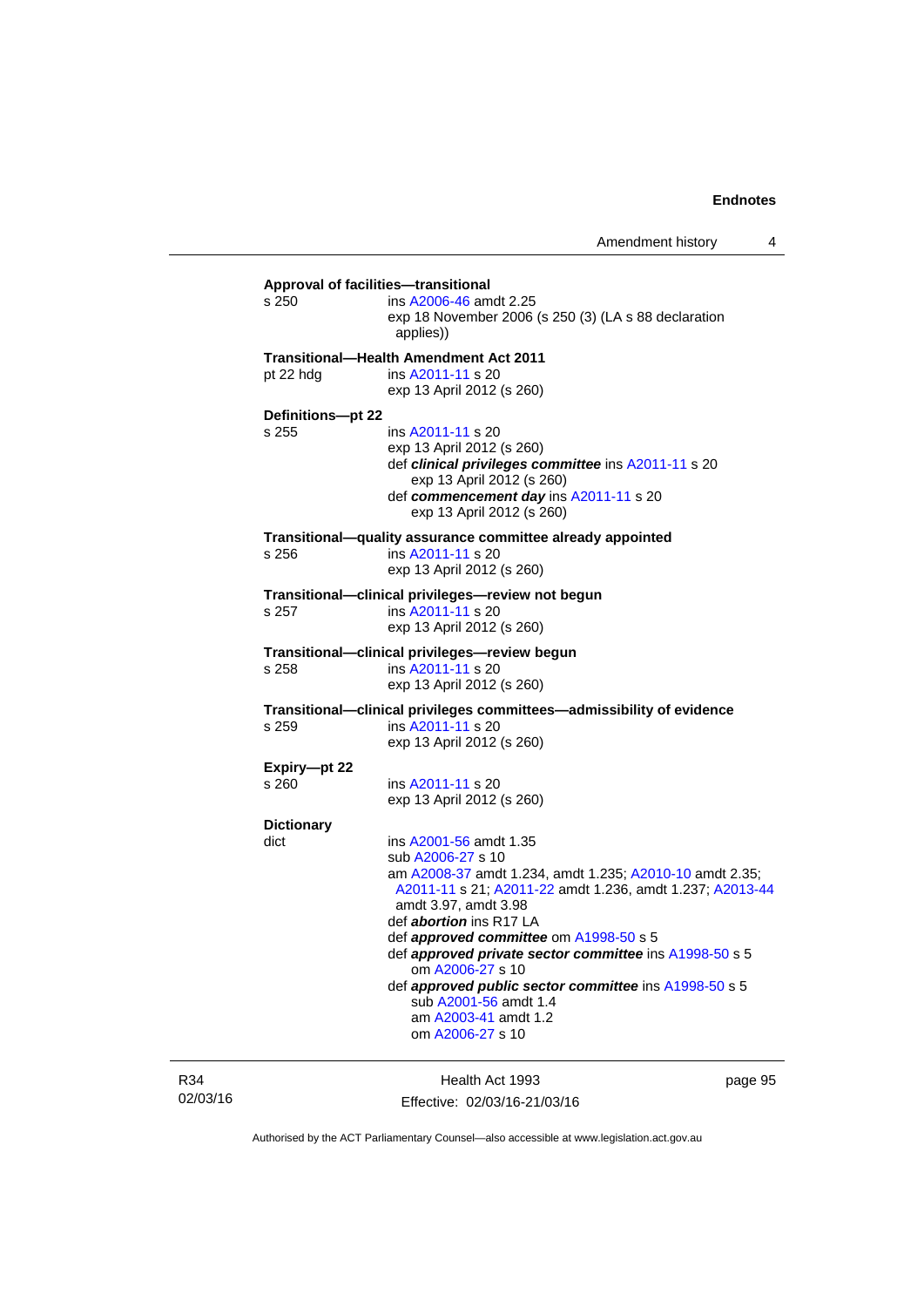4 Amendment history

 def *authorised representative* ins [A2003-43](http://www.legislation.act.gov.au/a/2003-43) s 6 sub [A2006-27](http://www.legislation.act.gov.au/a/2006-27) s 10 def *CEO* ins [A2006-27](http://www.legislation.act.gov.au/a/2006-27) s 10 def *chief executive officer, Calvary* ins [A2011-11](http://www.legislation.act.gov.au/a/2011-11) s 22 def *clinical privileges* sub [A2006-27](http://www.legislation.act.gov.au/a/2006-27) s 10 om [A2011-11](http://www.legislation.act.gov.au/a/2011-11) s 23 def *clinical privileges committee* ins [A2006-27](http://www.legislation.act.gov.au/a/2006-27) s 10 om [A2011-11](http://www.legislation.act.gov.au/a/2011-11) s 23 def *clinical privileges report* ins [A2006-27](http://www.legislation.act.gov.au/a/2006-27) s 10 om [A2011-11](http://www.legislation.act.gov.au/a/2011-11) s 23 def *clinical privileges review notice* ins [A2006-27](http://www.legislation.act.gov.au/a/2006-27) s 10 om [A2011-11](http://www.legislation.act.gov.au/a/2011-11) s 23 def *community pharmacy* ins [A2010-10](http://www.legislation.act.gov.au/a/2010-10) amdt 2.36 om [A2013-44](http://www.legislation.act.gov.au/a/2013-44) amdt 1.29 def *core conditions* ins [A2003-43](http://www.legislation.act.gov.au/a/2003-43) s 6 sub [A2006-27](http://www.legislation.act.gov.au/a/2006-27) s 10 def *council* ins [A2011-11](http://www.legislation.act.gov.au/a/2011-11) s 24 om [A2016-11](http://www.legislation.act.gov.au/a/2016-11) s 6 def *day hospital* ins [A2006-27](http://www.legislation.act.gov.au/a/2006-27) s 10 def *dental technical work* ins [A2011-28](http://www.legislation.act.gov.au/a/2011-28) amdt 3.129 def *dental technician* ins [A2011-28](http://www.legislation.act.gov.au/a/2011-28) amdt 3.129 def *dentist* ins [A2006-27](http://www.legislation.act.gov.au/a/2006-27) s 10 sub [A2011-11](http://www.legislation.act.gov.au/a/2011-11) s 25 def *divulge* ins [A2006-27](http://www.legislation.act.gov.au/a/2006-27) s 10 def *doctor* ins [A2006-27](http://www.legislation.act.gov.au/a/2006-27) s 10 sub [A2011-11](http://www.legislation.act.gov.au/a/2011-11) s 26 def *eligible midwife* ins [A2013-44](http://www.legislation.act.gov.au/a/2013-44) amdt 1.30 def *engage* ins [A2006-27](http://www.legislation.act.gov.au/a/2006-27) s 10 def *entity* ins [A2006-27](http://www.legislation.act.gov.au/a/2006-27) s 10 def *health board* ins [A2010-10](http://www.legislation.act.gov.au/a/2010-10) amdt 2.36 sub [A2015-29](http://www.legislation.act.gov.au/a/2015-29/default.asp) amdt 2.36 def *health facility* am [A1996-35](http://www.legislation.act.gov.au/a/1996-35) sch; [A2002-47](http://www.legislation.act.gov.au/a/2002-47) amdt 1.17 sub [A2006-27](http://www.legislation.act.gov.au/a/2006-27) s 10 def *health facility QAC* ins [A2006-27](http://www.legislation.act.gov.au/a/2006-27) s 10 def *health profession board* ins [A2006-27](http://www.legislation.act.gov.au/a/2006-27) s 10 om [A2010-10](http://www.legislation.act.gov.au/a/2010-10) amdt 2.37 def *health professional* ins [A2006-27](http://www.legislation.act.gov.au/a/2006-27) s 10 om [A2010-10](http://www.legislation.act.gov.au/a/2010-10) amdt 2.37 def *health professional organisation* ins [A2006-27](http://www.legislation.act.gov.au/a/2006-27) s 10 def *health professional organisation QAC* ins [A2006-27](http://www.legislation.act.gov.au/a/2006-27) s 10 def *health service* ins [A2006-27](http://www.legislation.act.gov.au/a/2006-27) s 10 def *health service provider* sub [A2004-39](http://www.legislation.act.gov.au/a/2004-39) amdt 1.16; [A2006-27](http://www.legislation.act.gov.au/a/2006-27) s 10 def *health service report* ins [A2006-27](http://www.legislation.act.gov.au/a/2006-27) s 10 def *hospital* ins [A2006-27](http://www.legislation.act.gov.au/a/2006-27) s 10 sub [A2011-11](http://www.legislation.act.gov.au/a/2011-11) s 27

page 96 Health Act 1993 Effective: 02/03/16-21/03/16

R34 02/03/16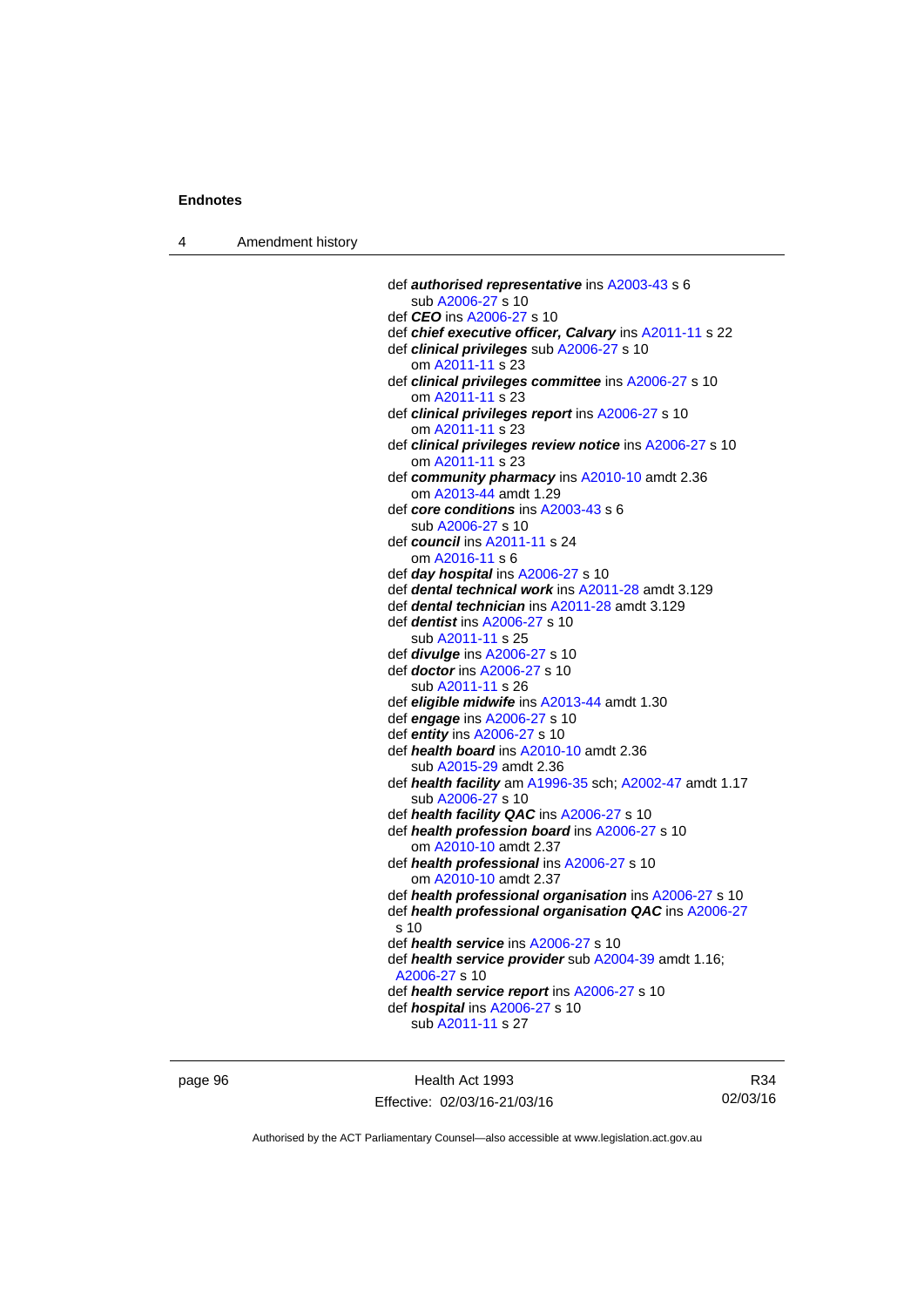def *information holder* ins [A2006-27](http://www.legislation.act.gov.au/a/2006-27) s 10 def *local hospital network* ins [A2011-11](http://www.legislation.act.gov.au/a/2011-11) s 28 def *ministerial report* ins [A2006-27](http://www.legislation.act.gov.au/a/2006-27) s 10 def *negotiating agent* ins [A2003-43](http://www.legislation.act.gov.au/a/2003-43) s 6 sub [A2006-27](http://www.legislation.act.gov.au/a/2006-27) s 10 def *negotiating period* ins [A2003-43](http://www.legislation.act.gov.au/a/2003-43) s 6 sub [A2006-27](http://www.legislation.act.gov.au/a/2006-27) s 10 def *practice corporation* ins [A2003-43](http://www.legislation.act.gov.au/a/2003-43) s 6 sub [A2006-27](http://www.legislation.act.gov.au/a/2006-27) s 10 def *prescribed body* ins [A2001-56](http://www.legislation.act.gov.au/a/2001-56) amdt 1.35 om [A2006-27](http://www.legislation.act.gov.au/a/2006-27) s 10 def *private day hospital facility* ins [A2001-56](http://www.legislation.act.gov.au/a/2001-56) amdt 1.35 om [A2006-27](http://www.legislation.act.gov.au/a/2006-27) s 10 def *protected information* ins [A2006-27](http://www.legislation.act.gov.au/a/2006-27) s 10 sub [A2011-28](http://www.legislation.act.gov.au/a/2011-28) amdt 3.130 def *quality assurance activities* om [A2001-56](http://www.legislation.act.gov.au/a/2001-56) amdt 1.5 def *quality assurance activity* ins [A2001-56](http://www.legislation.act.gov.au/a/2001-56) amdt 1.5 om [A2006-27](http://www.legislation.act.gov.au/a/2006-27) s 10 def *quality assurance committee* ins [A2006-27](http://www.legislation.act.gov.au/a/2006-27) s 10 def *review* ins [A2006-27](http://www.legislation.act.gov.au/a/2006-27) s 10 sub [A2011-11](http://www.legislation.act.gov.au/a/2011-11) s 29 def *scope of clinical practice* ins [A2011-11](http://www.legislation.act.gov.au/a/2011-11) s 24 def *scope of clinical practice committee* ins [A2011-11](http://www.legislation.act.gov.au/a/2011-11) s 24 def *scope of clinical practice executive decision notice* ins [A2011-11](http://www.legislation.act.gov.au/a/2011-11) s 24 def *scope of clinical practice report* ins [A2011-11](http://www.legislation.act.gov.au/a/2011-11) s 24 def *sensitive information* ins [A2006-27](http://www.legislation.act.gov.au/a/2006-27) s 10 def *service contract* ins [A2003-43](http://www.legislation.act.gov.au/a/2003-43) s 6 sub [A2006-27](http://www.legislation.act.gov.au/a/2006-27) s 10 def *special purpose QAC* ins [A2006-27](http://www.legislation.act.gov.au/a/2006-27) s 10 def *tribunal* om [A1994-60](http://www.legislation.act.gov.au/a/1994-60) sch 1 def *VMO* ins [A2003-43](http://www.legislation.act.gov.au/a/2003-43) s 6 sub [A2006-27](http://www.legislation.act.gov.au/a/2006-27) s 10

R34 02/03/16

Health Act 1993 Effective: 02/03/16-21/03/16 page 97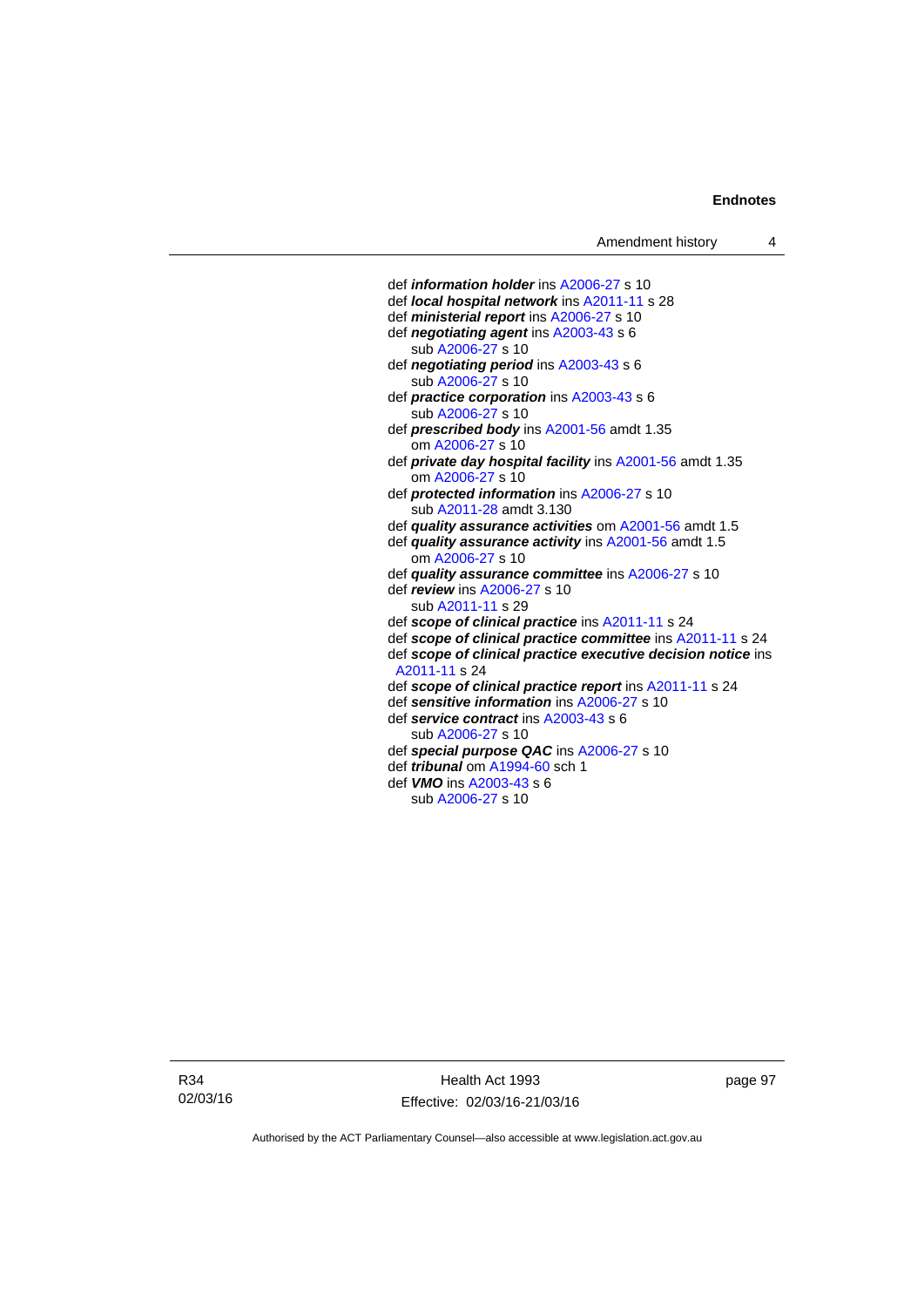5 Earlier republications

## **5 Earlier republications**

Some earlier republications were not numbered. The number in column 1 refers to the publication order.

Since 12 September 2001 every authorised republication has been published in electronic pdf format on the ACT legislation register. A selection of authorised republications have also been published in printed format. These republications are marked with an asterisk (\*) in column 1. Electronic and printed versions of an authorised republication are identical.

| <b>Republication No</b> | <b>Amendments to</b> | <b>Republication date</b> |
|-------------------------|----------------------|---------------------------|
| 1                       | A1994-60             | 28 February 1995          |
| $\overline{2}$          | A1996-35             | 31 January 1998           |
| 3                       | A1998-54             | 28 February 1999          |
| 4                       | A2001-56             | 19 April 2002             |
| 5                       | A2002-47             | 31 December 2002          |
| 6                       | A2003-43             | 30 September 2003         |
| 7                       | A2003-43             | 9 October 2003            |
| 8                       | A2003-43             | 24 December 2003          |
| 9                       | A2004-10             | 27 May 2004               |
| 10                      | A2005-28             | 7 July 2005               |
| 11                      | A2005-54             | 24 November 2005          |
| $12*$                   | A2005-62             | 11 January 2006           |
| 13                      | A2006-46             | 18 November 2006          |
| 14                      | A2006-46             | 19 November 2006          |
| 15                      | A2006-46             | 14 December 2006          |
| 16                      | A2007-16             | 11 July 2007              |
| 17                      | A2007-16             | 15 December 2007          |
| 18                      | A2008-37             | 10 January 2009           |
| 19                      | A2008-37             | 2 February 2009           |
| 20                      | A2008-37             | 14 February 2009          |
| $21*$                   | A2010-10             | 1 July 2010               |
| 22                      | A2010-10             | 12 October 2010           |
|                         |                      |                           |

page 98 Health Act 1993 Effective: 02/03/16-21/03/16

R34 02/03/16